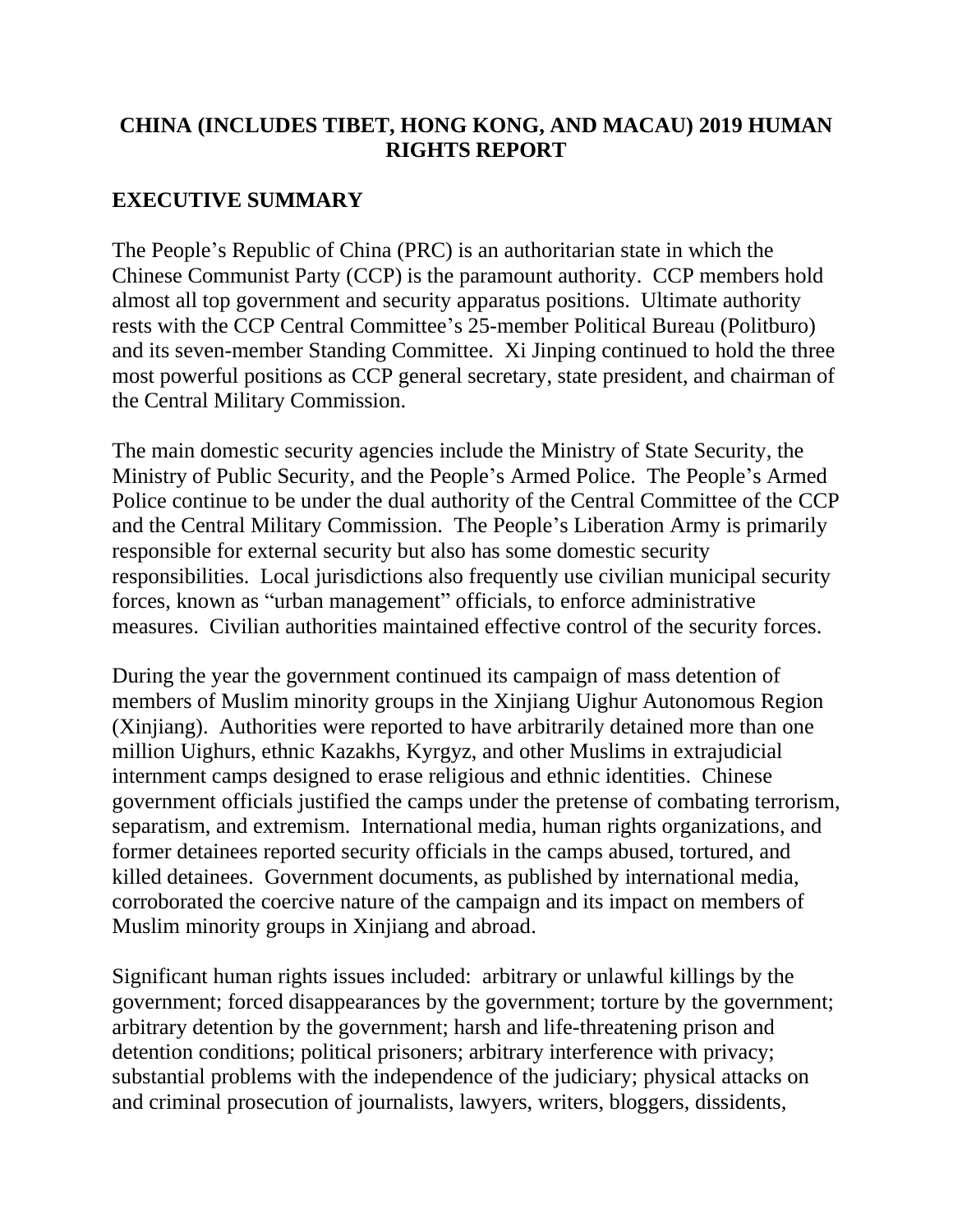petitioners, and others as well as their family members; censorship and site blocking; interference with the rights of peaceful assembly and freedom of association, including overly restrictive laws that apply to foreign and domestic nongovernmental organizations (NGOs); severe restrictions of religious freedom; substantial restrictions on freedom of movement (for travel within the country and overseas); refoulement of asylum seekers to North Korea, where they have a wellfounded fear of persecution; the inability of citizens to choose their government; corruption; a coercive birth-limitation policy that in some cases included forced sterilization or abortions; trafficking in persons; and severe restrictions on labor rights, including a ban on workers organizing or joining unions of their own choosing; and child labor.

Official repression of the freedoms of speech, religion, movement, association, and assembly of Tibetans in the Tibet Autonomous Region (TAR) and other Tibetan areas, and of predominantly Uighurs and other ethnic and religious minorities in Xinjiang, was more severe than in other areas of the country. Such repression, however, occurred throughout the country, as exemplified by the case of Pastor Wang Yi, the leader of the Early Rain Church, who was charged and convicted of "inciting subversion of state power" in an unannounced, closed-door trial with no defense lawyer present. Authorities sentenced him to nine years in prison.

The CCP continued to dominate the judiciary and controlled the appointment of all judges and in certain cases directly dictated the court's ruling. Authorities harassed, detained, and arrested citizens who promoted independent efforts to combat abuses of power.

In the absence of reliable data, it was difficult to ascertain the full extent of impunity for the domestic security apparatus. Authorities often announced investigations following cases of reported killings by police. It remained unclear, however, whether these investigations resulted in findings of police malfeasance or disciplinary action.

#### **Section 1. Respect for the Integrity of the Person, Including Freedom from:**

# **a. Arbitrary Deprivation of Life and Other Unlawful or Politically Motivated Killings**

There were numerous reports that the government or its agents committed arbitrary or unlawful killings. In many instances few or no details were available.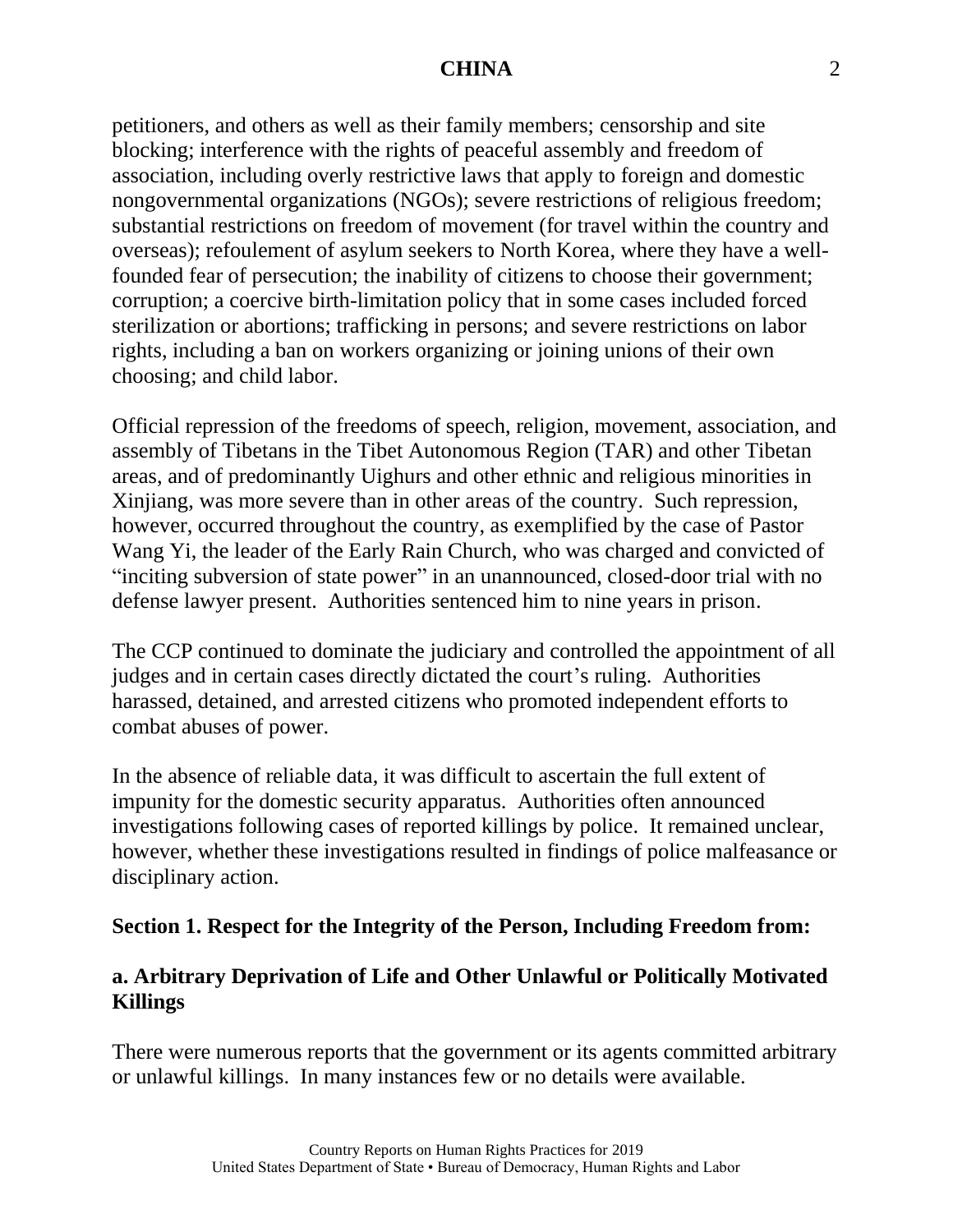In Xinjiang there were reports of custodial deaths related to detentions in the internment camps. In October Radio Free Asia (RFA) reported that "at least 150 people" died in a six-month period while detained at one of four internment camps in Kuchar (Chinese: Kuche), Aksu (Akesu) Prefecture.

In June 2018 Aytursun Eli died in Kashgar (Kashi), Xinjiang, while being questioned in official custody, according to a recorded interview, released during the year, which her mother gave to the official Xinjiang Women's Federation. Authorities reportedly targeted the Uighur tour director at Hua An Tourism Company after she returned from a work trip to Dubai. Officials later said she died of a "medical condition" and prevented family members from examining the body.

Although legal reforms in recent years decreased the use of the death penalty and improved the review process, authorities executed some defendants in criminal proceedings following convictions that lacked due process and adequate channels for appeal. Official figures on executions were classified as a state secret. According to the U.S.-based Dui Hua Foundation, the number of executions stabilized after years of decline following the reform of the capital punishment system initiated in 2007. Dui Hua reported an increase in the number of executions for bosses of criminal gangs and individuals convicted of "terrorism" in Xinjiang likely offset the drop in the number of other executions.

#### **b. Disappearance**

There were multiple reports authorities detained individuals and held them at undisclosed locations for extended periods.

The government conducted mass arbitrary detention of Uighurs, ethnic Kazakhs, Kyrgyz, and other Muslims in Xinjiang. China Human Rights Defenders reported these detentions amounted to enforced disappearance, since families were often not provided information about the length or location of the detention.

After disappearing in November 2018 following a trip to Xinjiang to lead a photography workshop, award-winning documentary photographer Lu Guang appeared to have been released to his hometown in Zhejiang a "few months" before September, according to his wife. Although Lu was a legal resident of the United States, he was believed to be under "residential surveillance" and restricted from leaving China.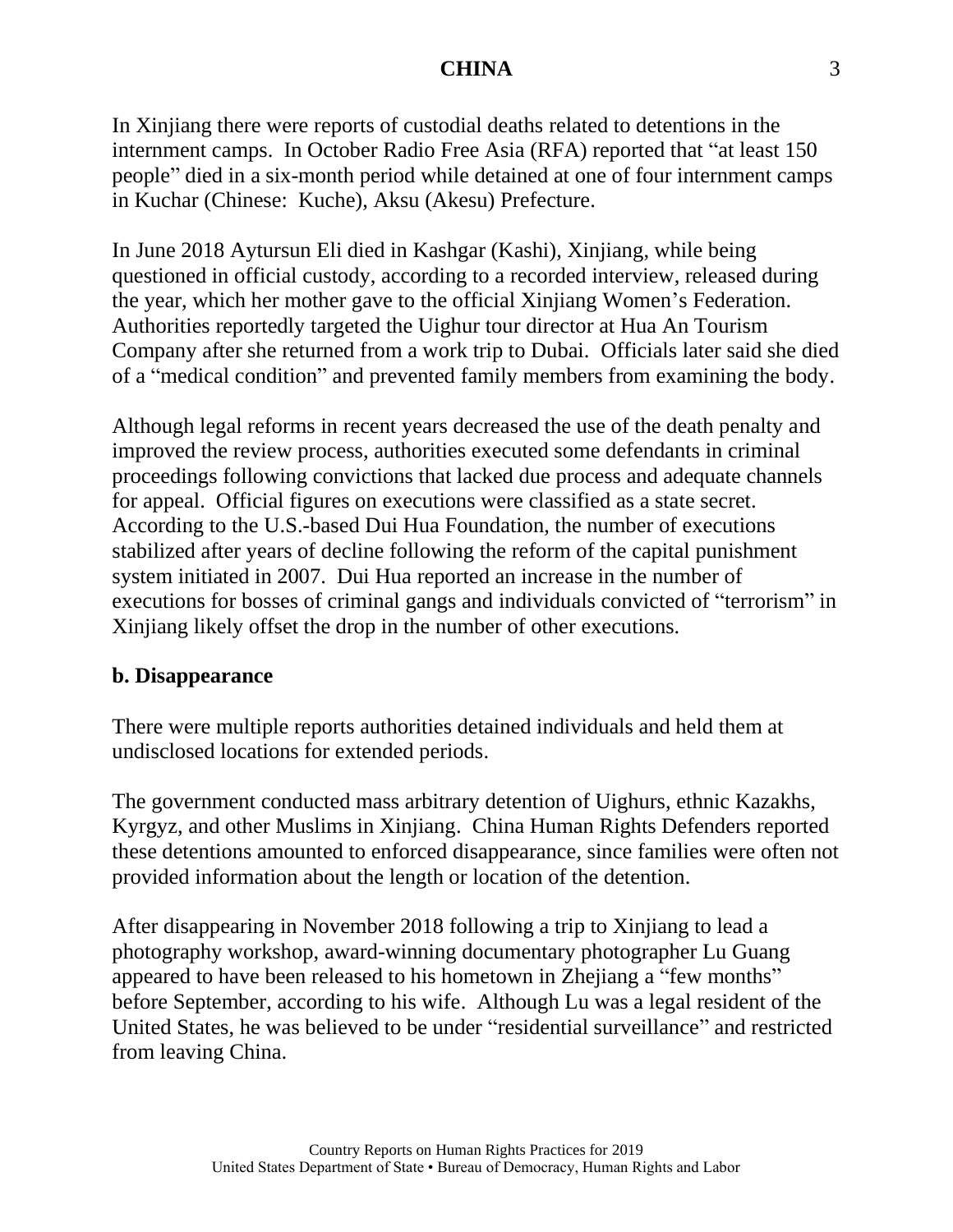The Uyghur Human Rights Project published a report in January detailing the forced disappearance, imprisonment, and internment of 338 Uighur intellectuals. Many were prominent Uighur scholars and cultural icons. Sanubar Tursun, a singer, was reported disappeared. Qurban Mahmut, a magazine editor who encouraged works on Uighur culture and history, disappeared into an internment camp. Five intellectuals identified in the report died while interned in a camp or shortly after release. This included 40-year-old Mutellip Nurmehmet, who died nine days after his release from an internment camp. Media also reported that prominent Uighur writer Nurmuhammed Tohti suffered a heart attack during his 70-day detention in an internment camp and died shortly after being released. Camp doctors reportedly ignored his health conditions, and when authorities returned his body home on June 3, his legs were still chained.

According to a December 2019 report, Iminjan Seydin, a professor of Chinese history at the Xinjiang Islamic Institute and founder of the Imin Book Publishing Company who disappeared in May 2017, was tried in May 2019 in a closed-door hearing. A family member stated she learned of the trial months later, in September.

The exact whereabouts of Aikebaier Aisaiti, a Uighur journalist and entrepreneur, remained unknown. He was reportedly detained in Xinjiang in 2016 after participating in a program in the United States and subsequently sentenced to up to 15 years in prison.

Lawyer Wang Quanzhang was transferred in April from the Tianjin Detention Center to a prison in Linyi, Shandong, after his closed-session sentencing in January, which followed his December 2018 closed-court trial and conviction on charges of "subverting state power." Wang had been held in incommunicado detention since 2015 when he was detained in the "709" nationwide roundup of more than 300 human rights lawyers and legal associates. He was first allowed to see his wife and son on June 28, after nearly four years of detention. His wife told media he appeared "lethargic" and was in poor physical and mental health. She continued to see him once a month, the maximum prison authorities allowed.

In February relatives of detained labor activist Fu Changguo, an employee at the labor organization Dagongzhe, reported they could no longer determine Fu's whereabouts. Shenzhen's Second Detention Center, which was previously believed to be in custody of Fu, informed the family in early February that Fu was not on their detainee list. Earlier, in December 2018, the Pingshan District Police Station denied his family's application for bail, claiming Fu might "destroy or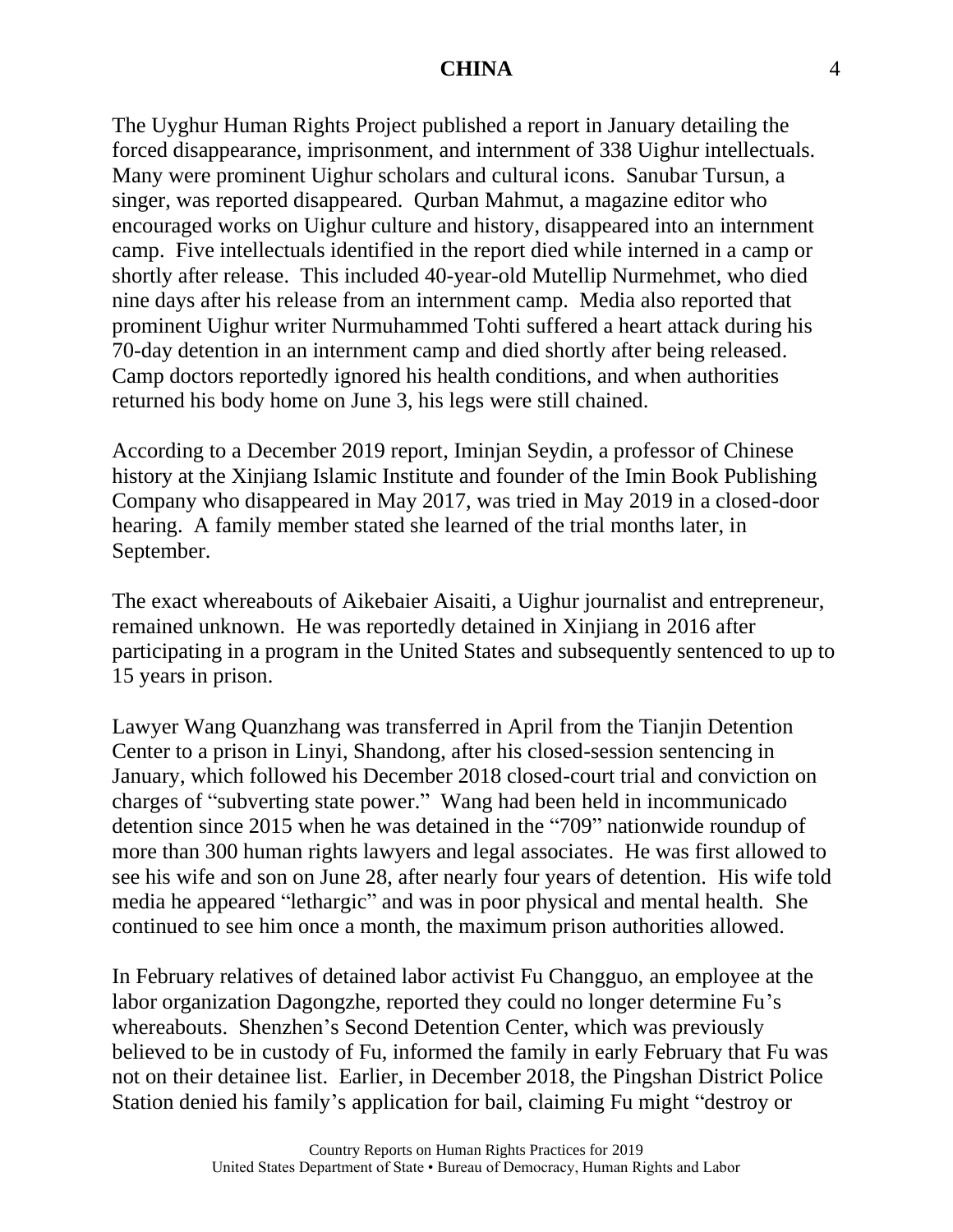fabricate evidence, and disrupt or conspire to falsify witness statements." Fu was among more than 50 individuals detained, disappeared, or placed under house arrest between July 2018 and January after being accused of participating in or aiding the labor movement against Shenzhen's Jasic Technology, a manufacturer of industrial welding equipment (see section 7).

The government still had not provided a comprehensive, credible accounting of all those killed, missing, or detained in connection with the violent suppression of the 1989 Tiananmen demonstrations. Many activists who were involved in the 1989 demonstrations and their family members continued to suffer official harassment. The government made no efforts to prevent, investigate, or punish such harassment.

# **c. Torture and Other Cruel, Inhuman, or Degrading Treatment or Punishment**

The law prohibits the physical abuse and mistreatment of detainees and forbids prison guards from coercing confessions, insulting prisoners' dignity, and beating or encouraging others to beat prisoners. Amendments to the criminal procedure law exclude evidence obtained through illegal means, including coerced confessions, in certain categories of criminal cases. Enforcement of these legal protections continued to be lax.

Numerous former prisoners and detainees reported they were beaten, raped, subjected to electric shock, forced to sit on stools for hours on end, hung by the wrists, deprived of sleep, force fed, forced to take medication against their will, and otherwise subjected to physical and psychological abuse. Although prison authorities abused ordinary prisoners, they reportedly singled out political and religious dissidents for particularly harsh treatment.

Chen Yunfei, who was released from prison in Sichuan in March, reported that during his four-year imprisonment for sweeping the tombs of victims of the 1989 Tiananmen demonstrations, prison guards forced him to maintain stress positions for extended periods of time and held him in solitary confinement in a dark room for several months. The guards also reportedly beat him and ordered other prisoners to beat him as well. After one such beating, Chen was hospitalized for 40 days. During his incarceration he was denied contact with family or friends.

According to China Human Rights Defenders, Fujian rights advocate lawyer Ji Sizun died on July 10 in the Zhangzhou Xiangcheng Intensive Care Unit (ICU)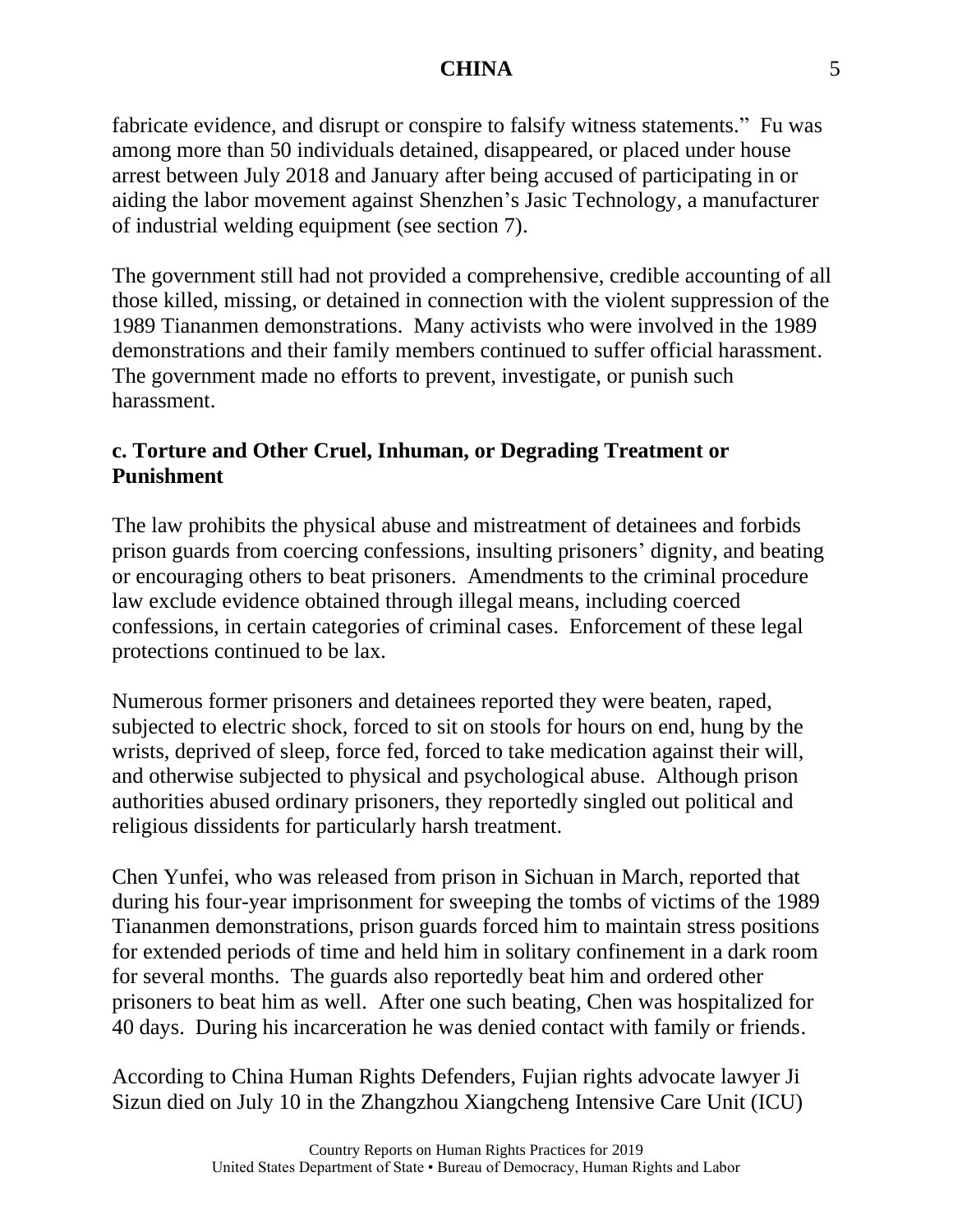after his April 26 release from prison, where he was deprived of adequate medical care. During his imprisonment he suffered from strokes and various other diseases that resulted in his paralysis. Authorities allowed his family to visit him for the first time in the ICU on May 6. Ji was malnourished, intubated, unable to eat except through a tube, and could recognize only two of his three sisters. Four security guards were deployed at the ICU, which admitted only one visitor at a time for 15 minutes each. Individuals with knowledge of the case said authorities pressured Ji's family to sign a power of attorney, empowering authorities to immediately cremate his body after death.

In September media outlets reported the custodial death of prodemocracy activist Wang Meiyu. Wang was detained in July after he held up a placard outside Hengyang Normal University in Hunan calling for Chairman Xi Jinping's resignation and for democratic elections in the country. On September 23, police called Wang's wife, Cao Shuxia, saying Wang had died suddenly in a military hospital in Hengyang, where he was detained. Cao said Wang's body was "unrecognizable" when she went to identify it: He was bleeding from his eyes, mouth, ears and nose, and there were bruises on his face. His wife said Wang was a "healthy, normal man" when he was taken into custody. Police did not offer any explanation of the cause of death. Wang's lawyers learned he was moved from a large cell with many other inmates to solitary confinement. Wang's mother said she was offered compensation of 2.98 million yuan (\$420,000). Wang and Cao lost their jobs due to his activism. Cao and her two children were reportedly under house arrest after his death.

Wu Gan, a Chinese blogger and human rights activist, received an eight-year prison sentence on a charge of "subverting state power" from a Tianjin court in 2017, after 952 days in preventive detention. On March 4, Wu's father visited him in Fujian's Qingliu Prison. According to Wu's father, Wu reported sustaining multiple injuries while in police custody in Tianjin and Beijing, which resulted in a heart attack, chronic pain, and a paralyzed hand.

Members of the minority Uighur ethnic group reported systematic torture and other degrading treatment by law enforcement officers and officials working within the penal system and the internment camps. Survivors stated that authorities subjected individuals in custody to electric shock, waterboarding, beatings, rape, stress positions, injection of unknown substances, and cold cells (see section 6, National/Racial/Ethnic Minorities).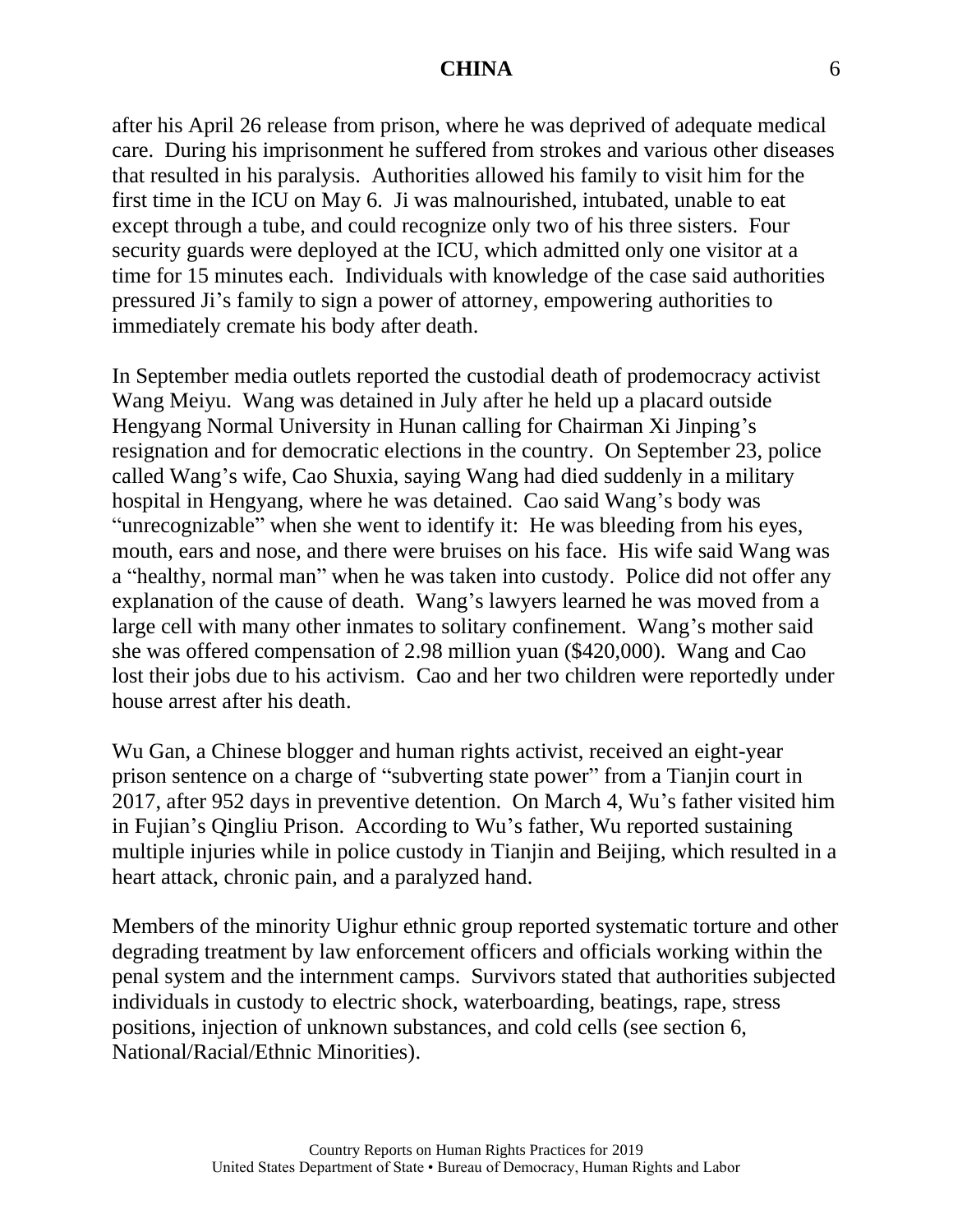There was no direct evidence of an involuntary or prisoner-based organ transplant system. Nevertheless, some activists and organizations continued to accuse the government of involuntarily harvesting organs from prisoners of conscience, especially members of Falun Gong. The PRC government denied the claims, stating it had officially ended the long-standing practice of harvesting the organs of executed prisoners for use in transplants in 2015. One Australian National University study of PRC official statistics of organ donations said there was "highly compelling evidence" based on statistical forensics that the data was "falsified." Furthermore, the research paper argued that the government's organ transplant program involved donations from "nonvoluntary donors who are marked down as 'citizen donors.'" In June the nongovernmental Independent Tribunal into Forced Organ Harvesting of Prisoners of Conscience in China released a report which found "direct and indirect evidence of forced organ harvesting" in China, citing "extraordinarily short waiting times" and "massive infrastructure development of facilities and medical personnel for organ transplant operations." Some Xinjiang internment camp survivors reported healthy young men would be spared the physical abuse that other detainees suffered and given health screenings including DNA samples before disappearing, raising these survivors' concerns that organ harvesting from detainees was taking place in the camps.

The treatment and abuse of detainees under the *liuzhi* detention system, which operates outside the judicial system but is a legal tool for the government to investigate corruption, featured custodial treatment such as extended solitary confinement, sleep deprivation, beatings, and forced standing or sitting in uncomfortable positions for hours and sometimes days, according to press reports (see section 4).

The law states psychiatric treatment and hospitalization should be "on a voluntary basis," but the law also allows authorities and family members to commit persons to psychiatric facilities against their will and fails to provide meaningful legal protections for persons sent to psychiatric facilities. The law does not provide for the right to a lawyer and restricts a person's right to communicate with those outside the psychiatric institution.

Official media reported the Ministry of Public Security directly administered 23 high-security psychiatric hospitals for the criminally insane. While many of those committed to mental health facilities were convicted of murder and other violent crimes, there were also reports of activists, religious or spiritual adherents, and petitioners involuntarily subjected to psychiatric treatment for political reasons.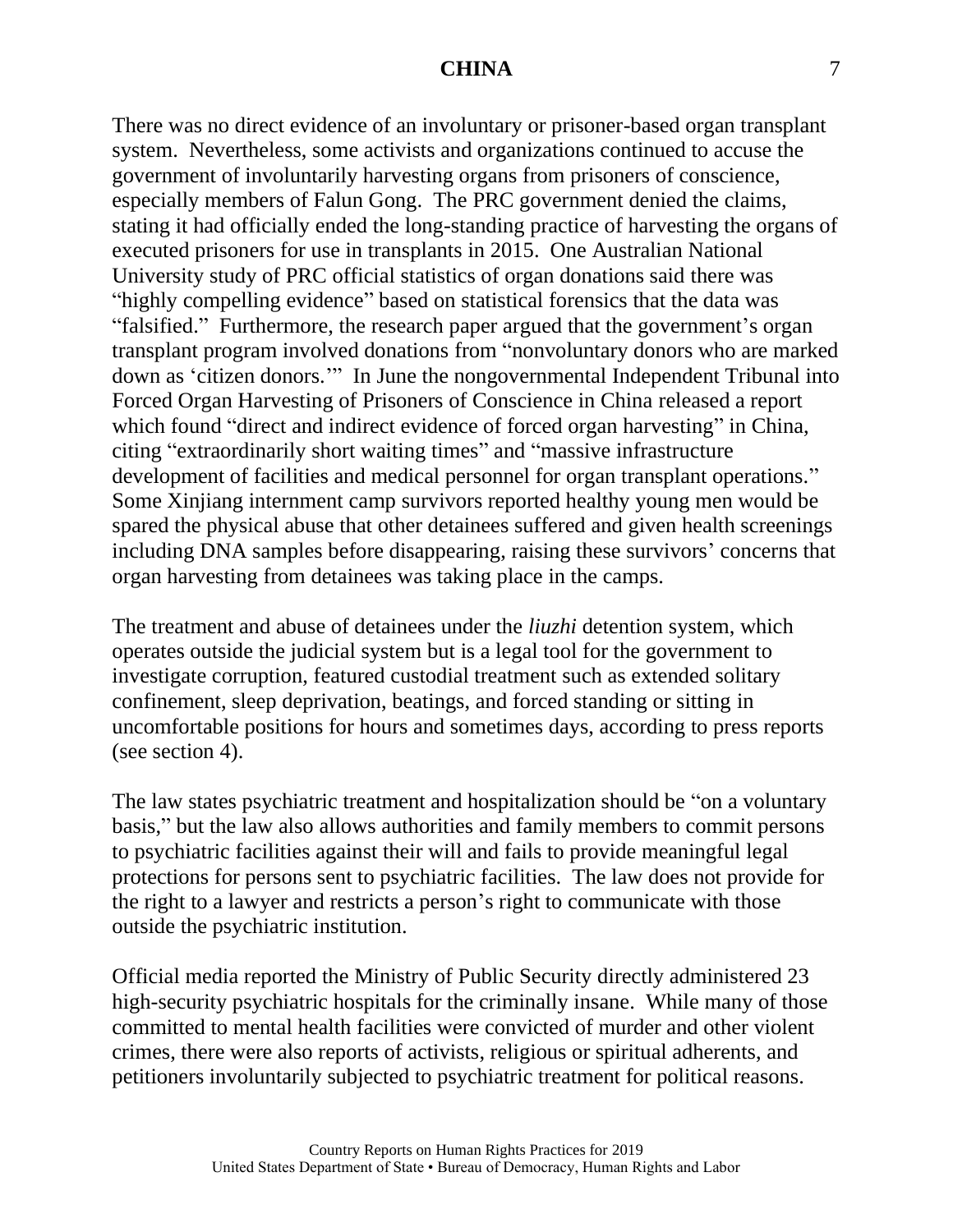Public security officials may commit individuals to psychiatric facilities and force treatment for "conditions" that have no basis in psychiatry.

# **Prison and Detention Center Conditions**

Conditions in penal institutions for both political prisoners and criminal offenders were generally harsh and often life threatening or degrading.

Physical Conditions: Authorities regularly held prisoners and detainees in overcrowded conditions with poor sanitation. Food often was inadequate and of poor quality, and many detainees relied on supplemental food, medicines, and warm clothing provided by relatives when allowed to receive them. Prisoners often reported sleeping on the floor because there were no beds or bedding. In many cases provisions for sanitation, ventilation, heating, lighting, and access to potable water were inadequate.

Adequate, timely medical care for prisoners remained a serious problem, despite official assurances prisoners have the right to prompt medical treatment. Prison authorities at times withheld medical treatment from political prisoners.

Political prisoners were sometimes held with the general prison population and reported being beaten by other prisoners at the instigation of guards. Some reported being held in the same cells as death row inmates. In some cases authorities did not allow dissidents to receive supplemental food, medicine, and warm clothing from relatives.

Conditions in administrative detention facilities were similar to those in prisons. Deaths from beatings occurred in administrative detention facilities. Detainees reported beatings, sexual assaults, lack of proper food, and limited or no access to medical care.

In Xinjiang authorities expanded existing internment camps for Uighurs, ethnic Kazakhs, and other Muslims. In some cases authorities used repurposed schools, factories, and prisons to hold detainees. According to Human Rights Watch, these camps focused on "military-style discipline and pervasive political indoctrination of the detainees."

Administration: The law states letters from a prisoner to higher authorities of the prison or to the judicial organs shall be free from examination; it was unclear to what extent the law was implemented. While authorities occasionally investigated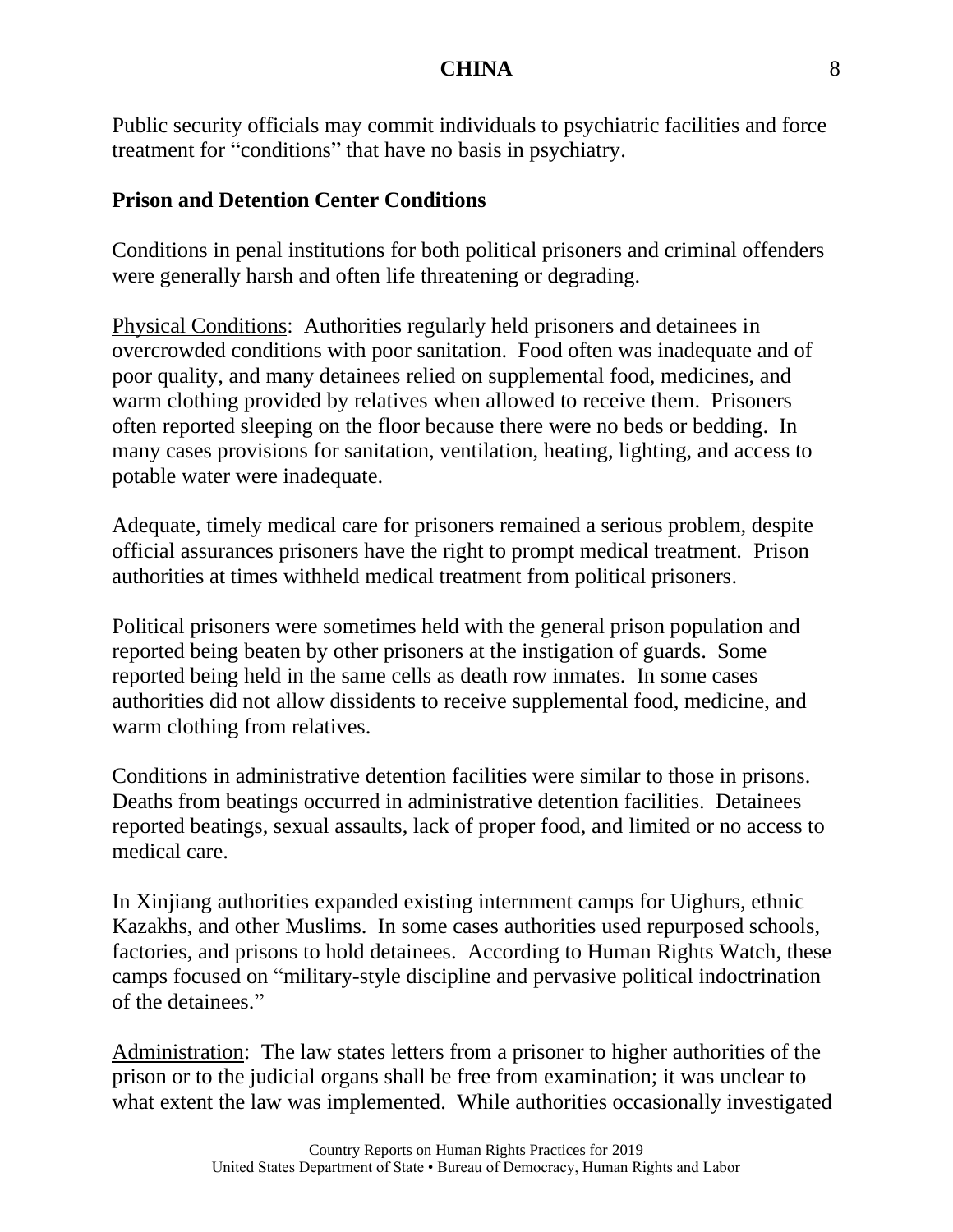credible allegations of inhuman conditions, their results were not documented in a publicly accessible manner. Authorities denied many prisoners and detainees reasonable access to visitors and correspondence with family members. Some family members did not know the whereabouts of their relatives in custody. Authorities also prevented many prisoners and detainees from engaging in religious practices or gaining access to religious materials.

Independent Monitoring: Authorities considered information about prisons and various other types of administrative and extralegal detention facilities to be a state secret, and the government typically did not permit independent monitoring.

# **d. Arbitrary Arrest or Detention**

Arbitrary arrest and detention remained serious problems. The law grants public security officers broad administrative detention powers and the ability to detain individuals for extended periods without formal arrest or criminal charges. Lawyers, human rights activists, journalists, religious leaders and adherents, and former political prisoners and their family members continued to be targeted for arbitrary detention or arrest.

The law provides for the right of any person to challenge the lawfulness of his or her arrest or detention in court, but the government generally did not observe this requirement.

In early April courts in Chengdu, Sichuan, tried and convicted four activists--Chen Bing, Fu Hailu, Zhang Junyong, and Luo Fuyu--who had been detained without trial since 2016. They were charged with "picking quarrels and provoking trouble" after producing liquor with a label commemorating the 1989 Tiananmen demonstrations and sentenced to prison terms between three and three-and-onehalf years. Three of the accused were forced to use court-appointed lawyers during the trial instead of lawyers they had retained themselves.

Pu Wenqing, mother of Sichuan-based activist Huang Qi, disappeared in December 2018, after plainclothes security personnel detained her at a Beijing train station. She had petitioned central authorities in October 2018 to release her detained son for health reasons and poor treatment within his detention center. At year's end she remained under house arrest with no formal charges filed. In a related case, in July Beijing authorities also detained and arrested Zhang Baocheng, who had assisted and escorted the elderly Pu Wenqing around Beijing in 2018 as she sought to petition central authorities over her son's detention.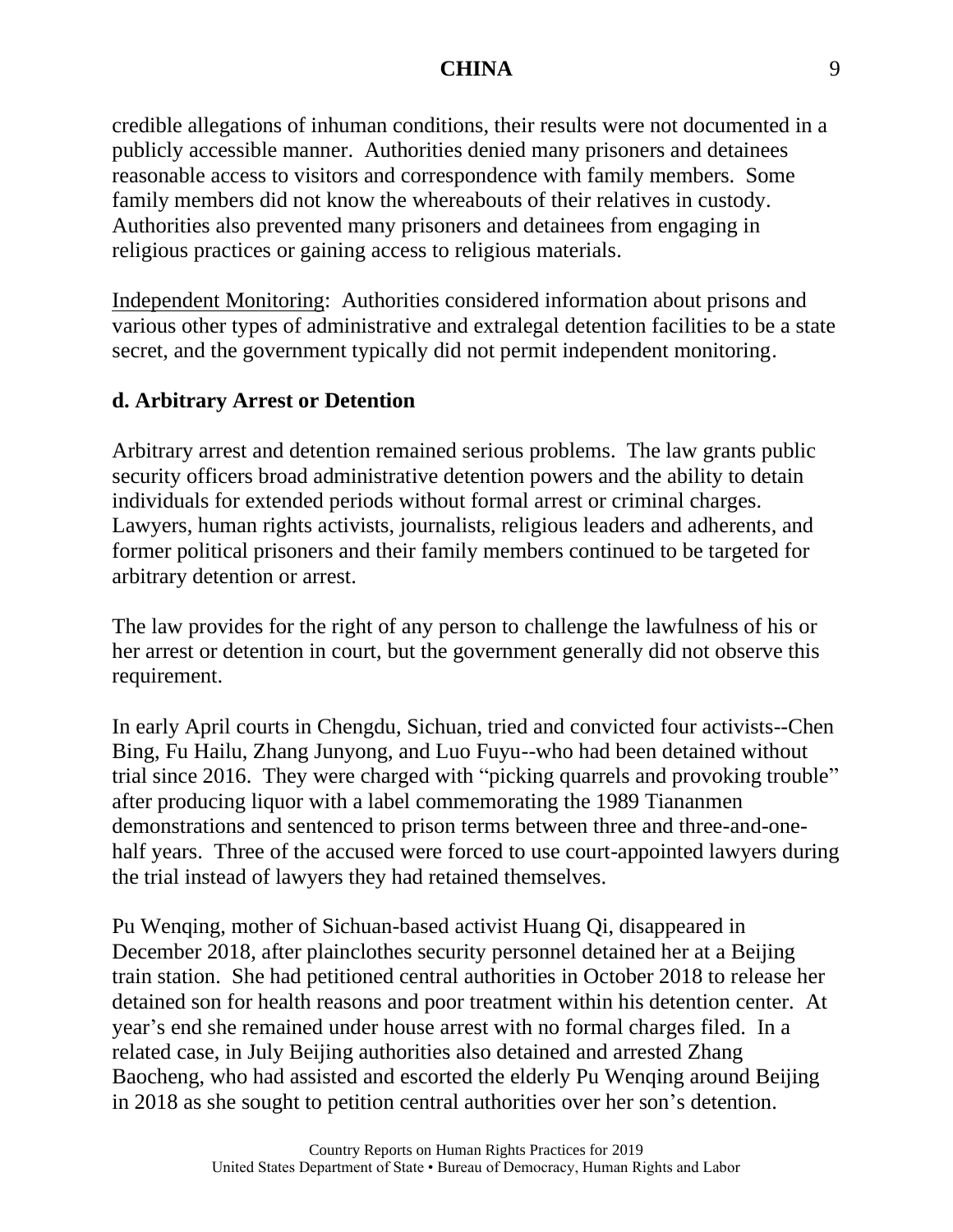Beijing police on December 30 charged Zhang, a former member of the nowdefunct New Citizens Movement that campaigned for democracy and government transparency, with "picking quarrels, promoting terrorism, extremism, and inciting terrorism." At year's end he was awaiting trial.

# **Arrest Procedures and Treatment of Detainees**

Criminal detention beyond 37 days requires approval of a formal arrest by the procuratorate, but in cases pertaining to "national security, terrorism, and major bribery," the law permits up to six months of incommunicado detention without formal arrest. After formally arresting a suspect, public security authorities are authorized to detain a suspect for up to an additional seven months while the case is investigated.

After the completion of an investigation, the procuratorate may detain a suspect an additional 45 days while determining whether to file criminal charges. If charges are filed, authorities may detain a suspect for an additional 45 days before beginning judicial proceedings. Public security officials sometimes detained persons beyond the period allowed by law, and pretrial detention periods of a year or longer were common.

The law stipulates detainees be allowed to meet with defense counsel before criminal charges are filed. The criminal procedure law requires a court to provide a lawyer to a defendant who has not already retained one; is blind, deaf, mute, or mentally ill; is a minor; or faces a life sentence or the death penalty. This law applies whether or not the defendant is indigent. Courts may also provide lawyers to other criminal defendants who cannot afford them, although courts often did not do so. Lawyers reported significant difficulties meeting their clients in detention centers, especially in cases considered politically sensitive.

Criminal defendants are entitled to apply for bail (also translated as "a guarantor pending trial") while awaiting trial, but the system did not appear to operate effectively, and authorities released few suspects on bail.

The law requires notification of family members within 24 hours of detention, but authorities often held individuals without providing such notification for significantly longer periods, especially in politically sensitive cases. In some cases notification did not occur. Under a sweeping exception, officials are not required to provide notification if doing so would "hinder the investigation" of a case. The criminal procedure law limits this exception to cases involving state security or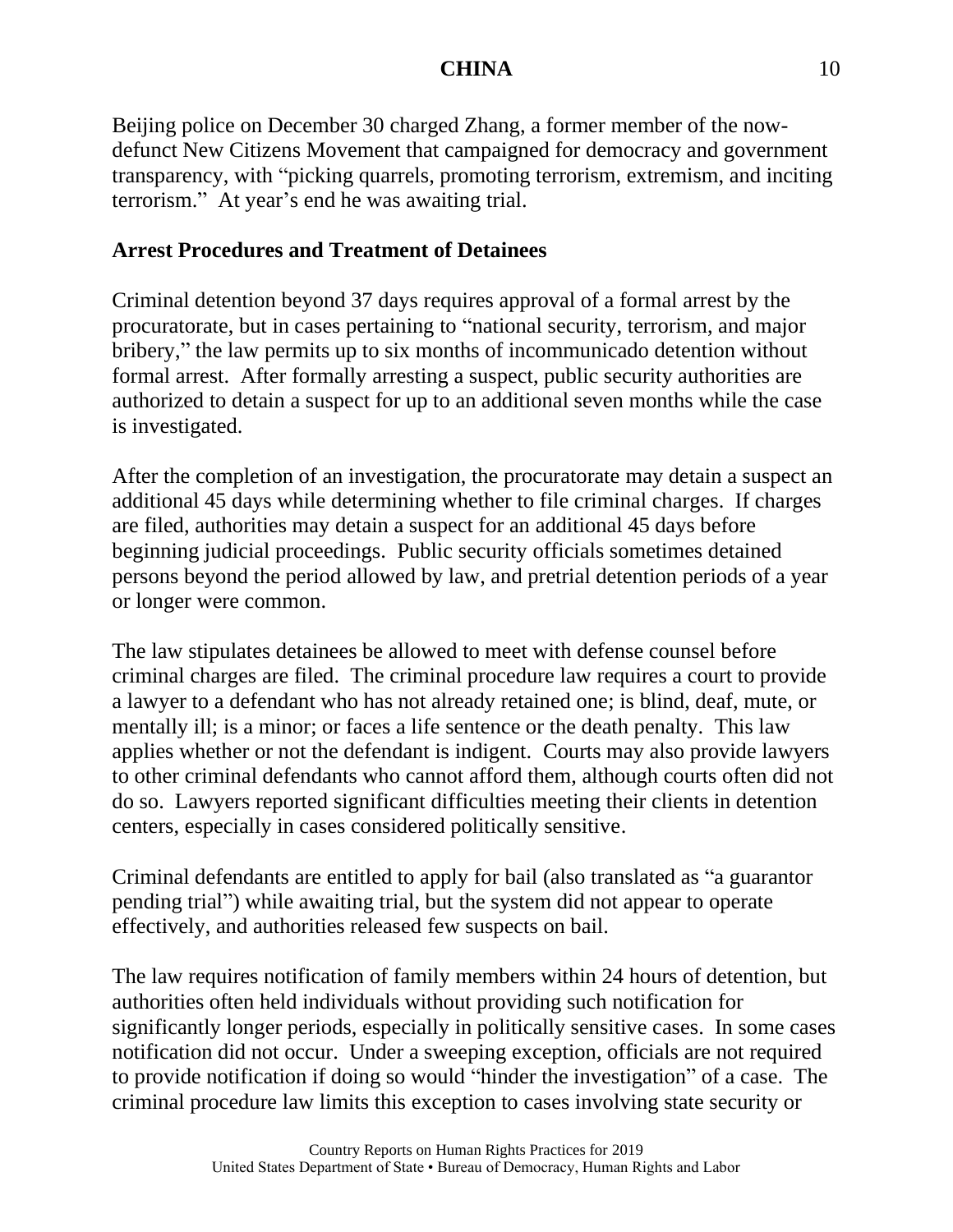terrorism, but public security officials have broad discretion to interpret these provisions.

Under certain circumstances the law allows for residential surveillance in the detainee's home, rather than detention in a formal facility. With the approval of the next-higher-level authorities, officials also may place a suspect under "residential surveillance at a designated location" (RSDL) for up to six months when they suspect crimes of endangering state security, terrorism, or serious bribery and believe surveillance at the suspect's home would impede the investigation. Authorities may also prevent defense lawyers from meeting with suspects in these categories of cases. Human rights organizations and detainees reported the practice of RSDL left detainees at a high risk for torture since being neither at home nor in a monitored detention facility reduced opportunities for oversight of detainee treatment and mechanisms for appeal.

Authorities used administrative detention to intimidate political and religious advocates and to prevent public demonstrations. Forms of administrative detention included compulsory drug rehabilitation treatment (for drug users), "custody and training" (for minor criminal offenders), and "legal education" centers for political activists and religious adherents, particularly Falun Gong practitioners. The maximum stay in compulsory drug rehabilitation centers is two years, including commonly a six-month stay in a detoxification center. The government maintained similar rehabilitation centers for those charged with prostitution and with soliciting prostitution.

Arbitrary Arrest: Authorities detained or arrested persons on allegations of revealing state secrets, subversion, and other crimes as a means to suppress political dissent and public advocacy. These charges, including what constitutes a state secret, remained ill defined, and any piece of information could be retroactively designated a state secret. Authorities also used the vaguely worded charges of "picking quarrels and provoking trouble" broadly against many civil rights advocates. It remained unclear what this term means. Authorities also detained citizens and foreigners under broad and ambiguous state secret laws for, among other actions, disclosing information on criminal trials, commercial activity, and government activity. A counterespionage law grants authorities the power to require individuals and organizations to cease any activities deemed a threat to national security. Failure to comply could result in seizure of property and assets.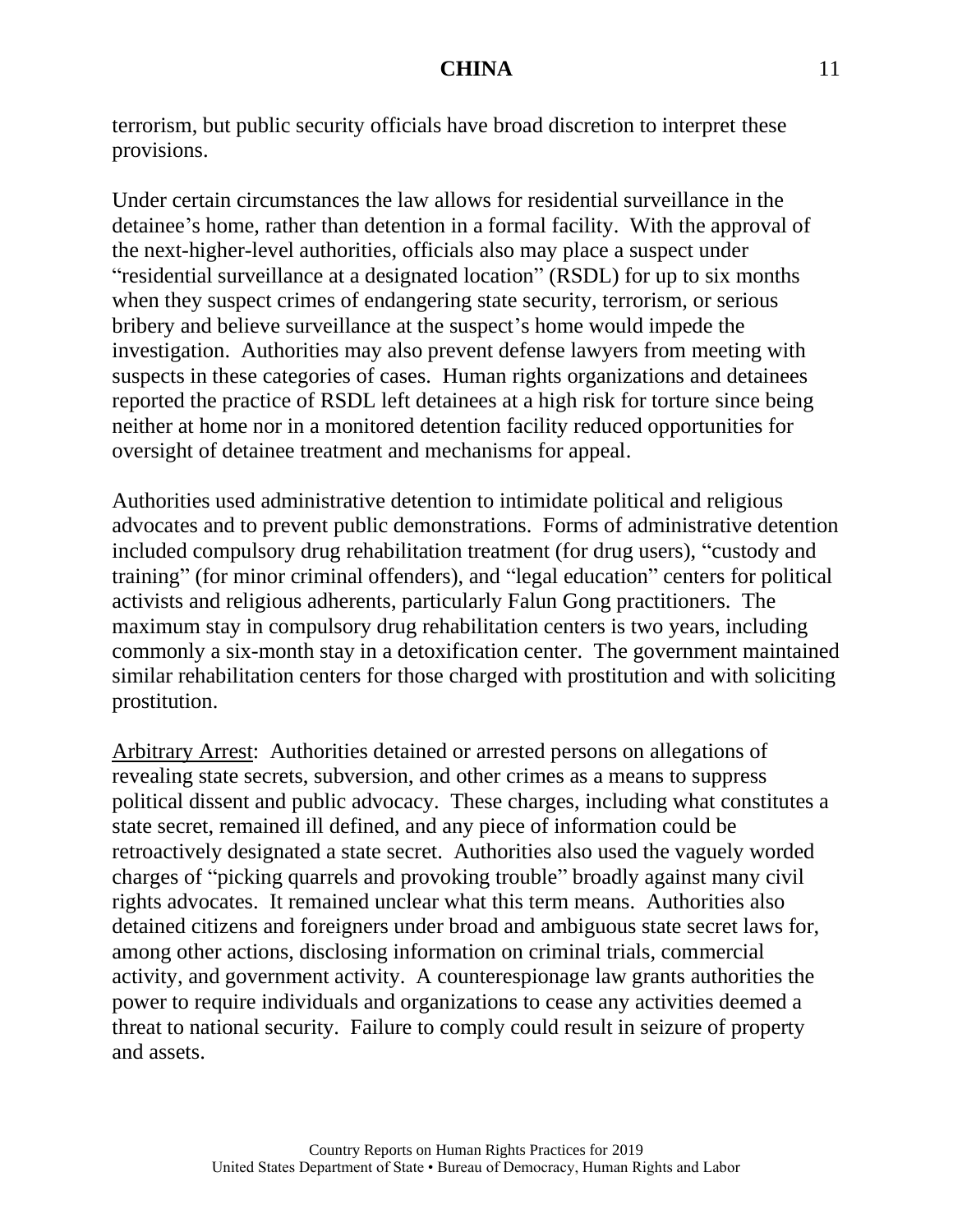There were multiple reports authorities arrested or detained lawyers, religious leaders or adherents, petitioners, and other rights advocates for lengthy periods, only to have the charges later dismissed for lack of evidence. Authorities subjected many of these citizens to extralegal house arrest, denial of travel rights, or administrative detention in different types of extralegal detention facilities, including "black jails." In some cases public security officials put pressure on schools not to allow the children of prominent political detainees to enroll. Conditions faced by those under house arrest varied but sometimes included isolation in their homes under guard by security agents. Security officials were frequently stationed inside the homes. Authorities placed many citizens under house arrest during sensitive times, such as during the visits of senior foreign government officials, annual plenary sessions of the National People's Congress (NPC), the anniversary of the Tiananmen massacre, and sensitive anniversaries in Tibetan areas and Xinjiang. Security agents took some of those not placed under house arrest to remote areas on so-called forced vacations.

In January the government detained Yang Hengjun, an Australian author and blogger who encouraged democratic reform in China. The government held Yang incommunicado for several months before formally arresting him in August and charging him with spying. On December 2, Australian foreign minister Marise Payne publicly criticized the circumstances of Yang's detention, noting his "increased isolation from the outside world, with restrictions on his communications with family and friends, and the resumption of daily interrogation, including while shackled."

Swedish bookseller and Hong Kong resident Gui Minhai--who went missing from Thailand in 2015, was released by Chinese authorities in 2017, and was detained again in January 2018 while traveling on a train to Beijing--remained in detention, according to press reports, although his whereabouts were unclear. The PRC embassy in Stockholm issued a statement in February denying it had initiated contact with Gui's daughter Angela. This was in response to her account, published online, of how Sweden's ambassador to the PRC organized a series of meetings in Stockholm between her and a businessman who claimed he could assist with her father's case. At year's end the Swedish government was investigating the matter.

Media reported Shanghai police detained well-known human rights activist Chen Jianfang on March 20. In July a lawyer acting for Chen said Shanghai authorities informed him that Chen was formally arrested in June on charges of "inciting subversion of state power," although the authorities did not publicly announce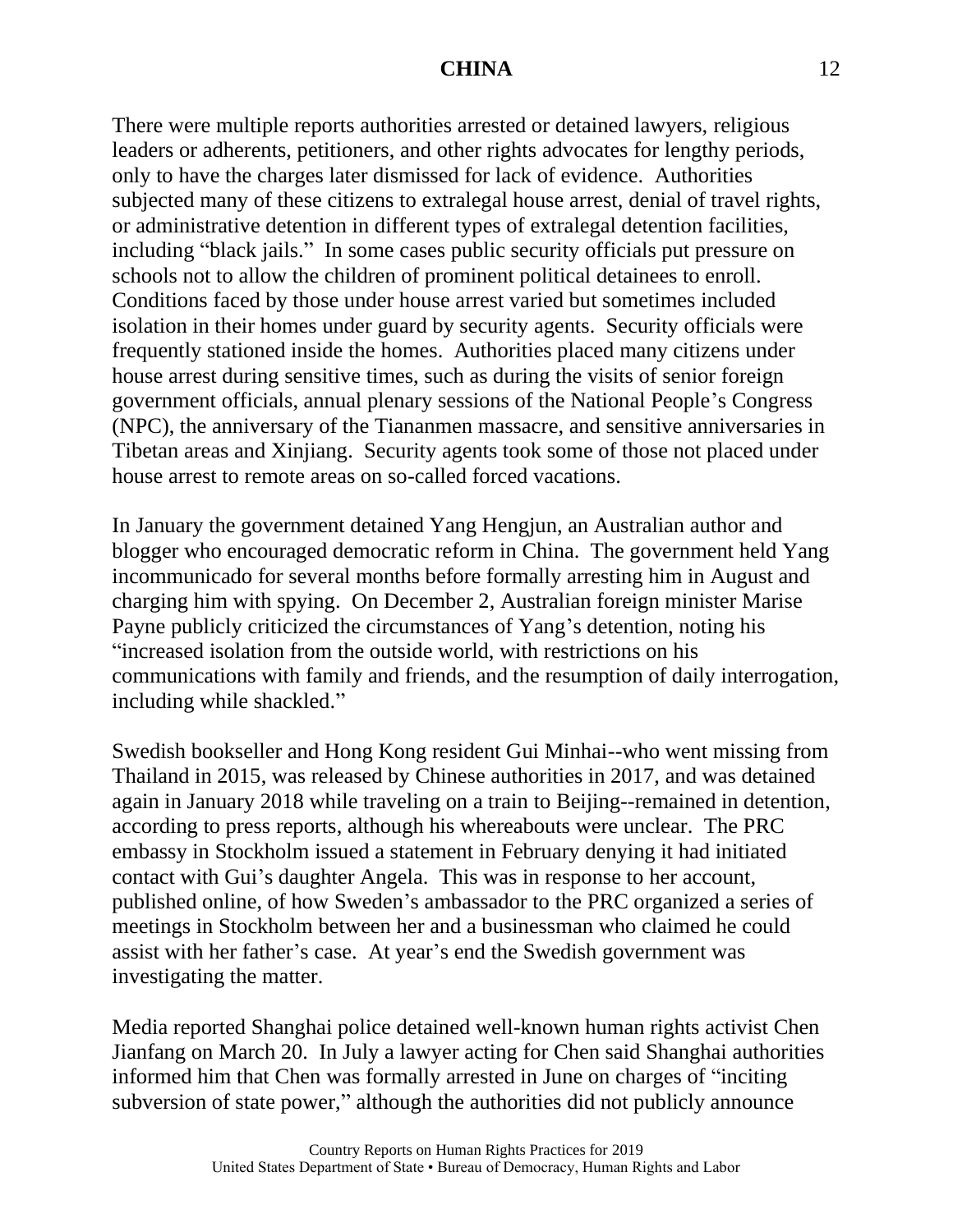Chen's arrest nor allow her to meet her lawyer. Authorities did not respond to requests by international advocacy organizations to account for Chen's status and whereabouts.

In January authorities charged Xue Renyi, leader of the environmental activism group Green Leaf Action, with "picking quarrels and provoking trouble." Police detained Xue in May 2018 after he called for a demonstration demanding improved environmental conditions in Chongqing. Police cited social media posts of Xue in a park holding three leaves, a symbol of his group, as the reason for his arrest. Xue's location and trial date were unknown at year's end. In January Chongqing authorities also detained Green Leaf Action-member Pan Bin. His location and status were unknown at year's end.

On April 27, Yuexiu District police in Guangzhou searched the home of Lai Rifu before taking him away. Lai was a long-time member of the Southern Street Movement that called for an end to one-party rule. Police detained Lai administratively for 10 days at the Yuexiu District Detention Center for the crime of "picking quarrels and provoking trouble" for wearing a T-shirt with the words "civil disobedience." He was released on May 8. Police detained Lai again on September 16 on the suspicion of "picking quarrels and provoking trouble" after he uploaded a video with "Glory to Hong Kong," the unofficial anthem of Hong Kong's prodemocracy movement, on his WeChat and Facebook accounts. Liu was released in October after more than one month in detention.

In December 2018 *Bitter Winter* reported police had detained at least 45 of its contributors since August 2018. Of the 22 detained in Xinjiang, four were released by February. The other 23 detained were held in Henan, Fujian, Zhejiang, and Shanxi. Several had been released after indoctrination training. Police arrested the Fujian contributors in October 2018 and prohibited family members from visiting them. Online media reported that police tortured them.

In October Guangxi secret police detained Qin Yongpei on charges of "inciting subversion of state power," then formally arrested him in December. He remained in Nanning No. 1 Detention Center without access to lawyers at year's end. Qin had worked on several human rights cases, including those of "709" lawyers and Falun Gong practitioners, assisted many indigent and vulnerable persons, and publicized misconduct by high-level government and CCP officials. He was disbarred in May 2018 after having practiced law since the mid-1990s. After being disbarred, Qin founded the China Lawyers' Club to employ disbarred lawyers. The proximate reason for Qin's arrest was unclear.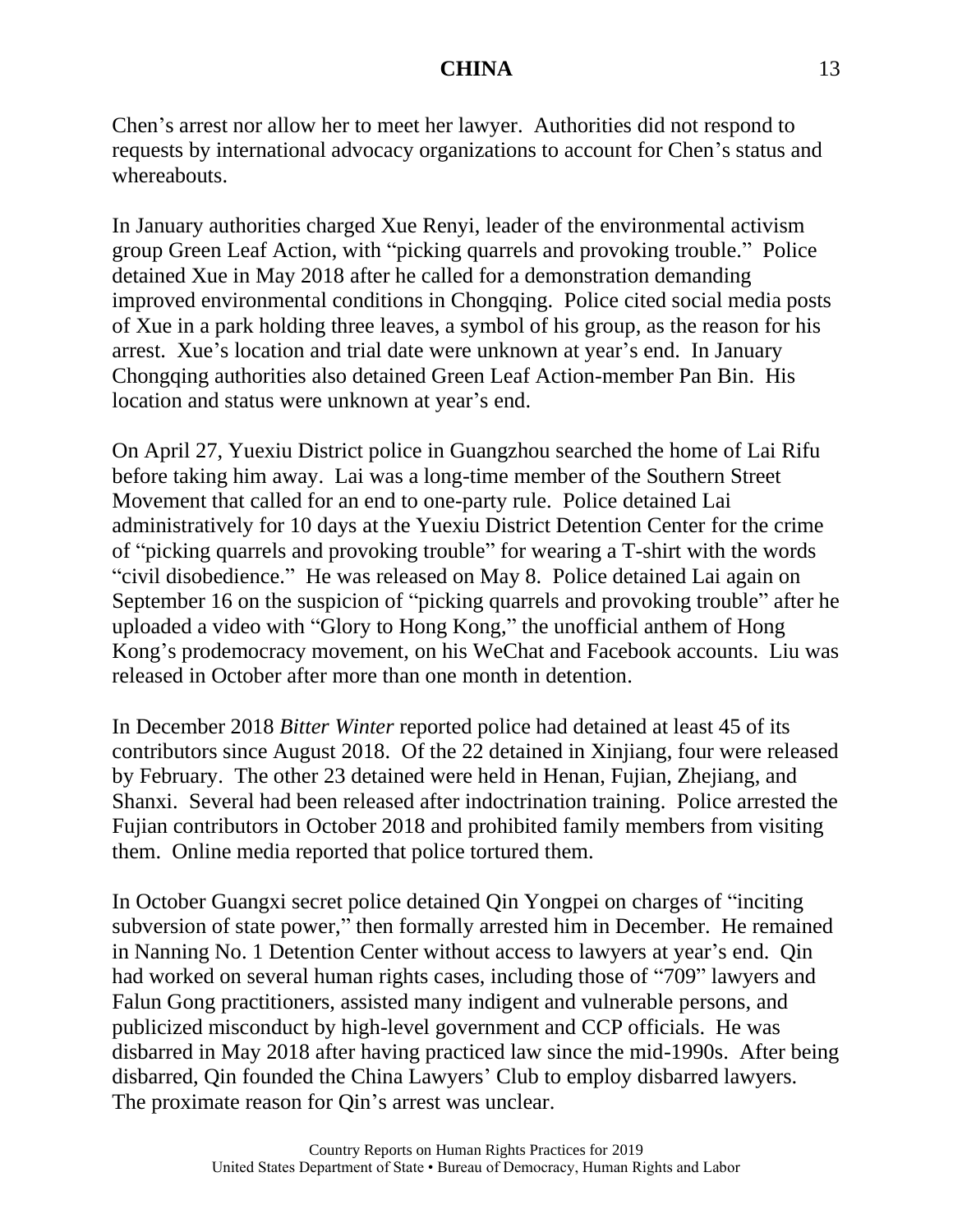Pretrial Detention: Pretrial detention could last longer than one year. Defendants in "sensitive cases" reported being subjected to prolonged pretrial detention. During the period of 2015 to 2018, authorities held many of the "709" detainees and their defense attorneys in pretrial detention for more than a year without access to their families or their lawyers. Statistics were not published or made publicly available, but lengthy pretrial detentions were especially common in cases of political prisoners.

Local authorities initially detained Beijing-based lawyer Li Yuhan, who defended human rights lawyers during the "709" crackdown, at the Shenyang Detention Center in 2017 and later charged Li with "picking quarrels and provoking trouble." Due to her poor health condition, Li's attorney submitted multiple requests to Shenyang authorities to release her on medical parole, but each time her request was denied without reason or hearing. Li was scheduled to stand trial on April 9; however, the Shenyang Intermediate People's Court postponed the trial and heard the case at an unspecified date. Li dismissed her attorneys in June because she was concerned by the pressure they faced defending her case. At year's end Li remained in detention pending a verdict.

In 2016 the Tiexi District Court in Shenyang detained human rights advocate Lin Mingjie for assembling a group of demonstrators in front of the Ministry of Public Security in Beijing to protest Shenyang Public Security Bureau director Xu Wenyou's abuse of power. After two years in pretrial detention, in June 2018 Lin was sentenced to two years and six months in prison, including time served. Lin was reportedly released on April 23. Despite Lin's having been released, however, his attorney had neither heard from him nor knew his whereabouts.

## **e. Denial of Fair Public Trial**

Although the law states the courts shall exercise judicial power independently, without interference from administrative organs, social organizations, and individuals, the judiciary did not exercise judicial power independently. Judges regularly received political guidance on pending cases, including instructions on how to rule, from both the government and the CCP, particularly in politically sensitive cases. The CCP Central Political and Legal Affairs Commission has the authority to review and direct court operations at all levels of the judiciary. All judicial and procuratorate appointments require approval by the CCP Organization Department.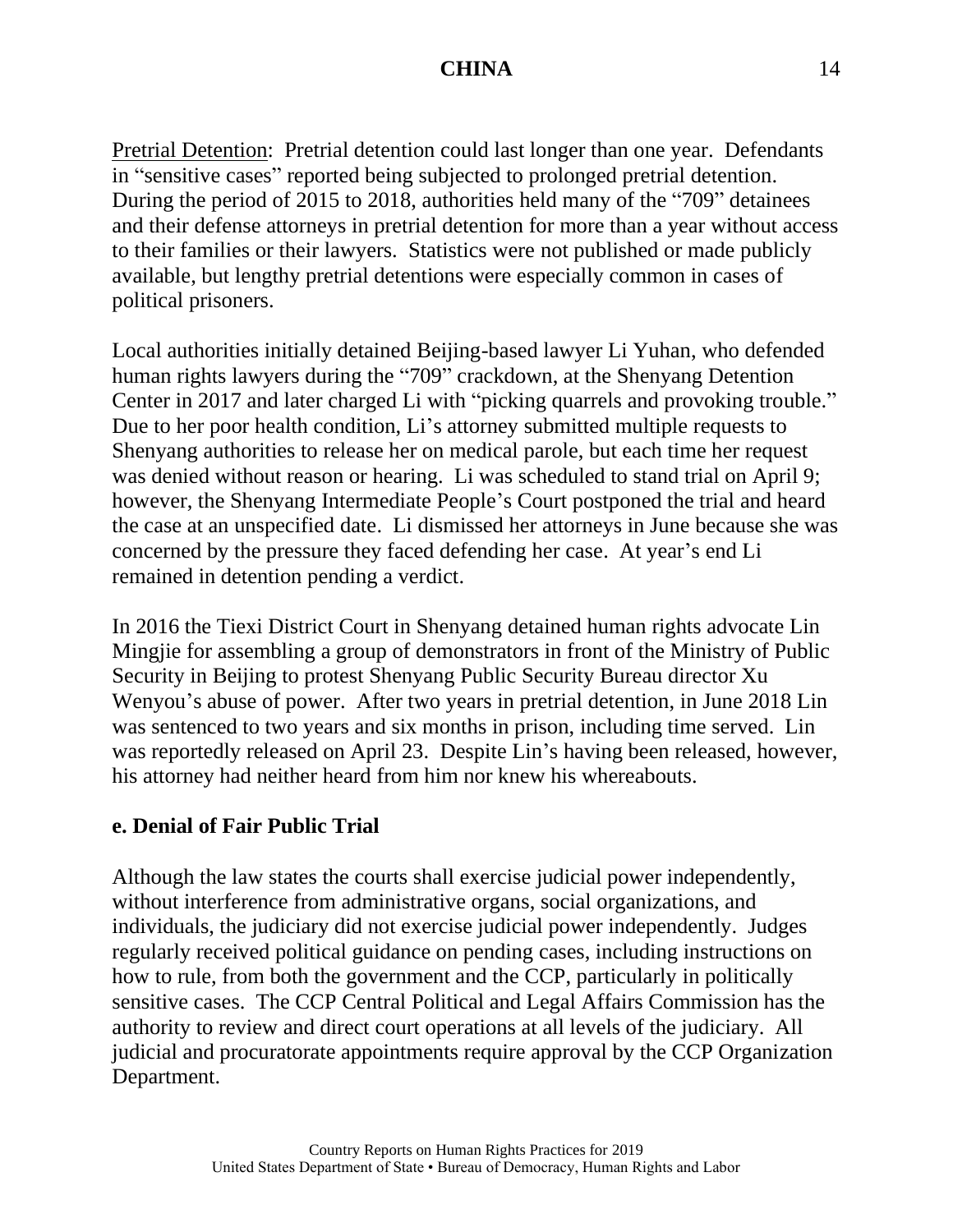Corruption often influenced court decisions, since safeguards against judicial corruption were vague and poorly enforced. Local governments appointed and paid local court judges and, as a result, often exerted influence over the rulings of those judges.

A CCP-controlled committee decided most major cases, and the duty of trial and appellate court judges was to craft a legal justification for the committee's decision.

Courts are not authorized to rule on the constitutionality of legislation. The law permits organizations or individuals to question the constitutionality of laws and regulations, but a constitutional challenge may be directed only to the promulgating legislative body. Lawyers had little or no opportunity to rely on constitutional claims in litigation. In March 2018 lawyers and others received central government instructions to avoid discussion of the constitutionality of the constitutional amendments that removed term limits for the president and vice president.

Media sources indicated public security authorities used televised confessions of lawyers, foreign and domestic bloggers, journalists, and business executives in an attempt to establish guilt before their criminal trial proceedings began. In some cases these confessions were likely a precondition for release. NGOs asserted such statements were likely coerced, perhaps by torture, and some detainees who confessed recanted upon release and confirmed their confessions had been coerced. No provision in the law allows the pretrial broadcast of confessions by criminal suspects.

In May the United Kingdom broadcasting regulator launched a formal investigation into an allegation that China Global Television Network, the international news channel of China Central Television (CCTV), broadcast a confession forced from a British private investigator imprisoned in China.

Attorney Jiang Tianyong was released in February after fulfilling his two-year sentence for his 2017 conviction on charges of inciting state subversion in Changsha, Hunan. Authorities had prevented Jiang from selecting his own attorney to represent him at a trial that multiple analysts viewed as neither impartial nor fair. Despite his release Jiang was immediately placed under house arrest in his parents' home in Henan. At year's end he remained under strict movement controls by local authorities there despite mounting health problems that worsened in prison. Police built a monitoring station outside his parents'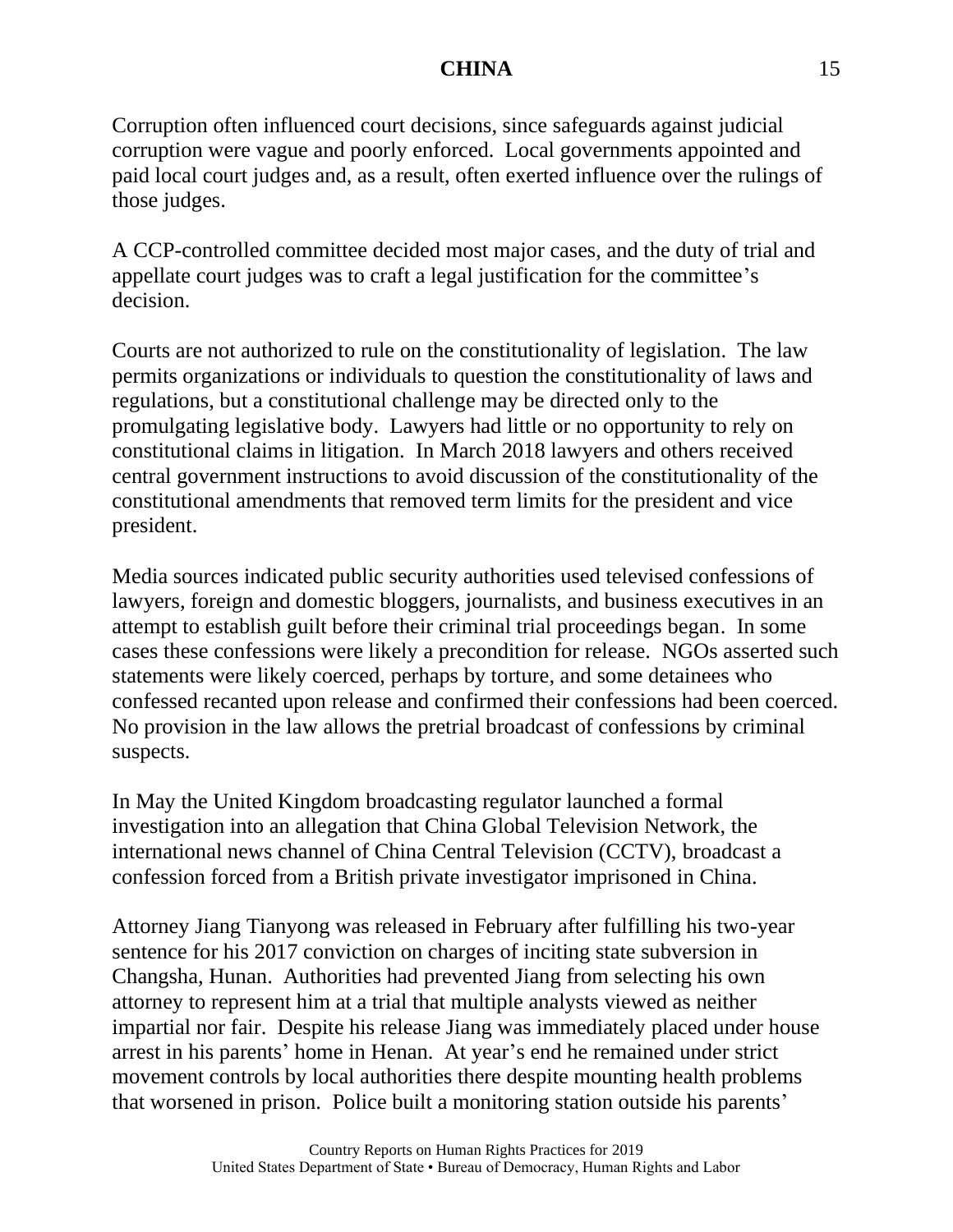home, where he was supposed to spend most of his time, although sometimes he could visit his sister nearby. Local police prevented him from taking public transportation out of town.

"Judicial independence" remained one of the reportedly off-limit subjects the CCP ordered university professors not to discuss (see section 2.a., Academic Freedom and Cultural Events).

# **Trial Procedures**

Although the amended criminal procedure law reaffirms the presumption of innocence, the criminal justice system remained biased toward a presumption of guilt, especially in high-profile or politically sensitive cases.

Courts often punished defendants who refused to acknowledge guilt with harsher sentences than those who confessed. The appeals process rarely reversed convictions, and it failed to provide sufficient avenues for review; remedies for violations of defendants' rights were inadequate.

Regulations of the Supreme People's Court require trials to be open to the public, with the exception of cases involving state secrets, privacy issues, minors, or, on the application of a party to the proceedings, commercial secrets. Authorities used the state secrets provision to keep politically sensitive proceedings closed to the public, sometimes even to family members, and to withhold a defendant's access to defense counsel. Court regulations state foreigners with valid identification should be allowed to observe trials under the same criteria as citizens, but foreigners were permitted to attend court proceedings only by invitation. As in past years, authorities barred foreign diplomats and journalists from attending several trials. In some instances authorities reclassified trials as "state secrets" cases or otherwise closed them to the public.

The Open Trial Network (Tingshen Wang), a government-run website, broadcast trials online; the majority were civil trials.

Regulations require the release of court judgments online and stipulate court officials should release judgments, with the exception of those involving state secrets and juvenile suspects, within seven days of their adoption. Courts did not post all judgments. They had wide discretion not to post if they found posting the judgment could be considered "inappropriate." Many political cases did not have judgments posted.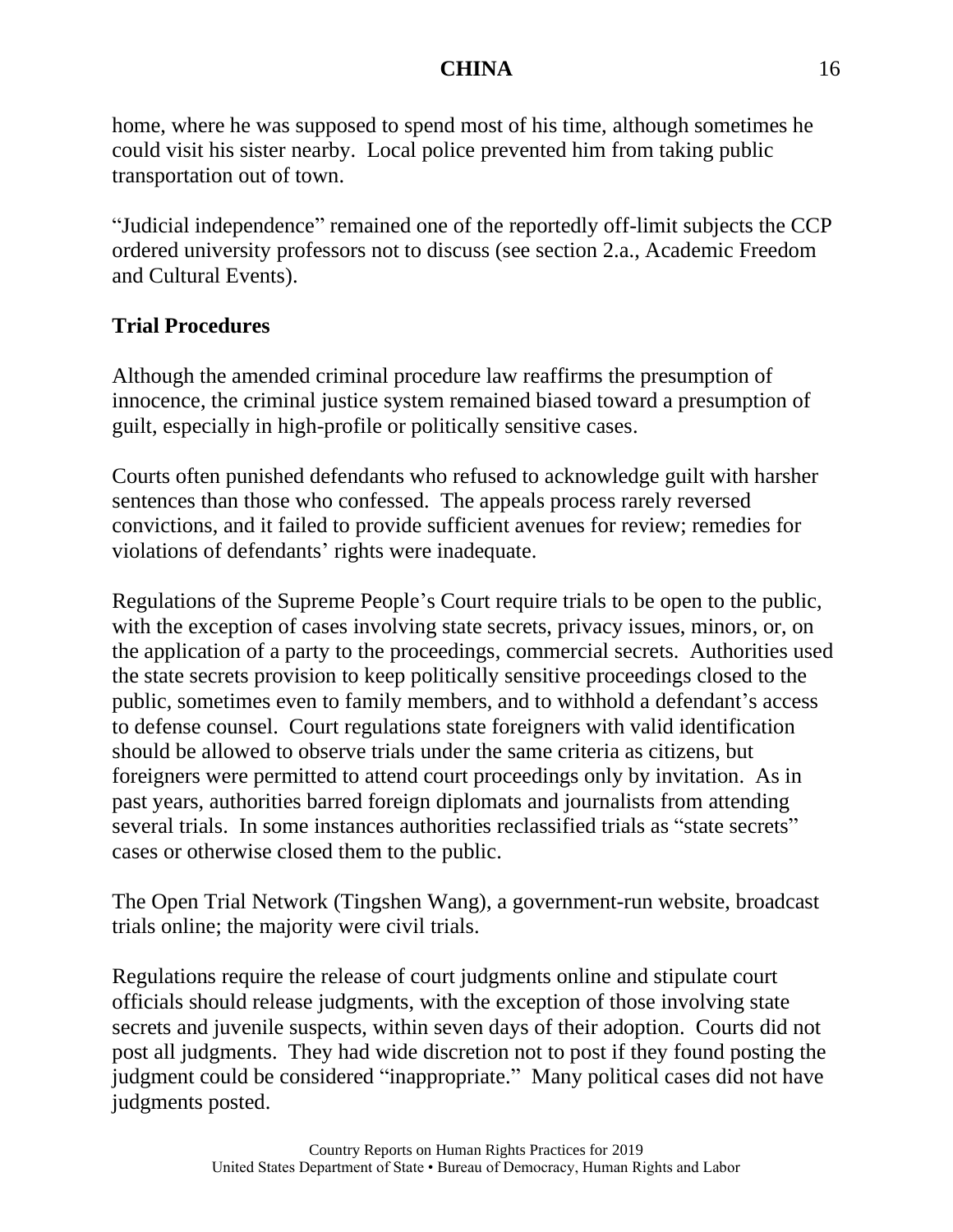Individuals facing administrative detention do not have the right to seek legal counsel. Criminal defendants are eligible for legal assistance, but the vast majority of criminal defendants went to trial without a lawyer.

Lawyers are required to be members of the CCP-controlled All China Lawyers Association, and the Ministry of Justice requires all lawyers to pledge their loyalty to the leadership of the CCP upon issuance or annual renewal of their license to practice law. The CCP continued to require law firms with three or more party members to form a CCP unit within the firm.

Despite the government's stated efforts to improve lawyers' access to their clients, in 2017 the head of the All China Lawyers Association told *China Youth Daily* that defense attorneys had taken part in less than 30 percent of criminal cases. In particular, human rights lawyers reported authorities did not permit them to defend certain clients or threatened them with punishment if they chose to do so. Some lawyers declined to represent defendants in politically sensitive cases, and such defendants frequently found it difficult to find an attorney. In some instances authorities prevented defendant-selected attorneys from taking the case and instead appointed their own attorney.

The government suspended or revoked the business licenses or law licenses of some lawyers who took on sensitive cases, such as defending prodemocracy dissidents, house-church activists, Falun Gong practitioners, or government critics. Authorities used the annual licensing review process administered by the All China Lawyers Association to withhold or delay the renewal of professional lawyers' licenses. In January the Guangdong Department of Justice revoked the license of Liu Zhengqing, a Guangdong lawyer known for defending activists and Falun Gong practitioners. The department charged him with "jeopardizing national security" when defending his clients in court.

Other government tactics to intimidate or otherwise pressure human rights lawyers included unlawful detentions, vague "investigations" of legal offices, disbarment, harassment and physical intimidation, and denial of access to evidence and to clients. In February several lawyers wrote an open letter protesting the government's harassment of lawyers who took on human rights cases.

In 2015 the National People's Congress's Standing Committee amended legislation concerning the legal profession. The amendments criminalize attorneys' actions that "insult, defame, or threaten judicial officers," "do not heed the court's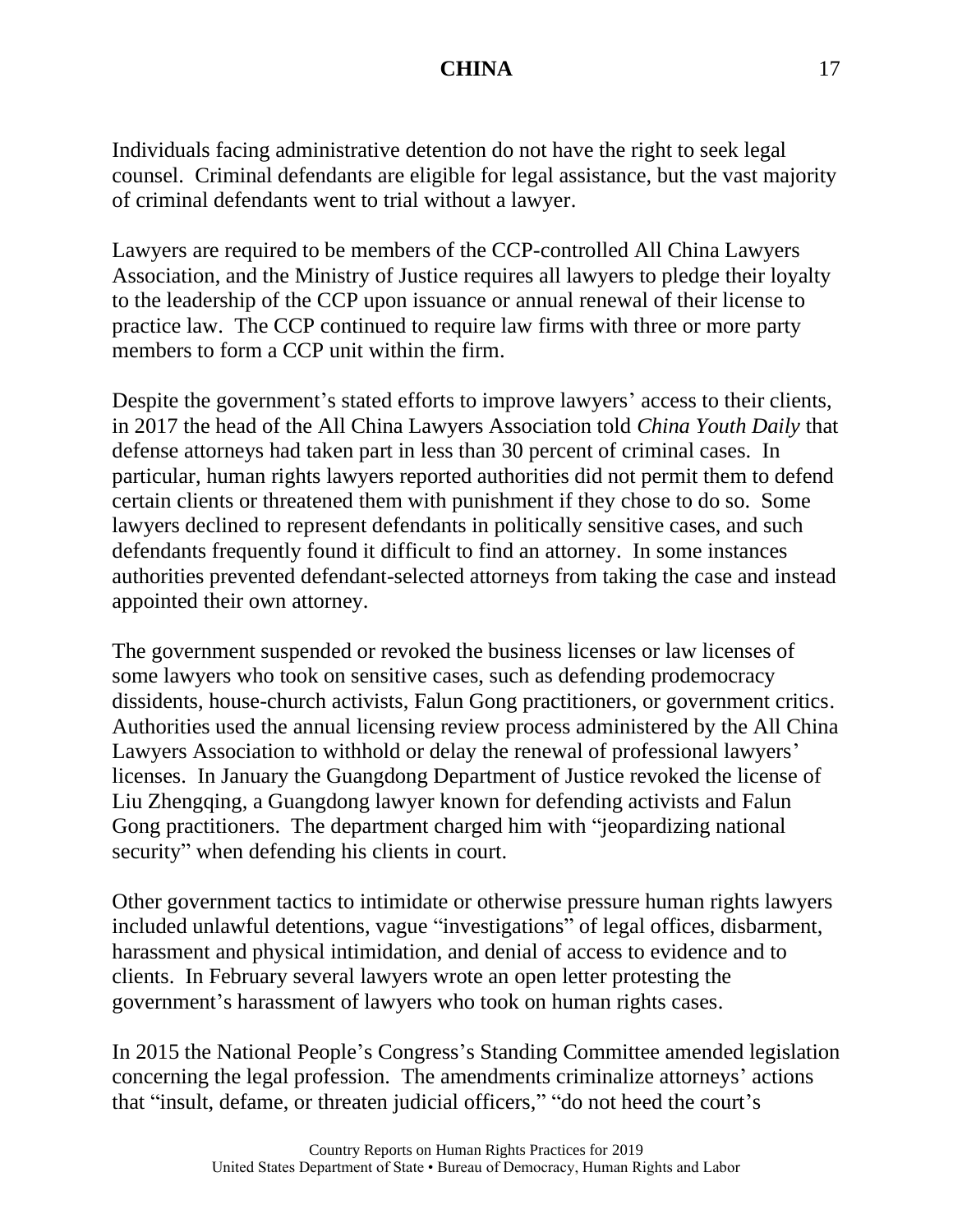admonition," or "severely disrupt courtroom order." The changes also criminalize disclosing client or case information to media outlets or using protests, media, or other means to influence court decisions. Violators face fines and up to three years in prison.

Regulations adopted in 2015 also state detention center officials should either allow defense attorneys to meet suspects or defendants or explain why the meeting cannot be arranged at that time. The regulations specify that a meeting should be arranged within 48 hours. Procuratorates and courts should allow defense attorneys to access and read case files within three working days. The time and frequency of opportunities available for defense attorneys to read case files shall not be limited, according to the guidelines. In some sensitive cases, lawyers had no pretrial access to their clients and limited time to review evidence, and defendants and lawyers were not allowed to communicate with one another during trials. In contravention of the law, criminal defendants frequently were not assigned an attorney until a case was brought to court. The law stipulates the spoken and written language of criminal proceedings shall be conducted in the language common to the specific locality, with government interpreters providing language services for defendants not proficient in the local language. Sources noted trials were predominantly conducted in Mandarin Chinese, even in minority areas, with interpreters provided for defendants who did not speak the language.

Mechanisms allowing defendants to confront their accusers were inadequate. Only a small percentage of trials reportedly involved witnesses. Judges retained significant discretion over whether live witness testimony was required or even allowed. In most criminal trials, prosecutors read witness statements, which neither the defendants nor their lawyers had an opportunity to rebut through crossexamination. Although the law states pretrial witness statements cannot serve as the sole basis for conviction, prosecutors relied heavily on such statements. Defense attorneys had no authority to compel witnesses to testify or to mandate discovery, although they could apply for access to government-held evidence relevant to their case.

Under the law lawyers are assigned to convicted prisoners on death row who cannot afford one during the review of their sentences.

According to China Labor Bulletin, Shenzhen police detained labor activists Wu Guijun, Zhang Zhiru, He Yuancheng, Jian Hui, and Song Jiahui on January 20 on the charge of "disrupting social order." They were reportedly formally charged in late February. The families of some of the activists never received formal notices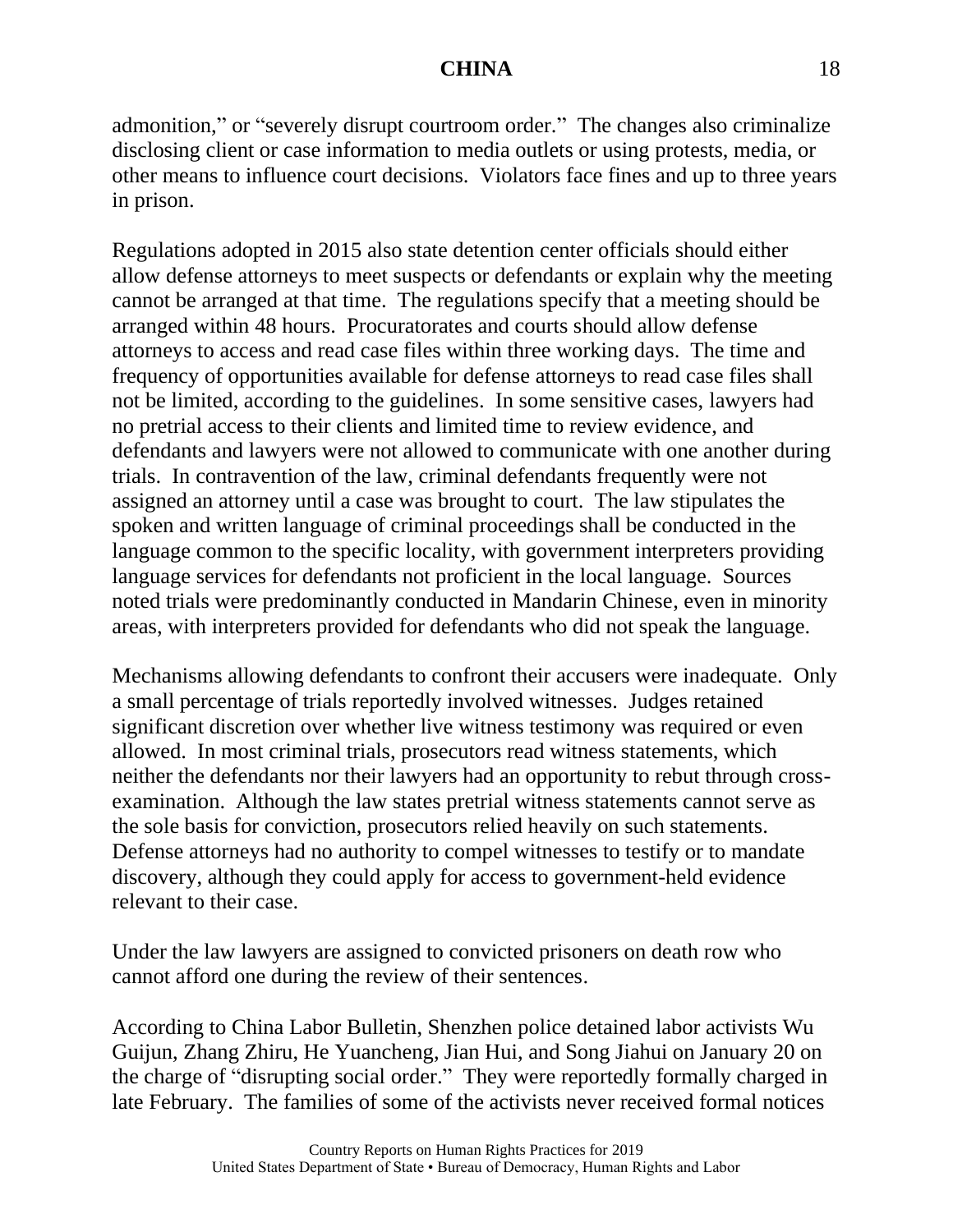of detention and did not know where they were held. According to media reports, authorities banned Zhang and Wu from hiring lawyers and warned their families not to take any media interviews. According to the head of China Labor Watch, the detentions were not connected to any specific activity but were intended to serve as a warning to other labor activists against the backdrop of increasing labor protests and economic stagnation.

On July 22, three public interest lawyers--Cheng Yuan, Liu Yongze, Wu Gejianxiong, also known as the "Changsha Three"--were detained by Changsha Municipal Bureau of State Security authorities on suspicion of "subversion of state power." The lawyers worked for Changsha Funeng, an organization that litigated cases to end discrimination against persons with disabilities and carriers of HIV and Hepatitis B. Cheng Yuan had also worked on litigation to end the country's one-child policy and reform its household registration laws. Although Cheng Yuan's family retained two lawyers to represent him, neither had been able to meet with Cheng Yuan as of year's end. Authorities also interrogated Cheng Yuan's wife, Shi Minglei, on multiple occasions about her husband's work, including forcibly entering her home in Shenzhen on July 22 and seizing her identification card, passport, cell phone, computer, and bank cards.

# **Political Prisoners and Detainees**

Government officials continued to deny holding any political prisoners, asserting persons were detained not for their political or religious views but because they had violated the law. Authorities, however, continued to imprison citizens for reasons related to politics and religion. Human rights organizations estimated tens of thousands of political prisoners remained incarcerated, most in prisons and some in administrative detention. The government did not grant international humanitarian organizations access to political prisoners.

Authorities granted political prisoners early release at lower rates than other prisoners. Thousands of persons were serving sentences for political and religious offenses, including for "endangering state security" and carrying out "cult activities." The government neither reviewed the cases of those charged before 1997 with counterrevolution and hooliganism nor released persons imprisoned for nonviolent offenses under repealed provisions.

Many political prisoners remained either in prison, or under other forms of detention after release, at year's end, including writer Yang Maodong (pen name: Guo Feixiong); Uighur scholars Ilham Tohti and Rahile Dawut; activist Wang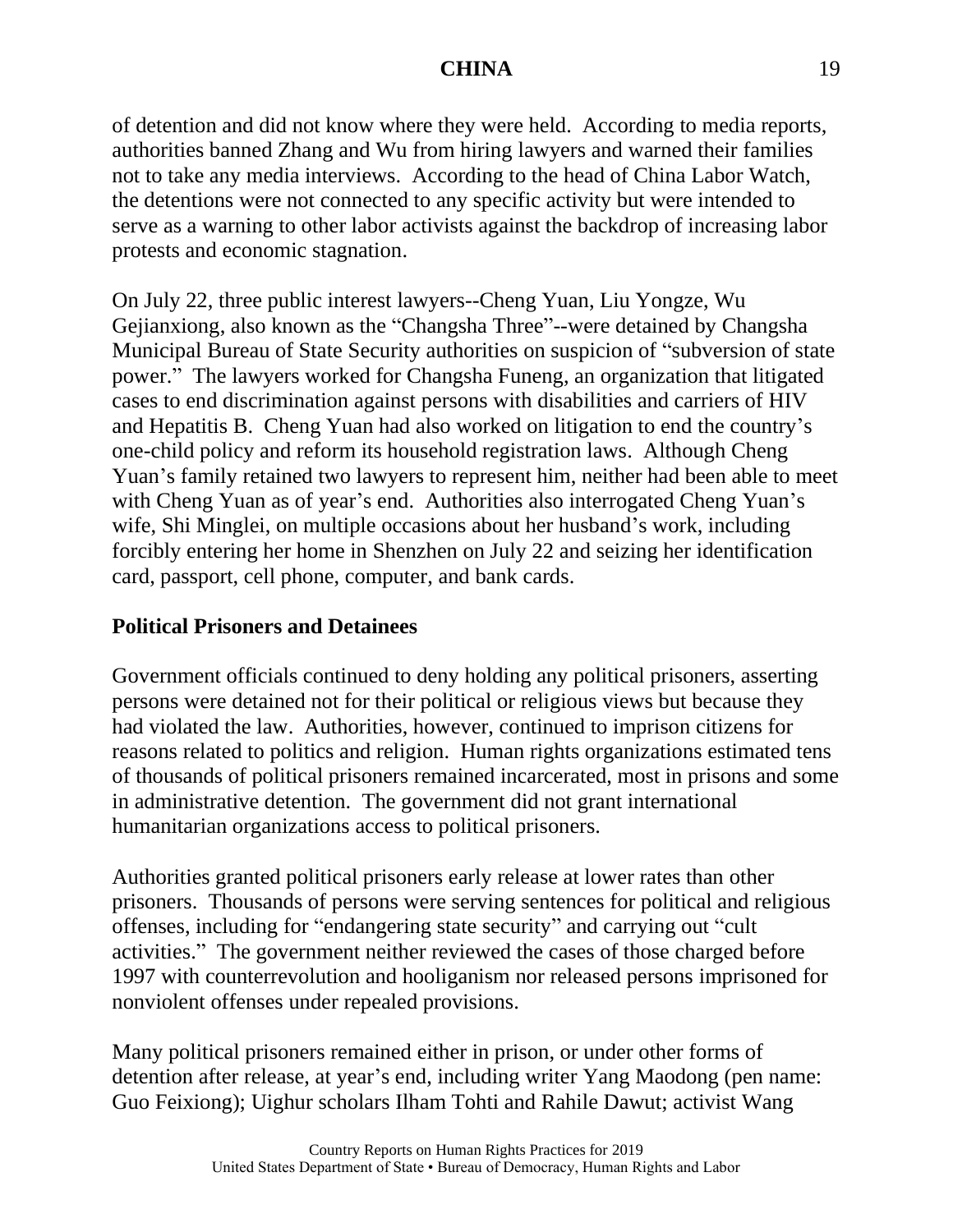Bingzhang; activist Liu Xianbin; Taiwan prodemocracy activist Lee Ming-Che; pastor Zhang Shaojie; Falun Gong practitioners Bian Lichao and Ma Zhenyu; Catholic Auxiliary Bishop of Shanghai Thaddeus Ma Daqin; rights lawyers Wang Quanzhang, Xia Lin, Gao Zhisheng, Yu Wensheng, and Jiang Tianyong; blogger Wu Gan; and Shanghai labor activist Jiang Cunde.

Criminal punishments included "deprivation of political rights" for a fixed period after release from prison, during which an individual could be denied rights of free speech, association, and publication. Former prisoners reported their ability to find employment, travel, obtain residence permits and passports, rent residences, and access social services was severely restricted.

Authorities frequently subjected former political prisoners and their families to surveillance, telephone wiretaps, searches, and other forms of harassment or threats. For example, security personnel followed the family members of detained or imprisoned rights activists to meetings with foreign reporters and diplomats and urged the family members to remain silent about the cases of their relatives. Authorities barred certain members of the rights community from meeting with visiting dignitaries.

# **Politically Motivated Reprisal Against Individuals Located Outside the Country**

There were credible reports the government attempted to misuse international law enforcement tools for politically motivated purposes as a reprisal against specific individuals located outside the country. There also were credible reports that for politically motivated purposes, the government attempted to exert bilateral pressure on other countries aimed at having them take adverse action against specific individuals.

PRC officials pressured a Montreal-based human rights research institute affiliated with Concordia University to cancel a conference featuring a prominent exiled Uighur leader. Executive director Kyle Matthews of the Montreal Institute for Genocide and Human Rights Studies at Concordia University said he received an email from the PRC consul general in Montreal on March 25, asking him for an urgent meeting to discuss a planned conference on the Uighur minority in the PRC. While he chose to ignore the request and went ahead with the conference as planned, Matthews said he later found out the consul general was also pressuring different individuals in Montreal to cancel the Concordia University event.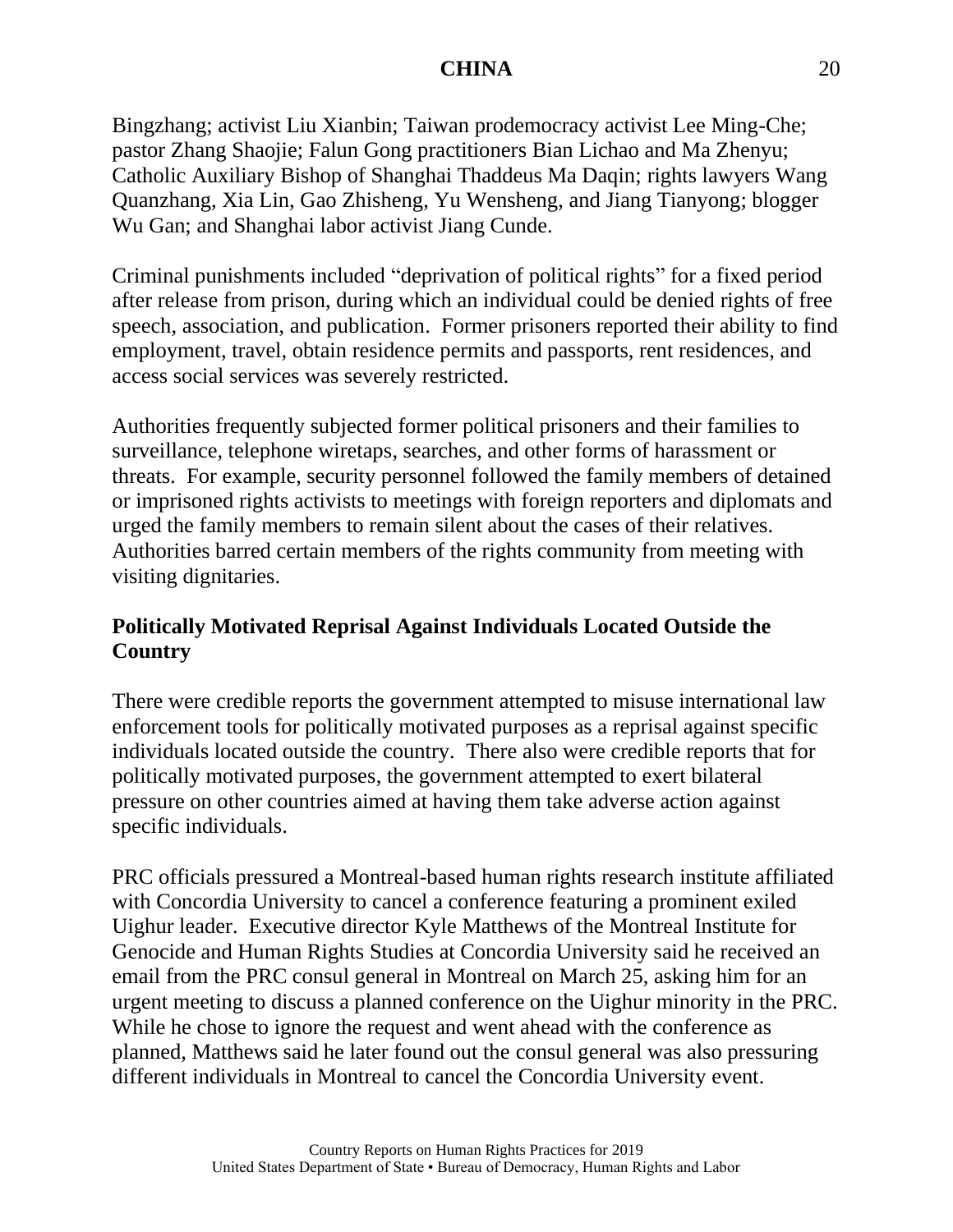Other reports continued throughout the year regarding PRC pressure on Xinjiangbased relatives of persons located outside of China who spoke publicly about the detentions and abusive policies underway inside Xinjiang. Tahir Imin, a Uighur residing outside of China, said that PRC authorities had imprisoned his brother Adil to retaliate against Tahir's activism abroad. PRC state media also released videos of Xinjiang-based ethnic and religious minorities to discredit their overseas relatives' accounts to foreign media. The persons in the videos urged their foreignbased family members to stop "spreading rumors" about Xinjiang. The overseas relatives said they had lost communication with their Xinjiang relatives until the videos were released. U.S. citizen Ferkat Jawdat's mother, who had lost contact with him for a year because she was in an internment camp, called in May to urge Ferkat to stop his activism and media interviews. Relatives of U.S. resident Zumrat Dawut, who spoke to media about her detention in a Xinjiang re-education center, also joined in a video in November urging her to stop "spreading rumors." The overseas-based relatives said the PRC government coerced their family members to produce such videos.

On November 25, RFA reported Thai authorities had detained Xing Jiang, a Chinese refugee accredited by UNHCR, at the request of Jiangsu provincial public security officials for allegedly "spreading rumors online."

# **Civil Judicial Procedures and Remedies**

Courts deciding civil matters faced the same limitations on judicial independence as criminal courts. The State Compensation Law provides administrative and judicial remedies for plaintiffs whose rights or interests government agencies or officials have infringed. The law also allows compensation for wrongful detention, mental trauma, or physical injuries inflicted by detention center or prison officials.

Although historically citizens seldom applied for state compensation because of the high cost of bringing lawsuits, low credibility of courts, and citizens' general lack of awareness of the law, there were instances of courts overturning wrongful convictions. Official media reported that in June Jin Zhehong applied for 21.3 million yuan (\$3 million) in state compensation for his 23 years spent behind bars following an overturned conviction for intentional homicide. The Jilin High People's Court in an appeal hearing ruled the evidence was insufficient to prove the initial conviction.

The law provides for the right of an individual to petition the government for resolution of grievances. Most petitions address grievances regarding land,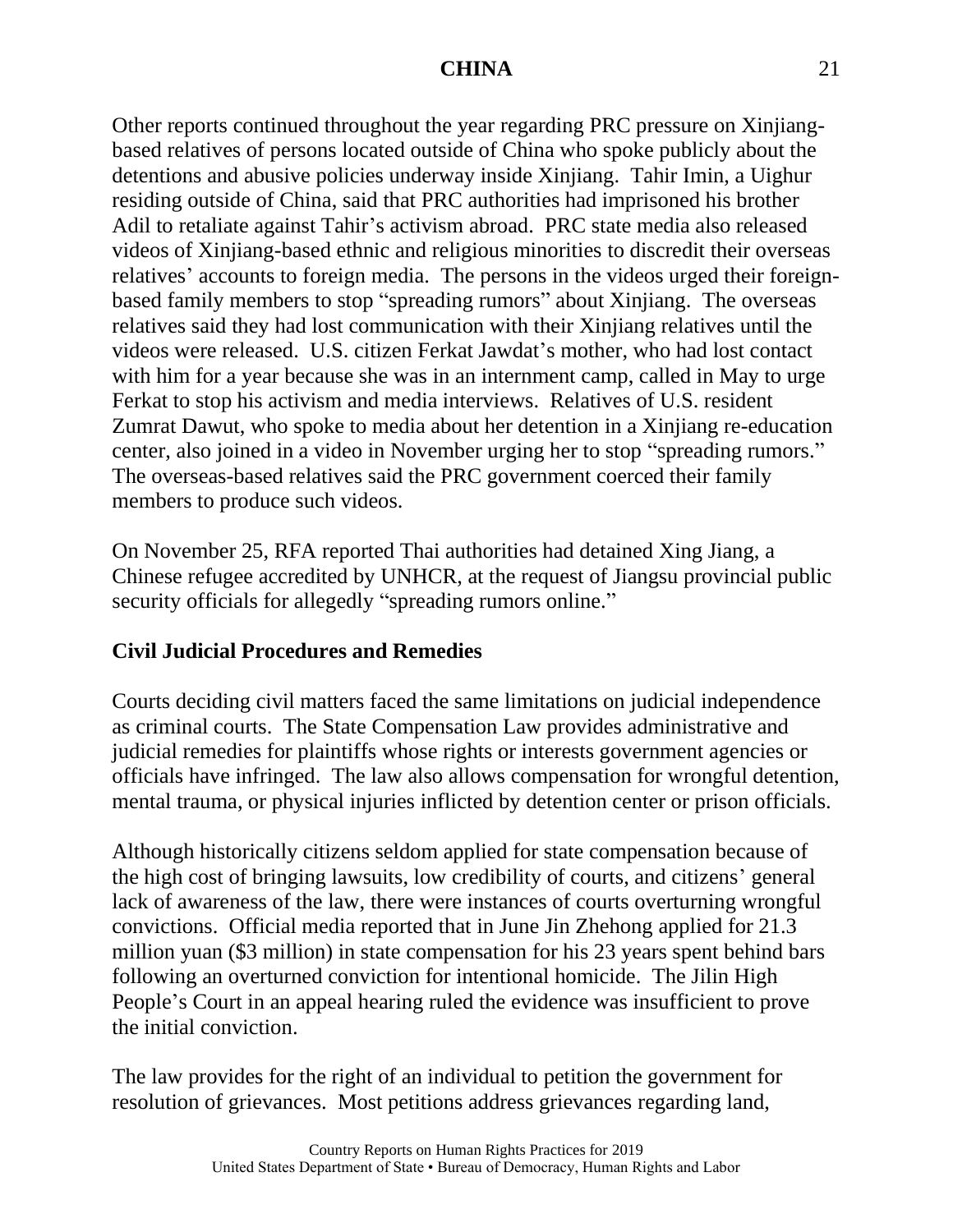housing, entitlements, the environment, or corruption, and most petitioners sought to present their complaints at local "letters and visits" offices. The government reported approximately six million petitions were submitted every year; however, persons petitioning the government continued to face restrictions on their rights to assemble and raise grievances.

Despite attempts at improving the petitioning system, progress was unsteady. While the central government reiterated prohibitions against blocking or restricting "normal petitioning" and against unlawfully detaining petitioners, official retaliation against petitioners continued. Regulations encourage that all litigationrelated petitions be handled at the local level through local or provincial courts, reinforcing a system of incentives for local officials to prevent petitioners from raising complaints to higher levels. Local officials sent security personnel to Beijing to force petitioners to return to their home provinces to prevent them from filing complaints against local officials with the central government. Such detentions often went unrecorded and often resulted in brief periods of incarceration in extralegal "black jails."

Ye Mulan, wife of petitioner Chen Chunzhang, said her husband's death on November 6 while in police custody was suspicious, and she called on provincial authorities to investigate. According to Ye, Chen was detained in August in Beijing by "interceptors" from Qinkou Township, Fujian, and local police later imprisoned him. ("Interceptors" are enforcement agents sent by local governments to detain petitioners on their way to complain to provincial capitals or to Beijing authorities about their local governments.) Chen had told his lawyer that he had made four statements to police so far but that he had refused to plead guilty to the charges against him. On October 26, local police called Ye to see Chen in a local hospital emergency room; he was alive but unconscious. Police prevented the family from inspecting him up close, although they had asked authorities to check if he had any external signs of injury. Chen died on November 6 after undergoing emergency brain surgery.

On May 15, police in Guizhou detained Huang Yanming for 25 days around the 30th anniversary of the Tiananmen protests and the June 9 Hong Kong protests. Ministry of State Security officers denied him any outside communication and kept him detained in a hotel in Guiyang. No charges were announced.

In June the Beijing Number 2 Intermediate People's Court criminally tried 12 suspects accused of illegally detaining and beating a petitioner from Jiangxi in 2017. The petitioner, Chen Yuxian from Shangyou, died in Beijing eight hours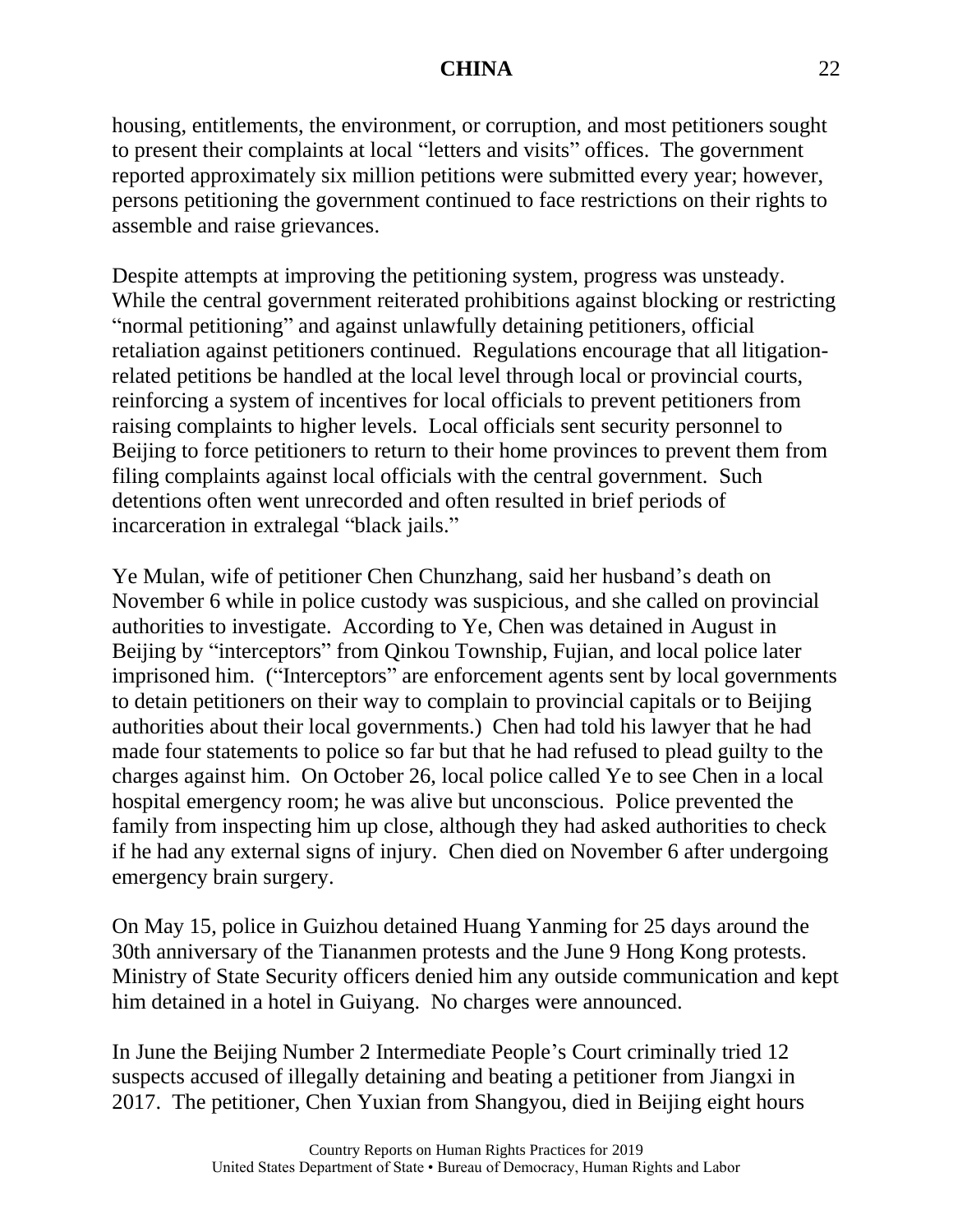after the suspects took him away. The 12 suspects were reportedly from an illegal crime group under the guise of a car rental company that had close connections to local government officials, who had demanded the petition be intercepted. The Beijing court had not issued a verdict as of year's end.

# **f. Arbitrary or Unlawful Interference with Privacy, Family, Home, or Correspondence**

The law states the "freedom and privacy of correspondence of citizens are protected by law," but authorities often did not respect the privacy of citizens. Although the law requires warrants before officers can search premises, officials frequently ignored this requirement. The Public Security Bureau and prosecutors are authorized to issue search warrants on their own authority without judicial review. There continued to be reports of cases of forced entry by police officers.

Authorities monitored telephone calls, text messages, faxes, email, instant messaging, and other digital communications intended to remain private. Authorities also opened and censored domestic and international mail. Security services routinely monitored and entered residences and offices to gain access to computers, telephones, and fax machines. Foreign journalists leaving the country found some of their personal belongings searched. In some cases, when material deemed politically sensitive was uncovered, the journalists had to sign a statement stating they would "voluntarily" leave these documents in the country.

According to media reports, the Ministry of Public Security used tens of millions of surveillance cameras throughout the country to monitor the general public. Human rights groups stated authorities increasingly relied on the cameras and other forms of surveillance to monitor and intimidate political dissidents, religious leaders and adherents, Tibetans, and Uighurs. These included facial recognition and "gait recognition" video surveillance, allowing police not only to monitor a situation but also to quickly identify individuals in crowds. The monitoring and disruption of telephone and internet communications were particularly widespread in Xinjiang and Tibetan areas. The government installed surveillance cameras in monasteries in the TAR and Tibetan areas outside the TAR (see Special Annex, Tibet). The law allows security agencies to cut communication networks during "major security incidents."

According to Human Rights Watch, the Ministry of State Security partnered with information technology firms to create a "mass automated voice recognition and monitoring system," similar to ones already in use in Xinjiang and Anhui, to help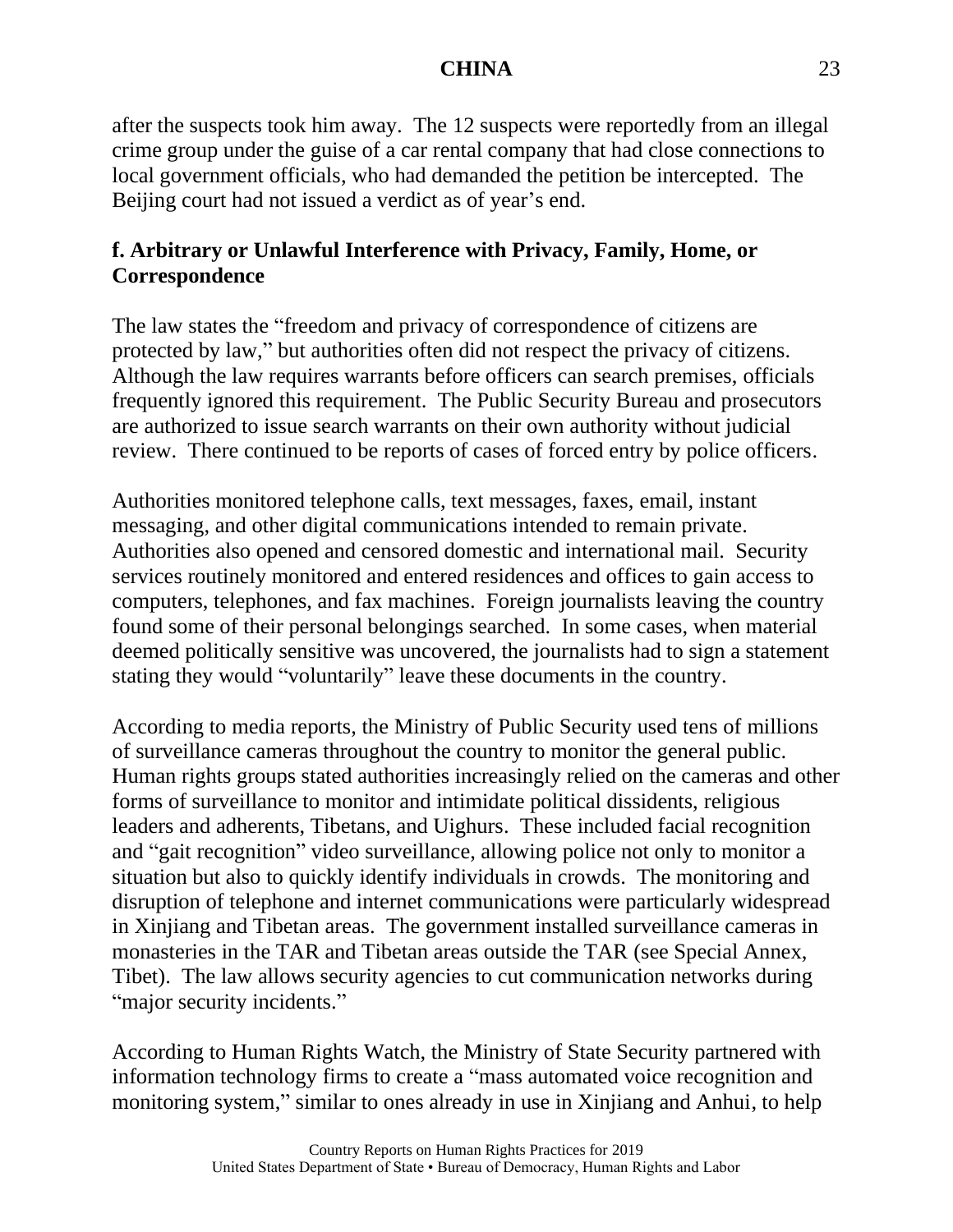with solving criminal cases. According to one company involved, the system was programmed to understand Mandarin Chinese and certain minority languages, including Tibetan and Uighur. In many cases other biometric data such as fingerprints and DNA profiles were being stored as well. This database included information obtained not just from criminals and criminal suspects but also from entire populations of migrant workers and all Uighurs applying for passports.

Forced relocation because of urban development continued in some locations. Protests over relocation terms or compensation were common, and authorities prosecuted some protest leaders. In rural areas infrastructure and commercial development projects resulted in the forced relocation of thousands of persons.

Property-related disputes between citizens and government authorities sometimes turned violent. These disputes frequently stemmed from local officials' collusion with property developers to pay little or no compensation to displaced residents, combined with a lack of effective government oversight or media scrutiny of local officials' involvement in property transactions, as well as a lack of legal remedies or other dispute resolution mechanisms for displaced residents. The problem persisted despite central government claims it had imposed stronger controls over illegal land seizures and taken steps to standardize compensation.

The government at various levels and jurisdictions continued implementing pilot programs for "social credit systems" which collect vast amounts of data to create scores for individuals and companies in an effort to address deficiencies in "social trust," strengthen access to financial credit instruments, and reduce public corruption. The social credit system also collected information on academic records, traffic violations, social media presence, friendships, and adherence to birth control regulations, employment performance, consumption habits, and other topics. These systems were intended to promote social control and self-censorship, since citizens would be liable for their statements, relationships, and even information others shared within closed social media groups.

"Social credit scores," among other things, quantify a person's loyalty to the government by monitoring citizens' online activity and relationships. There were indications the systems awarded and deducted points based on the "loyalty" of sites visited, as well as the "loyalty" of other netizens with whom a person interacted. The systems also created incentives for citizens to police each other. Organizers of chat groups on messaging apps, for example, were responsible for policing and reporting any posts with impermissible content, making them liable for violations.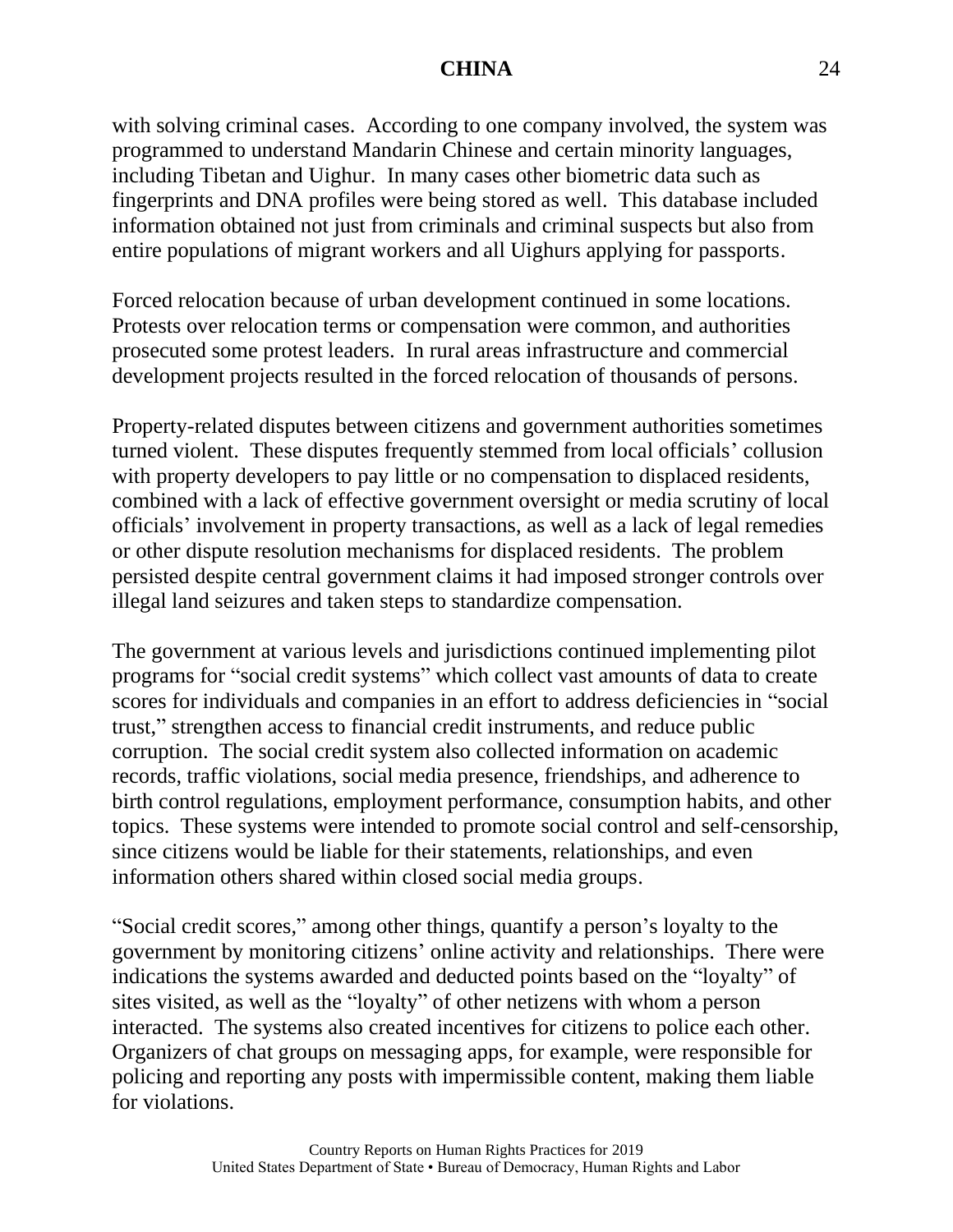Although the government's goal is to create a unified government social credit system, there were several disparate social credit systems under several domestic technology companies, and the specific implementation of the system varied by province and city. In Hangzhou the scoring system, which applied to residents 18 years or older, included information on individuals' education, employment, compliance with laws and regulations (such as tax payments), payment of medical bills, loan repayment, honoring contracts, participating in volunteer activities, and voluntary blood donations.

There were several cases in which an individual's credit score resulted in concrete limitations on that person's activities. Users with low social credit scores faced an increasing series of consequences, including losing the ability to communicate on domestic social media platforms, travel, and buy property.

In a separate use of social media for censorship, human rights activists reported authorities questioned them about their participation in human rights-related chat groups, including on WeChat and WhatsApp. Authorities monitored the groups to identify activists, which led to users' increased self-censorship on WeChat as well as several separate arrests of chat group administrators.

In May a security lapse exposed personal information collected from facial recognition from a system that monitors housing communities in Beijing. The exposed data contained enough information to pinpoint where individuals went, when and for how long, allowing anyone with access to the data--including police--to build up a picture of a person's day-to-day life.

The government continued to use the "double-linked household" system in Xinjiang developed through many years of use in Tibet. This system divides towns and neighborhoods into units of 10 households each, with the households in each unit instructed to watch over each other and report on "security issues" and poverty problems to the government, thus turning average citizens into informers. In Xinjiang the government also continued to require Uighur families to accept government "home stays," in which officials or volunteers forcibly lived in Uighurs' homes and monitored families for signs of "extremism." Those who exhibited behaviors the government considered to be signs of "extremism," such as praying, possessing religious texts, or abstaining from alcohol or tobacco, could be detained in re-education camps.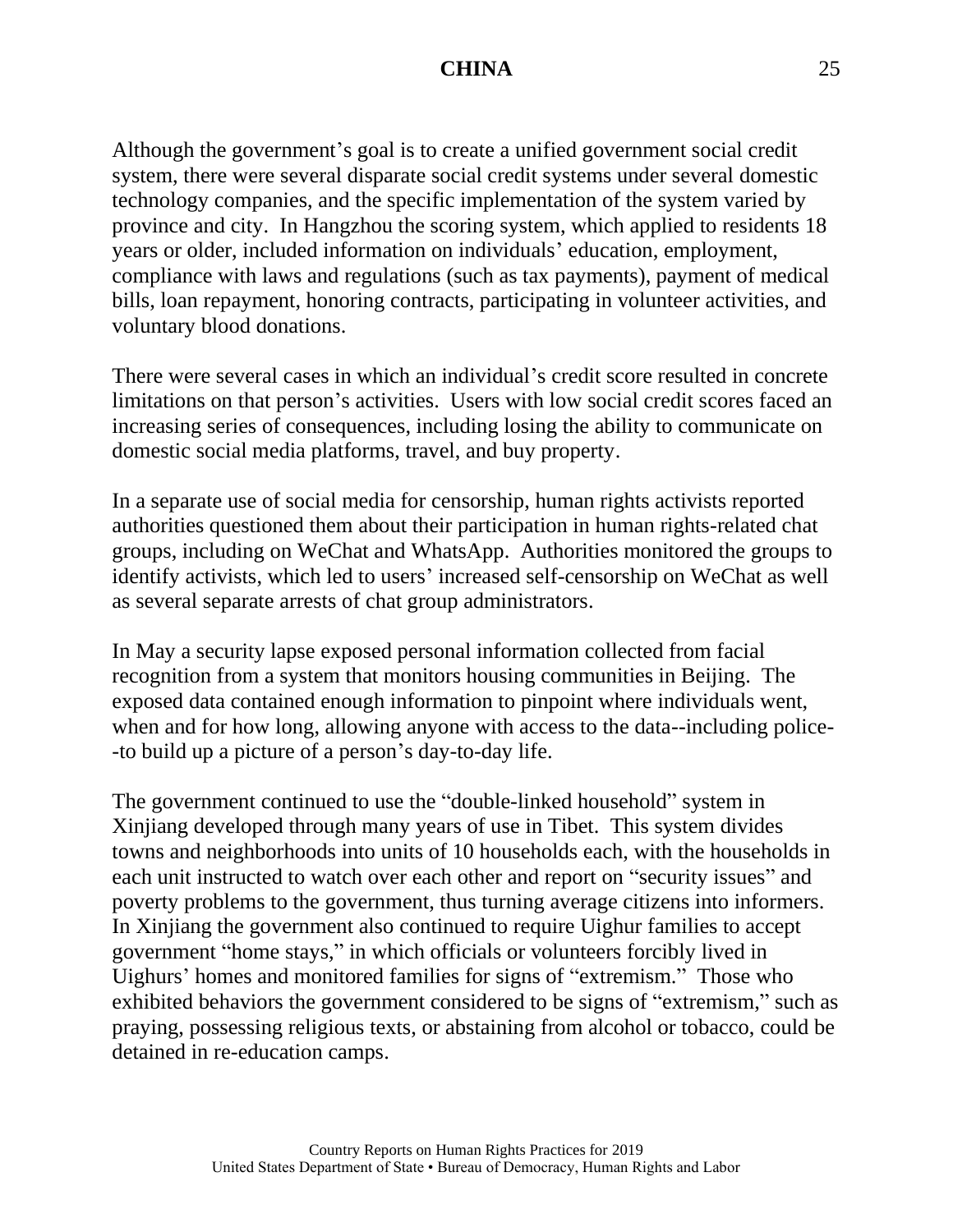The government restricted the rights of men and women to have children (see section 6, Women).

Local police in Maoming, Guangdong, launched a shaming campaign to urge local telephone fraud suspects to turn themselves in during the Spring Festival. The Public Security Ministry listed Maoming as a major source of telephone fraud in the country. For the criminal suspects who remained at large, police reportedly spray-painted the letters "home of fugitive" on the outside walls of their houses, cut off their water and electricity supplies, and froze their immediate family members' bank accounts and identification cards.

April media reports indicated the government expanded its use of facial recognition software targeting ethnic minorities, especially Uighurs, from Xinjiang to other areas, including Fujian. The video monitoring system allegedly was able to alert law enforcement agencies to the increased presence of Uighurs in a community in a given period.

According to Freedom House, rapid advances in surveillance technology- including artificial intelligence (AI), facial recognition, and intrusive surveillance apps--coupled with growing police access to user data had turned the country into a "technodystopia" and helped facilitate the prosecution of prominent dissidents as well as ordinary users. A Carnegie Endowment report noted that the country was a major worldwide supplier of AI surveillance technology, such as facial recognition systems, smart city/safe city platforms, and smart policing technology.

# **Section 2. Respect for Civil Liberties, Including:**

# **a. Freedom of Expression, Including for the Press**

The constitution states citizens "enjoy freedom of speech, of the press, of assembly, of association, of procession and of demonstration." Authorities limited and did not respect these rights, however, especially when their exercise conflicted with CCP interests. Authorities continued ever tighter control of all print, broadcast, electronic, and social media and regularly used them to propagate government views and CCP ideology. Authorities censored and manipulated the press, social media, and the internet, particularly around sensitive anniversaries and topics.

Freedom of Expression: Citizens could discuss many political topics privately and in small groups without official punishment. Authorities, however, routinely took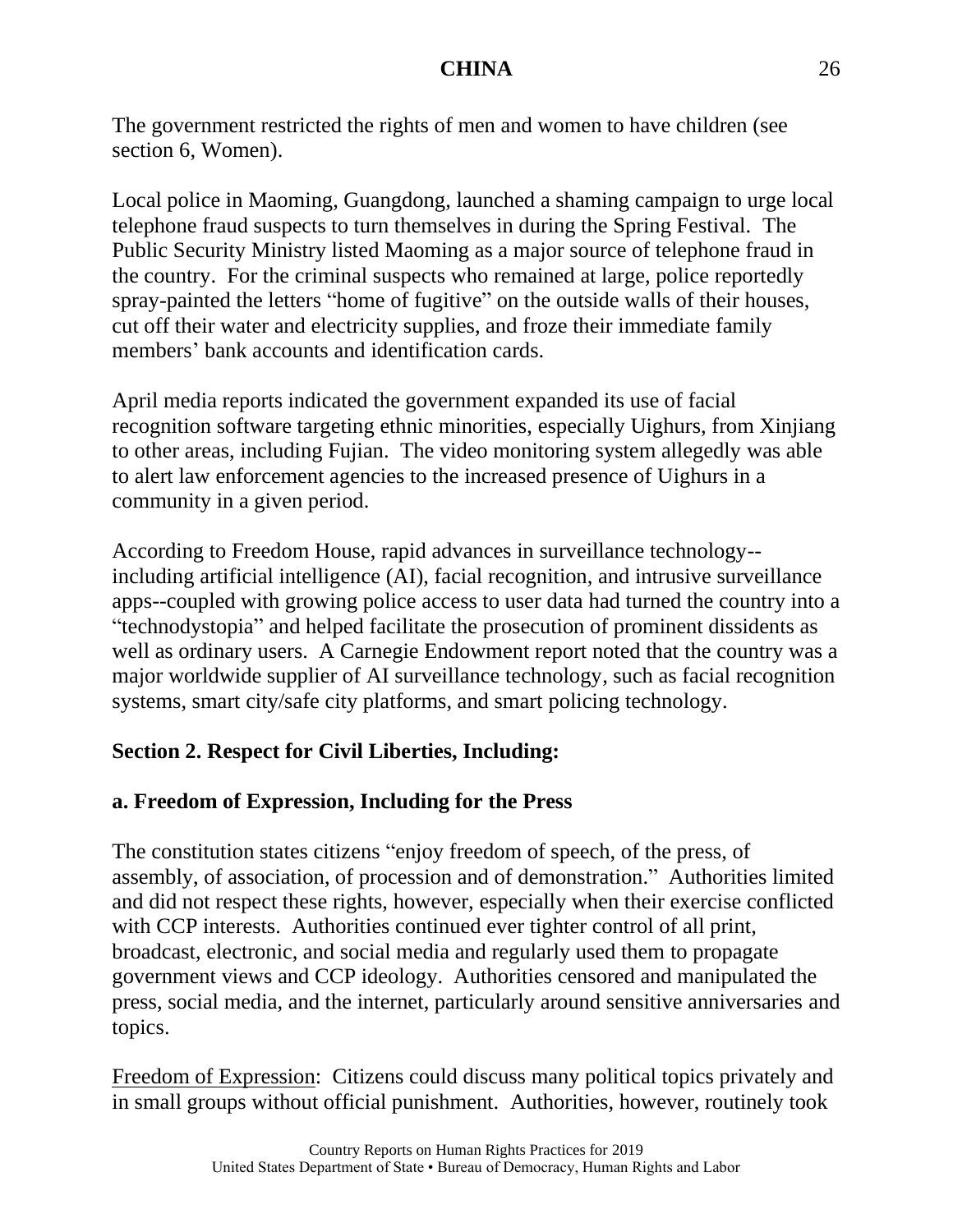harsh action against citizens who questioned the legitimacy of the CCP. Some independent think tanks, study groups, and seminars reported pressure to cancel sessions on sensitive topics. Those who made politically sensitive comments in public speeches, academic discussions, or remarks to media or posted sensitive comments online, remained subject to punitive measures. In addition, an increase in electronic surveillance in public spaces, coupled with the movement of many citizens' routine interactions to the digital space, signified the government was monitoring an increasing percentage of daily life. Conversations in groups or peerto-peer on social media platforms and via messaging applications were subject to censorship, monitoring, and action from the authorities.

In August the Unirule Institute of Economics, a prominent economic think tank, closed its doors after years of increasing government pressure. Founded in 1993 to promote market reforms, a decade ago Unirule was a well-respected institution in the country with the space to disseminate ideas and facilitate dialogue with government leaders. The last few years have seen the shutdown of its website and public office, and as of August the organization was in liquidation.

On April 19, Zi Su was sentenced by a Chengdu court to four years' imprisonment on charges of subversion. Zi, a retired professor from the Yunnan Communist Party School, was detained in 2017 after releasing an open letter questioning Xi Jinping's suitability to continue as the CCP's leader. Prior to his trial in December 2018, the government offered to shorten his sentence if he fired his lawyer and accepted a court-appointed attorney. Zi accepted, reducing his sentence from 10 to four years.

In September a Sichuan court convicted Chengdu-based activist Huang Xiaomin to 30 months' imprisonment for "picking quarrels and provoking trouble." Huang had called for direct elections to select party leaders. He was detained for several months before being allowed to hire a lawyer. He was then told to fire his lawyer and accept a court-appointed lawyer in exchange for a more lenient sentence, which he did.

On September 19, local police from Gucheng Township, Chengdu, detained Chen Yunfei for publishing comments in support of Hong Kong's antiextradition bill movement. Chen had shown public support for the antiextradition protests in Hong Kong and called for a dialogue between Hong Kong leader Carrie Lam and protesters to try to reach a resolution.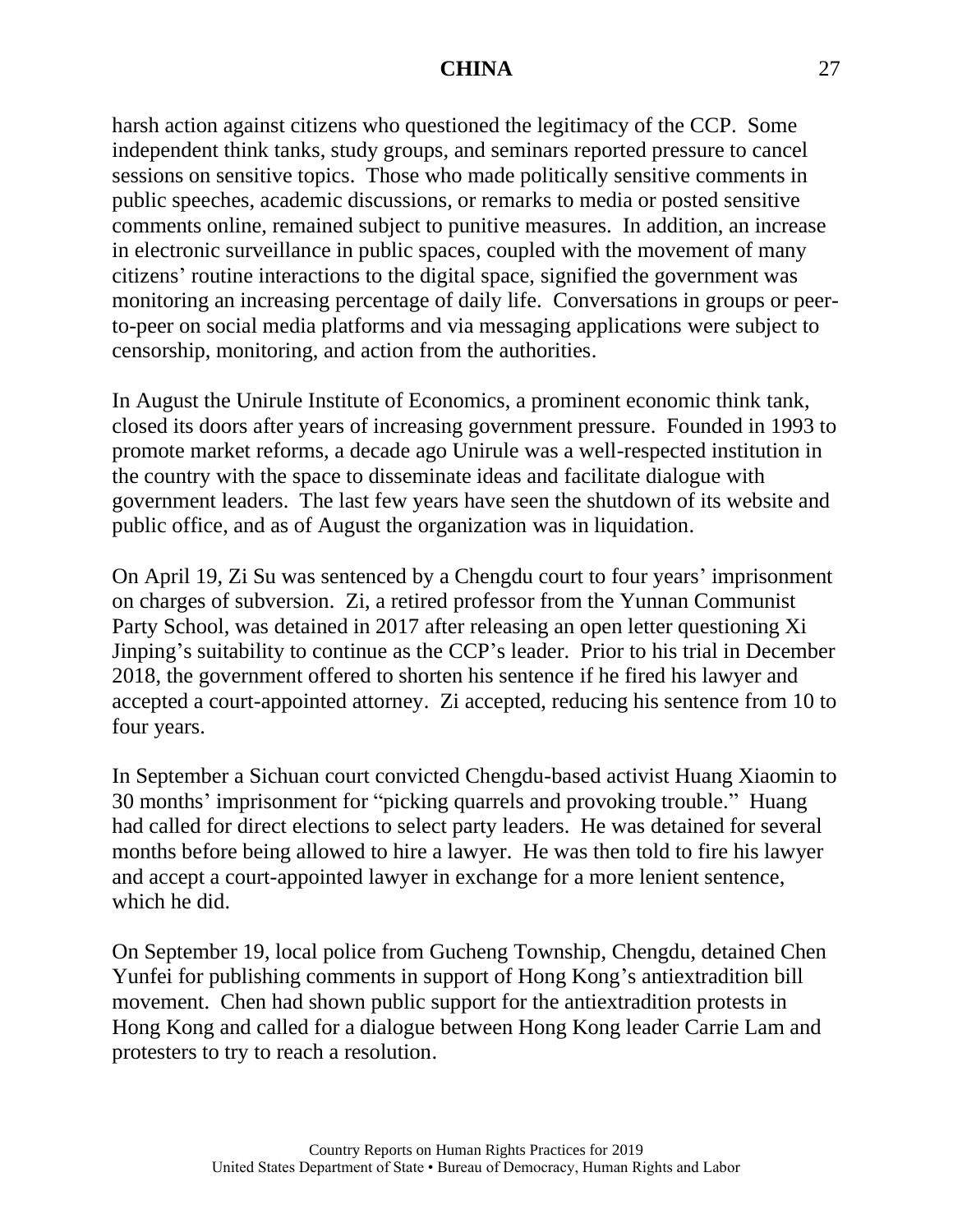Countless citizens were arrested and detained for "spreading fake news," "illegal information dissemination," or "spreading rumors online." These claims ranged from sharing political views or promoting religious extremism to sharing factual reports on sensitive issues. For example, in Nan Le, Henan, a netizen was arrested for spreading "fake news" about a chemical factory explosion on WeChat. In Lianyungang police arrested 22 persons for "internet rumors," and in Huzhou a netizen was arrested for "spreading rumors," while he claimed he was only sharing political views.

This trend was particularly apparent in Xinjiang, where the government had developed a multifaceted system of physical and cyber controls to stop individuals from expressing themselves or practicing their religion or traditional beliefs. Beyond the region's expansive system of internment camps, the government and the CCP implemented a system to limit in-person speech and online speech. In Xinjiang police regularly stopped persons of certain ethnicities and faith and demanded to review their cell phones for any evidence of communication deemed inappropriate. During the year the government significantly extended the automation of this system, using phone apps, cameras, and other electronics to monitor all speech and movement. Authorities in Xinjiang built a comprehensive database that tracked the movements, mobile app usage, and even electricity and gasoline consumption of inhabitants in the region.

The government also sought to limit criticism of their Xinjiang policies even outside the country, disrupting academic discussions and intimidating human rights advocates across the world. Government officials in Xinjiang detained the relatives of several overseas activists. Chinese embassy officials in Belgium asked a Belgian university to remove information critical of the PRC's Xinjiang policies from their website, and in February the Belgian author of that critique reported that Chinese government officials disrupted a Xinjiang-focused academic conference in Strasbourg, France. Numerous ethnic Uighurs and Kazakhs living overseas were intimidated into silence by government officials making threats against members of their family who still lived in China, threats sometimes delivered in China to the relatives, and sometimes delivered by Chinese government officials in the foreign country.

The government increasingly moved to restrict the expression of views it found objectionable even when those expressions occurred abroad. Online, the government expanded attempts to control the global dissemination of information while also exporting its methods of electronic information control to other nations' governments. During the year there was a rise in reports of journalists in foreign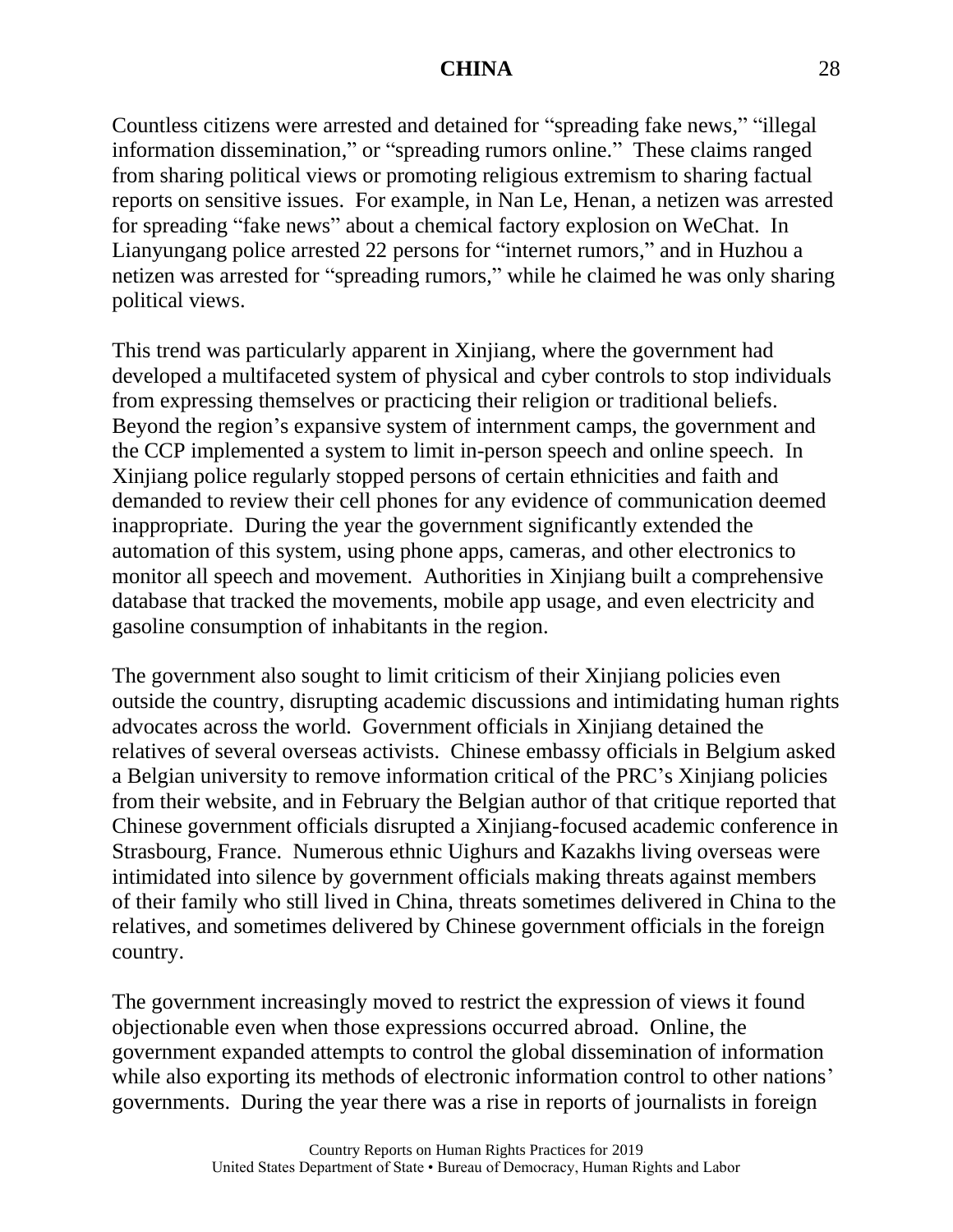countries and ethnic Chinese living abroad experiencing harassment by Chinese government agents due to their criticisms of PRC politics. This included such criticisms posted on platforms such as Twitter that were blocked within China.

In October PRC authorities publicly condemned a tweet by the professional basketball team Houston Rockets' general manager that expressed support for Hong Kong protesters, and the state-run CCTV cancelled broadcasts of games involving U.S. professional basketball teams visiting China. The Ministry of Foreign Affairs sent an official from its consulate general in Houston to personally denounce the statement to the Houston Rockets. Similarly, in December Chinese state television cancelled the broadcast of an English Premier League soccer game after one of its players, Mesut Ozil, posted messages on Twitter and Instagram- both of which were blocked in China--denouncing the government's policies towards Muslims in Xinjiang.

In July Dalian police detained a man only identified as "Lu" for distributing online cartoons that featured pro-Japanese and anti-Chinese contents. The CCPcontrolled *Global Times* accused Lu of being "spiritually Japanese" by advocating for Japanese right-wing politics and militarism. In March 2018 Foreign Minister Wang Yi reportedly criticized such pro-Japanese cartoonists as "scum among Chinese people."

In May Anhui police arrested cartoonist Zhang Dongning on charges of "picking quarrels and provoking trouble" for creating comic books that depicted the Chinese people as pigs. The drawings "distorted historical facts, trampled national dignity, and hurt the feelings of the Chinese people," according to a police statement. Zhang remained in custody at year's end.

The government used economic leverage on the mainland to suppress freedom of expression in Hong Kong. In reaction to protests in Hong Kong in August, the mainland government told Hong Kong-based Cathay Airlines that any of its employees who had engaged in "illegal demonstrations, protests, and violent attacks, as well as those who have radical behaviors" were forbidden from working on flights that entered Chinese airspace.

Press and Media, Including Online Media: The CCP and government continued to maintain ultimate authority over all published, online, and broadcast material. Officially, only state-run media outlets have government approval to cover CCP leaders or other topics deemed "sensitive." While it did not dictate all content to be published or broadcast, the CCP and the government had unchecked authority to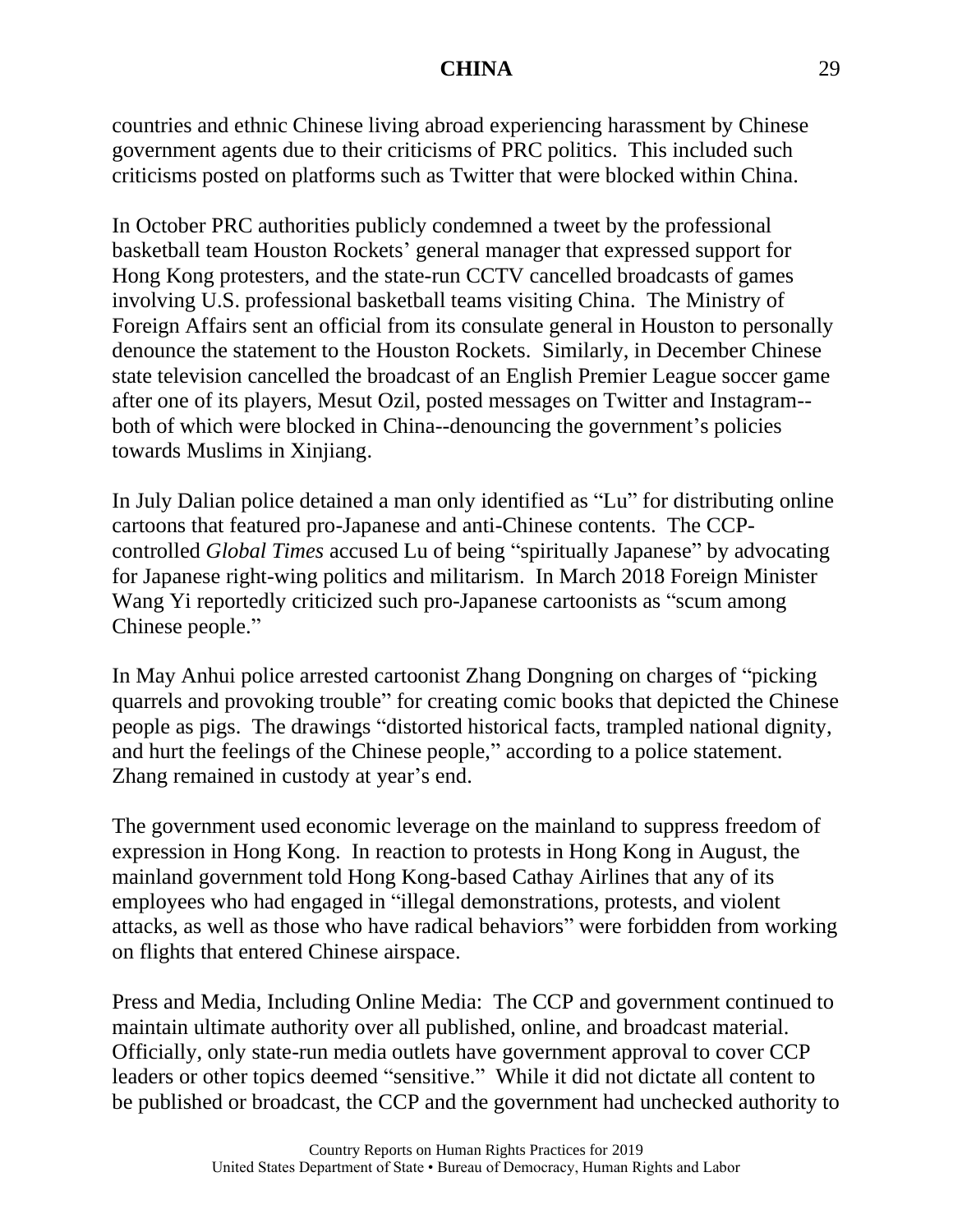mandate if, when, and how particular issues were reported or to order they not be reported at all.

During the year state media reported senior authorities issued internal CCP rules detailing punishments for those who failed to hew to ideological regulations, ordering a further crackdown on illegal internet accounts and platforms, and instructing media to further promote the interests of the government.

The government continued its tight ideological control over media and public discourse following the restructuring of its regulatory system in 2018. The CCP propaganda department has the ultimate say in regulating and directing media practices and policies in the country. The reorganization created three independent administrative entities controlled by the CCP propaganda department: the National Radio and Television Administration (NART), the General Administration of Press and Publications, and the National Film Bureau. While NART is still ostensibly under the State Council, its party chief was also a deputy minister within the CCP's propaganda department.

The Cyberspace Administration of China (CAC), which directly manages internet content, including online news media, also promotes CCP propaganda. The CAC served as the representative office to a recently formed CCP committee on cyberspace, which is nominally chaired by President Xi Jinping. One of the CCP propaganda department deputy ministers ran the organization's day-to-day operations. It enjoyed broad authority in regulating online media practices and played a large role in regulating and shaping information dissemination online.

The internet "clean up" CAC announced in November 2018 continued into 2019. As part of CAC's 2018 requirements, internet platforms had to submit reports on their activities if their platforms could be used to "socially mobilize" or could lead to "major changes in public opinion." On January 23, the CAC issued a statement confirming another step in its crackdown on internet content. On April 6, the National Office Against Pornographic and Illegal Publications announced an eightmonth crackdown on "vulgar content" online. According to the announcement, the National Office tasked local authorities to conduct inspections of online platforms, including social media, livestreaming, videos, and online games. In July the CAC ordered 26 podcast and music applications to terminate, suspend services, or have "talks" with regulators. According to a CAC notice, these applications were investigated and deemed to have spread "historical nihilism."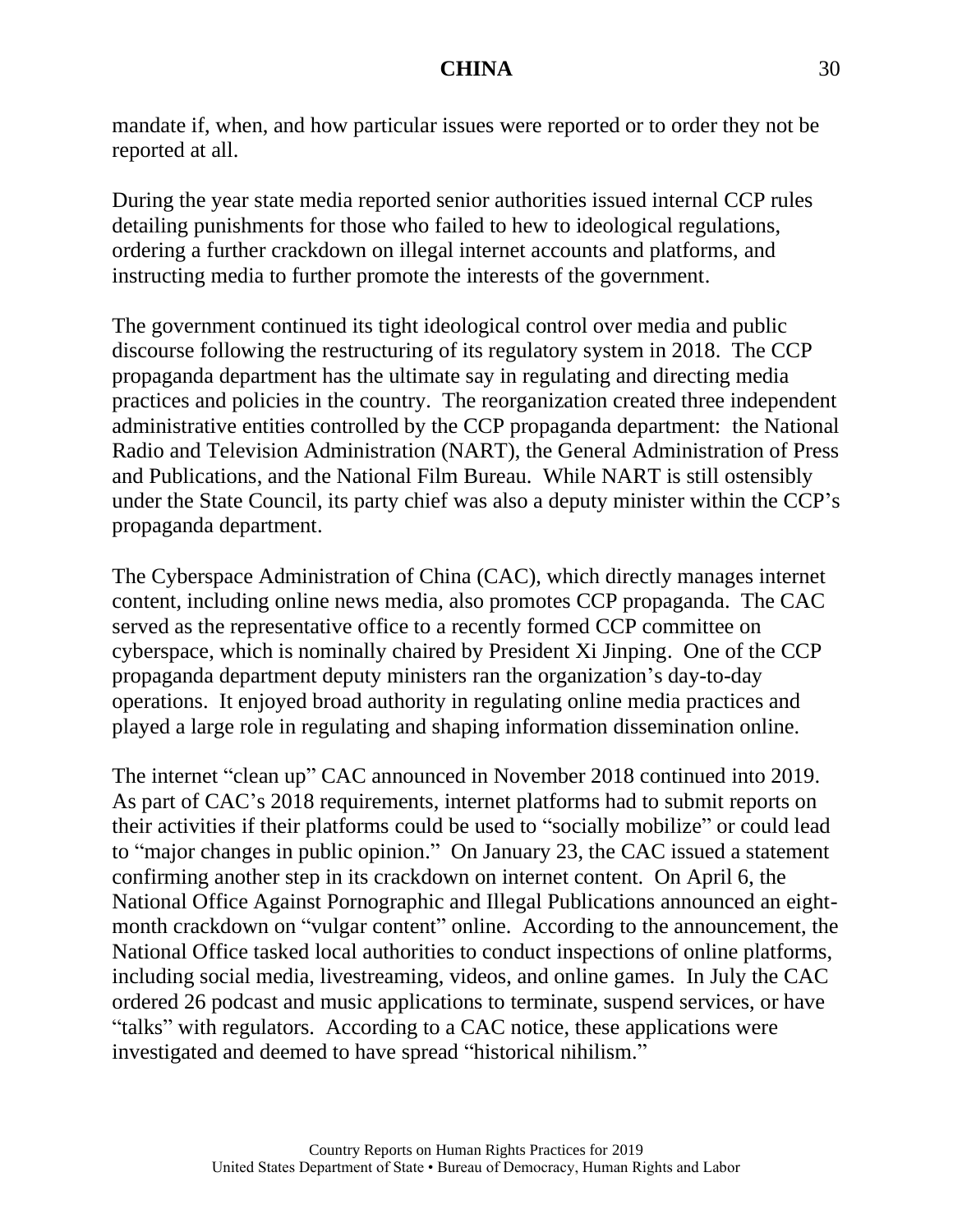In 2018 the government directed consolidation of China Central Television, China Radio International, and China National Radio into a new super media group known as the "Voice of China," which "strengthened the party's concentrated development and management of important public opinion positions."

All books and magazines continued to require state-issued publication numbers, which were expensive and often difficult to obtain. As in the past, nearly all print and broadcast media as well as book publishers were affiliated with the CCP or the government. There were a small number of print publications with some private ownership interest but no privately owned television or radio stations. The CCP directed the domestic media to refrain from reporting on certain subjects, and traditional broadcast programming required government approval.

Several popular domestic soap operas from 2018 were taken off the air after stateowned newspaper *the Beijing Daily* called the dramas "incompatible with core socialist values." One such popular show featured Emperor Qianlong and concubines. While episodes from 2018 remained available online, many television stations had canceled similar period dramas in their 2019 programming plans. The National Radio and Television Administration followed up with a temporary ban of historical dramas in late March. The CCP also policed cartological political correctness to ensure that cartoons and documentaries supported the CCP. In one example the domestic television drama *Go Go Squid* was investigated after displaying a map that did not show Taiwan and Hainan Island as part of China.

Journalists operated in an environment tightly controlled by the government. Only journalists with official government accreditation were allowed to publish news in print or online. The CCP constantly monitored all forms of journalist output, including printed news, television reporting, and online news, including livestreaming. Journalists and editors self-censored to stay within the lines dictated by the CCP, and they faced increasingly serious penalties for crossing those lines, which could be opaque. While the country's increasingly internetliterate population demanded interesting stories told with the latest technologies, government authorities asserted control over those new technologies (such as livestreaming) and clamped down on new digital outlets and social media platforms.

Because the CCP does not consider internet news companies "official" media, they are subject to debilitating regulations and barred from reporting on potentially "sensitive" stories. According to the most recent All China Journalist Association report from 2017 on the nation's news media, there were 231,564 officially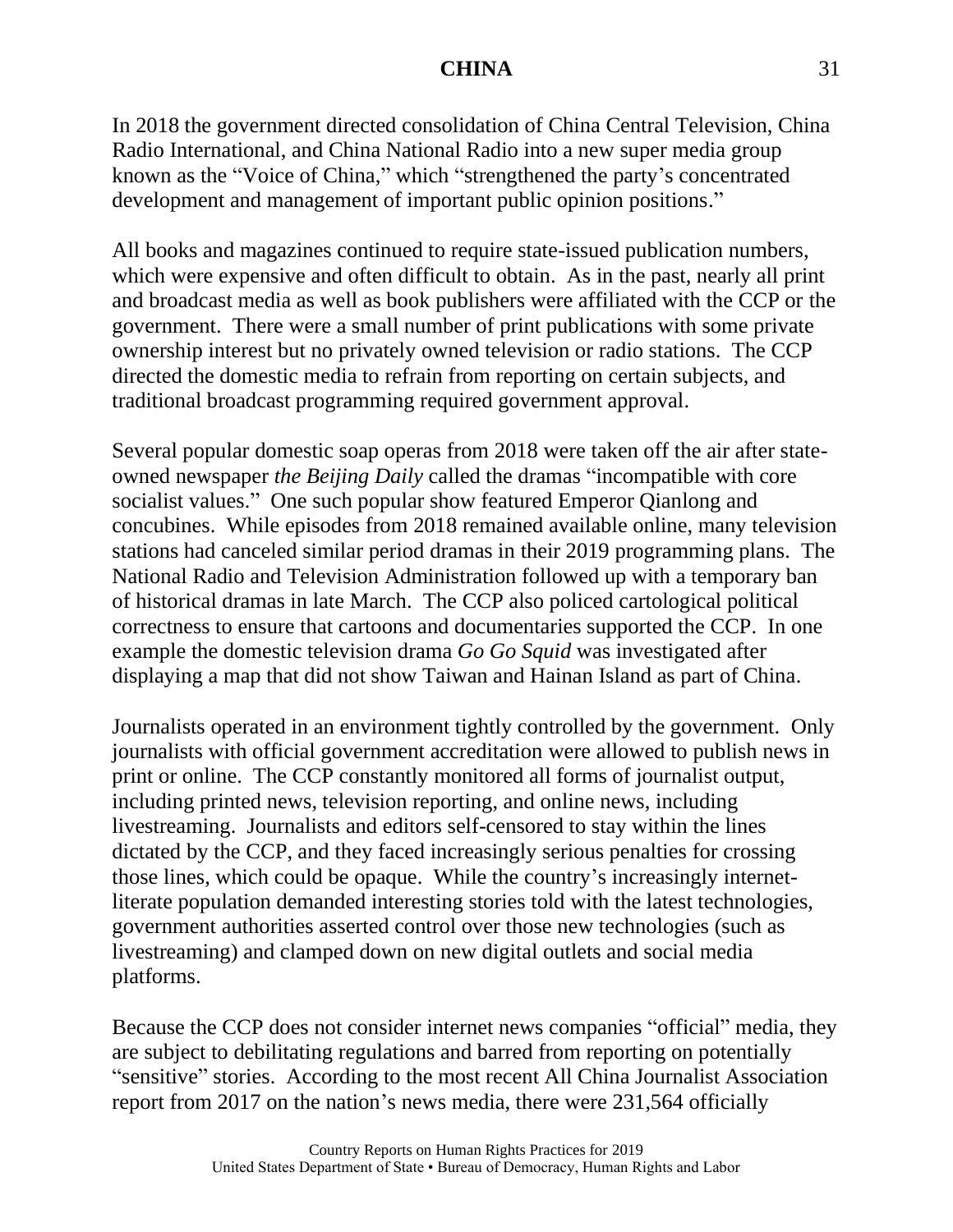credentialed reporters working in the country. Only 1,406 worked for news websites, with the majority working at state-run outlets such as *XinhuaNet.com* and *ChinaDaily.com*. Other online outlets also reported on important issues but limited their tactics and topics, since they were acting without official approval.

In January government officials detained Yang Zhengjun, the editor in chief of an online labor rights news outlet, *iLabour*, which reported on harmful working conditions for Chinese laborers. According to RFA, on March 20, police detained Wei Zhili, editor of the citizen media magazine *New Generation* and a labor rights activist, at his Guangzhou home. He was not allowed to meet with his lawyer for 19 days, during which police interrogated Wei five times at the Shenzhen No. 2 Detention Center. Voice of America reported that authorities forbade Wei's wife, Zheng Churan, from speaking to foreign media about her husband's detention. Police also detained Wei's colleague Ke Chengbing in Guangzhou on March 20, but there was no information regarding his status as of year's end. Authorities formally arrested and charged Yang, Wei, and Ke in August on charges of "picking quarrels."

In June authorities in Chongqing announced they had convicted Liu Pengfei on unknown charges and sentenced him to two years' imprisonment. Liu was detained in 2017 while running a WeChat group that reposted foreign press articles in Chinese. Until his conviction was announced, Liu's condition and location were unknown.

On August 1, Chongqing police arrested former journalist Zhang Jialong. No charges were formally announced, although police reportedly arrested him for social media posts he made in 2017 and earlier. Zhang, a well-known journalist and anticensorship activist, had stopped posting publicly in 2014 after being fired from Tencent, where he worked as an editor, for meeting with then secretary of state John Kerry. His location was unknown at year's end.

Violence and Harassment: The government frequently impeded the work of the press, including citizen journalists. Journalists reported being subjected to physical attack, harassment, monitoring, and intimidation when reporting on sensitive topics. Government officials used criminal prosecution, civil lawsuits, and other punishment, including violence, detention, and other forms of harassment, to intimidate authors and journalists and to prevent the dissemination of unsanctioned information on a wide range of topics.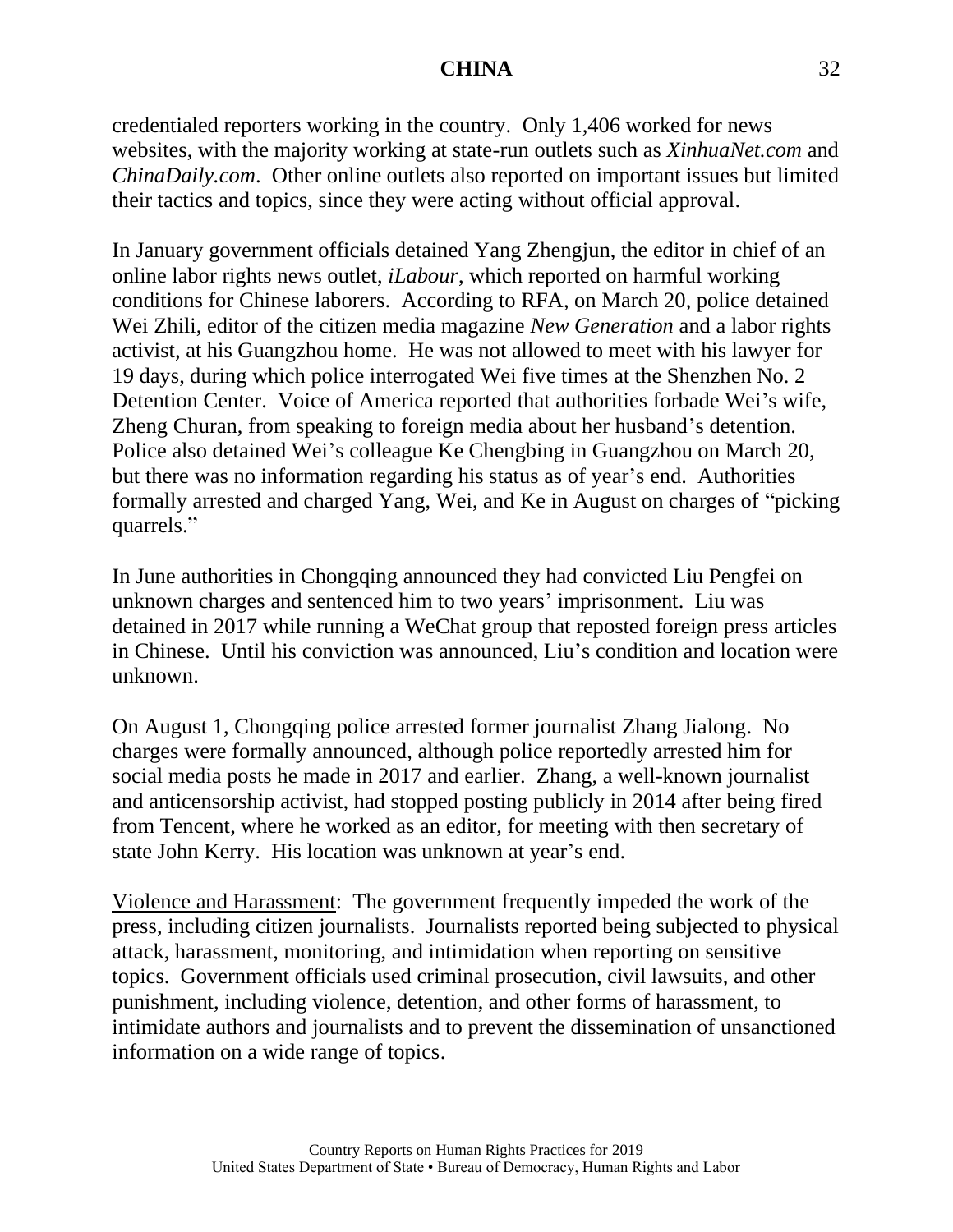Family members of journalists based overseas also faced harassment, and in some cases detention, as retaliation for the reporting of their relatives abroad. As of year's end, dozens of Uighur relatives of U.S.-based journalists working for RFA's Uighur Service remained disappeared or arbitrarily detained in Xinjiang.

A journalist could face demotion or job loss for publishing views that challenged the government. In many cases potential sources refused to meet with journalists due to actual or feared government pressure. During the year the scope of censorship grew to the point that, according to several journalists, "almost all topics are considered sensitive." For example, whereas in past years business news reporting had been relatively free of control, many journalists' contacts were hesitant to express themselves openly even on this topic. During the year authorities imprisoned numerous journalists working in traditional and new media.

On June 10, the discipline inspection commission of the CCP's Beijing branch accused Dai Zigeng, former publisher and cofounder of popular daily newspaper the Beijing News, of "serious violations of discipline and law."

Prominent Chinese journalist Huang Xueqin, known for her publications about the #MeToo movement in China, was arrested in Guangzhou in October after she wrote about antigovernment protests in Hong Kong. Officials charged her with "picking quarrels and provoking trouble." At year's end she remained in detention.

Restrictions on foreign journalists by central and local CCP propaganda departments remained strict, especially during sensitive times and anniversaries. The Foreign Correspondents' Club of China (FCCC) published a report in January detailing conditions for foreign journalists in the country. More than half (55 percent) of journalists who responded to the FCCC's survey said reporting conditions had further deteriorated over the prior 12 months. They reported the government regularly surveilled foreign journalists, both in person and, increasingly, via electronic means. Of respondents, 91 percent expressed concern about the security of their telephones, and 66 percent worried about surveillance inside their homes and offices. Half of the journalists said this surveillance diminished their ability to report in the country.

In August a Canadian journalist working for a foreign outlet was detained while reporting in Guangdong. Local police detained the journalist and a PRC news assistant in a rural area, then drove them to a police station in a larger town, held them for seven hours, confiscated their electronic devices, copied all the data on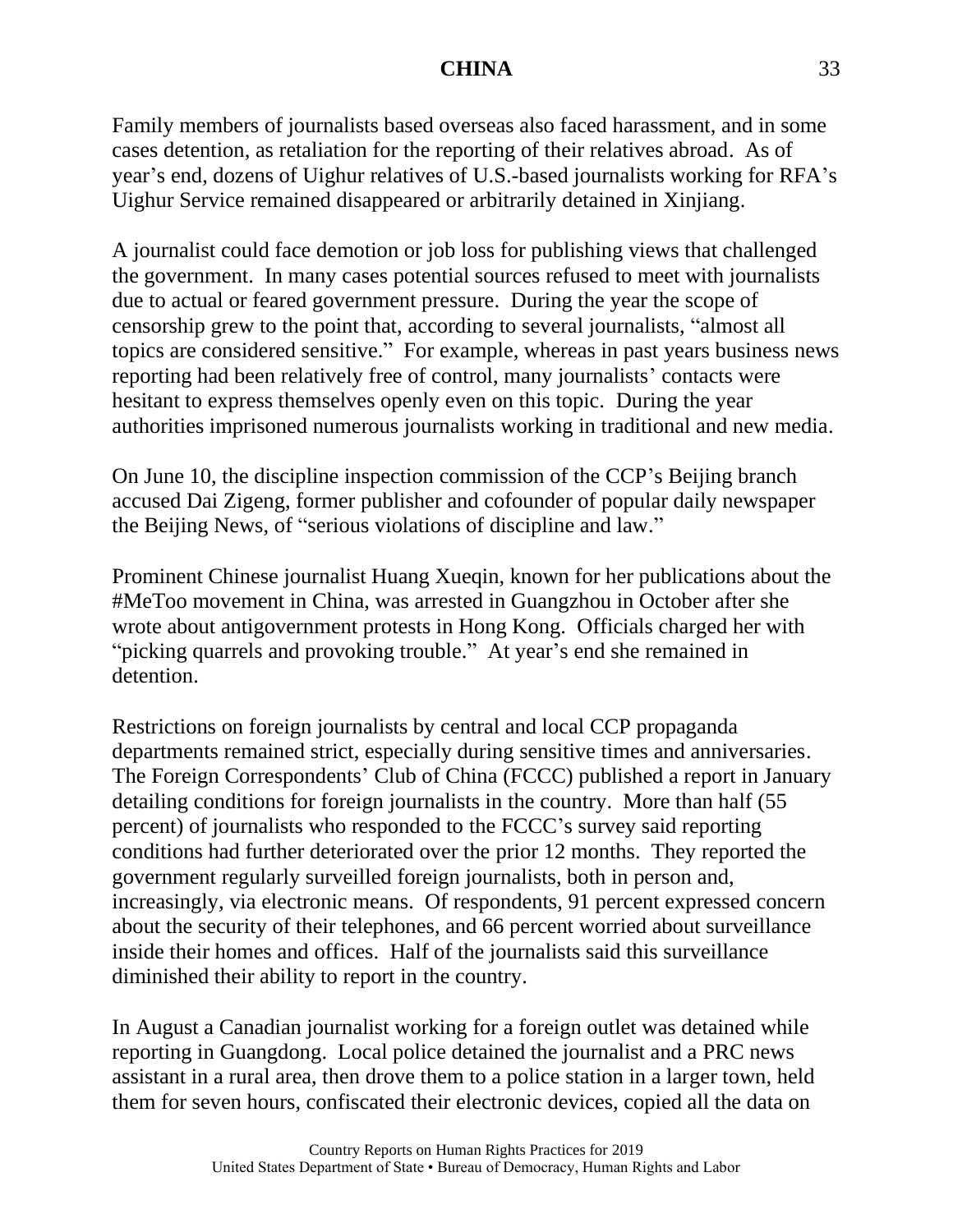their cell phones, and tried to compel the PRC colleague to sign a confession before putting them on a train out of town. The officials followed them onto the train, separated the two, and continued to intimidate them.

During the Hong Kong protests, mainland government authorities escalated their harassment of foreign journalists, stopping numerous journalists at border crossings near Hong Kong and at airports in Beijing and elsewhere, threatening them with visa obstacles, and making copies of their electronic devices. Journalists said this impeded their ability to gather and disseminate reports about the protests.

Foreign press outlets reported local employees of foreign news agencies were subjected to official harassment and intimidation. A citizen who was assisting a foreign journalist on a reporting trip was detained by local police, then chained to a chair for a full day before being released. Government officials contacted and harassed many Chinese citizen employees' family members in an attempt to pressure them away from their reporting work. Both the local citizens and their foreign employers lacked recourse in these cases and were generally hesitant to address grievances with authorities due to fear of experiencing even greater repression.

Government harassment of foreign journalists was particularly aggressive in Xinjiang. According to the January FCCC report, 26 of 28 foreign journalists who traveled to Xinjiang in 2018 reported that government officials told them reporting was restricted or prohibited. This continued throughout the year, as numerous foreign journalists reported being followed constantly while in Xinjiang, with government agents stepping in to block access to some areas, intimidating local inhabitants so they would not talk to the journalists, and stopping the journalists- sometimes many times per day--to seize their cameras and force them to erase pictures. Foreign journalists also had trouble securing hotel rooms, since authorities directed hotels to prohibit the journalists' stays.

Foreign ministry officials again subjected a majority of foreign journalists to special interviews as part of their annual visa renewal process. During these interviews the officials pressured journalists to report less on human rights issues, referencing reporting "red lines" journalists should not cross, and in some cases threatened them with nonrenewal of visas. Many foreign media organizations continued to have trouble expanding or maintaining their operations in the country due to the difficulty of receiving visas. When the *Wall Street Journal* published an article by Singaporean citizen Chun Han Wong about the financial misdeeds of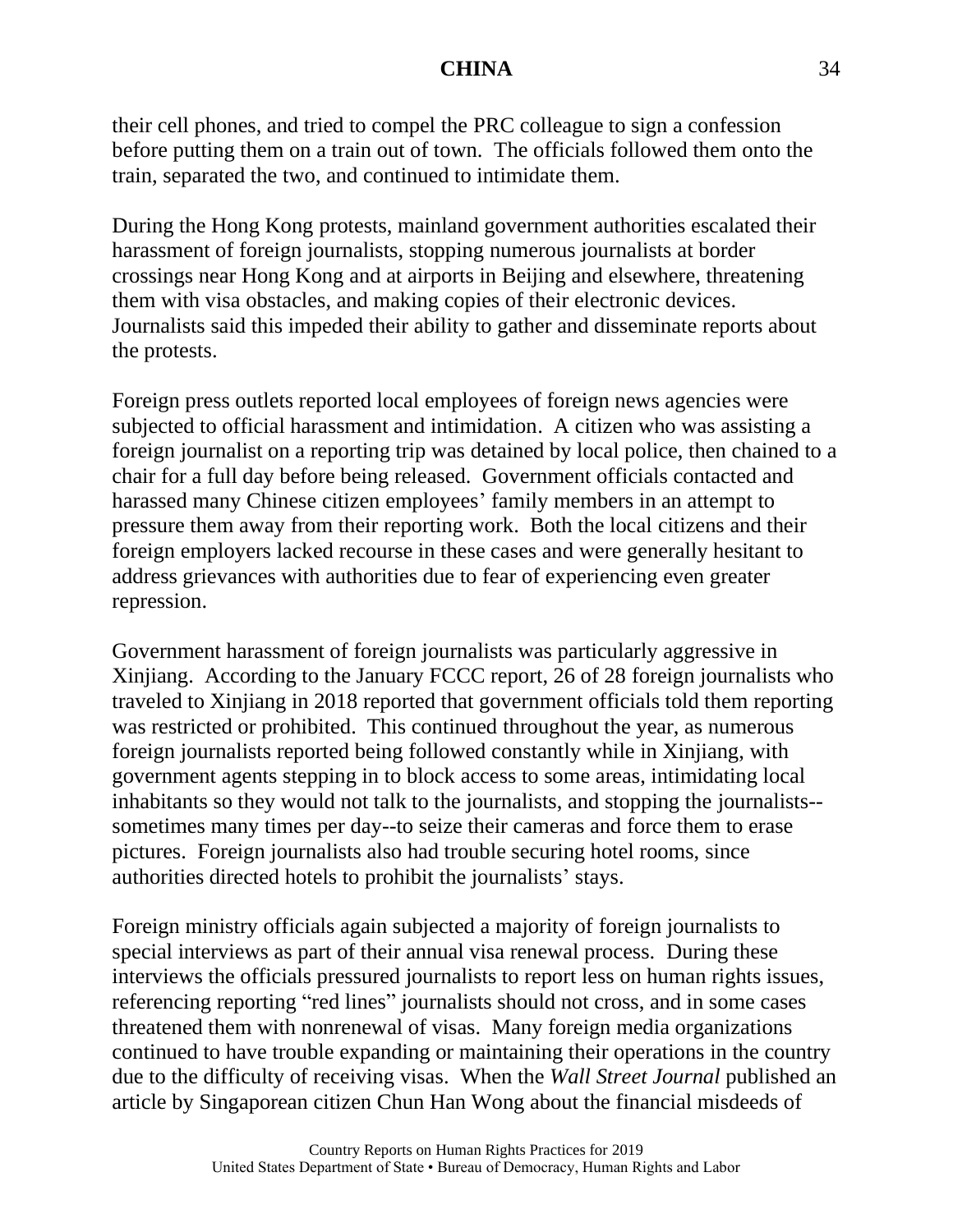President Xi Jinping's cousin, the Ministry of Foreign Affairs cancelled the author's press credentials, effectively eliminating his ability to work in China. In explaining its decision to take away Chun's credentials, the ministry specifically stated that "foreign reporters are maliciously tarnishing China, and we do not welcome such reporters." In several cases journalists who published news critical of the government subsequently received shorter-term visas of six or even three months, impeding their ability to work effectively in the country. Other media organizations were unable to submit applications for new journalists in an opaque system where foreign journalists are reviewed by government officials before a visa request is even submitted or processed. Some foreign media companies were unwilling to publicize such issues due to fear of provoking further backlash by the government.

Authorities continued to enforce tight restrictions on citizens employed by foreign news organizations. The code of conduct for citizen employees of foreign media organizations threatens dismissal and loss of accreditation for those citizen employees who engage in independent reporting. It instructs them to provide their employers information that projects "a good image of the country."

Media outlets that reported on commercial issues enjoyed comparatively fewer restrictions, but the system of post-publication review by propaganda officials encouraged self-censorship by editors seeking to avoid the losses associated with penalties for inadvertently printing unauthorized content.

Government officials also sought to suppress journalism outside their borders. While in past years these efforts largely focused on Chinese-language media, during the year additional reports emerged of attempts to suppress media critical of China regardless of language or location. In March government officials warned a Swedish media outlet to cease its "serious political provocations," for publishing a Swedish-language editorial that supported a position that Chinese officials opposed. Another government official threatened to blacklist a Russian journalist if the journalist did not retract an article in a Russian newspaper detailing negative Chinese economic statistics.

Censorship or Content Restrictions: The State Council's Regulations on the Administration of Publishing grant broad authority to the government at all levels to restrict publications based on content, including mandating if, when, and how particular issues are reported. While the Ministry of Foreign Affairs daily press briefing was generally open, and the State Council Information Office organized some briefings by other government agencies, journalists did not have free access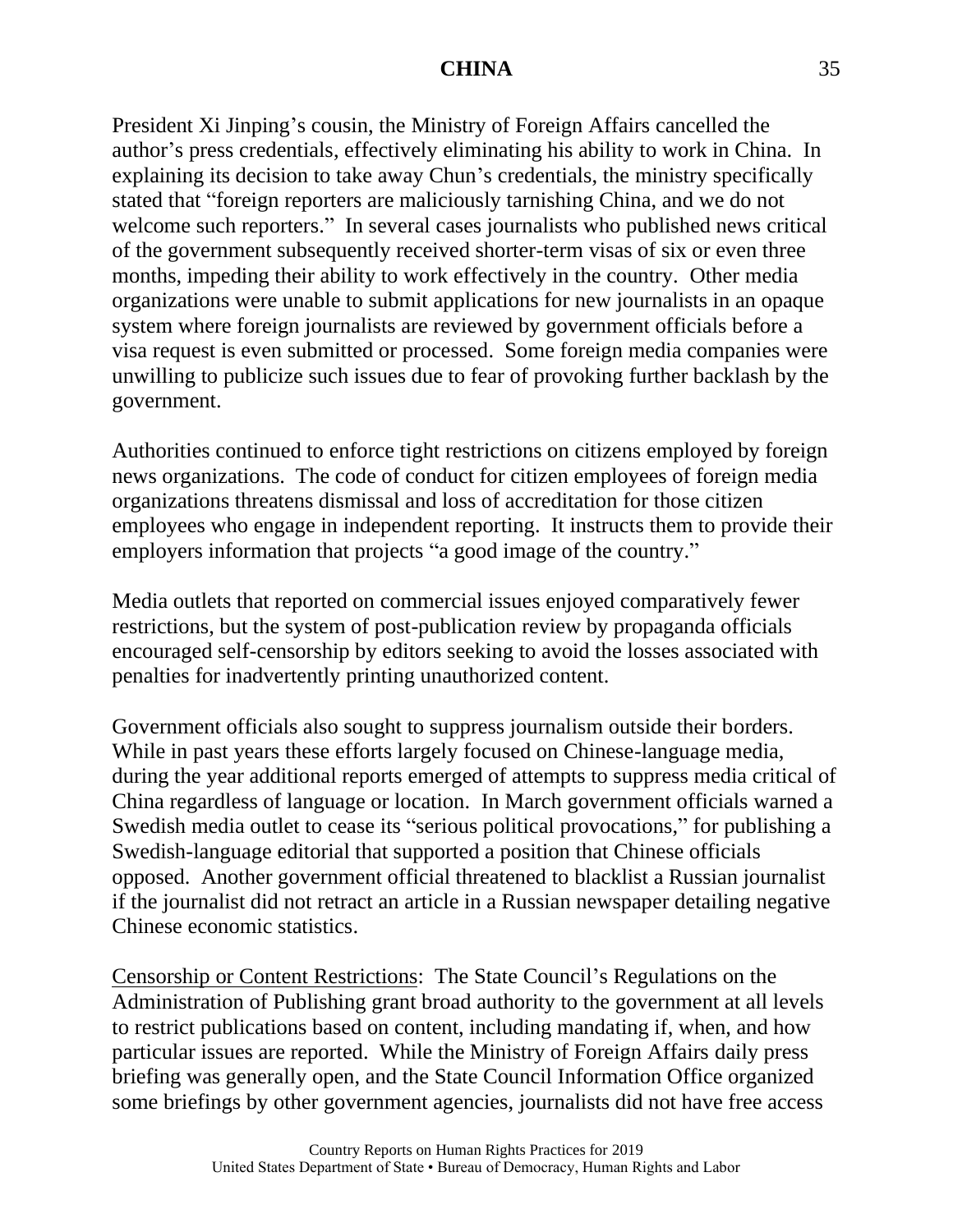to other media events. The Ministries of Defense and Commerce continued allowing select foreign media outlets to attend occasional press briefings.

Official guidelines for domestic journalists were often vague, subject to change at the discretion of propaganda officials, and enforced retroactively. Propaganda authorities forced newspapers and online media providers to fire editors and journalists responsible for articles deemed inconsistent with official policy and suspended or closed publications. Self-censorship remained prevalent among journalists, authors, and editors, particularly with post facto government reviews carrying penalties of ranging severity.

Journalist arrests and dismissals for reporting on sensitive issues continued. One of the country's few prominent investigative reporters, Liu Wanyong, announced he was leaving the profession, blaming the shrinking space for investigating and publishing accurate news. The Weibo accounts of several bloggers, including Wang Zhian, a former state broadcast commentator who wrote about social issues, were blocked.

The CCP Central Propaganda Department ordered media outlets to adhere strictly to the information provided by authoritative official departments, especially with respect to sensitive or prominent situations. Directives often warned against reporting on issues related to party and official reputation, health and safety, and foreign affairs.

Control over public depictions of President Xi increased, with censors aggressively shutting down any depiction that varied from official media storylines. Censors continued to block images of the Winnie the Pooh cartoon on social media because internet users used the symbol to represent President Xi Jinping. Social media posts did not allow comments related to Xi Jinping and other prominent Chinese leaders.

It was extremely difficult for foreign journalists to report from the TAR, other Tibetan areas, or Xinjiang without experiencing serious interference. Foreign reporters also experienced restricted access and interference when trying to report in other areas the government considers sensitive. According to the January FCCC report, journalist respondents said they encountered government interference in Xinjiang (93 percent), the North Korean border region (56 percent), Inner Mongolia (67 percent), and industrial districts such as steel-producing areas (100 percent), among other locations.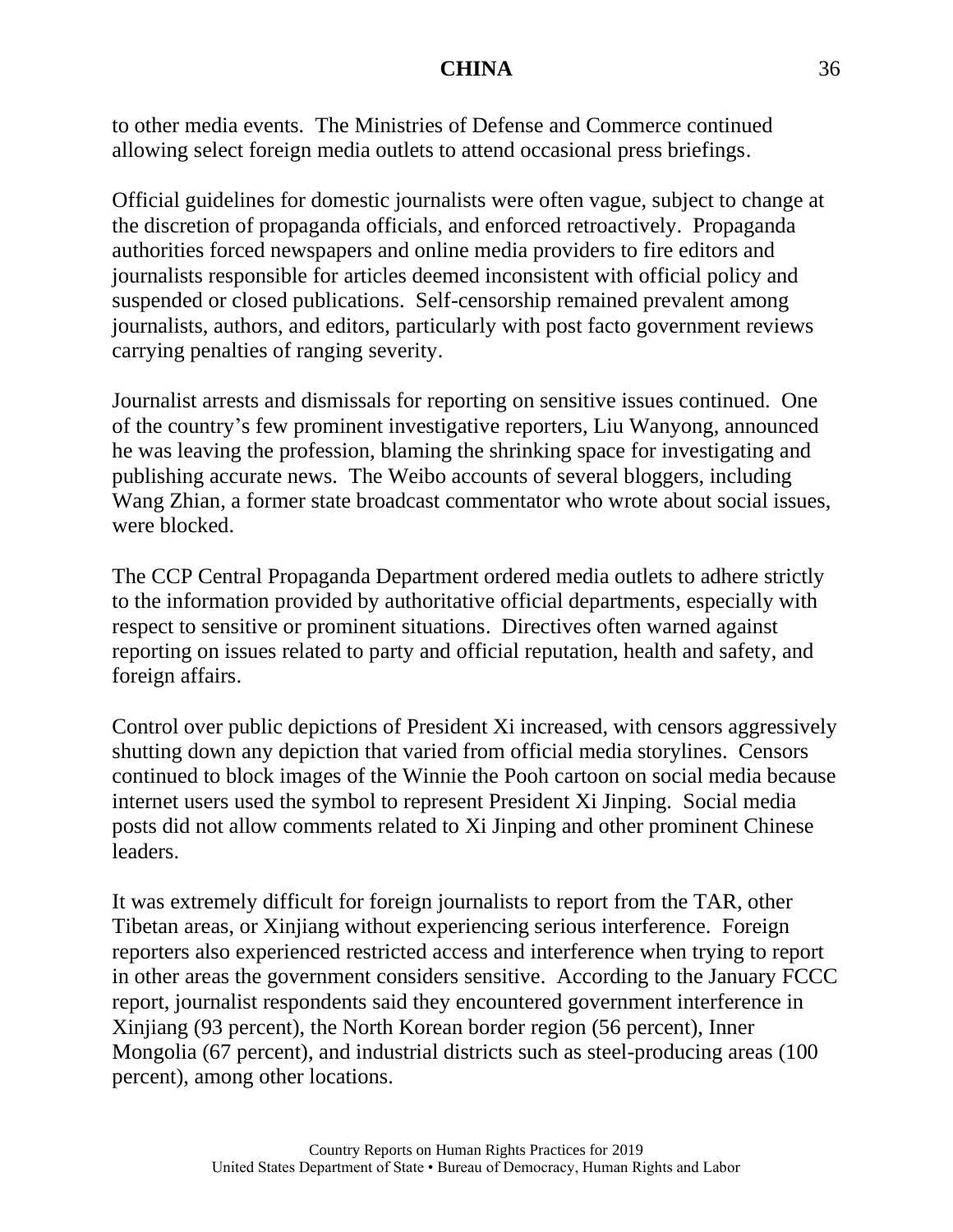Domestic films continued to be subject to government censorship. In July the head of the government's film regulatory body, the National Film Bureau, gave a speech to government officials and film industry representatives exhorting them to use films to promote Chinese political values. Throughout the year the government forbade the release of a number of new movies--including several films with prominent directors and large budgets--because they ran afoul of government censors. Shortly before its July 5 release date, the historical war drama *The Eight Hundred* was removed from distribution despite numerous theatrical trailers and an \$80 million budget. Similarly, in February the film *One Second* by world-famous director Zhang Yimou was pulled from the Berlin Film Festival only days before its debut for "technical difficulties," a common euphemism for censorship in China. Another film, *Better Days*, was pulled from the same festival after the movie failed to receive the necessary permissions from Chinese authorities. The head of the National Film Bureau explicitly encouraged domestic filmmakers to find more "valuable and heavy" topics and materials in the country's "excellent traditional culture," "revolution culture," and "advanced culture of socialism."

In October, when the U.S. comedy show *South Park* ran an episode depicting the PRC's censorship practices, authorities banned the episode and other *South Park* content from local television and internet.

Newscasts from overseas news outlets, largely restricted to hotels and foreign residence compounds, were subject to censorship. Individual issues of foreign newspapers and magazines were occasionally banned when they contained articles deemed too sensitive. Articles on sensitive topics were removed from international magazines. Television newscasts were blacked out during segments on sensitive subjects.

Politically sensitive coverage in Chinese, and to a lesser extent in English, was censored more than coverage in other languages. The government prohibited some foreign and domestic films deemed too sensitive or selectively censored parts of films before they were released, including *Bohemian Rhapsody* and *Top Gun: Maverick*. Under government regulations, authorities must authorize each foreign film released in the country, with a restriction on the total number that keeps annual distribution below 50 films.

Authorities continued to ban books with content they deemed inconsistent with officially sanctioned views. The law permits only government-approved publishing houses to print books. Newspapers, periodicals, books, audio and video recordings, or electronic publications may not be printed or distributed without the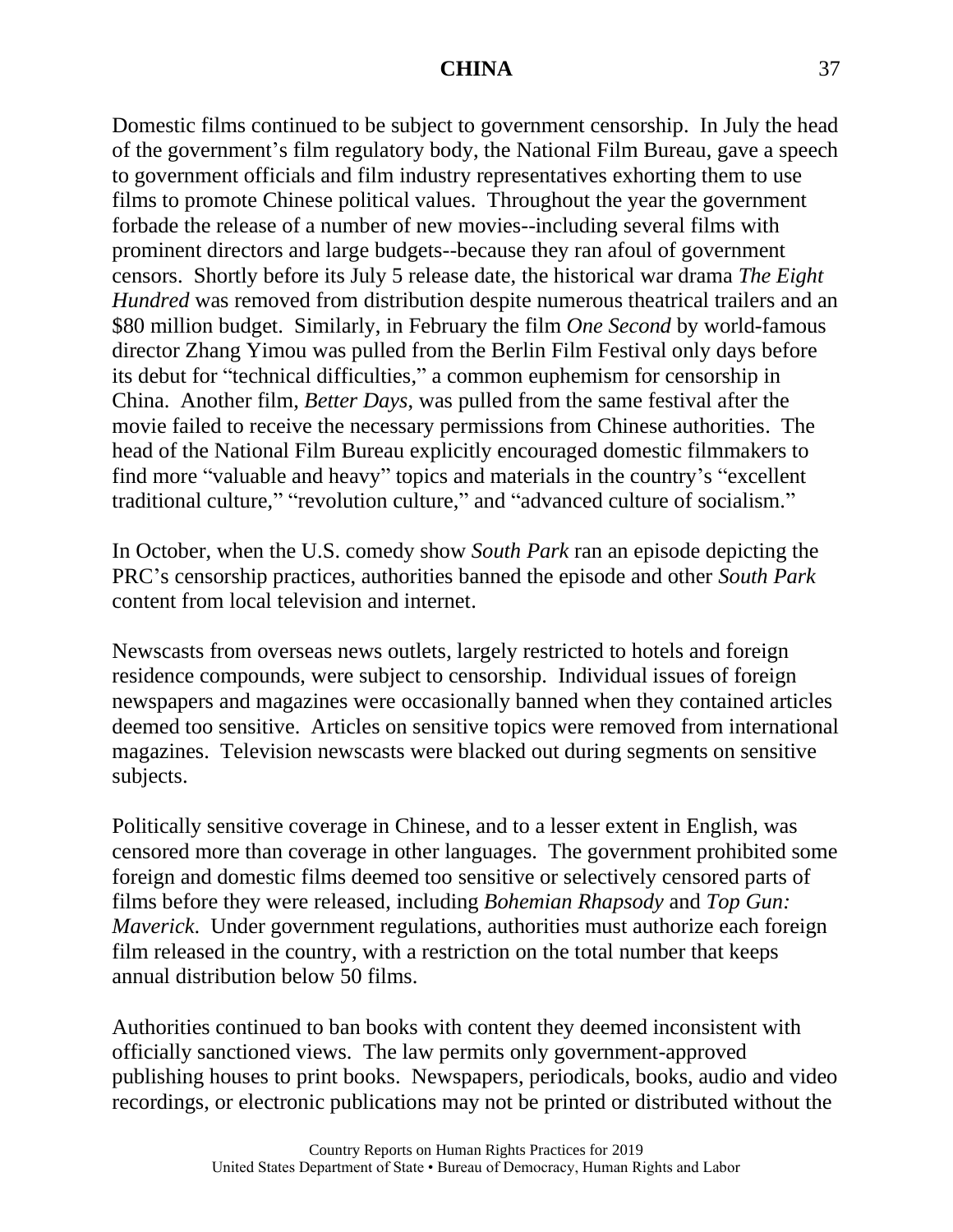approval of central authorities and relevant provincial publishing authorities. Individuals who attempted to publish without government approval faced imprisonment, fines, confiscation of their books, and other punishment. The CCP also exerted control over the publishing industry by preemptively classifying certain topics as state secrets.

In May media reported that three government officials in Chongqing and Yunnan were disciplined for "secretly purchasing, reading, and keeping overseas books and publications with serious political problems."

In the fall the Ministry of Education directed all school libraries to review their holdings and dispose of books that "damage the unity of the country, sovereignty or its territory; books that upset society's order and damage societal stability; books that violate the Party's guidelines and policies, smear or defame the Party, the country's leaders and heroes." Officials at a state-run library in Zhenyuan, Gansu, responded by burning a pile of "illegal books, religious publications, and especially books and articles with biases," according to a notice and photograph on the library's website, which circulated widely online.

New cases of extraterritorial book censorship occurred: government censors required that books printed domestically conform to government propaganda guidelines, even if those books were written by a foreign author for a foreign audience. In February an Australian bookseller reported that PRC officials forbade a Chinese company from publishing a book that included political content they found objectionable, even though the books would have been shipped out of China as soon as they were printed.

Government rules ban the sale of foreign publications without an import permit. This includes sales on online shopping platforms, which are banned from offering "overseas publications," including books, movies, and games that do not already have government approval. The ban also applies to services related to publications.

On the 30th anniversary of the June 4, 1989, Tiananmen Square massacre, the government made an array of efforts to block all public mention of that historical event, not just in China but even in other countries. Within the country the government preemptively targeted potential critics, including elderly parents of the massacre victims, jailing them or temporarily removing them from major cities. Online censorship increased, with government censors aggressively blocking even indirect references and images from all online platforms, including, for example,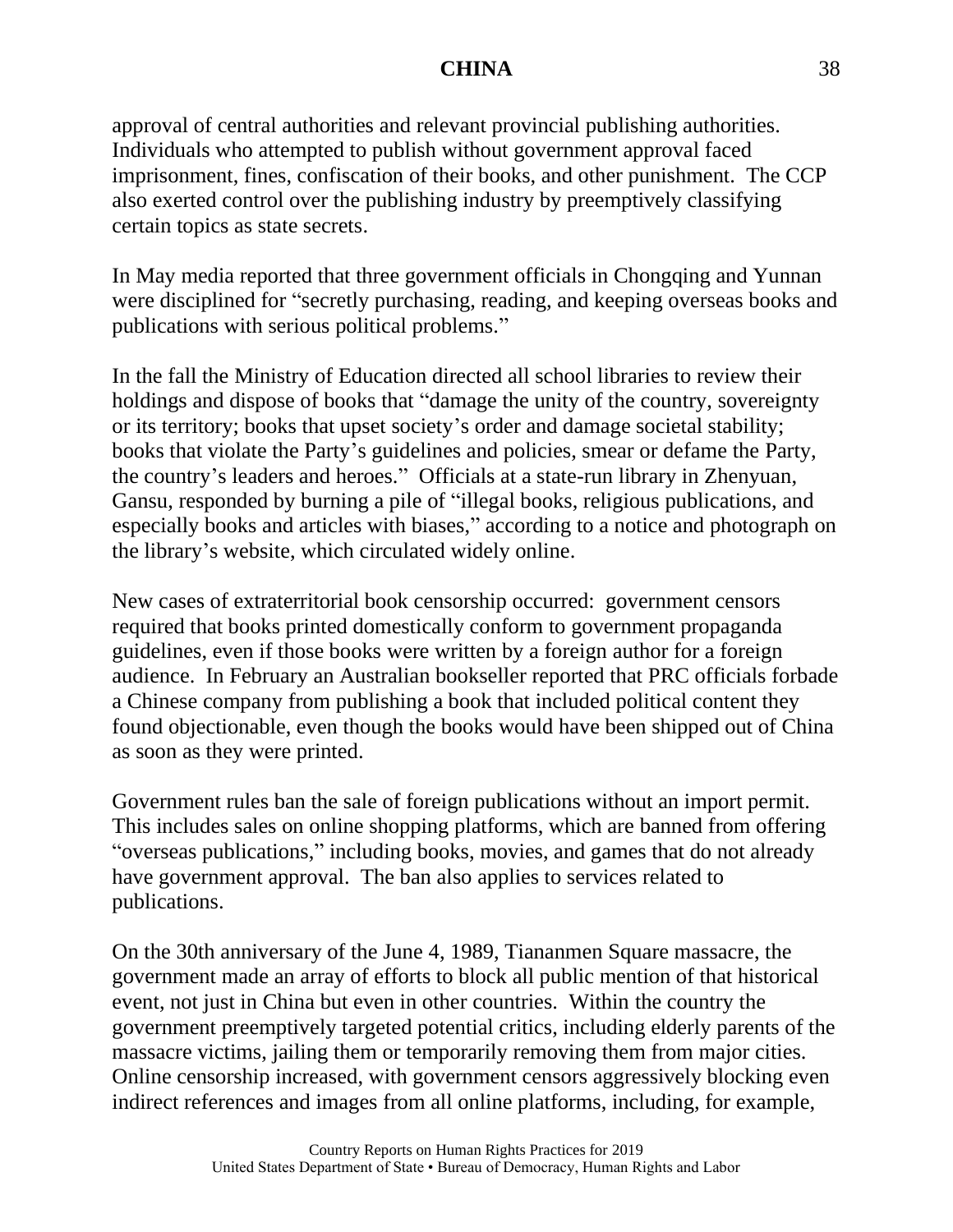an image of books lined up facing a cigarette packet in a pattern invoking the famous video of a man facing down tanks on a Beijing street. The CNN website, normally accessible in the country, was blocked on June 4, and officials broke up a live CNN newscast in Beijing on June 4 by rushing between a news reporter and cameraman as they were broadcasting, demanding CNN staff stop reporting. Other international media outlets faced increased monitoring and detentions for reporting focused on the anniversary, including one reporter who was detained for six hours. Censors at domestic internet companies said tools to detect and block content related to the 1989 crackdown reached unprecedented levels of accuracy, aided by machine learning as well as voice and image recognition.

The new Heroes and Martyrs Law makes it illegal to insult or defame prominent communists. Citing this law, the CAC ordered major domestic news app Bytedance to rectify information "slandering" Fang Zhimin, a prominent communist historical figure, and to punish the individuals responsible for publishing the defamatory information. Sichuan police arrested a prominent female blogger for violating the Heroes and Martyrs Law because in one of her videos she paired a red scarf, "which symbolized the revolutionary tradition," with an "inappropriately short" skirt. On March 28, the court sentenced the blogger, identified in court documents only by her last name "Tang," to 12 days' incarceration, a fine, and removal of her videos.

Authorities often justified restrictions on expressions on national security protection grounds. In particular, government leaders generally cited the threat of terrorism in justifying restricting freedom of expressions by Muslims and other religious minorities. These justifications were a baseline rationale for restrictions on press movements, publications, and other forms of repression of expression.

## **Internet Freedom**

The government tightly controlled and highly censored domestic internet usage. Most internet users accessed the internet on mobile devices. More than 686 million individuals, or more than three-quarters of mobile internet users, reportedly obtained their news from social and online media sources.

Although the internet was widely available, authorities heavily censored content. The government continued to employ tens of thousands of individuals at the national, provincial, and local levels to monitor electronic communications and online content. The government reportedly paid personnel to promote official views on various websites and social media and to combat alternative views posted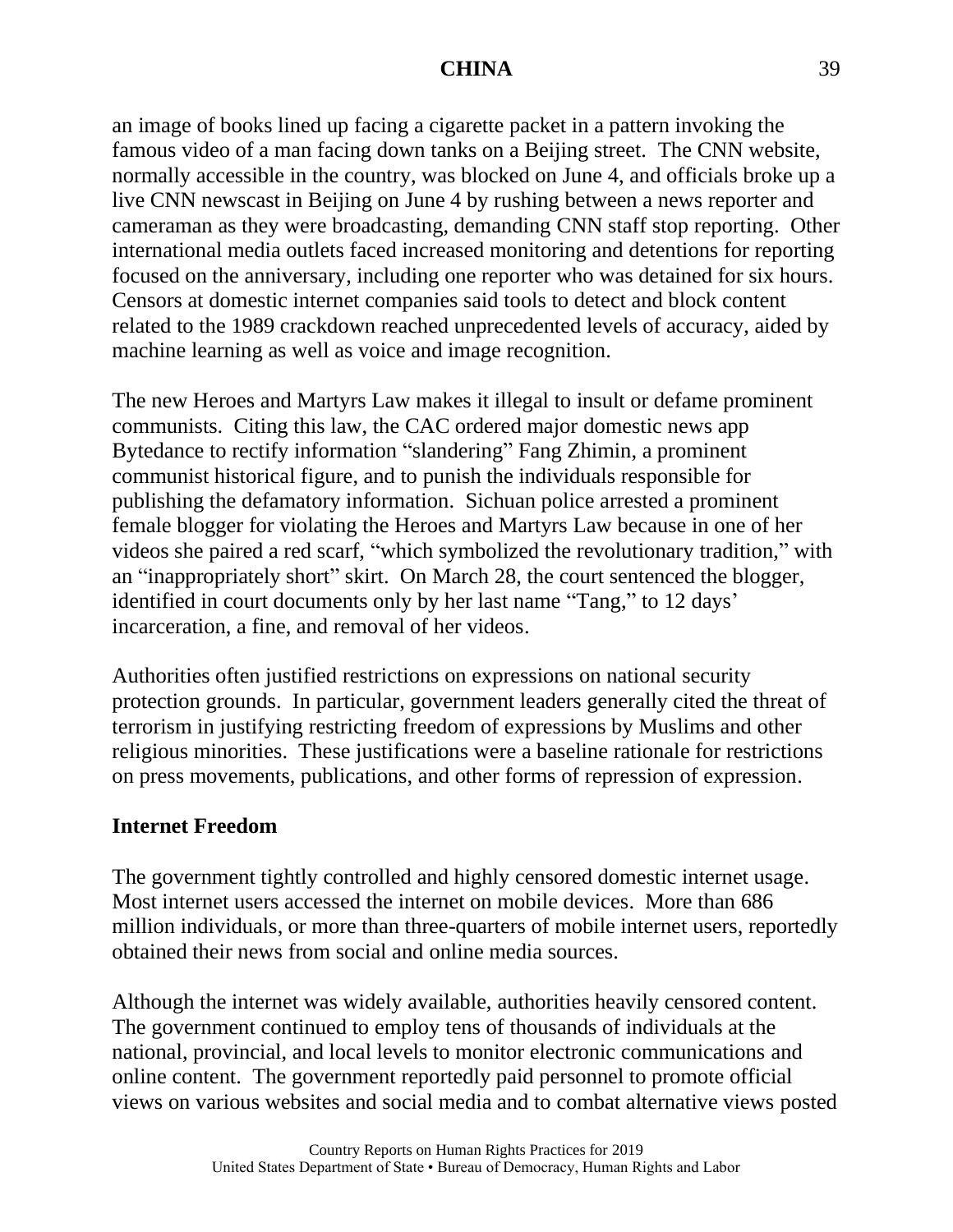online. Internet companies also independently employed thousands of censors to carry out CCP and government directives on censorship. When government officials criticized or temporarily blocked online platforms due to content, the parent corporations were required to hire additional in-house censors, creating substantial staffing demands well into the thousands and even tens of thousands per company.

In the first three weeks of January, the CAC closed 730 websites and 9,300 mobile apps, and during the second quarter of the year, it shuttered a total of 2,899 websites. The CAC announced that it had deleted more than seven million pieces of online information, and 9,382 mobile apps by April. These were deemed "harmful" due to inappropriate content, which included politically sensitive materials. For example, in July alone the CAC reportedly collected nearly 12 million "valid" reports of online "illegal and harmful" information.

The CAC also specifically ordered Tencent's "Tiantian Kuaibao" news app to make changes, alleging it had been spreading "vulgar and low-brow information that was harmful and damaging to the internet ecosystem," per the CAC statement. New approvals for offerings on Tencent's gaming platforms were frozen for nine months in 2018 for any new video game approvals as part of an industry-wide tightening of the video game market, but this was the first time the news app had been criticized. Tencent's popular messaging app WeChat announced in late February that it had closed more than 40,000 public accounts since the beginning of the year and removed 79,000 articles. The announcement stated the contents of the closed accounts were "false, exaggerated and vulgar" and that they "conveyed a culture of hopelessness and depression," which "tarnished users' taste" and the overall environment of the platform.

The law requires internet platform companies operating in the country to control content on their platforms or face penalties. According to Citizen Lab, Chinabased users of the WeChat platform are subject to automatic filtering of chat messages and images, limiting their ability to freely communicate.

On April 8, popular social media site Weibo (similar to Twitter and owned by Sina) announced it had suspended more than 50 popular accounts "according to relevant laws and regulations," as they included "politically harmful information." Account owners received notifications from Weibo that the suspensions would last 90 to 180 days. Account holders included Yu Jianrong, a prominent scholar of rural development and activist for the country's peasants, who reportedly had not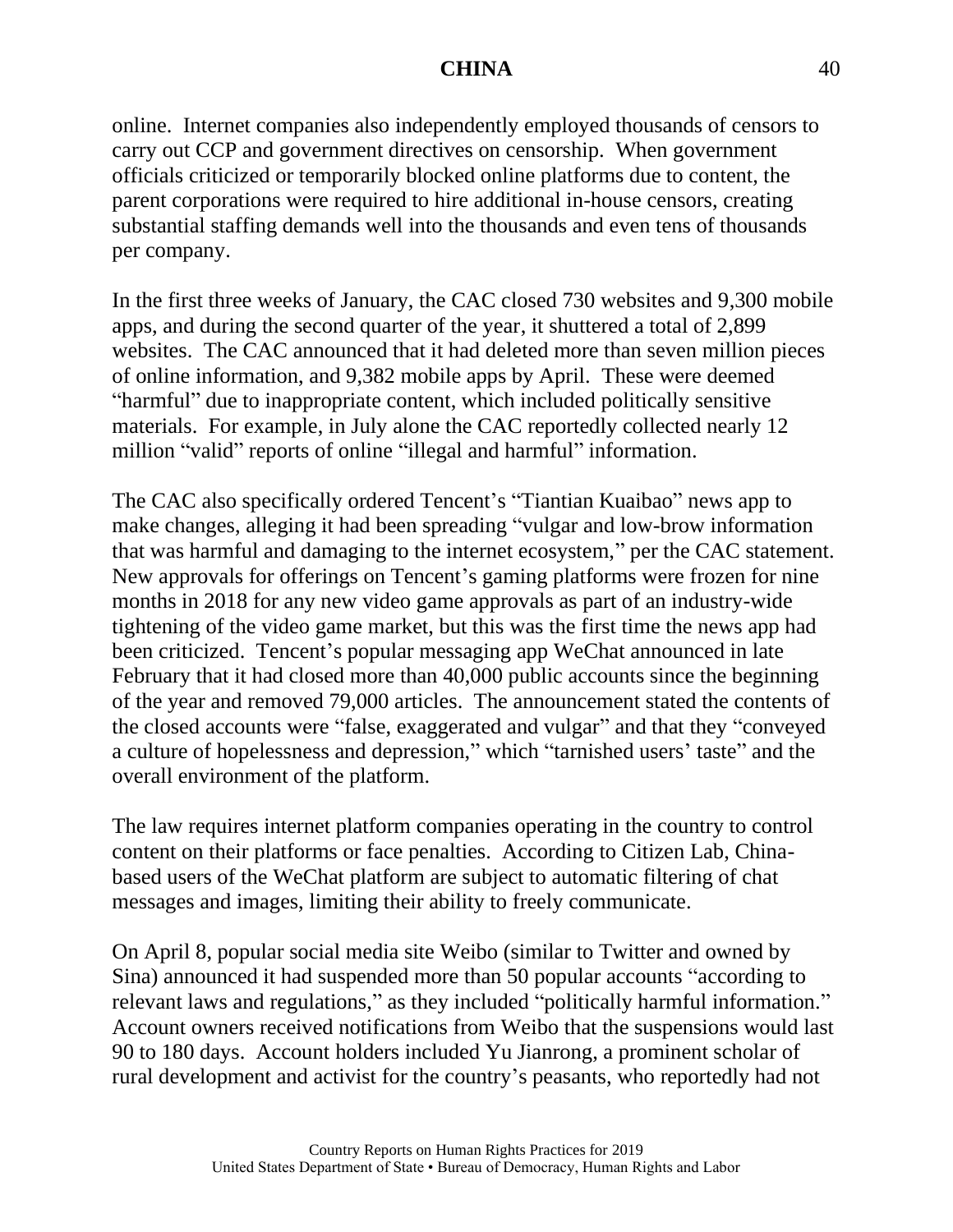published information deemed sensitive for several years but had 7.2 million followers at the time his Weibo account shut down.

The government continued to issue an array of regulations implementing the Cybersecurity Law, which took effect in 2017. The law allows the government to "monitor, defend, and handle cybersecurity risks and threats originating from within the country or overseas sources," and criminalizes using the internet to "create or disseminate false information to disrupt the economic or social order." The law also codifies the authority of security agencies to cut communication networks across an entire geographic region during "major security incidents," although the government had previously implemented such measures before the law's passage.

Xinhua issued an authoritative news piece in January stating that the China Netcasting Services Association (CNSA) had released two new documents regarding short-video market regulation: one on regulation of the platforms and one concerning censorship. The new censorship measures imposed stricter criteria for short videos online. The guidelines, which were believed to have been issued at the government's direction, banned 100 types of inappropriate content, from videos of users dressing up in Communist Party costumes to those "promoting money worship and hedonism." The CNSA documents openly discussed the "content review" standards it expected of these online video services. Other content to be removed included anything that "attacks China's political or legal systems," "content that damages China's image," "foot fetishes or sexual moaning," and "spoofing the national anthem." The documents called for platforms to expand their internal censorship teams as business grows and changes, and to keep at least one "content review" employee on staff for every 1,000 new videos posted to their platform each day.

CAC regulations on Internet News Information Services require websites, mobile apps, forums, blogs, instant communications services, and search engines to ensure news coverage of a political, economic, diplomatic, or commentary nature conforms to official views of "facts." These regulations extend longstanding traditional media controls to new media, including online and social media, to ensure these sources also adhere to CCP directives.

In June censors abruptly shut down the app of the financial news aggregator wallstreetcn.com, which had been downloaded more than 100 million times, as well as its website. Earlier in the year, regulators fined wallstreetcn.com for distributing news without a license, and disrupting "online news order." In the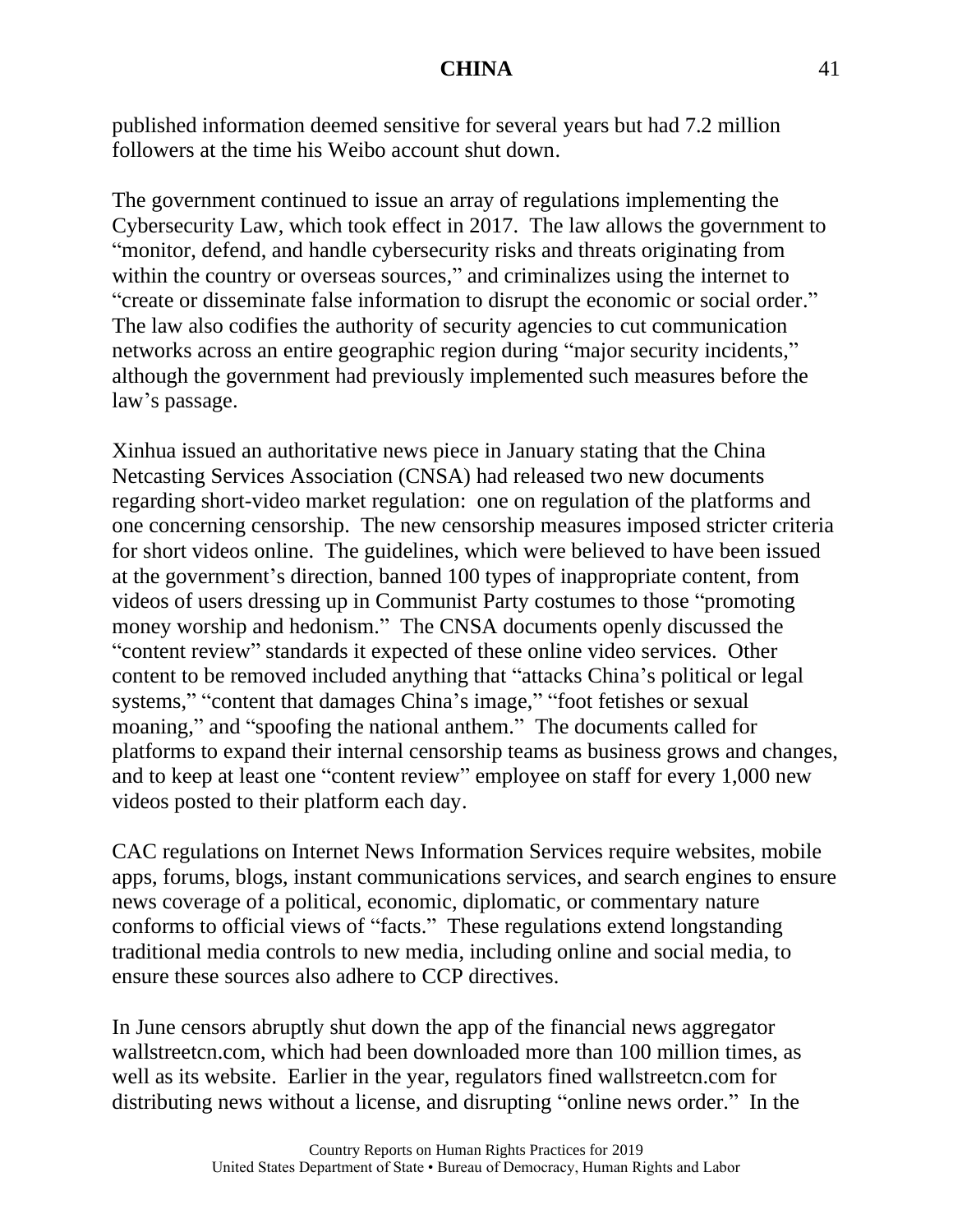shutdown notice the CAC said that wallstreetcn.com was in breach of cybersecurity measures.

The CAC also required all live-streaming platforms, video platforms, commercial websites, web portals, and apps to register with the CAC. Online content platforms by licensed central media and their affiliates were not required to register.

Regulators required a special permit for transmission of audio and visual materials on blogging platforms such as Weibo and instant messaging platforms such as WeChat. Platform managers were made directly responsible for ensuring userposted content complies with their permit's scope. This includes television shows, movies, news programs, and documentaries, which many netizens consumed exclusively through social media channels. The rules prohibit the uploading of any amateur content that would fall under the definition of news programming or "sensitive" topics.

The finalization of the Cybersecurity Law in 2017 also bolstered real-name registration requirements for websites and social media platforms, imposing penalties on network operators that provide services to users who do not provide real-name information. In response, Baidu and Sina Weibo announced accounts without real name registration would have restricted access to certain website functions (e.g., commenting on posts). Cybercafes in Xingtai and Shanghai also began using facial recognition to match users with their photographs printed on national identification documents. In March, following a chemical plant explosion outside of Shanghai, the local government jammed drones sent by media outlets to capture footage of the explosion.

The government continued efforts to limit unauthorized virtual private network (VPN) service use. While the government permitted some users, including major international companies, to continue to utilize authorized VPNs, many smaller businesses, academics, and citizens were prohibited from using these tools. In March a Henan court charged Sun Dongyang with the crime of "illegally providing a tool for intruding into a computer information system" because he ran a website that promoted VPNs and other methods of circumventing the government's firewall.

The government regularly penalized those caught using unauthorized VPNs. At the same time, the government tacitly allowed netizens to use VPNs to access Twitter, Facebook, Instagram, and other websites normally inaccessible in the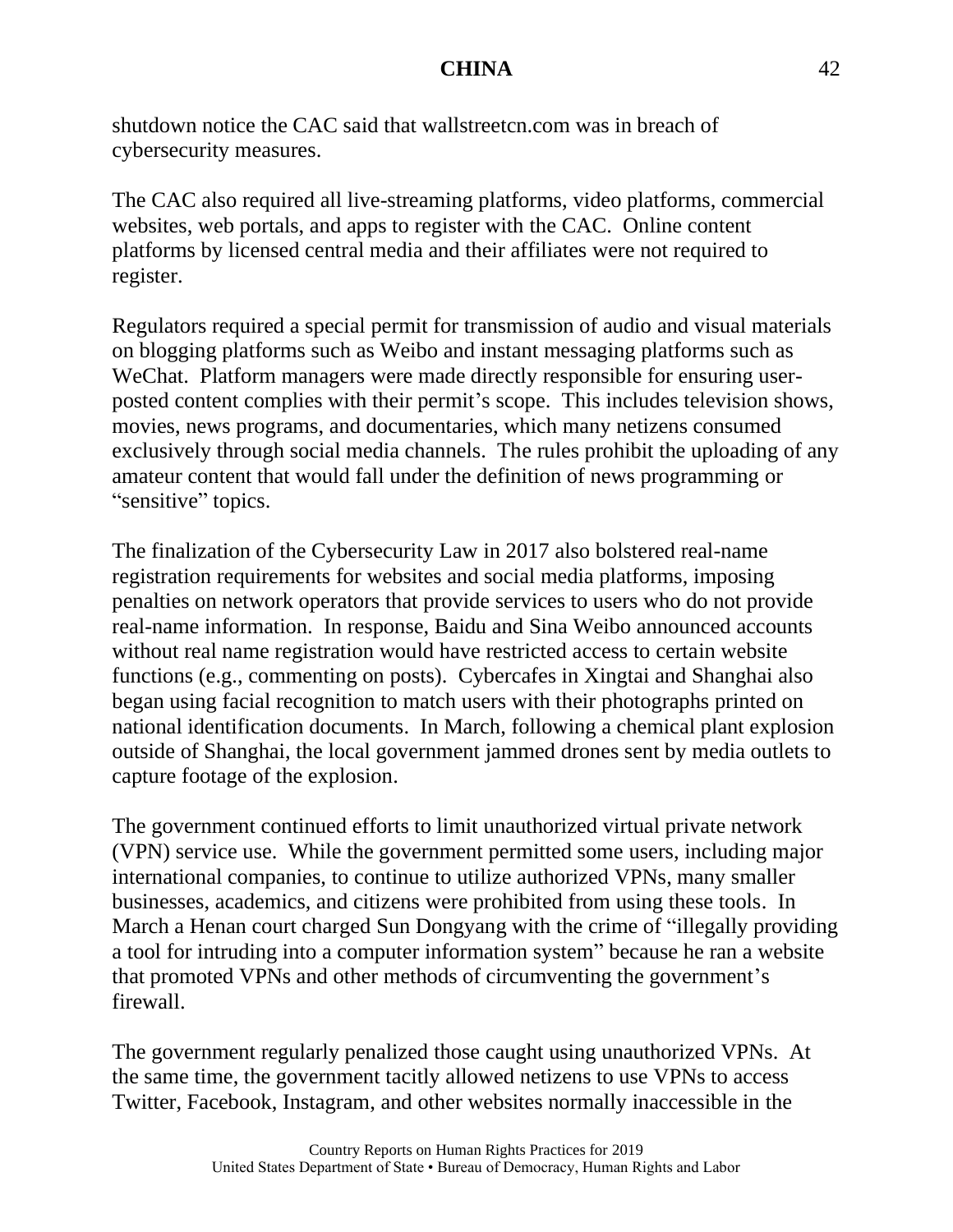country for the purpose of attacking views that criticized the government. PRC embassies abroad and state-run media outlets, for example, regularly posted in Chinese and English on Twitter, Facebook, and YouTube.

In December 2018 the Zhuhai Court sentenced prominent anticensorship campaigner Zhen Jianghua to a jail term of two years for "inciting subversion of state power" in a closed-door trial. He was released from prison on November 8. Zhen, also known by his online moniker GuestsZhen, reportedly provided technical guidance to domestic Internet users on how to circumvent the Great Firewall to make their posts visible overseas. He was also the executive governor of a website, Rights Movement, which helped collect and disseminate information on rights protections.

Many if not most of the major international news and information websites were blocked, including the *New York Times* and *Wall Street Journal*, as well as the websites of human rights organizations such as Amnesty International and Human Rights Watch. The government further restricted this space during the year, adding the *Washington Post*, the *Guardian*, *Huffington Post*, Australia's the *Age and News*, and Wikipedia to the list of websites blocked by the so-called Great Firewall.

Government censors continued to block content from any source that discussed topics deemed sensitive, such as Taiwan, the Dalai Lama, Tibet, Xinjiang, and the 1989 Tiananmen Square massacre. The Hong Kong protests that occurred during the year were subject to heavy, selective censorship: the government initially struck any mention of the protests from media and online discussions, then began to allow and even promote reports criticizing the protesters, while continuing to prohibit access to positive or neutral reporting on the protesters, including reporting that detailed the protesters' demands for democracy and accountability for police actions.

On August 5, Sun Yat-sen University doctoral student Chen Chun joined the protests in Hong Kong and posted his support for the Hong Kong protesters on his Weibo account. Other netizens reported him to Guangdong police, and his account was shut down.

Censorship on Chinese-owned social media platforms of users in other countries also occurred. In November TikTok, which was owned by Bytedance, blocked the account of a foreign-based user who had posted a video to raise awareness of the continuing human rights abuses in Xinjiang. After a public outcry, TikTok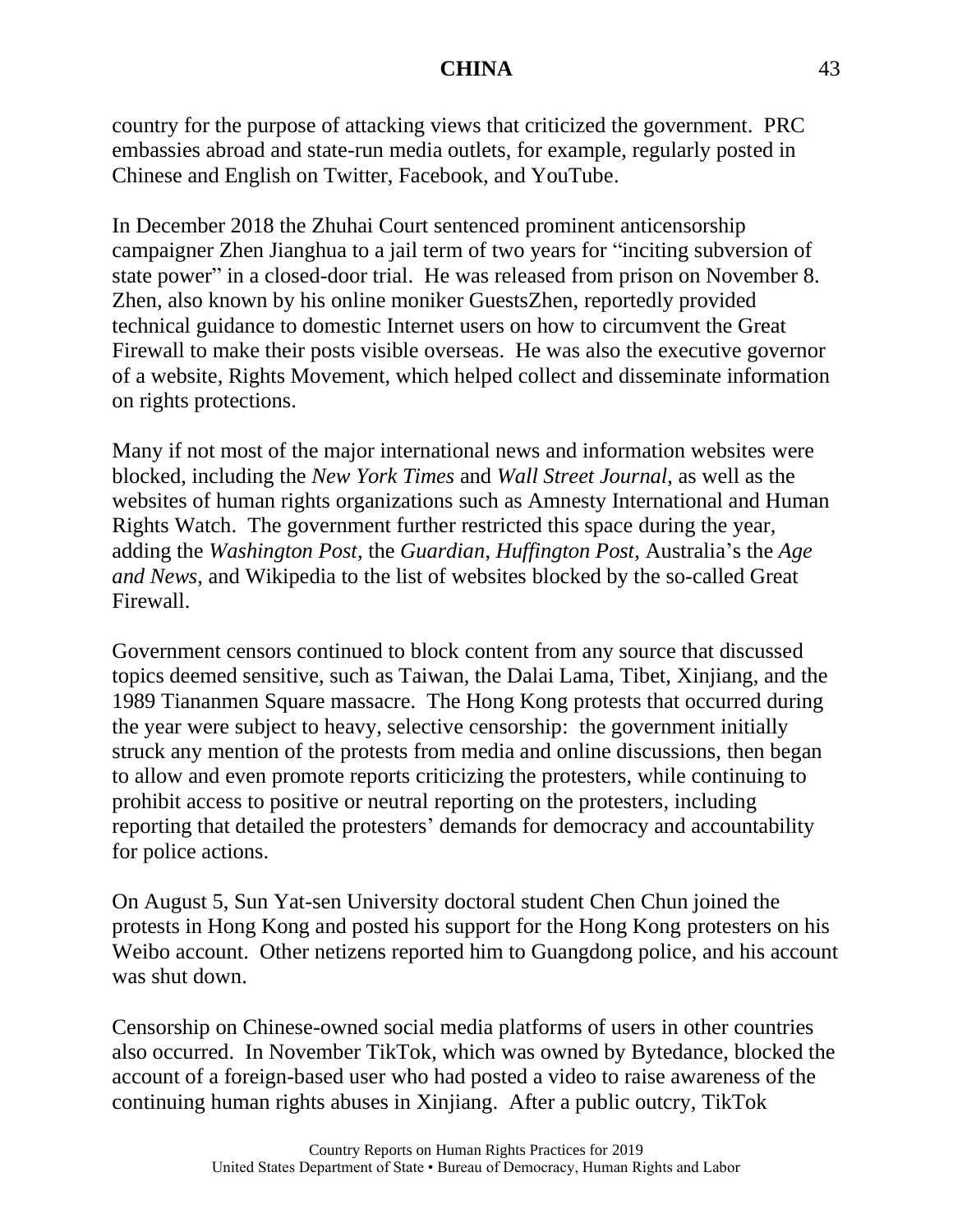restored her account and admitted her video had been temporarily removed "due to human moderation error."

The government also punished Chinese citizens for expressing their opinions on foreign social media platforms while outside the country. In November a court in Wuhan sentenced Luo Daiqing to six months' imprisonment on charges of "provocation" for posting a set of images mocking Chinese leaders on Twitter. Luo posted the images while living in Minnesota, where he was a student; he was arrested in July on a visit home to Wuhan.

The government also significantly increased censorship of business and economic information. In June at least 10 prominent blogs that published financial news and analyses were shut down and had all past content erased. This happened at the same time that government propaganda sources were publishing specific new messages about the country's economy.

Thousands of social media and other websites remained blocked, including Facebook, Twitter, Instagram, Google, and YouTube.

Despite being blocked in China, Twitter was estimated to have millions of users there. A recent round of government attention on Twitter users in China started in late 2018. A Chinese dissident who lived in Beijing said the Beijing Municipal Public Security Bureau summoned him twice on suspicion of "inciting subversion of state power" and presented printed pages of his tweets as evidence. Internet monitors and activists tallied at least 40 cases of government authorities pressuring users in person to delete their tweets or their Twitter accounts. One user spent 15 days in a detention center, while police threatened another user's family, and a third Twitter user was chained to a chair for eight hours of interrogation.

During the year authorities continued to manipulate the content of individual Twitter accounts. There were reports of authorities forcing individuals to give them access to their Twitter accounts, which authorities then used to delete their tweets. In March the anonymous netizen behind @AirMovingDevice, a Twitter account that specialized in using publicly available data to critically analyze government activity, declared she or he would be deleting all previous tweets and ceasing communication, adding, "it is not my intention to subvert state or Party authority."

Authorities continued to jail numerous internet writers for their peaceful expression of political views. On July 29, a court in Sichuan sentenced prominent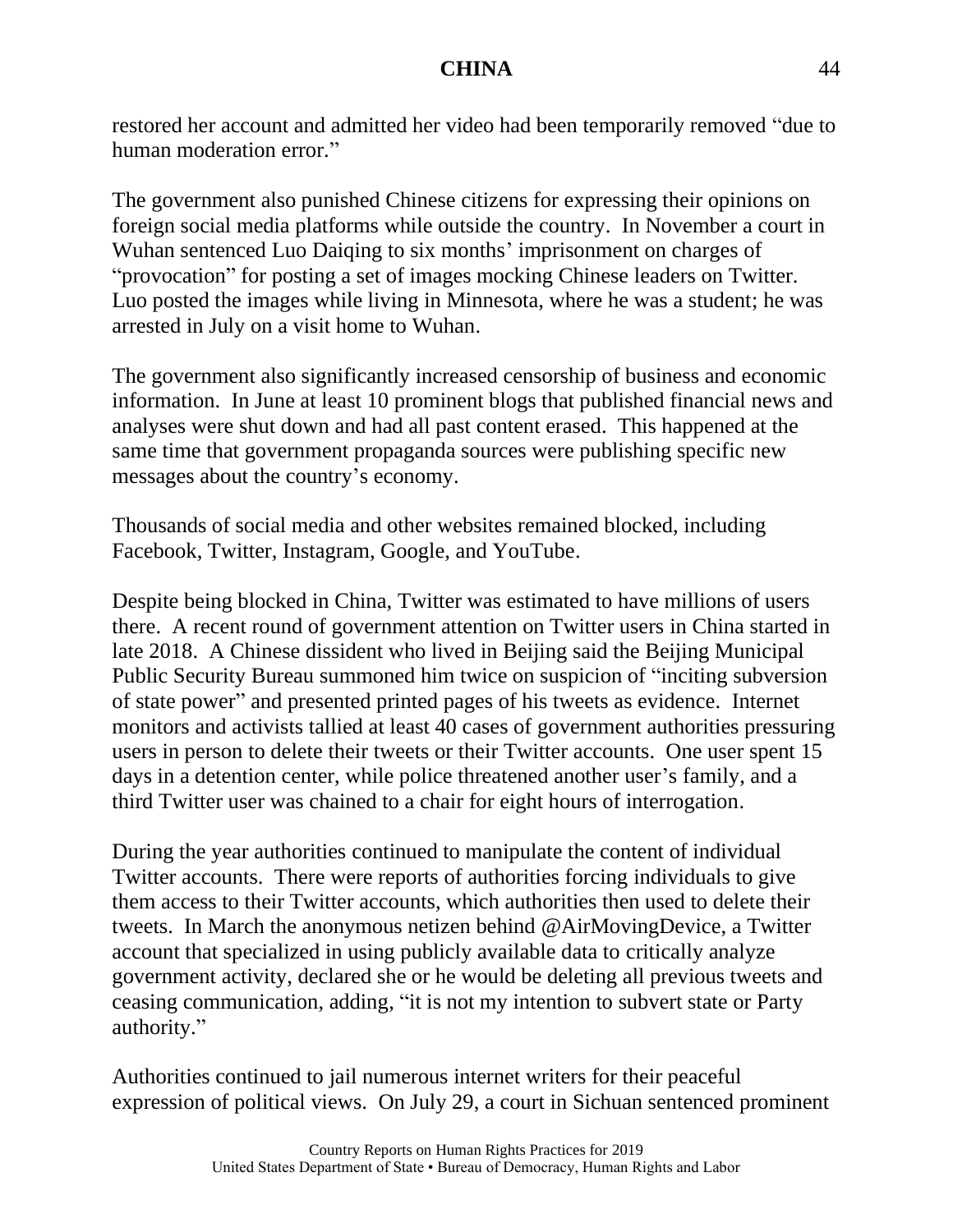blogger Huang Qi--a Chinese internet pioneer who once won CCP praise for using the web to "combat social ills"--to 12 years in prison for "deliberately disclosing state secrets" and "illegally providing state secrets to foreign entities." The charges arose from Huang's efforts to publicize cases of human rights abuses on the *64Tianwang* blog. Huang Qi had been jailed twice previously, for a total of eight years, as a result of his blogging that exposed local government malfeasance and brutality. After Huang's release from those sentences, he continued his blogging activities.

On January 29, a court in Hubei sentenced Liu Feiyu to five years in prison for "inciting subversion of state power" because he ran a news portal publicizing government corruption and human rights abuses. In addition, there were continuing reports of cyber operations against foreign websites, journalists, and media organizations carrying information that the government restricted internet users in the country from accessing. As in the past, the government selectively blocked access to sites operated by foreign entities, including the websites or social media platforms of health organizations, educational institutions, NGOs, social networking sites, and search engines.

References to same-sex acts, same-sex relations, and the scientifically accurate words for genitalia remained banned following a 2017 government pronouncement listing same-sex acts/relations as an "abnormal sexual relation" and forbidding its depiction. A Weibo account featuring lesbian topics, where more than 143,000 users swapped information, was abruptly shut down in April and then reopened several weeks later. Several scenes in the movie *Bohemian Rhapsody* that depicted the main character's gay relationships were cut out of the version shown in Chinese movie theaters.

While such censorship was effective in keeping casual users away from websites hosting sensitive content, many users circumvented online censorship by using various technologies. Information on proxy servers outside the country and software for defeating official censorship were available, although frequently limited by the Great Firewall. Encrypted communication apps such as Telegram and WhatsApp and VPN services were regularly disrupted, especially during "sensitive" times of the year.

The State Secrets Law obliges internet companies to cooperate fully with investigations of suspected leaks of state secrets, stop the transmission of such information once discovered, and report the crime to authorities. This was defined broadly and without clear limits. Furthermore, the companies must comply with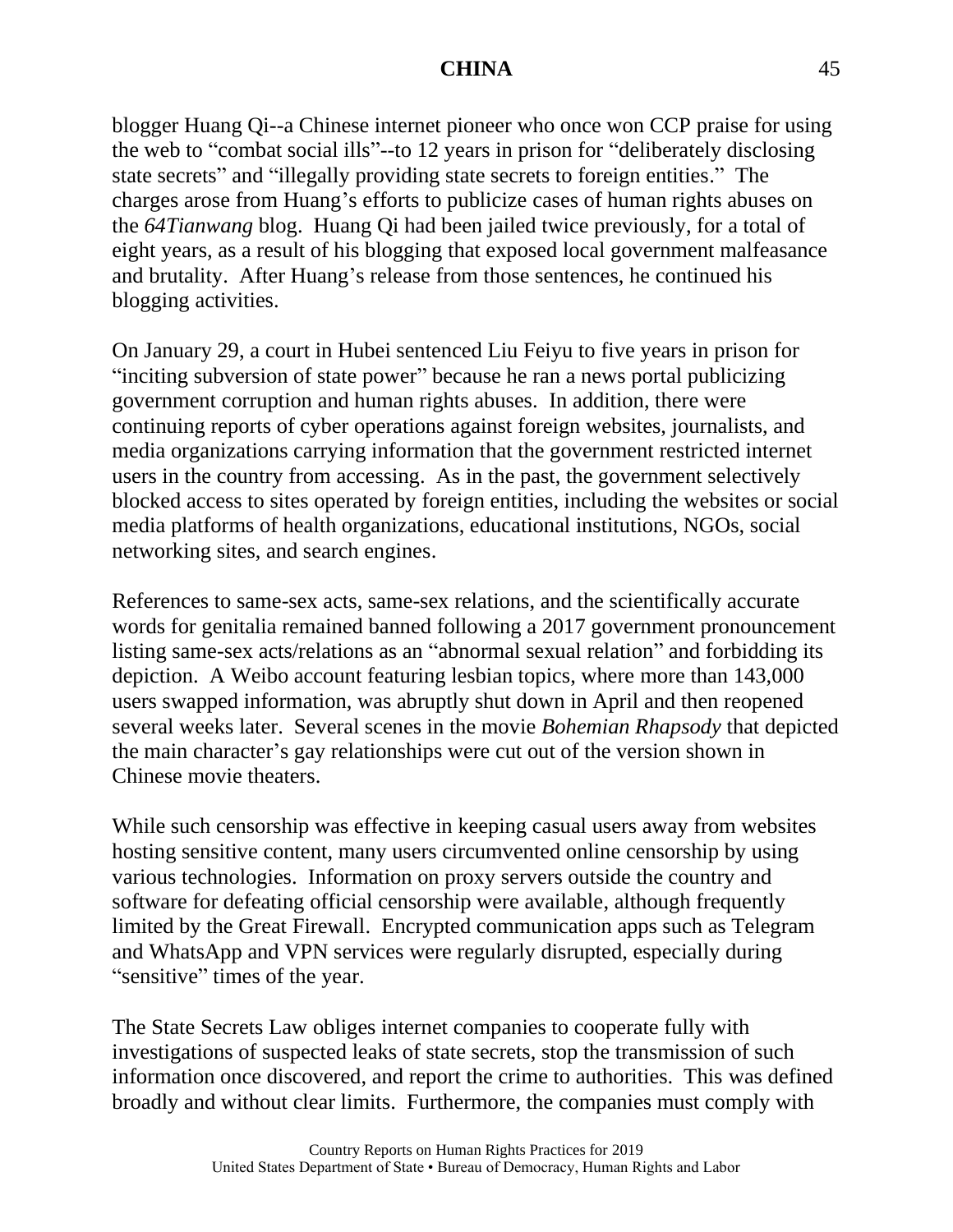authorities' orders to delete such information from their websites; failure to do so is punishable by relevant departments, such as police and the Ministry of Public Security.

On June 9, police in Jiuxiangling District summoned Guo Yongfeng, a Christian and former participant of a local democratic movement who lived in Shenzhen, to Xili Police Station in response to his online post about his intention to sue Tencent for banning several of his social media accounts. Police warned Guo against disseminating information online about rights protection and organizing related assemblies, and they did not release him until he wrote a letter of guarantee.

# **Academic Freedom and Cultural Events**

The government continued restrictions on academic and artistic freedom and on political and social discourse at colleges, universities, and research institutes. Restrictive Central Propaganda Department regulations and decisions constrained the flow of ideas and persons.

Many intellectuals and scholars exercised self-censorship, anticipating that books or papers on political topics would be deemed too sensitive to be published. Censorship and self-censorship of artistic works was also common, particularly artworks deemed to involve politically sensitive subjects. Authorities frequently denied Western musicians permission to put on concerts, scrutinized the content of cultural events, and applied pressure to encourage self-censorship of discussions.

The government and the CCP Organization Department continued to control appointments to most leadership positions at universities, including department heads. While CCP membership was not always a requirement to obtain a tenured faculty position, scholars without CCP affiliation often had fewer chances for promotion. Academic subject areas deemed politically sensitive (e.g., civil rights, elite cronyism, civil society, etc.) continued to be off-limits. Some academics selfcensored their publications, faced pressure to reach predetermined research results, or were unable to hold conferences with international participants during politically sensitive periods. Foreign academics claimed the government used visa denials, along with blocking access to archives, fieldwork, or interviews, to pressure them to self-censor their work. The use of foreign textbooks in classrooms remained restricted, and domestically produced textbooks continued to be under the editorial control of the CCP.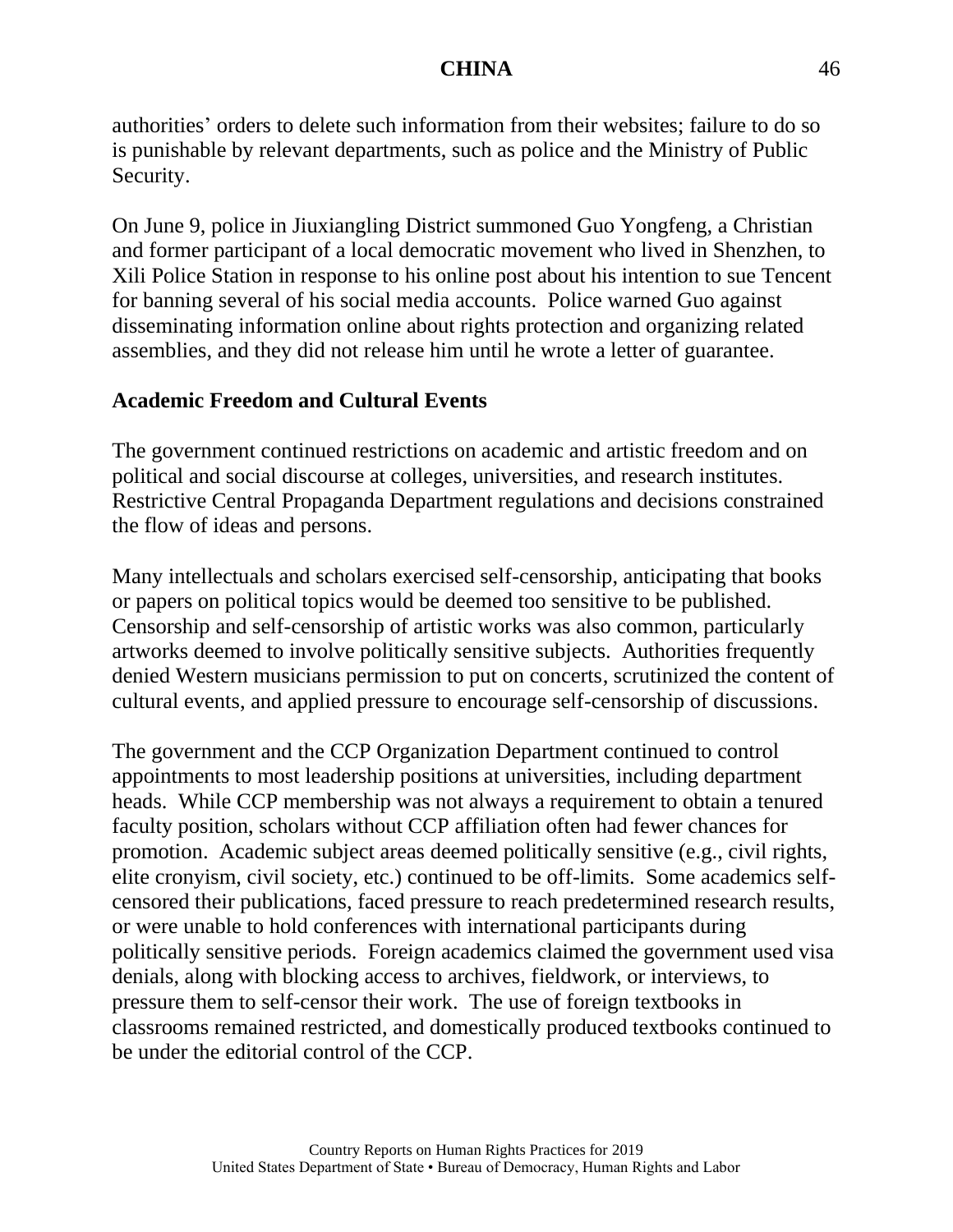Undergraduate students, regardless of academic major, must complete political ideology coursework on subjects such as Marxism, Maoism, Deng Xiaoping thought, and Xi Jinping thought. In February the CCP's Central Committee and the State Council made public the government's *Education Modernization Plan 2035*, which specified 10 strategic tasks, the first task being to study Xi Jinping thought, implement it throughout the education system, including at primary and secondary education levels, and strengthen political thought education in institutes of higher education.

Multiple media reports cited a tightening of ideological controls on university campuses, with professors dismissed for expressing views not in line with CCP thought. In March Tsinghua University Professor Xu Zhangrun was suspended due to a series of essays he wrote criticizing policies of the CCP and Xi Jinping. In August 2018 Professor Yang Shaozheng was expelled from Guizhou University for publishing "politically mistaken speech and politically harmful articles," including an article that estimated the total cost of maintaining the CCP apparatus. After his expulsion the government stripped his teaching credentials, prevented him from finding new employment, and on June 4, state security officials arrested him for "picking quarrels and provoking trouble." He was then released, but authorities detained him again in August and cancelled his health coverage and social benefits. In December Fudan University, Nanjing University, and Shaanxi Normal University revised their charters, adding a pledge to highlight the party's overall leadership in schoolwork and removing a reference to "freedom of thought." Students at Fudan University protested the revisions by singing the university's official anthem, which included a reference to "freedom of thought."

University professors also continued to come under scrutiny after their students reported them for comments deemed politically sensitive or inappropriate. In some cases the university assigned the students to act as informants. In July a university professor in Chengdu was suspended from teaching for two years after students filed a complaint for remarks deemed to have shown insufficient appreciation for Chinese culture and innovation. Professor Tang Yun of Chongqing University was banned from teaching and demoted for making "politically incorrect statements" while lecturing on Chinese author Lu Xun. Professor Tang had his teaching credentials cancelled after students reported his statements to party representatives at the school.

Crackdowns against student labor activists on university campuses increased early in the year. In January the *New York Times* reported that more than 20 students at elite Chinese universities had been forced to watch videotaped confessions of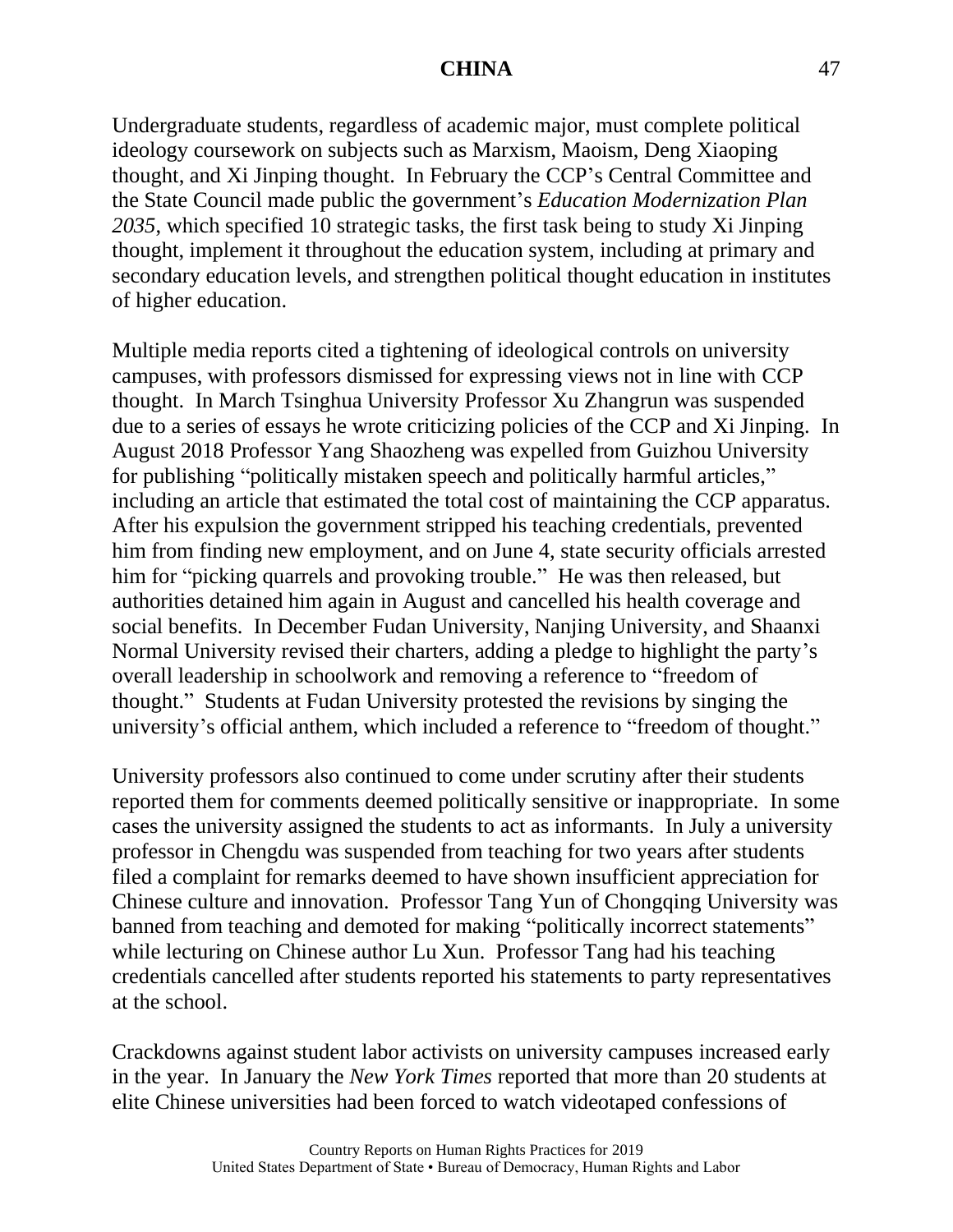detained labor activists to pressure the students to abandon their activism. Additional students and several recent graduates from Peking and Renmin Universities were reportedly detained and held incommunicado after releasing statements decrying police use of coerced confession videos. In May CNN reported six Marxist university students had been disappeared in the lead up to International Labor Day and the 100th anniversary of the May 4 student protests. One of the missing student labor activists, Qiu Zhanxuan, released a video and written testimony detailing abuse at the hands of police, including being stripsearched and forced to listen to a marathon speech by Xi Jinping at high volume.

Foreign universities establishing joint venture academic programs in the country must establish internal CCP committees and grant decision-making power to CCP officials. In August Reuters reported a surge in arrests and deportations of foreign teachers over the past six months as part of a continuing effort to crack down on foreign influence.

During the academic year, schools faced new prohibitions on the use of international curricula. The Ministry of Education forced the suspension of the advanced placement (AP) exams on U.S. history, world history, European history and human geography. The government allowed tests in other subjects, including calculus, biology, and chemistry, to continue.

Authorities on some occasions blocked entry into the country of individuals deemed politically sensitive and, in some cases, refused to issue passports to citizens selected for international exchange programs who were considered "politically unreliable," singling out Tibetans, Uighurs, and individuals from other minority areas. A number of other foreign government-sponsored exchange selectees who already had passports, including some academics, encountered difficulties gaining approval to travel to participate in their programs. Academics reported having to request permission to travel overseas and, in some cases, said they were limited in the number of foreign trips they could take per year.

The CCP's reach increasingly extended beyond the country's physical borders. In multiple instances overseas Chinese students monitored and pushed back against on-campus speech or activity considered to be critical of China, oftentimes in coordination with the government. In February the *Washington Post* reported a group of Chinese students at McMaster University in Ontario, Canada, sought guidance from the PRC embassy and filmed the presentation of Uighur activist Rukiye Turdush about China's mass internment of Muslims. In August the *Times* of London reported that China aimed to manipulate United Kingdom media and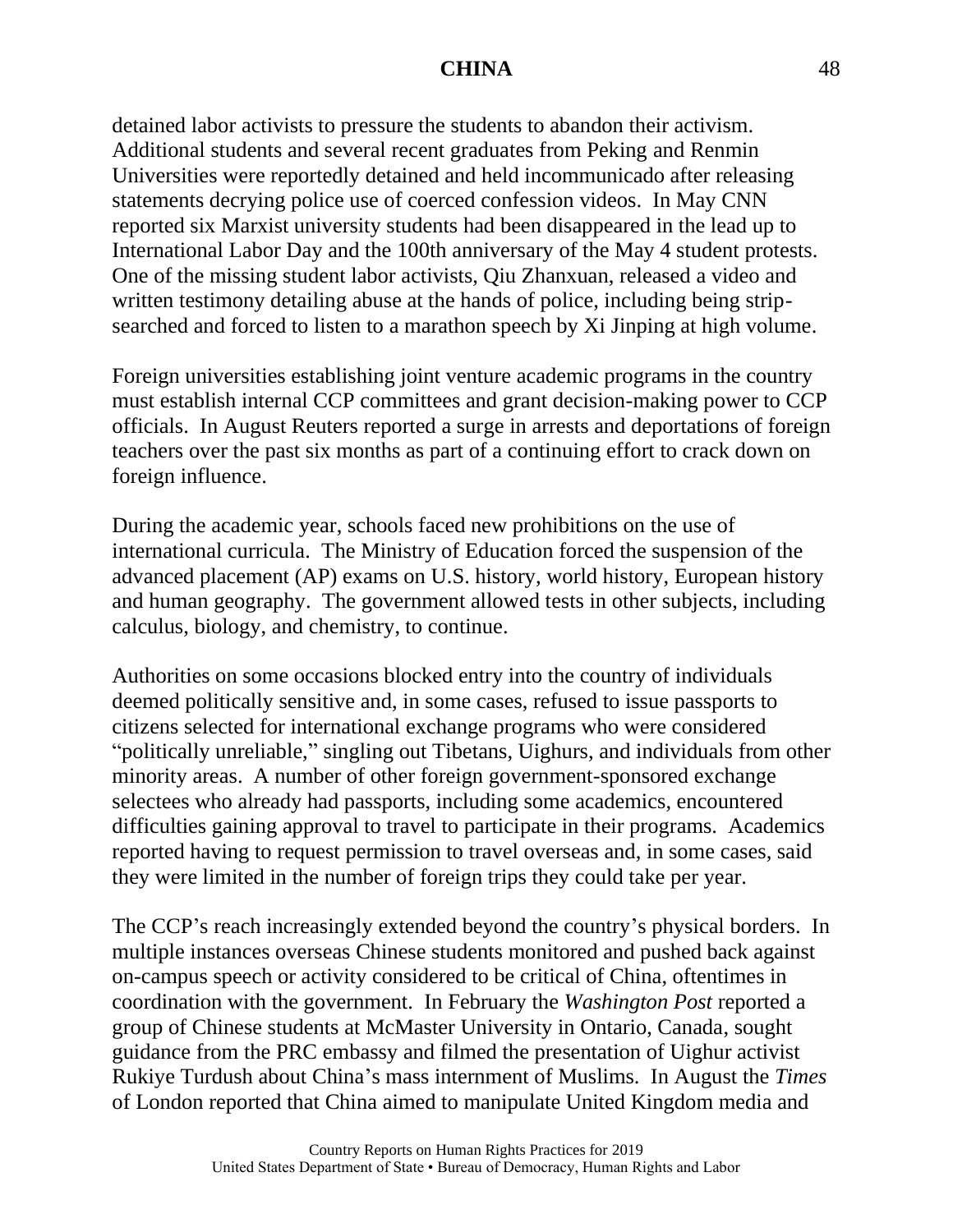influence public officials through British universities, citing training provided by a University of Westminster media research center with links to the Chinese government on how to handle the British media, and the targeting of United Kingdom government officials, academics, and business executives by Leeds University's Business Confucius Institute. In August Australia established a University Foreign Interference Task Force to increase consultation between its schools and government to protect national interests out of growing concern about foreign influence on Australian campuses. On November 14, the task force released a set of guidelines designed to protect against such foreign interference by safeguarding the reputation of Australian universities, protecting academic freedom, and ensuring academic institutions and the Australian economy can maximize the benefits of research endeavors.

Authorities in Xinjiang disappeared or detained several prominent Uighur academics and intellectuals. Some officials and academics were charged with being "two-faced," a euphemism referring to members of minority groups serving state and party occupations who harbor "separatist" or "antiofficial" tendencies, including disagreeing with official restrictions on minority culture, language, and religion. Those disappeared and believed to be held in the camps or otherwise detained included Rahile Dawut, an internationally known folklorist; Abdukerim Rahman, literature professor; Azat Sultan, Xinjiang University professor; Gheyretjan Osman, literature professor; Arslan Abdulla, language professor; Abdulqadir Jalaleddin, poet; and Yalqun Rozi, writer. Rahile Dawut's Han Chinese student Feng Siyu was also detained. Authorities detained former director of the Xinjiang Education Supervision Bureau Satar Sawut and removed Kashgar University president Erkin Omer and vice president Muhter Abdughopur; all were disappeared at year's end. Courts delivered a suspended death sentence for "separatism" to Halmurat Ghopur, former president of Xinjiang Medical University Hospital. Religious scholars Muhammad Salih Hajim and Abdulnehed Mehsum died in the camps, according to reports during the year from international organizations. Tashpolat Tiyip, former president of Xinjiang University, remained detained on charges of "separatism," and some human rights groups reported he had been sentenced to death. Economist Ilham Tohti remained in prison, where he was serving a life sentence after his conviction on separatism-related charges in 2014.

## **b. Freedoms of Peaceful Assembly and Association**

The government restricted freedoms of peaceful assembly and association.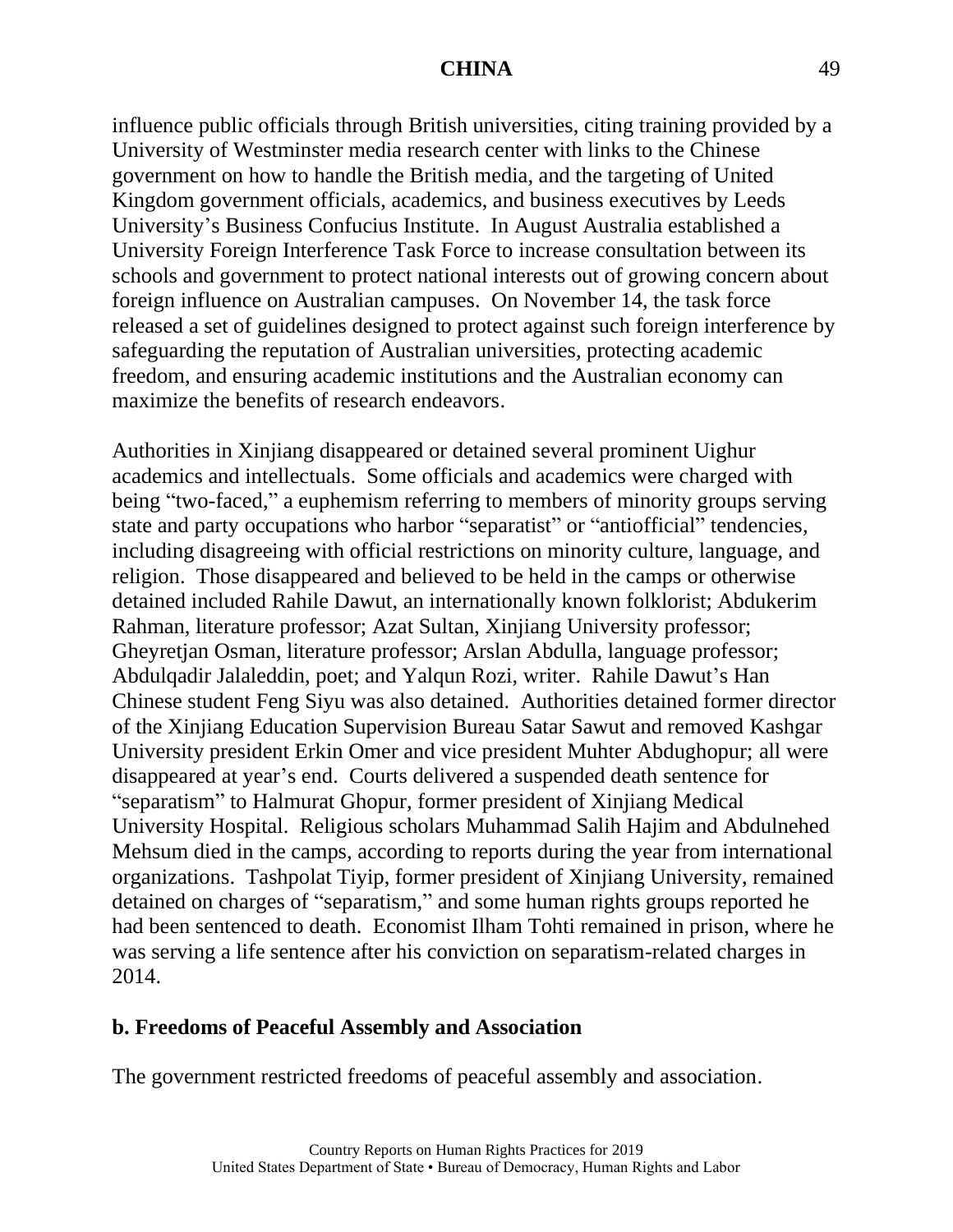#### **Freedom of Peaceful Assembly**

While the constitution provides for freedom of peaceful assembly, the government severely restricted this right. The law stipulates such activities may not challenge "party leadership" or infringe upon the "interests of the state." Protests against the political system or national leaders were prohibited. Authorities denied permits and quickly suppressed demonstrations involving expression of dissenting political views.

Citizens throughout the country continued to gather publicly to protest evictions, forced relocations, and inadequate compensation, often resulting in conflict with authorities or formal charges. Media reported thousands of protests took place during the year across the country. Although peaceful protests are legal, public security officials rarely granted permits to demonstrate. Despite restrictions, many demonstrations occurred, but authorities quickly broke up those motivated by broad political or social grievances, sometimes with excessive force.

In July residents from Wuhan, the capital of Hubei, protested a planned waste incineration plant in the city's Yangluo District. Media had reported in 2013 that five such plants in Wuhan were substandard and emitted dangerous pollutants. Protests grew over several days, involving up to 10,000 demonstrators, until the local government dispersed them.

On December 26, police from Shandong coordinated with other police nationwide to arrest human rights activists and participants who gathered in Xiamen, Fujian, in early December to organize civil society and plan nonviolent social movements in the country. Suspected charges included "incitement to subvert state power" and "subversion of state power"; the latter crime carries a minimum 10-year prison sentence if convicted. At the end of the year, police held at least four activists in "residential surveillance at a designated location": organizer Ding Jiaxi and activists Zhang Zhongshun, Li Yingjun, and Dai Zhenya. Their families had no information on their whereabouts. Some human rights activists or those indirectly connected to the meeting participants fled the country or went into hiding inside the country. Several others involved in the meeting, including human rights lawyers, were held for several days in police custody in various jurisdictions for questioning and investigation.

Concerts, sports events, exercise classes, or other meetings of more than 200 persons require approval from public security authorities. Large numbers of public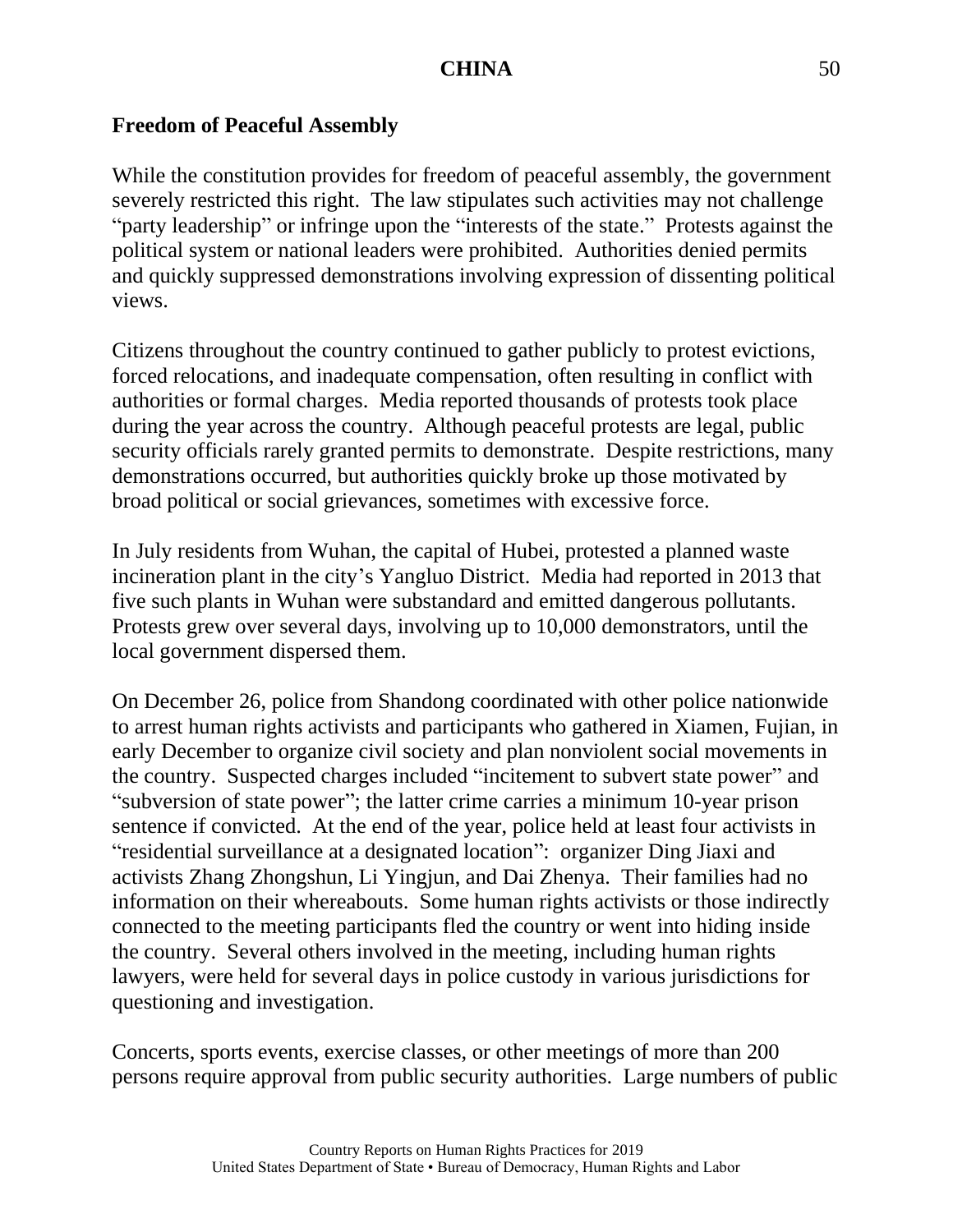gatherings in Beijing and elsewhere were canceled at the last minute or denied government permits, ostensibly to ensure public safety.

# **Freedom of Association**

The constitution provides for freedom of association, but the government restricted this right. CCP policy and government regulations require that all professional, social, and economic organizations officially register with and receive approval from the government. These regulations prevented the formation of autonomous political, human rights, religious, spiritual, labor, and other organizations that the government believed might challenge its authority in any area. The government maintained tight controls over civil society organizations and in some cases detained or harassed NGO workers.

The regulatory system for NGOs was highly restrictive, but specific requirements varied depending on whether an organization was foreign or domestic. Domestic NGOs were governed by the Charity Law and a host of related regulations. Domestic NGOs could register in one of three categories: a social group, a social organization, or a foundation. All domestic NGOs are required to register under the Ministry of Civil Affairs and find an officially sanctioned sponsor to serve as their "professional supervisory unit." Finding a sponsor was often challenging, since the sponsor could be held civilly or criminally responsible for the NGO's activities. All organizations are also required to report their sources of funding, including foreign funding. Domestic NGOs continued to adjust to this new regulatory framework.

In 2016 the CCP Central Committee issued a directive mandating the establishment of CCP cells within all domestic NGOs by 2020. According to authorities, these CCP organizations operating inside domestic NGOs would "strengthen guidance" of NGOs in areas such as "decision making for important projects, important professional activities, major expenditures and funds, acceptance of large donations, and activities involving foreigners." The directive also mandates authorities to conduct annual "spot checks" to ensure compliance on "ideological political work, party building, financial and personnel management, study sessions, foreign exchange, acceptance of foreign donations and assistance, and conducting activities according to their charter."

In 2017 the Law on the Management of Foreign NGOs' Activities in Mainland China (Foreign NGO Management Law) came into effect. The law requires foreign NGOs to register with the Ministry of Public Security and to find a state-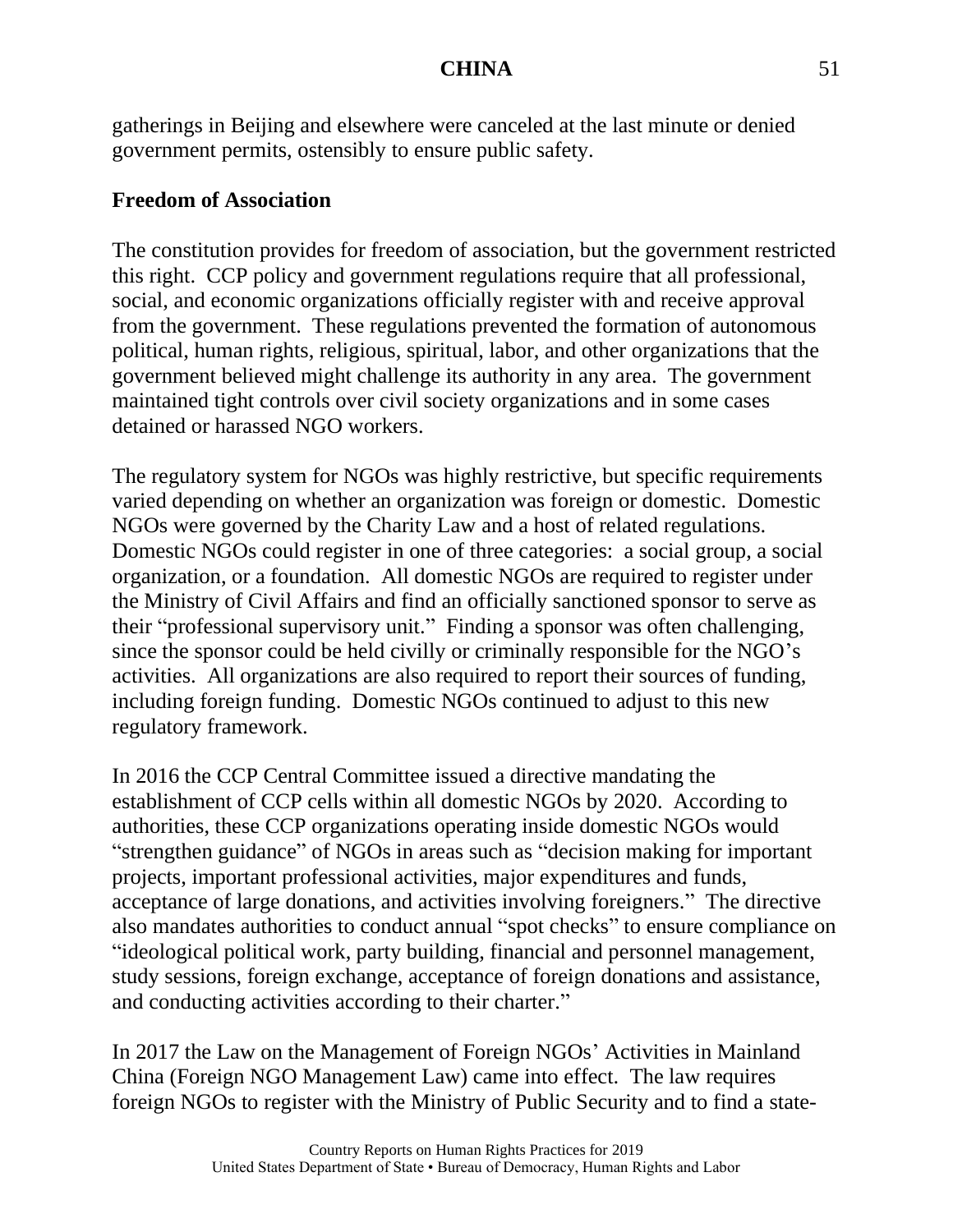sanctioned sponsor for their operations. NGOs that fail to comply face possible civil or criminal penalties. The law provides no appeal process for NGOs denied registration, and it stipulates NGOs found to have violated certain provisions could be banned from operating in the country. The law also states domestic groups cooperating with unregistered foreign NGOs will be punished and possibly banned. On November 25, the Foreign Ministry publicly confirmed for the first time that public security authorities had investigated and penalized a foreign NGO, in this case the New York-based Asia Catalyst, for carrying out unauthorized activities.

Some international NGOs reported it was more difficult to work with local partners, including universities, government agencies, and other domestic NGOs, as the law codified the CCP's perception that foreign NGOs were a "national security" threat. Finding an official sponsor was difficult for most foreign NGOs, as sponsors could be held responsible for the NGOs' conduct and had to undertake burdensome reporting requirements. After the Ministry of Public Security published a list of sponsors, NGOs reported most government agencies still had no unit responsible for sponsoring foreign NGOs. Professional supervisory units reported they had little understanding of how to implement the law and what authorities would expect of them. The vague definition of an NGO, as well as of what activities constituted "political" and therefore illegal activities, left many business organizations and alumni associations uncertain whether they fell within the purview of the law. The lack of clear communication from the government, coupled with harassment by security authorities, caused some foreign NGOs to suspend or cease operations in the country. As of December 31, approximately 510 foreign NGO representative offices (representing 420 distinct organizations) had registered under the Foreign NGO Management Law, with nearly half of those focusing on industry or trade promotion activities.

According to the Ministry of Civil Affairs, by the end of 2017, there were more than 800,000 registered social organizations, public institutions, and foundations. Many experts believed the actual number of domestic NGOs to be much higher. Domestic NGOs reported foreign funding continued to drop, as many domestic NGOs sought to avoid such funding due to fear of being labeled as "subversive" in the face of growing restrictions imposed by new laws. NGOs existed under a variety of formal and informal guises, including national mass organizations created and funded by the CCP that are organizationally prohibited from exercising any independence, known as government-operated NGOs, or GONGOs.

For donations to a domestic organization from a foreign NGO, the Foreign NGO Management Law requires foreign NGOs to maintain a representative office in the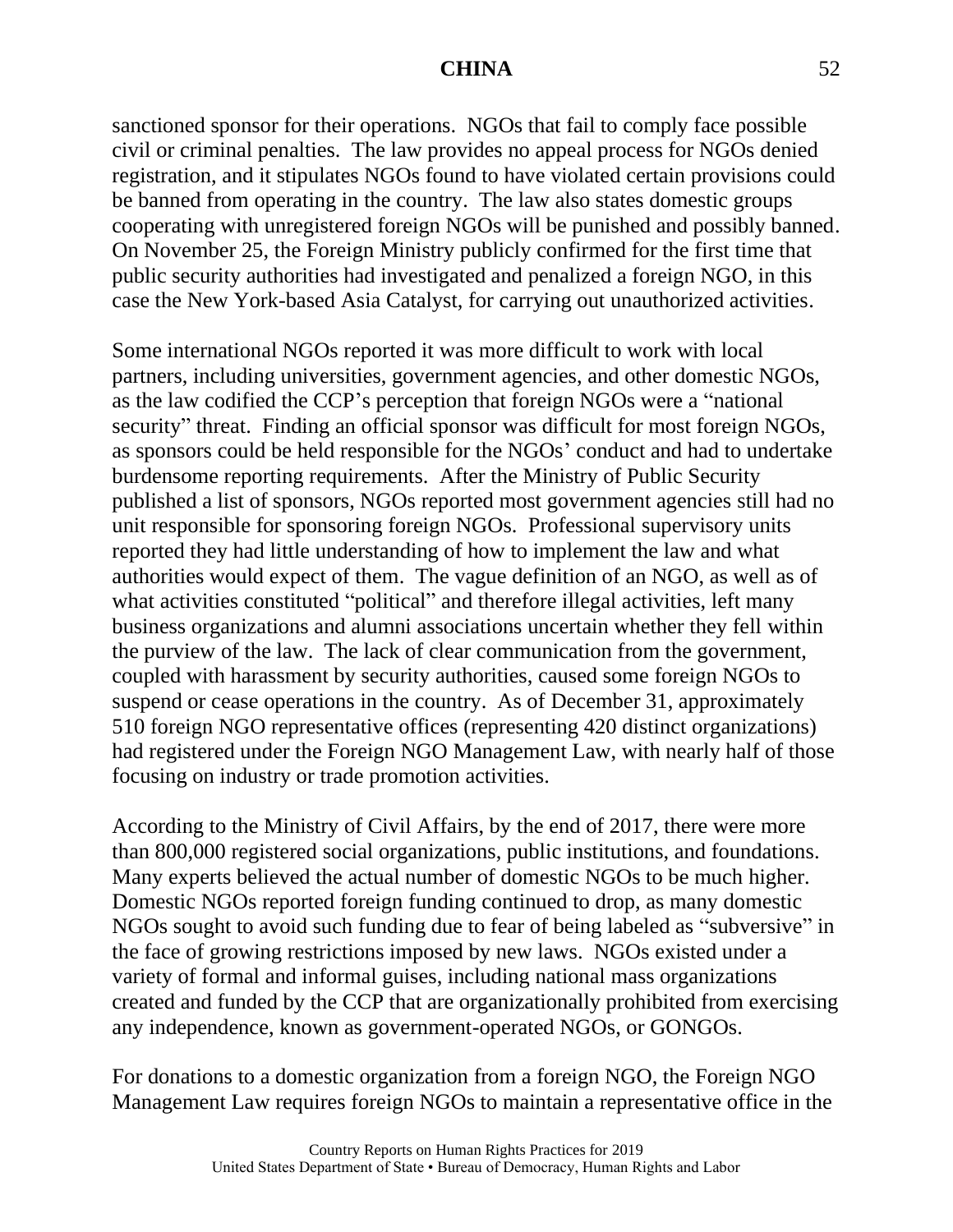country to receive funds, or to use the bank account of a domestic NGO when conducting temporary activities. By law foreign NGOs are prohibited from using any other method to send and receive funds, and such funding must be reported to the Ministry of Public Security. Foreign NGOs are prohibited from fundraising and "for-profit activities" under the law.

Although all registered organizations came under some degree of government control, some NGOs, primarily service-oriented GONGOs, were able to operate with less day-to-day scrutiny. Authorities supported the growth of some NGOs that focused on social problems, such as poverty alleviation and disaster relief. Law and regulations explicitly prohibit organizations from conducting political or religious activities, and organizations that refused to comply faced criminal penalties.

Authorities continued to restrict and evict local NGOs that received foreign funding and international NGOs that provided assistance to Tibetan communities in the TAR and other Tibetan areas. Almost all were forced to curtail their activities altogether due to travel restrictions, official intimidation of staff members, and the failure of local partners to renew project agreements.

# **c. Freedom of Religion**

See the Department of State's *International Religious Freedom Report* at [https://www.state.gov/religiousfreedomreport/.](https://www.state.gov/religiousfreedomreport/)

# **d. Freedom of Movement**

The law provides for freedom of internal movement, foreign travel, emigration, and repatriation, but the government at times did not respect these rights.

The government increasingly silenced activists by denying them permission to travel, both internationally and domestically, or keeping them under unofficial house arrest.

In-country Movement: Authorities continued to maintain tight restrictions on freedom of movement, particularly to curtail the movement of individuals deemed politically sensitive before key anniversaries, visits by foreign dignitaries, or major political events, as well as to forestall demonstrations. Freedom of movement for Tibetans continued to be very limited in the TAR and other Tibetan areas. Uighurs faced draconian restrictions on movement within Xinjiang and outside the region.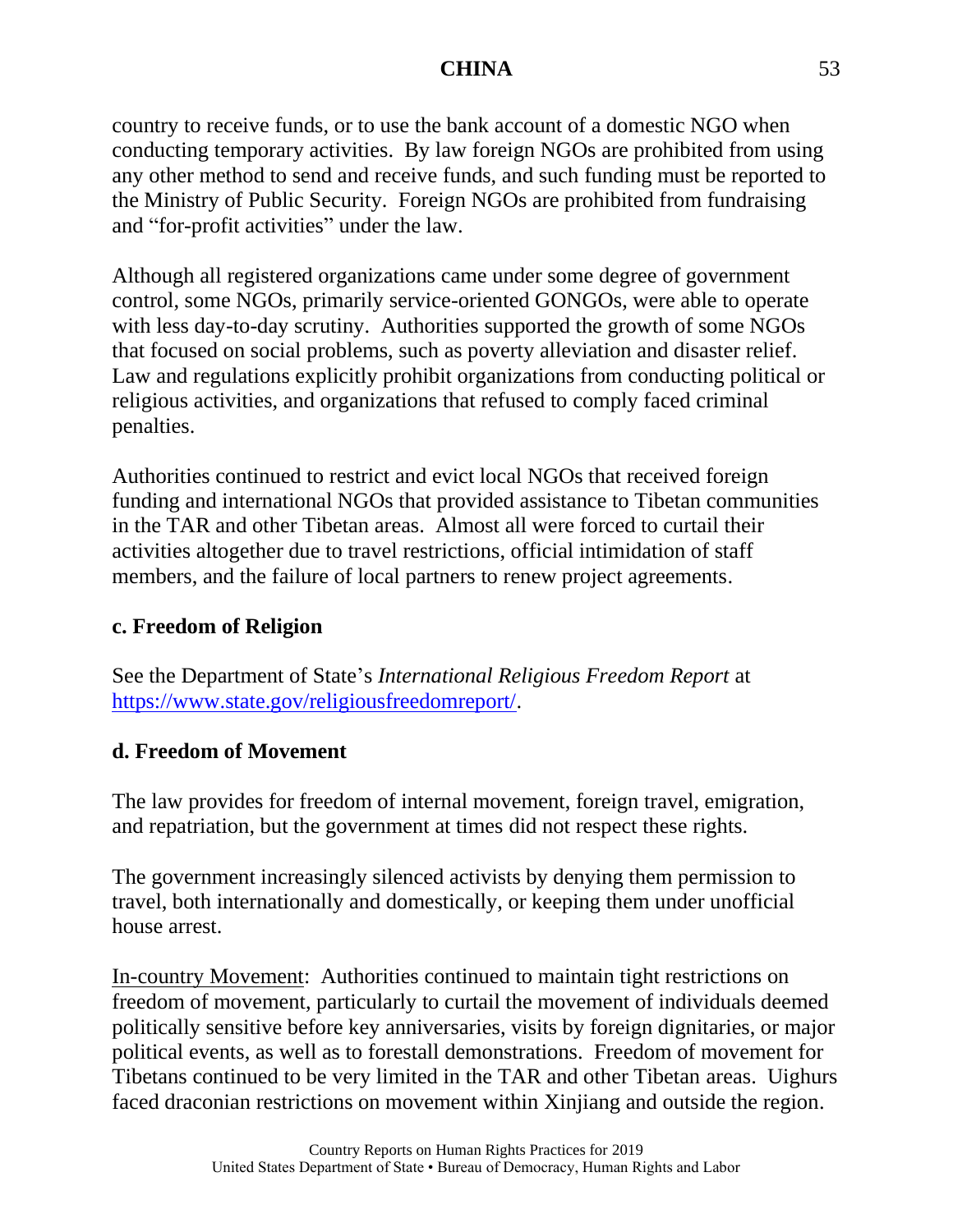Although the use of "domestic passports" that called for local official approval before traveling to another area was discontinued in 2016, identification checks remained in place when entering or leaving cities and on public roads. In Xinjiang, security officials set up checkpoints managing entry into public places, including markets and mosques, that required Uighurs to scan their national identity card, undergo a facial recognition check, and put any baggage through airport-style security screening. Such restrictions were not applied to Han Chinese in these areas.

The government maintained restrictions on the freedom to change one's workplace or residence, the national household registration system (*hukou*) continued to change, and the ability of most citizens to move within the country to work and live continued to expand. While many rural residents migrated to the cities, where the per capita disposable income was approximately three times the rural per capita income, they often could not change their official residence or workplace within the country. Most cities had annual quotas for the number of new temporary residence permits they could issue, and all workers, including university graduates, had to compete for a limited number of such permits. It was particularly difficult for rural residents to obtain household registration in more economically developed urban areas.

The household registration system added to the difficulties faced by rural residents, even after they relocated to urban areas and found employment. According to the *Statistical Communique of the People's Republic of China on 2019 National Economic and Social Development*, published in February by the National Bureau of Statistics of China, 286 million individuals lived outside the jurisdiction of their household registration. Migrant workers and their families faced numerous obstacles with regard to working conditions and labor rights. Many were unable to access public services, such as public education for their children or social insurance, in the cities where they lived and worked because they were not legally registered urban residents.

From May to July, non-Beijing residents applied for a Beijing hukou under the special municipality's new points-based system. Under the new policy enacted in 2018, nonnatives of the city under the legal retirement age who have held a Beijing temporary residence permit with the city's social insurance records for seven consecutive years and were without a criminal record were eligible to accumulate points for the hukou. Those with "good employment, stable homes in Beijing, strong educational background, and achievements in innovation and establishing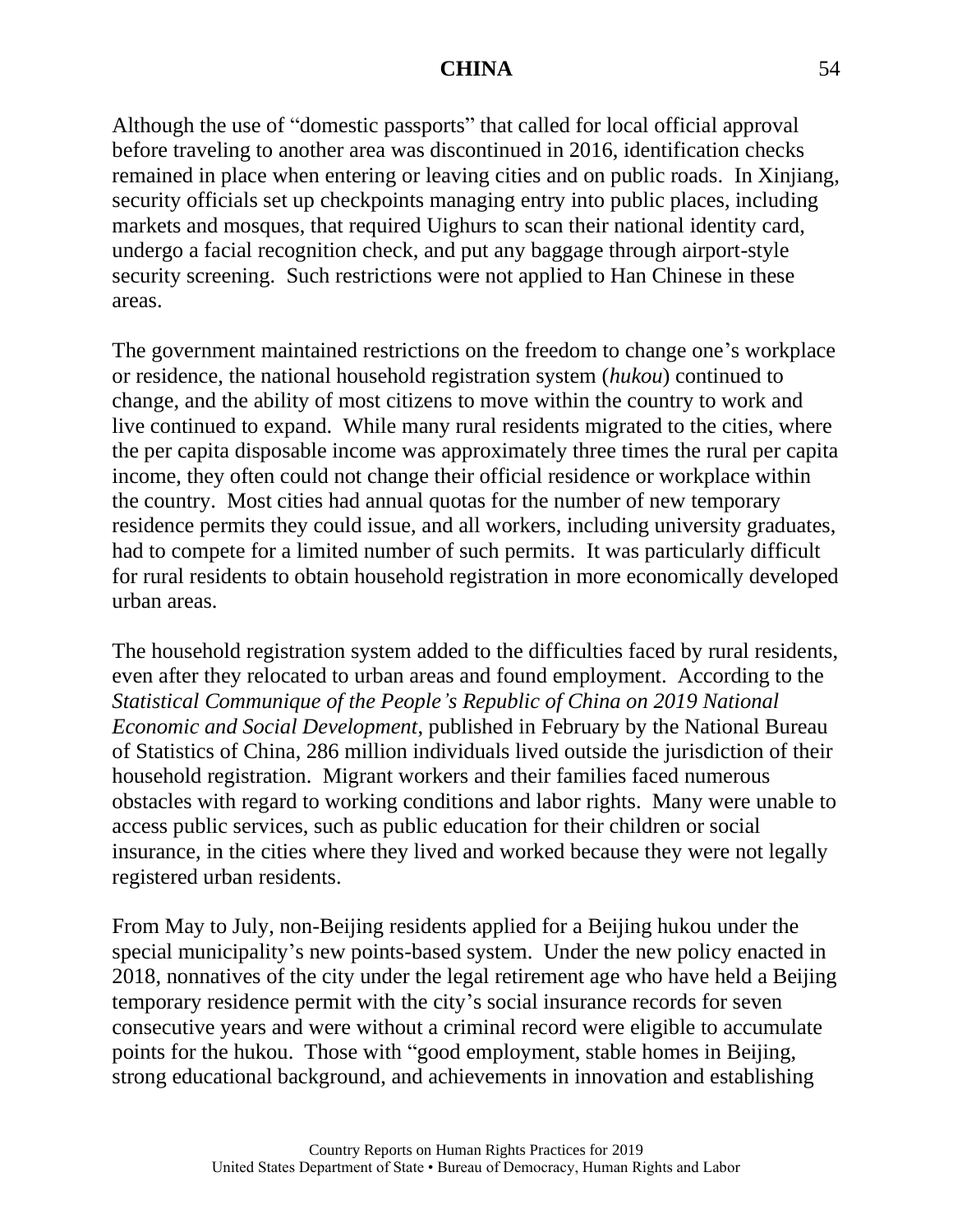start-ups in Beijing" were reportedly likely to obtain high scores in the point-based competition.

Under the "staying at prison employment" system applicable to recidivists incarcerated in administrative detention, authorities denied certain persons permission to return to their homes after serving their sentences. Some released or paroled prisoners returned home but did not have freedom of movement.

Foreign Travel: The government permitted legal emigration and foreign travel for most citizens. Government employees and retirees, especially from the military, continued to face foreign travel restrictions. The government expanded the use of exit controls for departing passengers at airports and other border crossings to deny foreign travel to some dissidents and persons employed in government posts. Throughout the year many lawyers, artists, authors, and other activists were at times prevented from exiting the country. Authorities also blocked the travel of some family members of rights activists and of suspected corrupt officials and businesspersons, including foreign family members.

Border officials and police sometimes cited threats to "national security" as the reason for refusing permission to leave the country, although often authorities provided no reason for such exit bans. Authorities stopped most such persons at the airport at the time of their attempted travel.

Most citizens could obtain passports, although individuals the government deemed potential political threats, including religious leaders, political dissidents, petitioners, and ethnic minorities, routinely reported being refused passports or otherwise prevented from traveling overseas.

Uighurs, particularly those residing in Xinjiang, reported great difficulty in getting passport applications approved at the local level. They were frequently denied passports to travel abroad, particularly to Saudi Arabia for the Hajj, to other Muslim countries, or to Western countries for academic purposes. Since 2016 authorities ordered Xinjiang residents to turn in their passports or told residents no new passports were available. Foreign national family members of Uighur activists living overseas were also denied visas to enter the country. The government continued its concerted efforts to compel Uighurs studying abroad to return to China, often pressuring relatives in Xinjiang to ask their overseas relatives to return. Authorities also refused to renew passports for Uighurs living abroad, compelling them to either return to China or pursue ways to maintain legal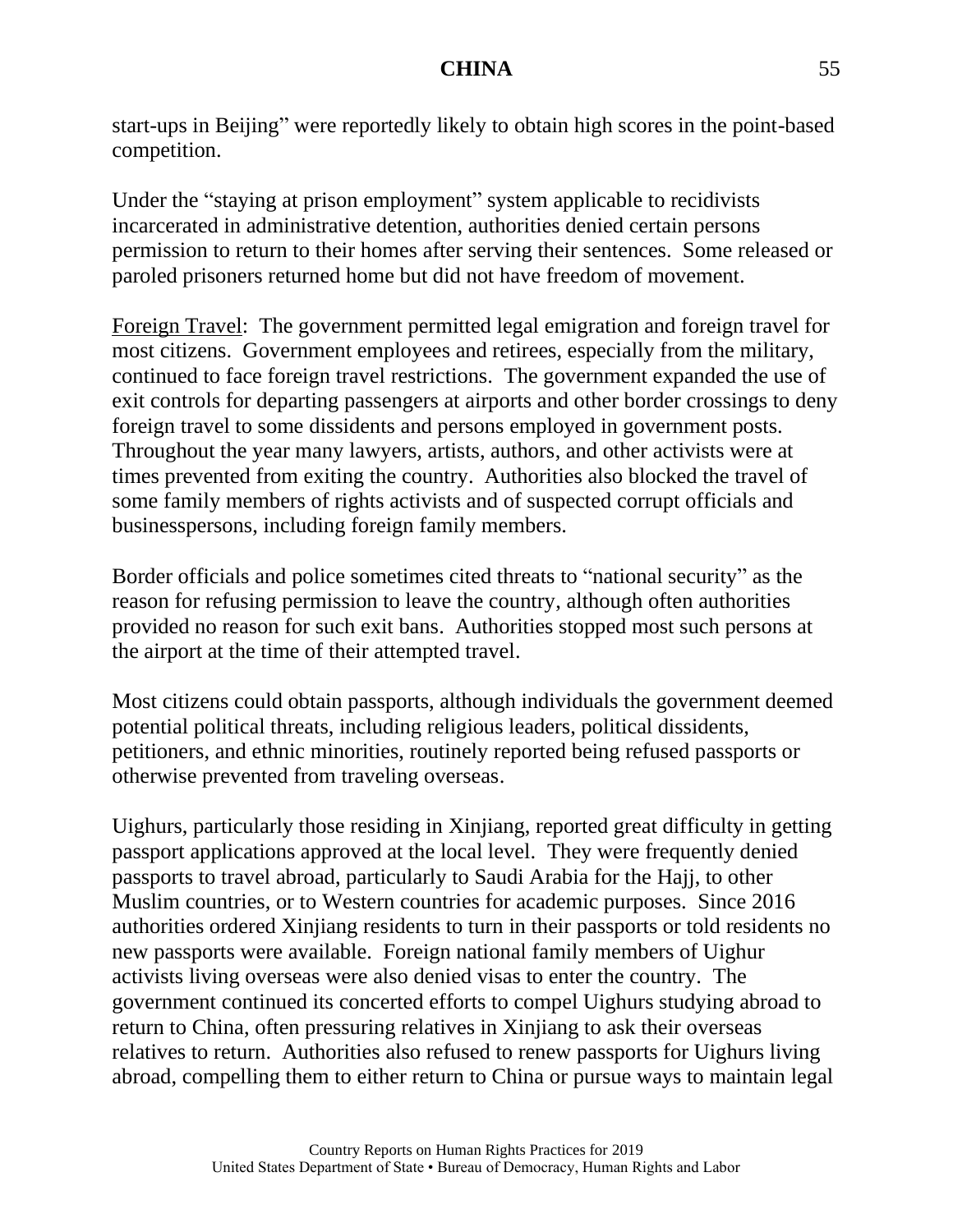status in other countries. Upon return, many of these Uighurs, or persons connected with the Xinjiang residents, were detained or disappeared.

Tibetans faced significant hurdles in acquiring passports, and for Buddhist monks and nuns, it was virtually impossible. Authorities' unwillingness to issue or even renew old passports for Tibetans created, in effect, a ban on foreign travel for the Tibetan population. Han Chinese residents of Tibetan areas did not experience the same difficulties.

The government continued to try to prevent many Tibetans and Uighurs from leaving the country and detained many when they attempted to leave. Some family members of rights activists who tried to emigrate were unable to do so.

Exile: The law neither provides for a citizen's right to repatriate nor addresses exile. The government continued to refuse re-entry to numerous citizens considered dissidents, Falun Gong activists, or "troublemakers." Although authorities allowed some dissidents living abroad to return, dissidents released on medical parole and allowed to leave the country often were effectively exiled.

Chen Xiaoya, author of the *History of Civil Rights Movement 1989*, was turned away by Guangxi customs officials when she tried to travel abroad on January 10. Customs officers told her that she was banned from leaving the country because she might jeopardize national security.

Fuzhou-based human rights activist Zhuang Lei attempted to visit Hong Kong on June 6 but was stopped by Shenzhen enforcement officers at the border. Zhuang, who claimed to have no criminal record, was referred to Fuzhou's domestic security police by the Shenzhen officers. Zhuang believed he was prevented from traveling to Hong Kong due to concerns that he might participate in the Hong Kong protests against an extradition bill on June 9.

Families of "709" lawyers faced difficulties applying for passports or were barred from leaving the country.

Foshan dissident Chen Qitang was released from Sihui Prison on May 24, after serving four and one-half years in jail for "subversion of state power." After his release, he was prevented from returning home.

On June 1, police in Guilin and Liuzhou summoned internet users who had discussed on social media their plans to travel to Hong Kong to participate in the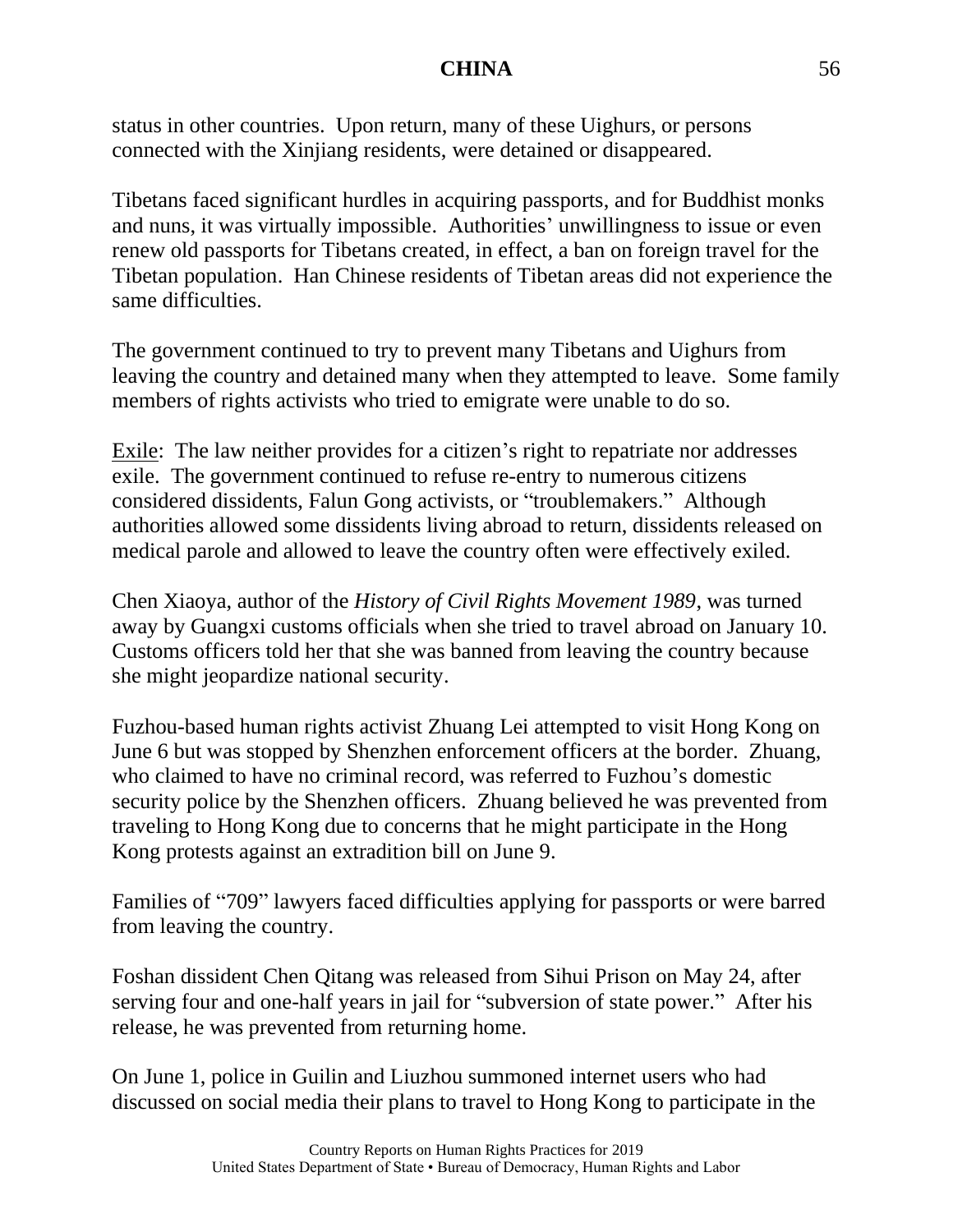annual gathering in Victoria Park commemorating the 30th anniversary of the Tiananmen Square massacre, and ordered them not to go to Hong Kong. In April the 1990s Cantonese pop song "Ren Jian Dao" was banned nationwide, including on Apple Music, because the lyrics were believed to be making a reference to the 1989 massacre.

# **e. Internally Displaced Persons**

Not applicable.

# **f. Protection of Refugees**

Although restricting access to border areas, the government regularly cooperated with the Office of the UN High Commissioner for Refugees (UNHCR), which maintained an office in Beijing.

Abuse of Migrants, Refugees, and Stateless Persons: There were reports North Korean agents operated clandestinely within the country to repatriate North Korean citizens against their will. In addition, North Koreans detained by PRC authorities faced repatriation unless they could pay bribes to secure their release. North Korean refugees were either detained in holding facilities or placed under house arrest at undisclosed locations. Family members wanting to prevent forced returns of their North Korean relatives were required to pay fees to Chinese authorities purportedly to cover expenses incurred while in detention. While detained North Koreans were occasionally released, they were rarely given the necessary permissions for safe passage to a third country.

Refoulement: The government continued to consider North Koreans as illegal "economic migrants" rather than refugees or asylum seekers and refouled many of them to North Korea. Missionaries in China involved in helping North Koreans reach safe destinations said that Chinese authorities' crackdown on North Korean defectors had intensified since Kim Jong Un took power.

In April Chinese authorities apprehended three North Korean women, three men, and a 10-year-old girl who fled from North Korea. RFA reported in August that China had detained 60 North Korean defectors and had refouled them to North Korea where they faced harsh punishments including torture, forced abortions, forced labor, sexual violence, or death.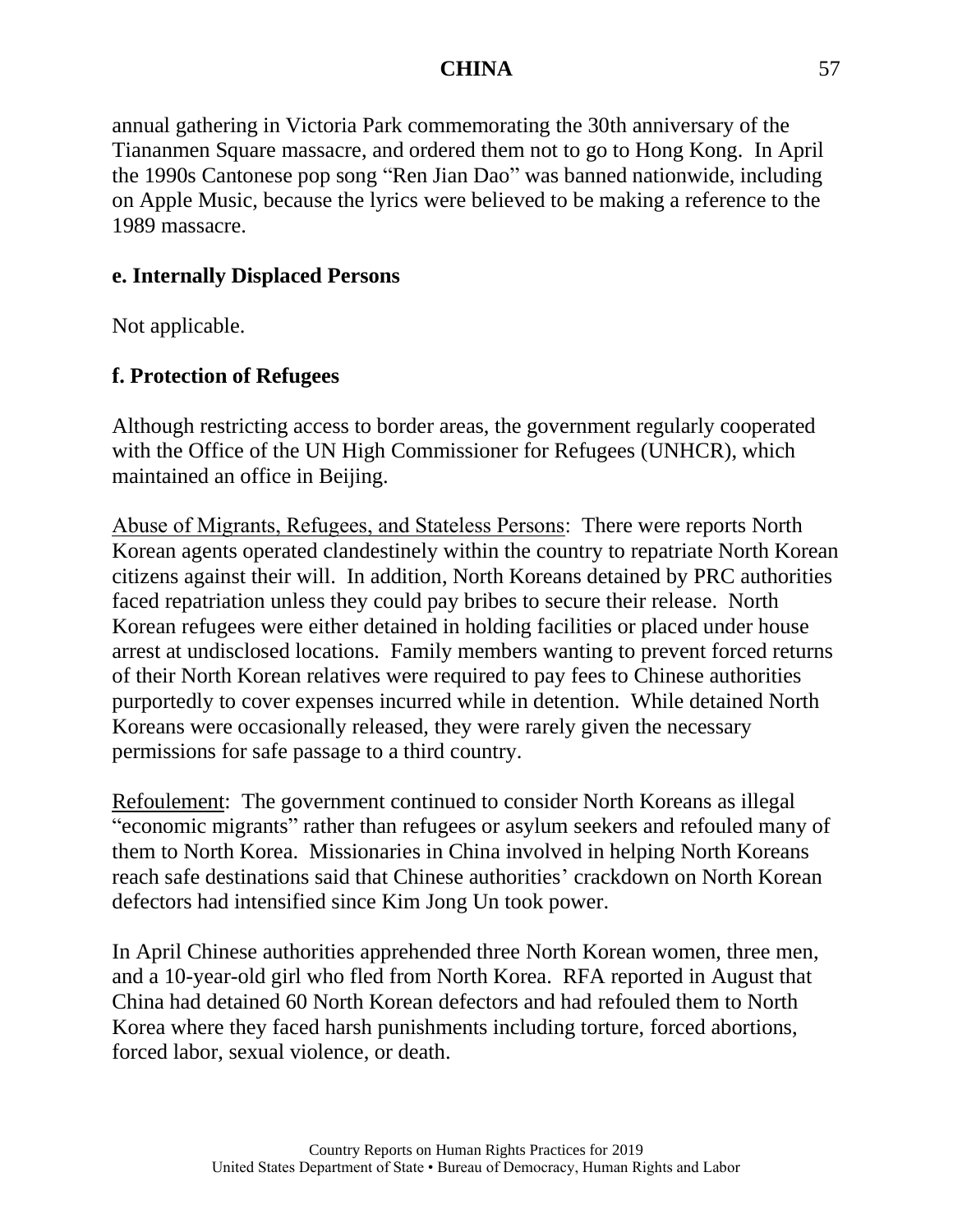Access to Asylum: The law does not provide for the granting of refugee or asylum status. The government did not have a system for providing protection to refugees but generally recognized UNHCR-registered refugees in China. Asylum applicants and refugees remained in the country without access to education or social services and were subject to deportation at any time.

North Korean refugees and asylum seekers, particularly young women living on the margins of society, were vulnerable to trafficking and forced marriages as a result of their unrecognized status. Authorities continued to forcibly repatriate North Korean refugees and asylum seekers, including trafficking victims, generally treating them as illegal economic migrants. The government detained and deported them to North Korea, where they faced severe punishment or death, including in North Korean forced-labor camps. The government did not provide North Korean trafficking victims with legal alternatives to repatriation.

UNHCR reported that Chinese officials continued to restrict its access to border areas. Authorities sometimes detained and prosecuted citizens who assisted North Korean refugees, as well as those who facilitated illegal border crossings.

Access to Basic Services: Refugees, including North Korean asylum seekers in the country seeking economic opportunities generally did not have access to health care, public education, or other social services due to lack of legal status.

Durable Solutions: The government largely cooperated with UNHCR when dealing with the local settlement in China of Han Chinese or ethnic minorities from Vietnam and Laos living in the country since the Vietnam War era. The government and UNHCR continued discussions concerning the granting of citizenship to these long-term residents and their children, many of whom were born in China.

# **g. Stateless Persons**

International media reported as many as 30,000 children born to North Korean women in China, most of whom were trafficked and married to Chinese spouses, had not been registered because their North Korean parent was undocumented, leaving the children de facto stateless. These children were denied access to public services, including education and health care, despite provisions in the law that provide citizenship to children with at least one PRC citizen parent. Chinese fathers reportedly sometimes do not register their children to avoid exposing the illegal status of their North Korean partners.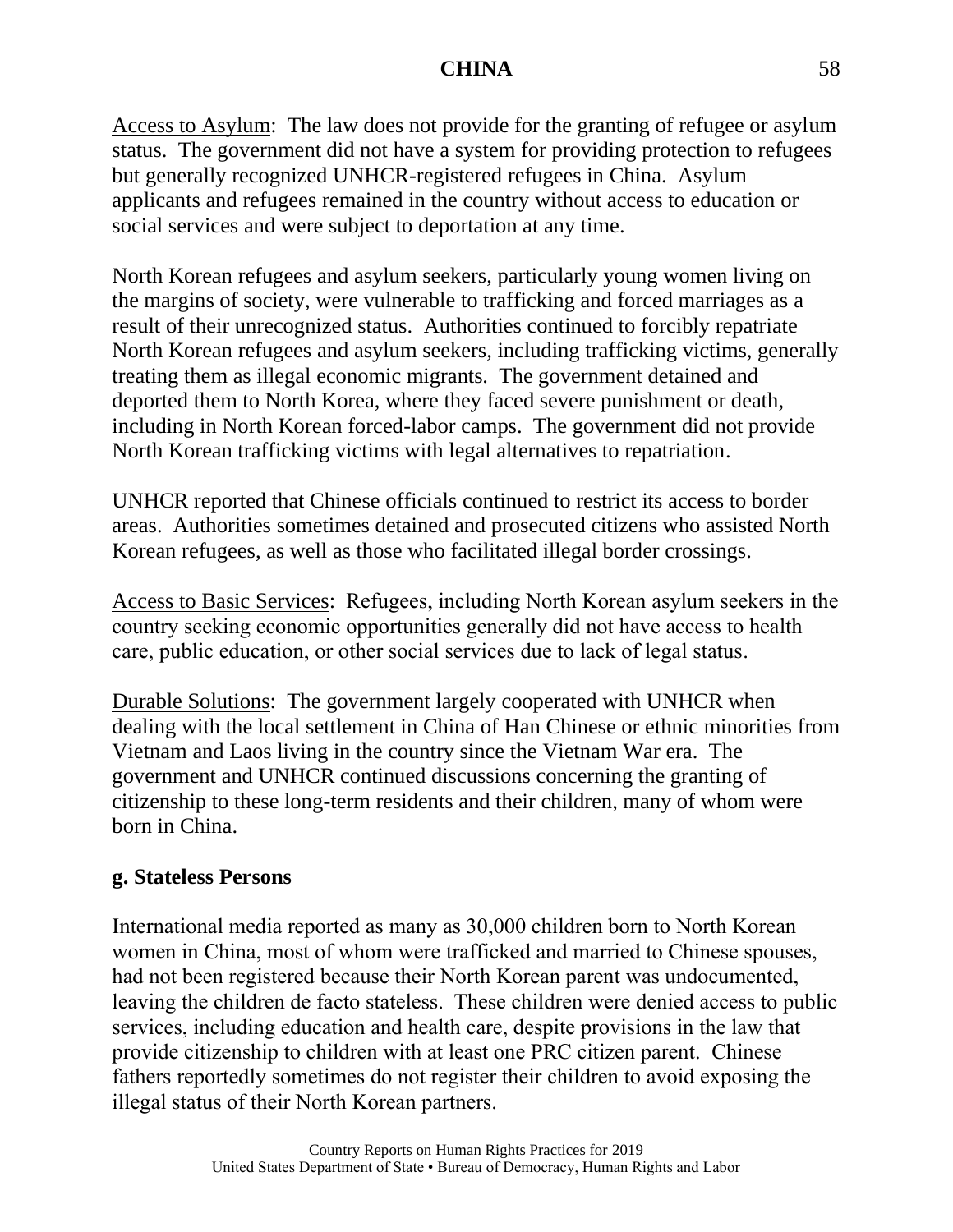# **Section 3. Freedom to Participate in the Political Process**

The constitution states, "all power in the People's Republic of China belongs to the people" and the organs through which citizens exercise state power are the NPC and the people's congresses at provincial, district, and local levels. In practice the CCP dictated the legislative agenda to the NPC. While the law provides for elections of people's congress delegates at the county level and below, citizens could not freely choose the officials who governed them. The CCP controlled all elections and continued to control appointments to positions of political power. The CCP used various intimidation tactics, including house arrest, to block independent candidates from standing for local elections.

In March the NPC removed the two-term limit for the positions of president and vice president, clearing the way for Xi Jinping to remain in office.

#### **Elections and Political Participation**

Recent Elections: On March 4, the NPC's 2,980 delegates elected the president and vice president, the premier and vice premiers, and the chairman of the Central Military Commission. The NPC Standing Committee, which consisted of 175 members, oversaw the elections and determined the agenda and procedures for the NPC. The selection of NPC members takes place every five years, and the process is controlled by the CCP.

The NPC Standing Committee remained under the direct authority of the CCP, and all important legislative decisions required the concurrence of the CCP's sevenmember Politburo Standing Committee. Despite its broad authority under the state constitution, the NPC did not set policy independently or remove political leaders without the CCP's approval.

According to Ministry of Civil Affairs' 2016 statistics, almost all of the country's more than 600,000 villages had implemented direct elections by ordinary citizens for members of local sub-governmental organizations known as village committees. The direct election of officials remained narrow in scope and strictly confined to the lowest rungs of local governance. Corruption, vote buying, and interference by township-level and CCP officials continued to be problems. The law permits each voter to cast proxy votes for up to three other voters.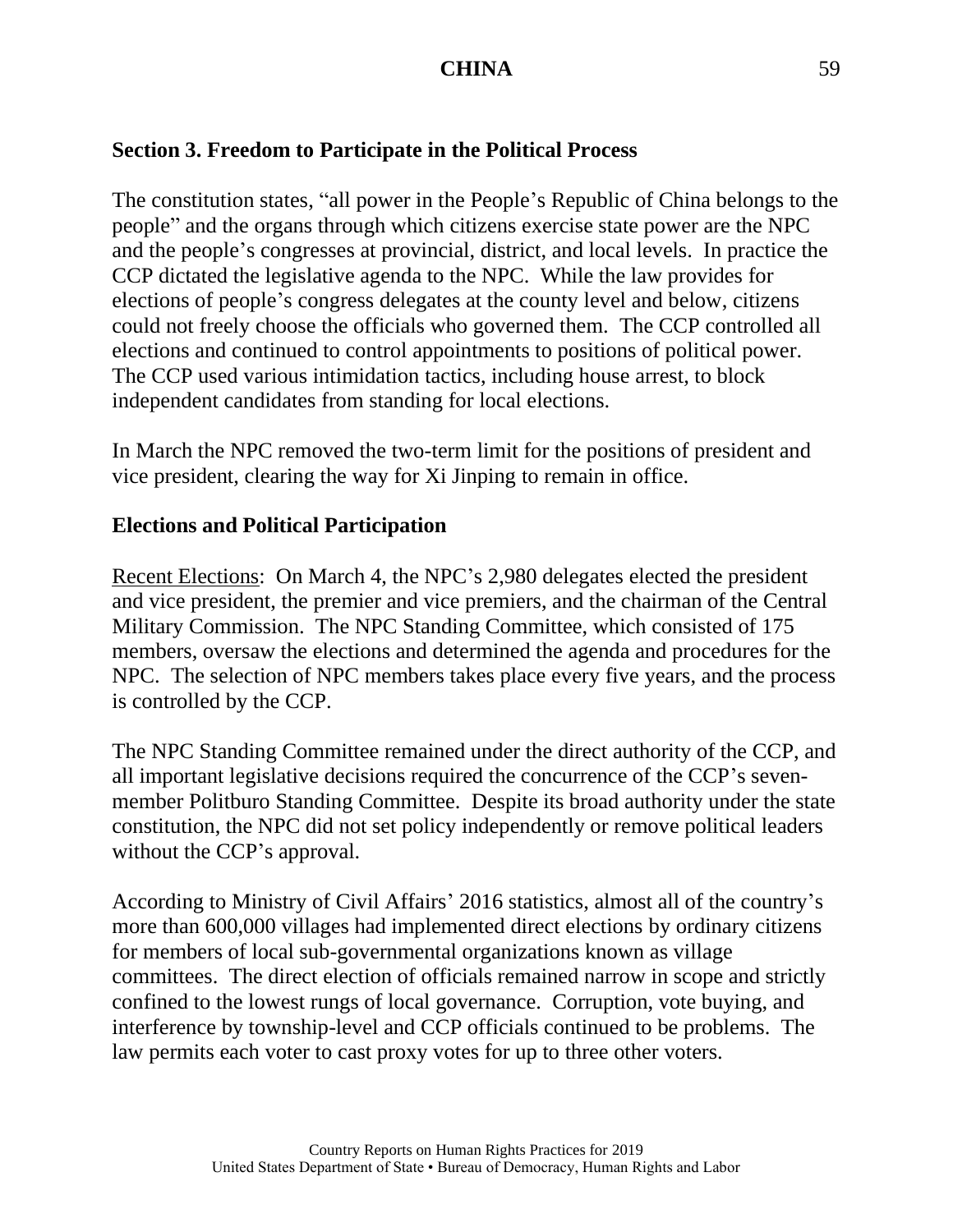The election law governs legislative bodies at all levels, although compliance and enforcement varied across the country. Under the law citizens have the opportunity every five years to vote for local people's congress representatives at the county level and below, although in most cases higher-level government officials or CCP cadres controlled the nomination of candidates. At higher levels legislators selected people's congress delegates from among their ranks. For example, provincial-level people's congresses selected delegates to the NPC. Local CCP secretaries generally served concurrently within the leadership team of the local people's congress, thus strengthening CCP control over legislatures.

Political Parties and Political Participation: Official statements asserted "the political party system [that] China has adopted is multiparty cooperation and political consultation" under CCP leadership. The CCP, however, retained a monopoly on political power, and the government forbade the creation of new political parties. The government officially recognized nine parties founded prior to 1949, and parties other than the CCP held 30 percent of the seats in the NPC. These non-CCP members did not function as a political opposition. They exercised very little influence on legislation or policymaking and were only allowed to operate under the direction of the CCP United Front Work Department.

No laws or regulations specifically govern the formation of political parties. The China Democracy Party (CDP) remained banned, and the government continued to monitor, detain, and imprison current and former CDP members. CDP founder Qin Yongmin, detained with his wife Zhao Suli in 2015, began his 13-year jail term in 2018 in Hubei's Qianjiang Prison for "subversion of state power." After his wife was released, she and Qin's brother visited him in January and noted prison authorities denied him reading and writing materials and that Qin's physical and mental health were deteriorating due to his forced hard labor.

Participation of Women and Minorities: Women and members of minority groups held few positions of significant influence in the government or CCP structure. Among the 2,987 appointed delegates to the 13th NPC during the year, 742 (25 percent) were women. Following the 19th Party Congress, one member of the CCP Central Committee's 25-member Politburo was a woman. There were no women in the Politburo Standing Committee.

The election law provides a general mandate for quotas for female and ethnic minority representatives, but achieving these quotas often required election authorities to violate the election law.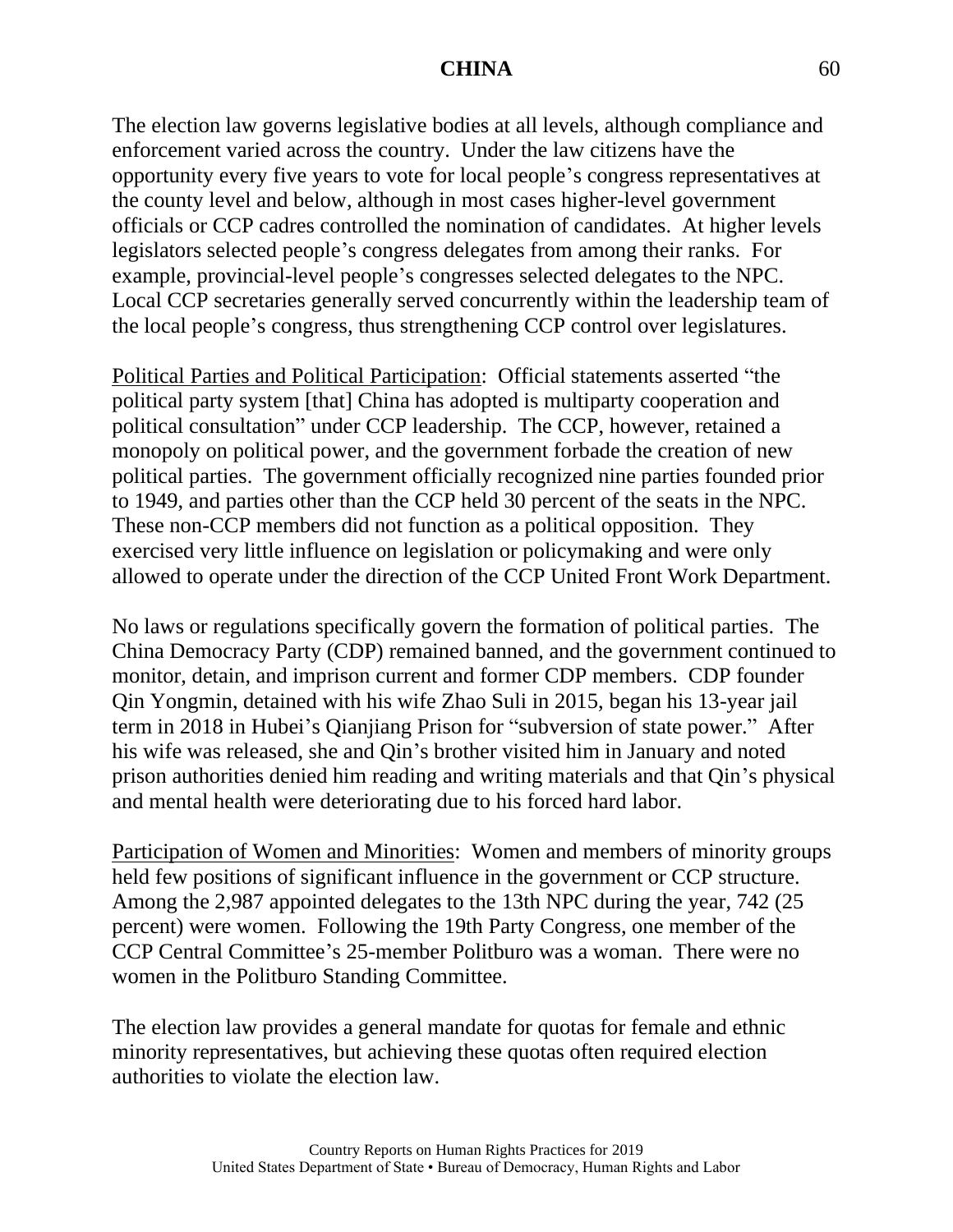A total of 438 delegates from 55 ethnic minorities were members of the 13th NPC, accounting for 16 percent of the total number of delegates. All of the country's officially recognized minority groups were represented. The 19th Party Congress elected 15 members of ethnic minority groups as members of the 202-person Central Committee. There was no ethnic minority member of the Politburo, and only one ethnic minority was serving as a party secretary of a provincial-level jurisdiction, although a handful of ethnic minority members were serving as leaders in provincial governments. An ethnic Mongolian woman, Bu Xiaolin, served as chair of the Inner Mongolia Autonomous Region, equivalent to a provincial governor. An ethnic Hui woman, Xian Hui, also served as chair of the Ningxia Hui Autonomous Region.

# **Section 4. Corruption and Lack of Transparency in Government**

Although officials faced criminal penalties for corruption, the government and the CCP did not implement the law consistently or transparently. Corruption remained rampant, and many cases of corruption involved areas heavily regulated by the government, such as land-usage rights, real estate, mining, and infrastructure development, which were susceptible to fraud, bribery, and kickbacks. Court judgments often could not be enforced against powerful special entities, including government departments, state-owned enterprises, military personnel, and some members of the CCP.

Transparency International's analysis indicated corruption remained a significant problem in the country. There were numerous reports of government corruption- and subsequent trials and sentences--during the year.

In March 2018 the NPC adopted the National Supervision Law, which codified the joint National Supervisory Commission-Central Commission for Discipline Inspection (NSC-CCDI). The NSC-CCDI is charged with rooting out corruption, and its investigations can target any public official, including police, judges, and prosecutors; the commission can investigate and detain individuals connected to targeted public officials. The creation of the NSC essentially vested the CCDI, the CCP's internal discipline investigation unit that sits outside of the judicial system, with powers of the state. Rules governing NSC-CCDI investigations, operations, and detentions remained unclear.

NSC-CCDI detention, known as *liuzhi*, faced allegations of detainee abuse and torture. Liuzhi detainees are held incommunicado and have no recourse to appeal their detention. While detainee abuse is proscribed by the National Supervision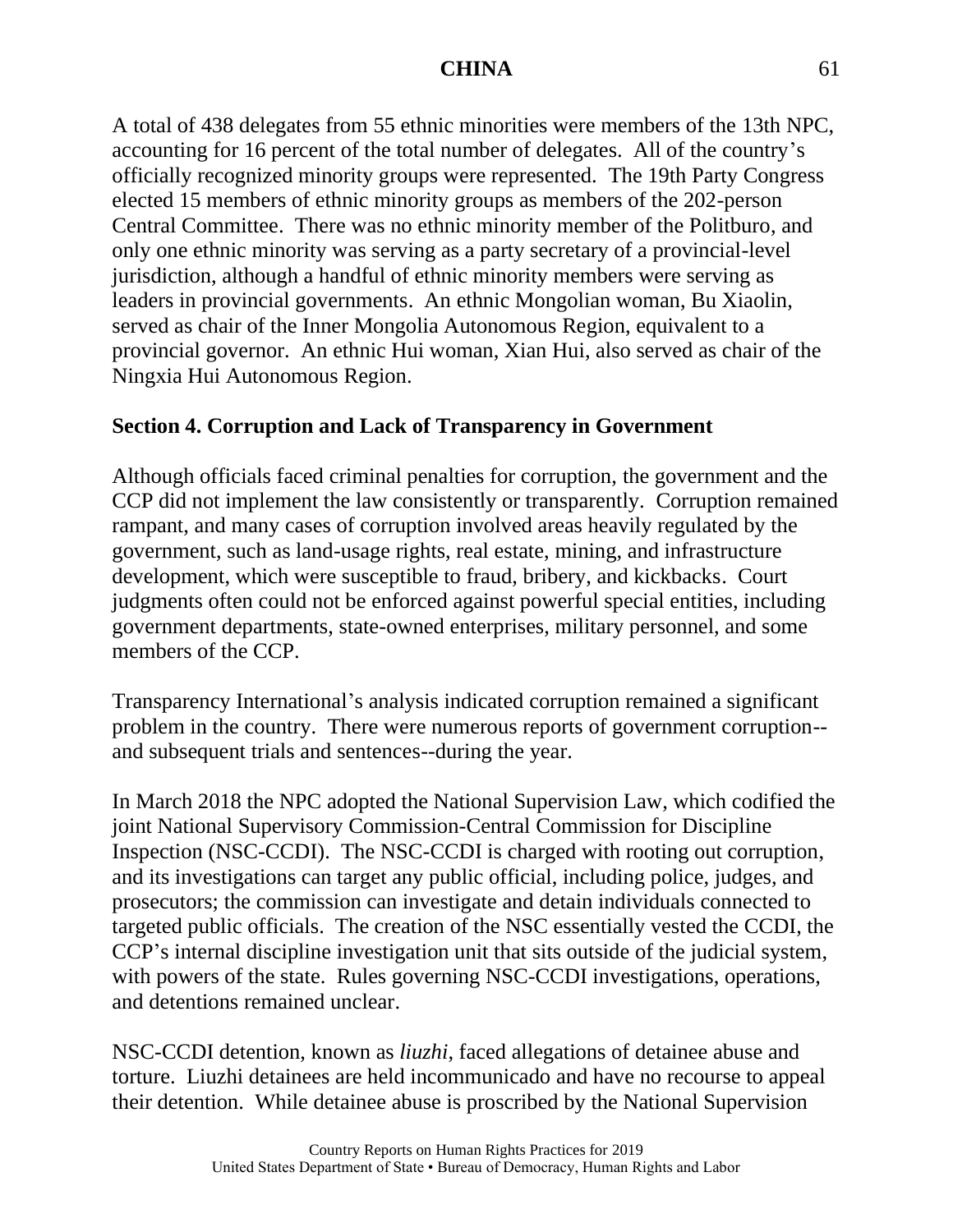Law, the mechanism for detainees to report abuse is unclear. According to the compensation law, however, suspects wrongly accused of corruption can receive compensation for time spent in liuzhi.

Although liuzhi operates outside the judicial system, confessions given while in liuzhi were used as evidence in judicial proceedings. According to press reports and an NGO report released in August, liuzhi detainees experienced extended solitary confinement, sleep deprivation, beatings, and forced standing or sitting in uncomfortable positions for hours and sometimes days.

According to state media, the Discipline Inspection Commission and Supervision Commission in Maoming City, Guangdong, put 11 individuals in liuzhi detention between March and April 2018 for investigation of bribery or negligence of duty. One provincial official head of the liuzhi detention system said suspects averaged 42.5 days in detention before being transferred into the criminal justice system.

Corruption: In numerous cases government prosecutors investigated public officials and leaders of state-owned enterprises, who generally held high CCP ranks, for corruption.

While the tightly controlled state media apparatus publicized some notable corruption investigations, in general very few details were made public regarding the process by which CCP and government officials were investigated for corruption. In September Meng Hongwei, serving as the country's first Interpol president in Lyon, France, while retaining his position as a PRC Ministry of Public Security vice minister, disappeared after arriving in China on a September 25 flight. Media outlets reported Meng was taken into custody by "discipline authorities" upon his arrival for suspected corruption. The government announced Meng was being monitored while the NSC-CCDI investigated him and his associates for allegedly taking bribes; at year's end additional details about the case were unavailable.

In 2018 anticorruption investigations probed the high-profile suicide of Zhang Yi, president of the Langfang Chengnan Orthopedic Hospital, when he detailed the corrupt practices that interfered in hospital management and funds. On March 26, a Gu'an County court in Langfang City, Hebei, began hearing the trial for 12 suspects accused of committing crimes including organizing, leading, and participating in a criminal organization; extortion; provoking troubles; intentional injury; intentional destruction of property; forcing deals; capital embezzlement; graft; and fraud. The court did not pass its judgment immediately. The Gu'an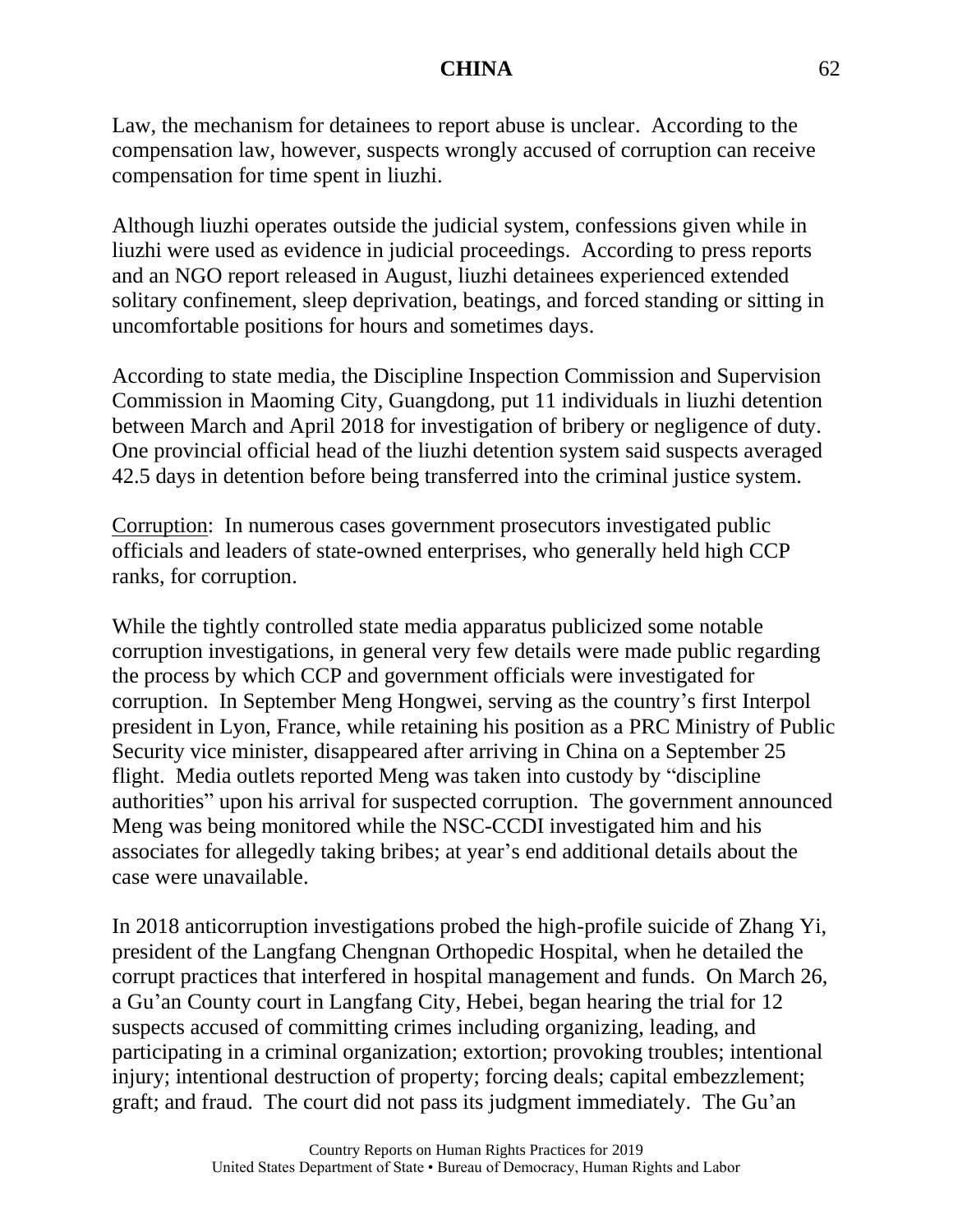court sentenced Yang Yuzhong to 25-years' imprisonment, the maximum prison sentence allowed. After Yang's family appealed the ruling, an appeals court in August affirmed the original judgment: 25-years' imprisonment for Yang Yuzhong and 18- and 10-years' imprisonment for two major members of Yang's organized crime group.

Financial Disclosure: A regulation requires officials in government agencies or state-owned enterprises at the county level or above to report their ownership of property, including that in their spouses' or children's names, as well as their families' investments in financial assets and enterprises. The regulations do not require declarations be made public. Instead, they are submitted to a higher administrative level and a human resource department. Punishments for not declaring information vary from training on the regulations, warning talks, and adjusting one's work position to being relieved of one's position. Regulations further state officials should report all income, including allowances, subsidies, and bonuses, as well as income from other jobs, such as giving lectures, writing, consulting, reviewing articles, painting, and calligraphy. Officials, their spouses, and the children who live with them also are required to report their real estate properties and financial investments, although these reports are not made public. They are required to report whether their children live abroad as well as the work status of their children and grandchildren (including those who live abroad). Officials are required to file reports annually and are required to report changes of personal status within 30 days.

In late 2018, but reported during the year, the Shenzhen government provided a one-off payment of 300 million yuan (\$42 million) to more than 300 workers from Hunan for the serious occupational lung diseases they acquired while working there.

On March 22, several hundred villagers in Shunde District in Foshan demonstrated at the entrance of their village over their officials' alleged corruption in selling their collectively owned farmland. Police surrounded the village, dispersed the crowd, and detained demonstration participants.

# **Section 5. Governmental Attitude Regarding International and Nongovernmental Investigation of Alleged Abuses of Human Rights**

The government sought to maintain control over civil society groups, halt the emergence of independent NGOs, and hinder activities of civil society and human rights groups. The government frequently harassed independent domestic NGOs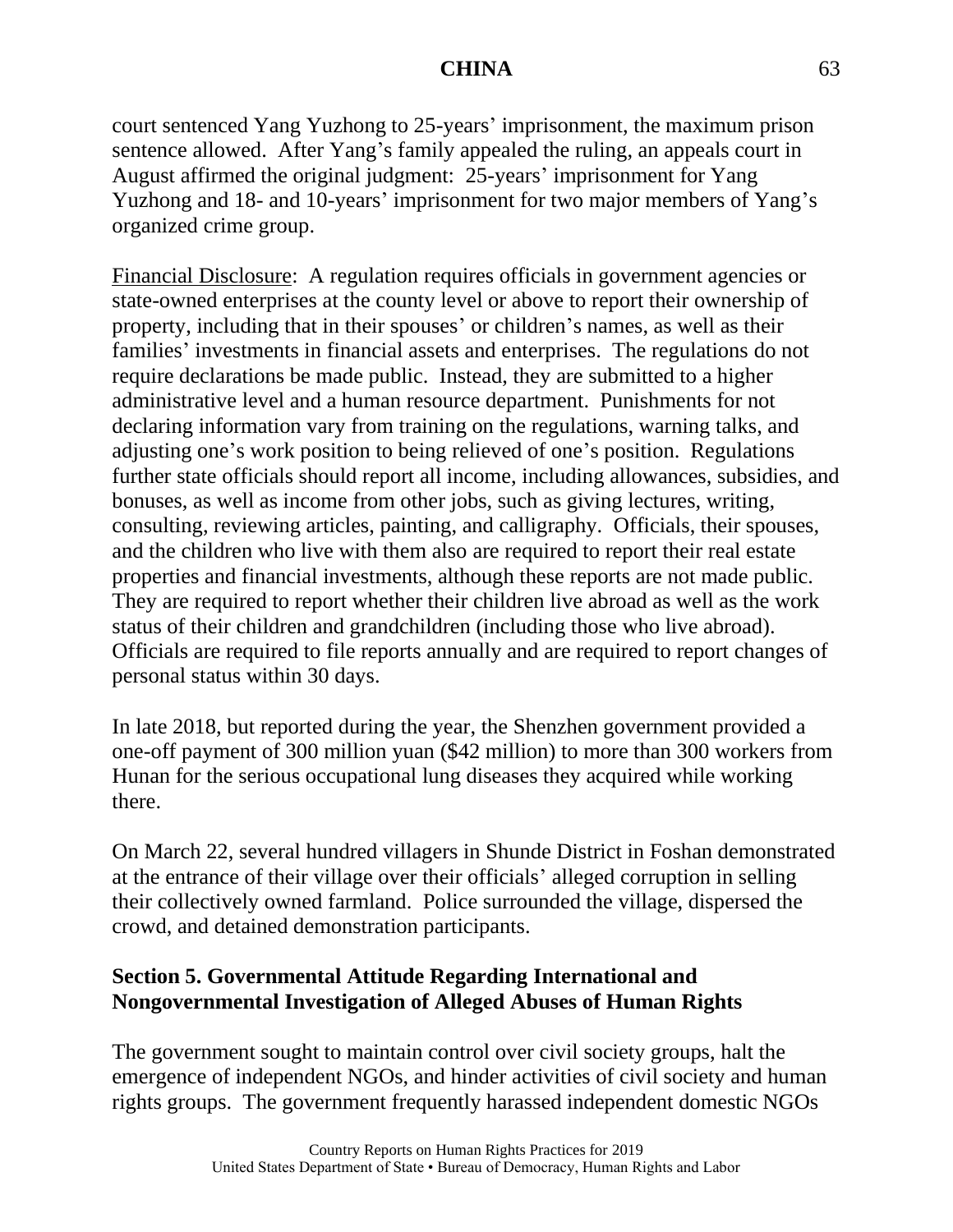and in many cases did not permit them to openly monitor or comment on human rights conditions. The government made statements expressing suspicion of independent organizations and closely scrutinized NGOs with financial or other links overseas. The government took significant steps during the year to bring all domestic NGOs under its direct regulatory control, thereby curtailing the space for independent NGOs to exist. Most large NGOs were quasi-governmental, and government agencies had to sponsor all official NGOs.

The United Nations or Other International Bodies: The government remained reluctant to accept criticism of its human rights record by other nations or international organizations. The government sharply limited the visits of UN experts to the country and rarely provided substantive answers to queries by UN human rights bodies. A dozen requests for visits to the country by UN experts remained outstanding.

The government used its membership on the UN Economic and Social Council's Committee on NGOs to block groups critical of China from obtaining UN accreditation and barring accredited activists from participating in UN events. The government also retaliated against human rights groups working with the United Nations, eliciting the criticism of UN Secretary-General Antonio Guterres.

Government Human Rights Bodies: The government maintained each country's economic, social, cultural, and historical conditions determined its approach to human rights. The government claimed its treatment of suspects, considered to be victims of human rights abuses by the international community, was in accordance with national law. The government did not have a human rights ombudsman or commission.

## **Section 6. Discrimination, Societal Abuses, and Trafficking in Persons**

#### **Women**

Rape and Domestic Violence: Rape of women is illegal and carries a sentence that ranges from three years in prison to death. The law does not safeguard same-sex couples or victims of marital rape. The separate law on sexual assault includes male victims, but it has a maximum penalty of five years in prison. Of the reported cases, most allegations of rape were closed through private settlement rather than prosecution. Some persons convicted of rape were executed.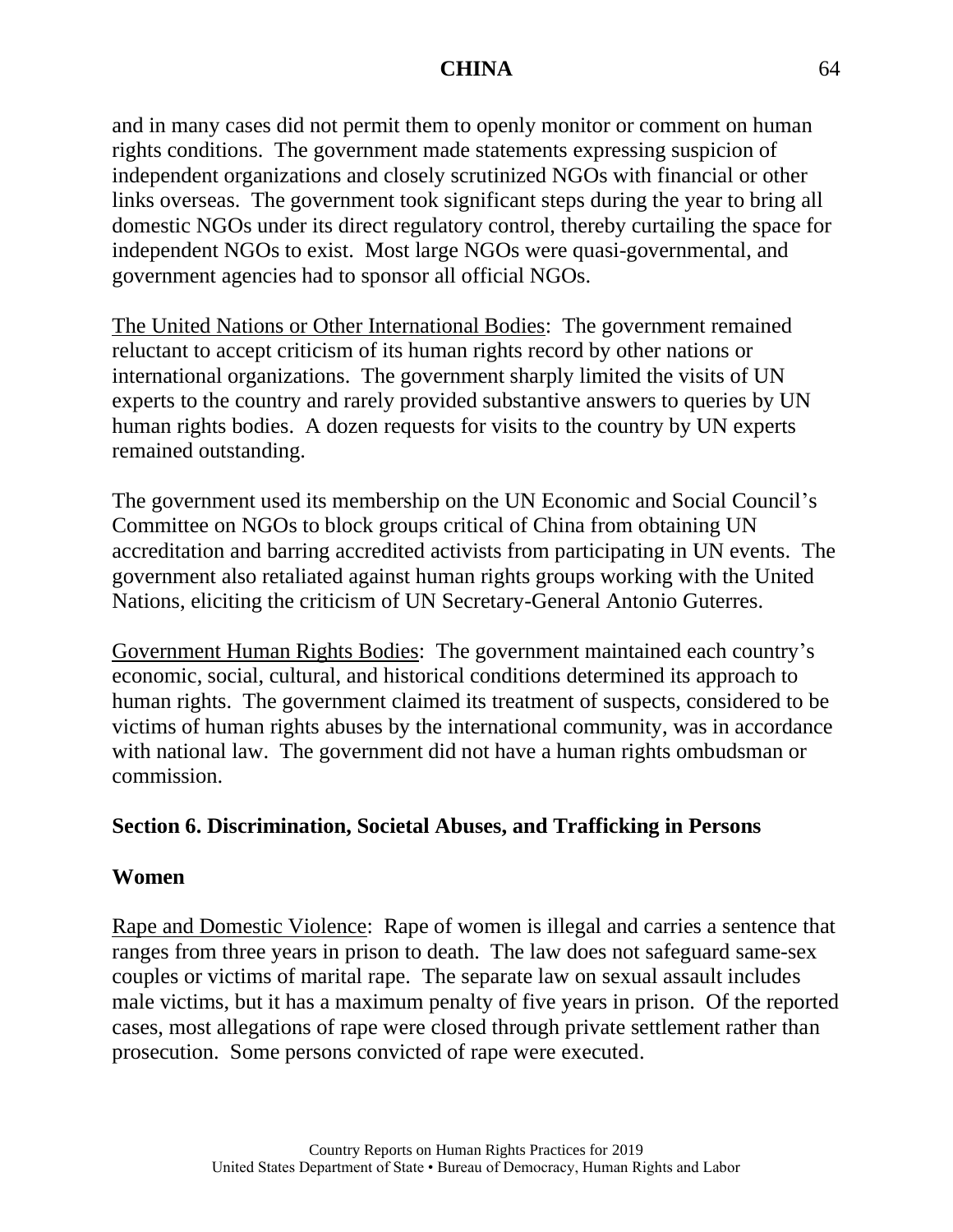Domestic violence remained a significant problem. Some scholars said victims were encouraged to attempt to resolve domestic violence through mediation. Societal sentiment that domestic violence was a personal, private matter contributed to underreporting and inaction by authorities when women faced violence at home. The Family Violence Law defines domestic violence as a civil, rather than a criminal, offense. Web publication *Sixth Tone* reported 25 percent of families had experienced domestic violence.

The government supported shelters for victims of domestic violence, and some courts provided protections to victims, including through court protective orders prohibiting a perpetrator of domestic violence from coming near a victim. Nonetheless, official assistance did not always reach victims, and public security forces often ignored domestic violence. Legal aid institutions working to provide counseling and defense to victims of domestic violence were often pressured to suspend public activities and cease all forms of policy advocacy, an area that was reserved only for government-sponsored organizations.

According to women's rights activists, a recurring problem in the prosecution of domestic violence cases was a failure by authorities to collect evidence, including photographs, hospital records, police records, or children's testimony. Witnesses seldom testified in court.

Courts' recognition of domestic violence improved, making spousal abuse a mitigating factor in crimes committed in self-defense.

Sexual Harassment: The law prohibits sexual harassment against women; however, there is no clear legal definition of sexual harassment. Offenders are subject to a penalty of up to 15 days in detention, according to the Beijing Public Security Bureau. It remained difficult for victims to file a sexual harassment complaint and for judges to reach a ruling on such cases. Many women remained unwilling to report incidents of sexual harassment, believing the justice system was ineffectual, according to official media. Several prominent media reports of sexual harassment went viral on social media, helping to raise awareness of the problem, particularly in the workplace.

In September 2018 Liang Songji and Zhang Wuzhou witnessed police officers beating and forcing female lawyer Sun Shihua to strip naked at a police station in Guangzhou's Liwan District. They published accounts of the incident on social media, for which Guangzhou police detained both in October 2018. Prosecutors charged them with rumor mongering and obstructing police from performing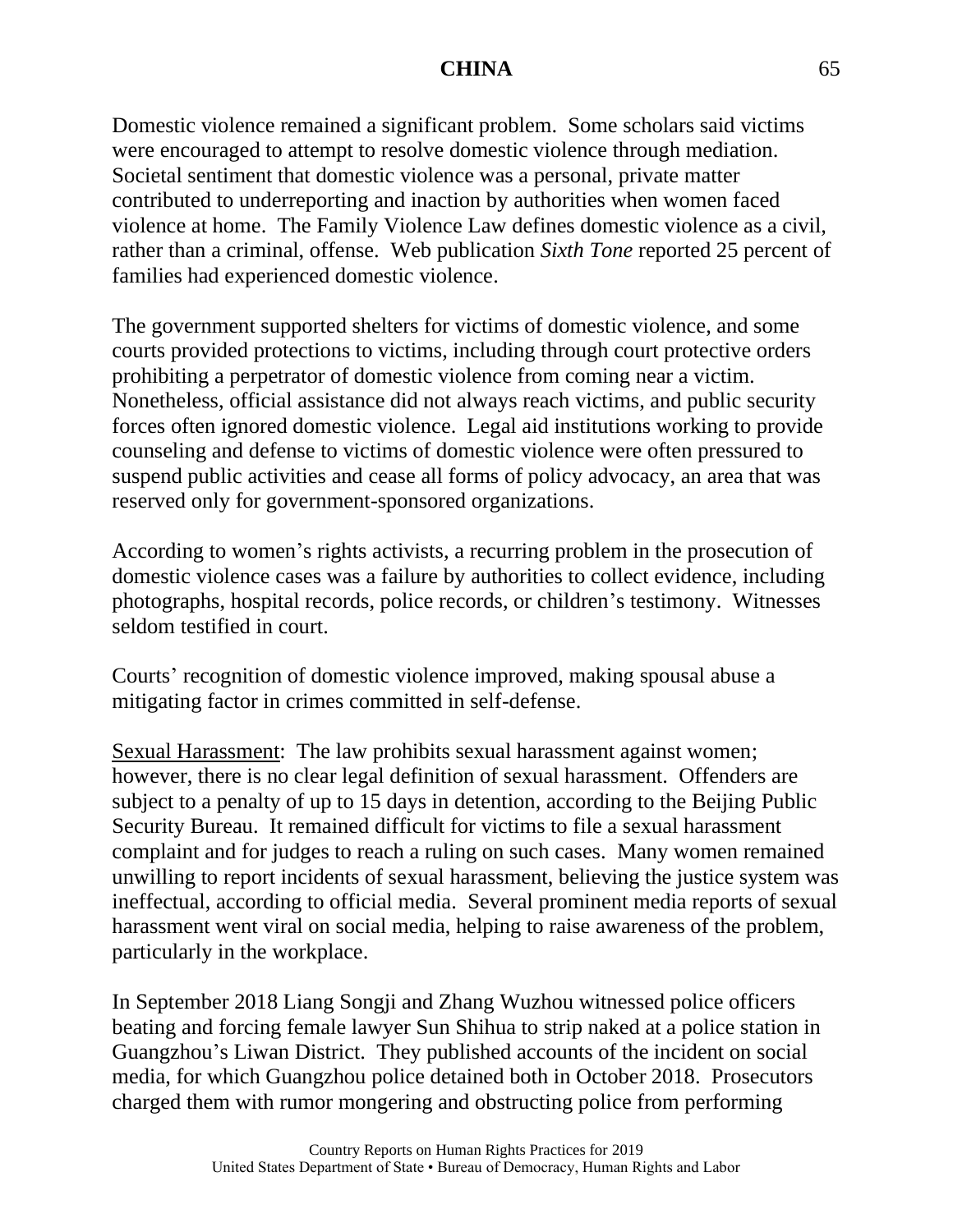official duties. After an initial trial on August 11, the Liwan District Court sent the case back to the procuratorate for further investigation, but no new evidence was submitted. Liang and Zhang were sentenced on October 25, Liang to 18 months in jail for "picking quarrels and provoking trouble" and Zhang to 16 months in jail on the charges of "picking quarrels and provoking trouble" and "obstruction of official duties."

Although many women experienced workplace sexual harassment, very few reported it. Human Rights Watch cited one statistic showing nearly 40 percent of women said they experienced sexual harassment in the workplace.

The Law on the Protection of Women's Rights and Interests empowers victims to file a sexual harassment complaint with their employer, authorities, or both. Employers who failed to take effective measures to prevent sexual harassment could be fined.

Some women's NGOs that sought to increase public awareness of sexual harassment reported harassment by public security and faced challenges executing their programs.

Coercion in Population Control: There were reports of coerced abortions and sterilizations, although government statistics on the percentage of abortions that were coerced during the year were not available. The CCP restricts the rights of parents to choose the number of children they have and utilizes family planning units from the provincial to the village level to enforce population limits and distributions. The Population and Family Planning Law permits married couples to have two children and allows couples to apply for permission to have a third child if they meet conditions stipulated in local and provincial regulations.

State media claimed the number of coerced abortions had declined in recent years in the wake of loosened regulations, including the implementation of the two-child policy. Nevertheless, citizens were subject to hefty fines for violating the law, while couples who had only one child received a certificate entitling them to collect a monthly incentive payment and other benefits that vary by province--from approximately six to 12 yuan (one to two dollars) per month up to 3,000 yuan (\$420) for farmers and herders in poor areas. Couples in some provinces were required to seek approval and register before a child was conceived. The National Health Commission rejected calls to eliminate legal references to family planning, citing the country's constitutional provision that "the state promotes family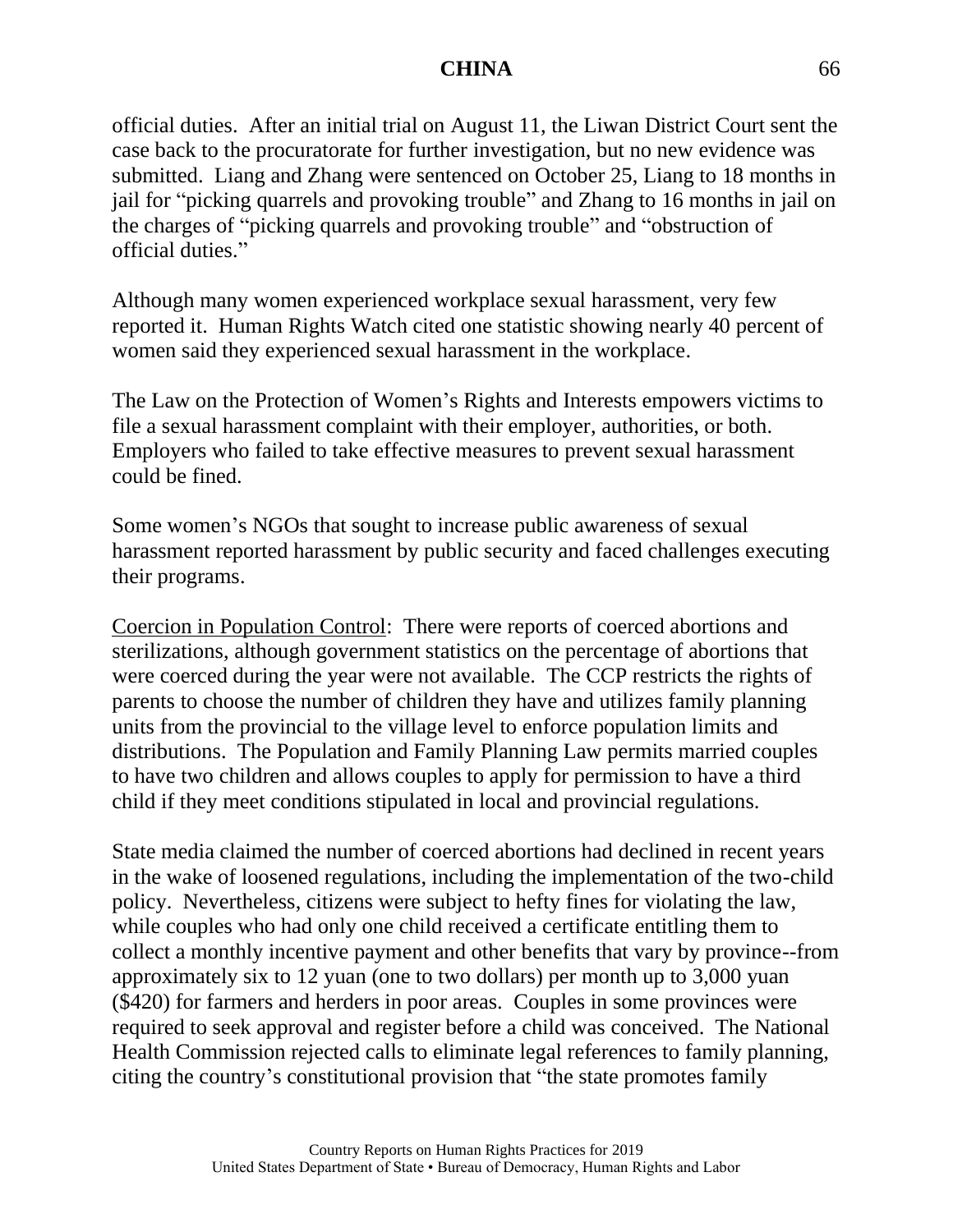planning so that population growth may fit the plans for economic and social development."

According to other international reports, several Uighur women reported they were forced to undergo sterilization while detained in detention centers. A Uighur woman said she and other women were forced to ingest unknown drugs and drink a white liquid that caused them to lose consciousness and in some cases resulted in a loss of menstruation. She said some women died from excessive bleeding.

Under the law and in practice, there are financial and administrative penalties for births that exceed birth limits or otherwise violate regulations. The law, as implemented, requires each woman with an unauthorized pregnancy to abort or pay the social compensation fee, which can reach 10 times a person's annual disposable income. The exact amount of the fee varied widely from province to province. Those with financial means often paid the fee so that their children born in violation of the birth restrictions would have access to a wide array of government-provided social services and rights. Some parents avoided the fee by hiding children born in violation of the law with friends or relatives. Minorities in some provinces, however, were entitled to higher limits on their family size.

The law maintains "citizens have an obligation to practice birth planning in accordance with the law" and also states "couples of child-bearing age shall voluntarily choose birth planning contraceptive and birth control measures to prevent and reduce unwanted pregnancies."

Since the national family planning law mentions only the rights of married couples, local implementation was inconsistent, and unmarried persons must pay for contraception. Although under both civil law and marriage law the children of single women are entitled to the same rights as those born to married parents, in practice children born to single mothers or unmarried couples are considered "outside of the policy" and subject to the social compensation fee and the denial of legal documents, such as birth documents and the hukou residence permit. Single women could avoid those penalties by marrying within 60 days of the baby's birth.

As in prior years, population control policy continued to rely on social pressure, education, propaganda, and economic penalties, as well as on measures such as mandatory pregnancy examinations and, less frequently, coerced abortions and sterilizations. Officials at all levels could receive rewards or penalties based on whether or not they met the population targets set by their administrative region. With the higher birth limit, and since most persons wanted to have no more than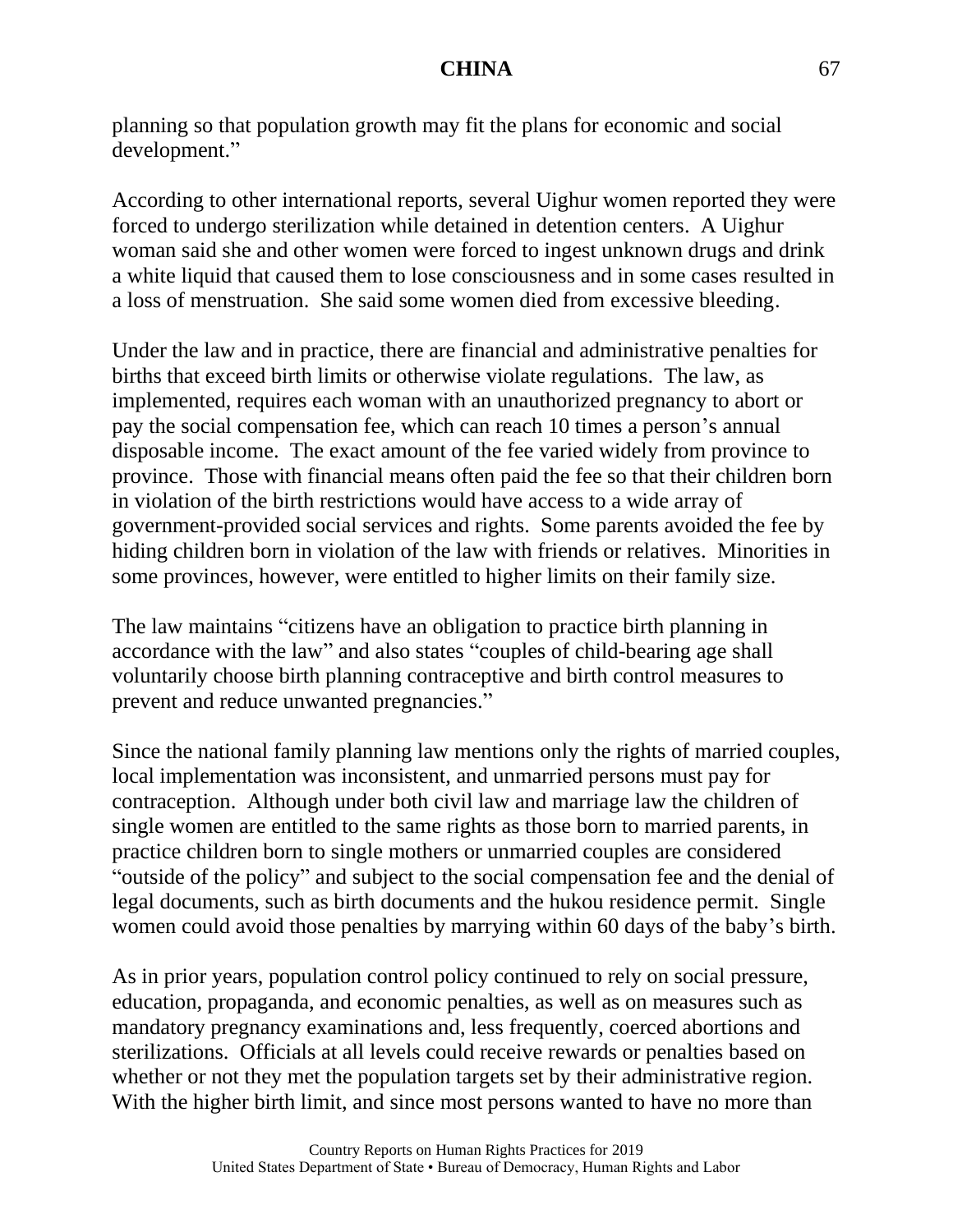two children, it was easier to achieve population targets, and the pressure on local officials was considerably less than before. Those found to have a pregnancy in violation of the law or those who helped another to evade state controls could face punitive measures, such as onerous fines or job loss.

Regulations requiring women who violate the family planning policy to terminate their pregnancies still exist and were enforced in some provinces, such as Hubei, Hunan, and Liaoning. Other provinces, such as Guizhou and Yunnan, maintained provisions that require "remedial measures," an official euphemism for abortion, to deal with pregnancies that violate the policy.

Although many local governments encouraged couples to have a second child, families with three or more children still must pay a "social compensation fee." In Shandong a local district seized a family's bank account of 22,987 yuan (\$3,200) for failure to pay the social compensation fee of 64,626 yuan (\$9,000) after having their third child. In a separate case in Shandong, a 67-year-old woman who gave birth to a third child faced fines from the local family planning commission. In previous years those who did not pay the fee were added to a "personal credit black list," restricting their ability to request loans, take public transportation, purchase items, educate their children, and join tours. The compensation fees were estimated to be 15 to 30 percent of some local governments' discretionary spending budgets. At year's end the local government had not decided whether to fine the woman, but one government official promised to publicize the final decision.

The law mandates family planning bureaus administer pregnancy tests to married women of childbearing age and provide them with basic knowledge of family planning and prenatal services. Some provinces fined women who did not undergo periodic state-mandated pregnancy tests.

Family-planning officials face criminal charges and administrative sanctions if they are found to violate citizens' human or property rights, abuse their power, accept bribes, misappropriate or embezzle family planning funds, or falsely report family planning statistics in the enforcement of birth limitation policy. Forced abortion is not specifically listed as a prohibited activity. The law also prohibits health-care providers from providing illegal surgeries, ultrasounds to determine the sex of the fetus that are not medically necessary, sex-selective abortions, fake medical identification, and fake birth certificates. By law citizens could submit formal complaints about officials who exceed their authority in implementing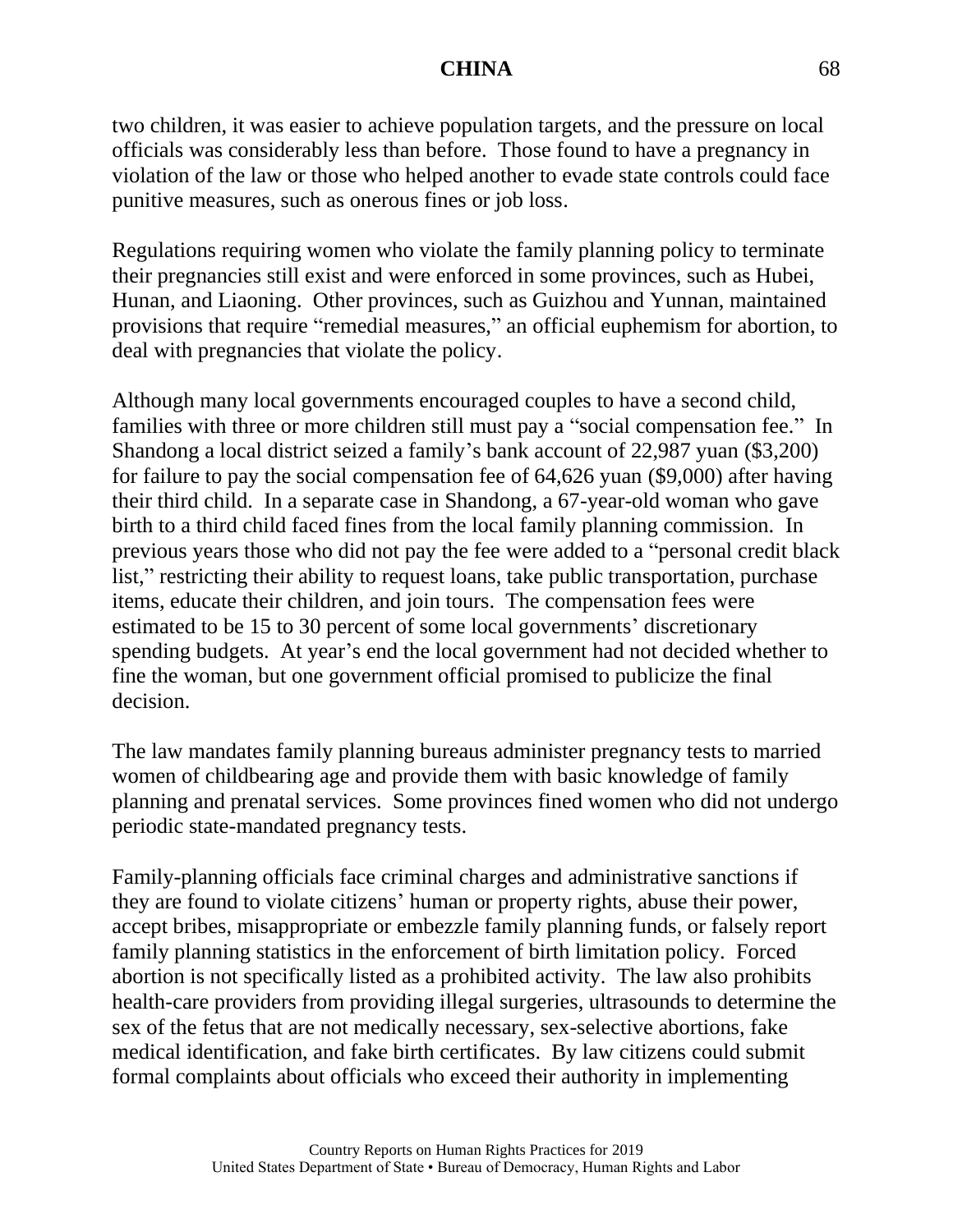birth-planning policy, and complaints are to be investigated and dealt with in a timely manner.

Discrimination: The constitution states, "women enjoy equal rights with men in all spheres of life." The law provides for equality in ownership of property, inheritance rights, access to education, and equal pay for equal work. Nonetheless, women reported discrimination, unfair dismissal, demotion, and wage discrepancies were significant problems.

On average, women earned 35 percent less than men who did similar work. This wage gap was greater in rural areas. Women also continued to be underrepresented in leadership positions, despite their high rate of participation in the labor force.

Authorities often did not enforce laws protecting the rights of women. According to legal experts, it was difficult to litigate sex discrimination suits because of vague legal definitions. Some observers noted the agencies tasked with protecting women's rights tended to focus on maternity-related benefits and wrongful termination during maternity leave rather than on sex discrimination, violence against women, and sexual harassment; others pointed to the active role played by the All China Women's Federation in passing the new domestic violence legislation.

On July 11, a Chengdu court ruled in favor of Liu Li, who used an alias, in a lawsuit against her former employer who she said sexually harassed her. The court ordered the former employer to apologize.

In October the Jing'an District People's Court sentenced a man to six months in prison after he groped an adult woman and an under aged girl on a subway train on July 1.

Women's rights advocates indicated in rural areas women often forfeited land and property rights to their husbands in divorce proceedings. Rural contract law and laws protecting women's rights stipulate women enjoy equal rights in cases of land management, but experts asserted this was rarely the case due to the complexity of the law and difficulties in its implementation.

Gender-biased Sex Selection: The most recent information from the PRC's National Bureau of Statistics stated the boy-girl birth ratio was 111.9 to 100 in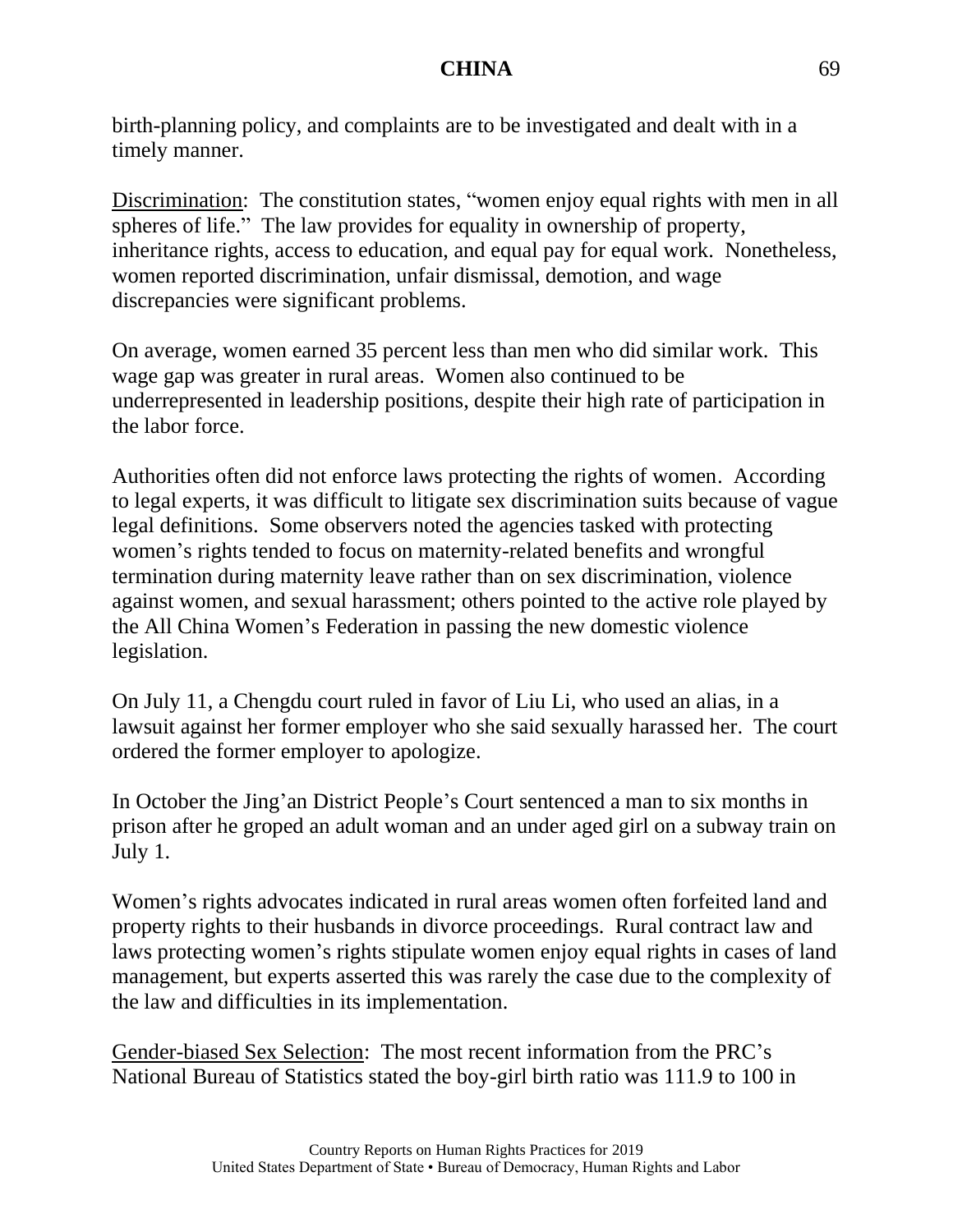2017, which was lower than the World Bank's statistic of 115 to 100 for the same year.

A 2016 regulation released by the PRC's National Health and Family Planning Commission, the State Administration for Industry and Commerce, and the State Food and Drug Administration bans nonmedical fetal sex diagnosis and aborting a pregnancy based on gender selection. It stipulates that no unit or individual should carry out or promote such procedures.

In September 2018 five government departments, including the National Health Commission and the State Drug Administration, jointly released a regulation on banning the use of ultrasonic diagnostic equipment to take "fetus photos" after the government found that such tools had been used to reveal the gender of the fetus.

# **Children**

Birth Registration: Citizenship is derived from parents. Parents must register their children in compliance with the national household registration system within one month of birth. Unregistered children could not access public services, including education.

Education: Although the law provides for nine years of compulsory education for children, many children in economically disadvantaged rural areas did not attend school for the required period, and some never attended. Public schools were not allowed to charge tuition, but many schools continued to charge miscellaneous fees because they received insufficient local and central government funding. Such fees and other school-related expenses made it difficult for poorer families and some migrant workers to send their children to school. The gap in education quality for rural and urban youth remained extensive, with many children of migrant workers attending unlicensed and poorly equipped schools.

Child Abuse: The physical abuse of children is ground for criminal prosecution. The Domestic Violence Law also protects children. Sexual abuse of minors, particularly of rural children, was a significant problem.

Early and Forced Marriage: The legal minimum age for marriage is 22 for men and 20 for women. Child marriage was not known to be a problem.

Sexual Exploitation of Children: The minimum legal age for consensual sex is 14. Persons who forced girls younger than 14 into prostitution could be sentenced to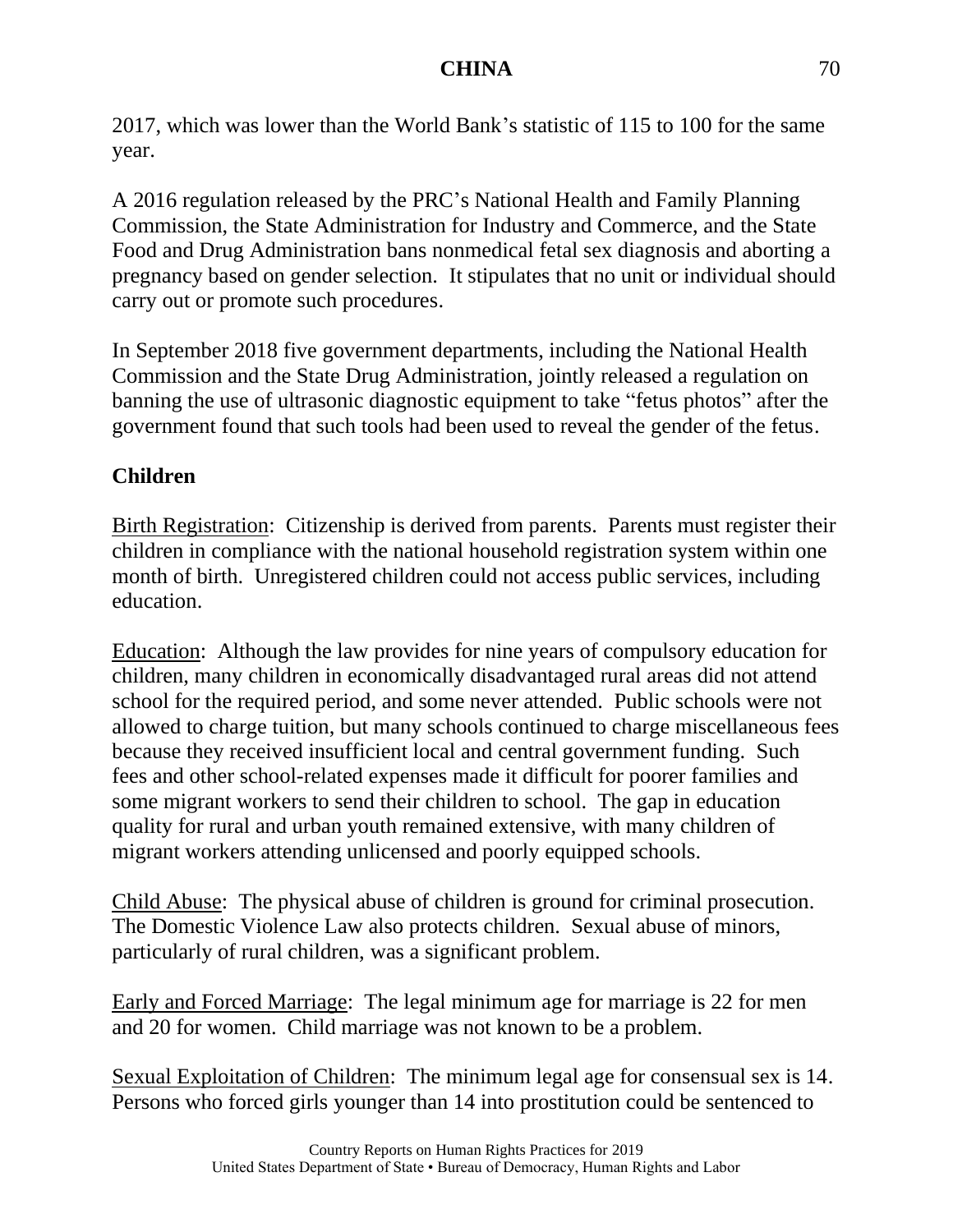10 years to life in prison in addition to a fine or confiscation of property. In especially serious cases, violators could receive a life sentence or death sentence, in addition to having their property confiscated. Those who visited girls forced into prostitution younger than 14 were subject to five years or more in prison in addition to paying a fine.

Pornography of any kind, including child pornography, is illegal. Under the criminal code, those producing, reproducing, publishing, selling, or disseminating obscene materials with the purpose of making a profit could be sentenced to up to three years in prison or put under criminal detention or surveillance in addition to paying a fine. Offenders in serious cases could receive prison sentences of three to 10 years in addition to paying a fine.

According to the law, persons broadcasting or showing obscene materials to minors younger than 18 are to be "severely punished."

Infanticide or Infanticide of Children with Disabilities: The law forbids infanticide; it was unknown if the practice continued. Parents of children with disabilities frequently left infants at hospitals, primarily because of the anticipated cost of medical care. Gender-biased abortions and the abandonment and neglect of baby girls were believed to be in decline but continued to be a problem in some circumstances due to the traditional preference for sons and the birth-limitation policy.

Displaced Children: The detention of an estimated one million or more Uighurs, ethnic Kazakhs, Kyrgyz, and other Muslims in Xinjiang left many children without caregivers. While many of these children had other relatives willing to care for them, the government began placing the children of detainees in orphanages, boarding schools, or "child welfare guidance centers," where they were forced to shout patriotic slogans, learn Mandarin Chinese, and answer questions about their parents' religious beliefs and practices. The number of such children was unknown, especially as many of these facilities were also used for orphans and regular students, but one media outlet reported that, based on a 2017 government planning document, at least 500,000 children were separated from their parents and put into these "care" centers. Government policy aims to provide such children with state-sponsored care until they reach age 18. Media reports showed new construction for orphanages in Xinjiang greatly escalated in 2017 and 2018 to house thousands of children of parents being held in camps. In Hotan, some boarding schools were topped with barbed wire.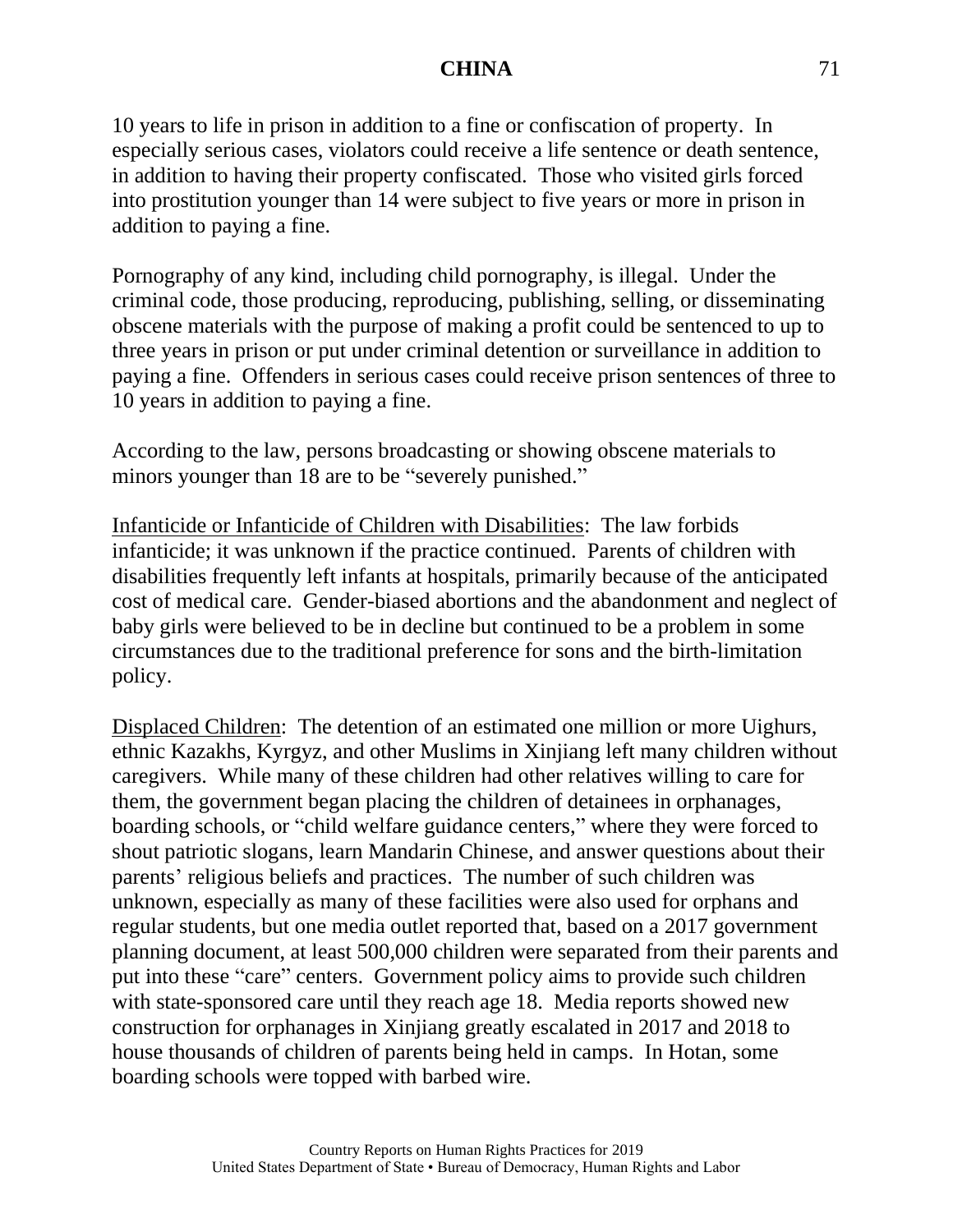Institutionalized Children: See "Displaced Children" section above.

International Child Abductions: The country is not a party to the 1980 Hague Convention on the Civil Aspects of International Child Abduction. See the Department of State's *Annual Report on International Parental Child Abduction* at [https://travel.state.gov/content/travel/en/International-Parental-Child-](https://travel.state.gov/content/travel/en/International-Parental-Child-Abduction/for-providers/legal-reports-and-data/reported-cases.html)[Abduction/for-providers/legal-reports-and-data/reported-cases.html.](https://travel.state.gov/content/travel/en/International-Parental-Child-Abduction/for-providers/legal-reports-and-data/reported-cases.html)

# **Anti-Semitism**

The government does not recognize Judaism as an ethnicity or religion. There were no reports of anti-Semitic acts during the year.

# **Trafficking in Persons**

See the Department of State's *Trafficking in Persons Report* at [https://www.state.gov/trafficking-in-persons-report/.](https://www.state.gov/trafficking-in-persons-report/)

# **Persons with Disabilities**

The law protects the rights of persons with disabilities and prohibits discrimination, but in many instances conditions for such persons lagged behind legal requirements, and the government failed to provide persons with disabilities access to programs intended to assist them.

According to the law, persons with disabilities "are entitled to enjoyment of equal rights as other citizens in political, economic, cultural, and social fields, in family life, and in other aspects." Discrimination against, insult of, and infringement upon persons with disabilities is prohibited. The law prohibits discrimination against minors with disabilities and codifies a variety of judicial protections for juveniles.

The Ministry of Education reported there were more than 2,000 separate education schools for children with disabilities, but NGOs reported only 2 percent of the 20 million children with disabilities had access to education that met their needs.

Individuals with disabilities faced difficulties accessing higher education. Universities often excluded candidates with disabilities who would otherwise be qualified. A regulation mandates accommodations for students with disabilities when taking the national university entrance exam.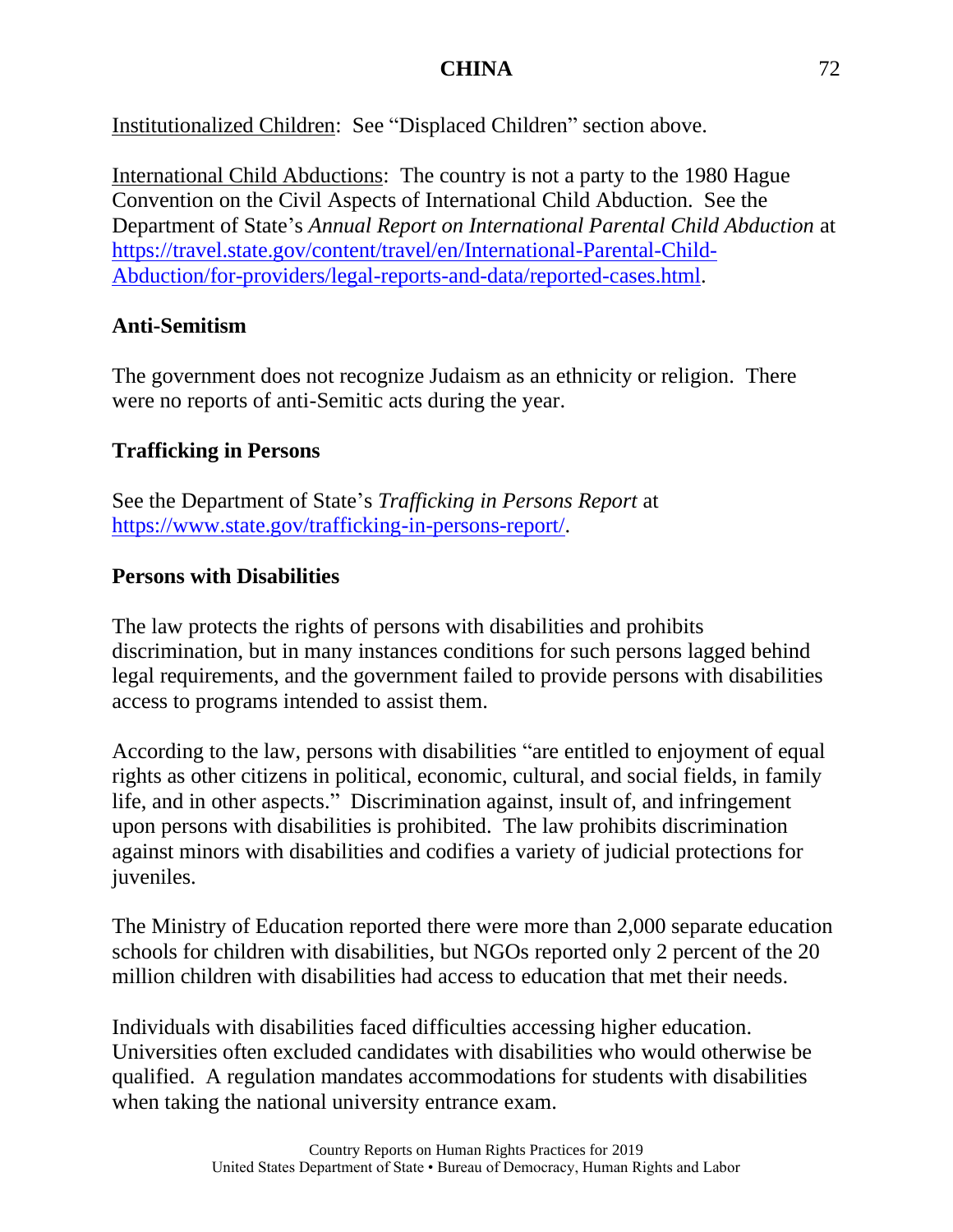Unemployment among adults with disabilities, in part due to discrimination, remained a serious problem. The law requires local governments to offer incentives to enterprises that hire persons with disabilities. Regulations in some parts of the country also require employers to pay into a national fund for persons with disabilities when employees with disabilities do not make up a statutory minimum percentage of the total workforce.

Standards adopted for making roads and buildings accessible to persons with disabilities are subject to the Law on the Handicapped, which calls for their "gradual" implementation; compliance was limited.

The law forbids the marriage of persons with certain mental disabilities, such as schizophrenia. If doctors find a couple is at risk of transmitting congenital disabilities to their children, the couple may marry only if they agree to use birth control or undergo sterilization. In some instances officials continued to require couples to abort pregnancies when doctors discovered possible disabilities during prenatal examinations. The law stipulates local governments are to employ such practices to eliminate the births of children with disabilities.

#### **National/Racial/Ethnic Minorities**

Government policy called for members of recognized minorities to receive preferential treatment in birth planning, university admission, access to loans, and employment. The substance and implementation of ethnic minority policies nonetheless remained poor, and discrimination against minorities remained widespread. The government "sinicization" campaign resulted in ethnically based restrictions on movement, including curtailed ability of ethnic Uighurs to travel freely or obtain travel documents; greater surveillance and presence of armed police in Xinjiang; and legislative restrictions on cultural and religious practices.

According to the most recent government census (in 2015), 9.5 million, or 40 percent, of the Xinjiang's official residents were Han Chinese. Uighur, Hui, ethnic Kazakh, Kyrgyz, and other ethnic minorities constituted 14.1 million Xinjiang residents, or 60 percent of the total population. Official statistics understated the Han Chinese population because they did not count the more than 2.7 million Han residents on paramilitary compounds (*bingtuan*) and those who were long-term "temporary workers," an increase of 1.2 percent over the previous year, according to a 2015 government of Xinjiang report.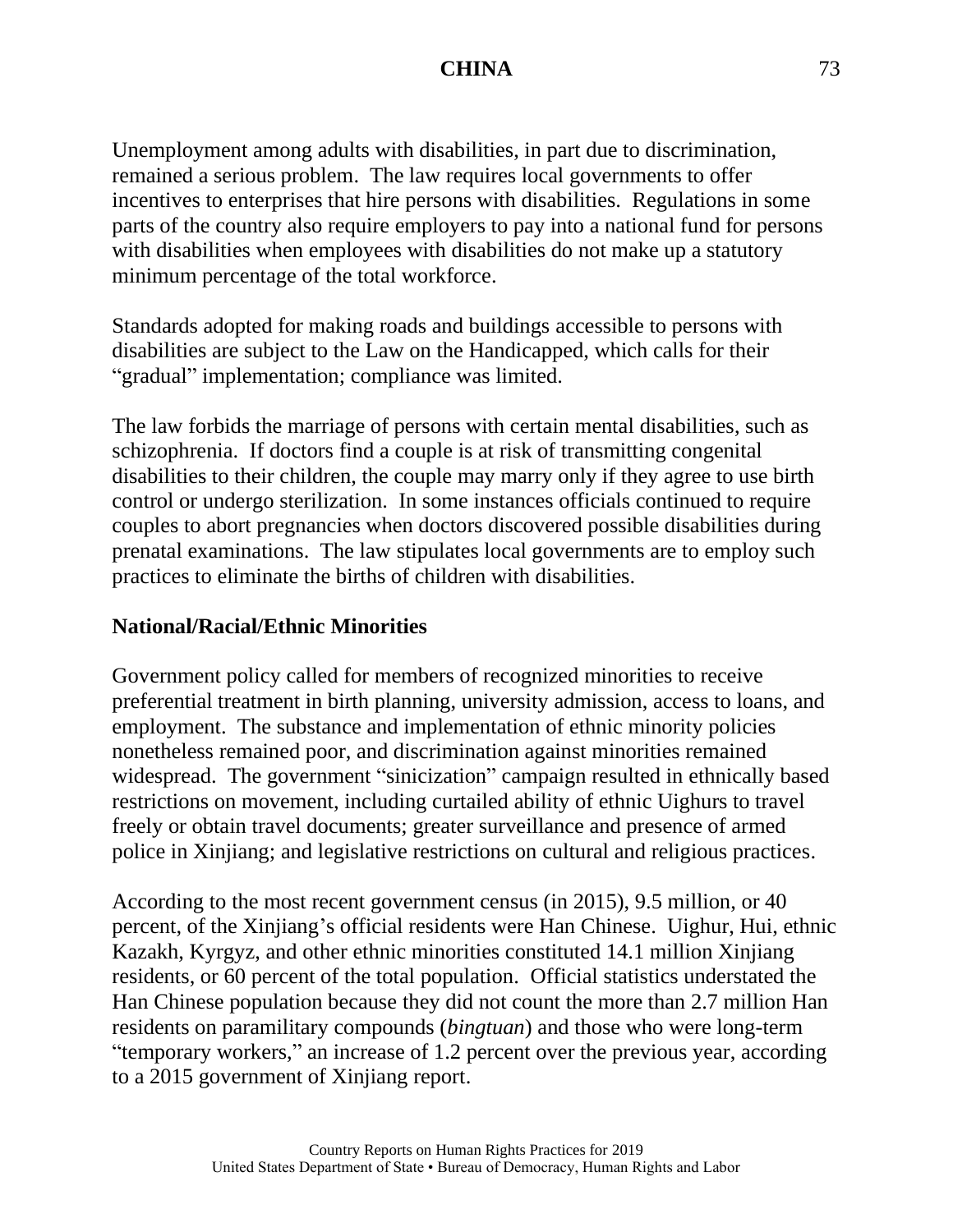The government's policy to encourage Han Chinese migration into minority areas significantly increased the population of Han in Xinjiang. Han Chinese officials continued to hold the majority of the most powerful CCP and many government positions in minority autonomous regions, particularly Xinjiang. The rapid influx of Han Chinese into Xinjiang in recent decades has provoked Uighur resentment.

In 2017 the Xinjiang government also implemented new "Deradicalization Regulations," codifying efforts to "contain and eradicate extremism," according to Xinhua. The broad definition of extremism resulted in the reported detention since 2017 of more than one million Uighurs, ethnic Kazakhs, Kyrgyz, and other Muslims in "transformation through education" centers, or detention centers, designed to instill patriotism and erase their religious and ethnic identities. This included many of those ordered to return to China from studying or working abroad. International media reported security officials in the centers abused, tortured, and killed some detainees (see sections 1.a, 1.b, 1.c, 1.d, and 2.d.).

Officials in Xinjiang sustained efforts to crack down on the government-designated "three evil forces" of religious extremism, ethnic separatism, and violent terrorism, including by continuing the concentrated re-education campaign. Xinjiang Communist Party secretary Chen Quanguo, former Communist leader in the TAR, replicated in Xinjiang policies similar to those credited with reducing opposition to CCP rule in Tibet, increasing the security budget by more than 300 percent and advertising more than 90,800 security-related jobs. Authorities cited the 2016 Xinjiang guidelines for the implementation of the national Counterterrorism Law and a "people's war on terrorism" in its increased surveillance efforts and enhanced restrictions on movement and ethnic and religious practices.

Outside the internment camps, the government implemented severe restrictions on expressions of minorities' culture, language, and religious identity, including regulations prohibiting behaviors the government considered signs of "extremism" such as growing "abnormal" beards, wearing of veils in public places, and suddenly stopping smoking and drinking alcohol, among other behaviors. The regulations banned the use of some Islamic names when naming children and set punishments for the teaching of religion to children. Authorities conducted "household surveys" and "home stays" in which officials or volunteers forcibly lived in Uighurs' homes and monitored families for signs of "extremism." There were media reports that male officials would sleep in the same bed as the wives of men who were detained in internment camps, as part of the "Pair Up and Become Family" program, and also bring alcohol and pork for consumption during the home stay.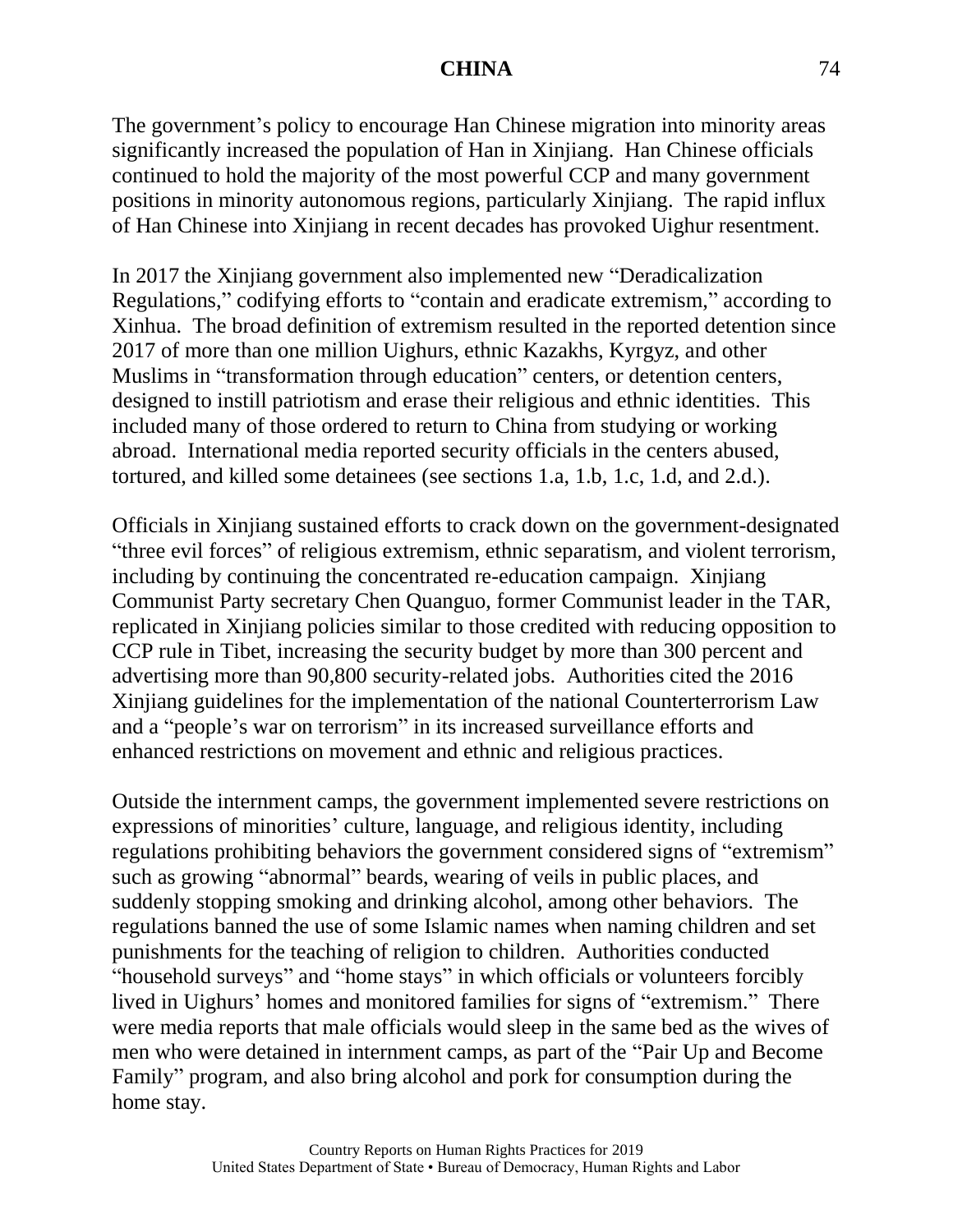In October 2018 the Xinjiang government released new implementing regulations on "de-extremification." Article 17 of the regulations states that county-level governments "may establish occupational skills education and training centers and other such education and transformation bodies and management departments to conduct education and transformation for persons influenced by extremism." Some observers noted, despite this new regional law, the "re-education centers" were still illegal under the constitution.

Minority groups in border and other regions had less access to education than their Han Chinese counterparts, faced job discrimination in favor of Han Chinese migrants, and earned incomes well below those in other parts of the country. Government development programs and job provisions disrupted traditional living patterns of minority groups and in some cases included the forced relocation of persons and the forced settlement of nomads. Han Chinese benefited disproportionately from government programs and economic growth in minority areas. As part of its emphasis on building a "harmonious society" and maintaining social stability, the government downplayed racism and institutional discrimination against minorities and cracked down on peaceful expressions of ethnic culture and religion, which remained a source of deep resentment in Xinjiang, the Inner Mongolia Autonomous Region, the TAR, and other Tibetan areas.

The law states "schools (classes and grades) and other institutions of education where most of the students come from minority nationalities shall, whenever possible, use textbooks in their own languages and use their languages as the medium of instruction." Despite provisions to ensure cultural and linguistic rights, measures requiring full instruction in Mandarin beginning in preschool and banning the use of Uighur in all educational activities and management were implemented throughout Xinjiang, according to international media.

Many of the security raids, arbitrary detentions, and judicial punishments appeared to target groups or individuals peacefully seeking to express their political or religious views. Detention and punishment extended to expression on the internet and social media, including the browsing, downloading, and transmitting of banned content. Officials continued to use the threat of violence as justification for extreme security measures directed at the local population, journalists, and visiting foreigners. According to Xinhua, officials used surveillance and facial recognition software, biodata collection, and big data technology to create a database of Uighurs in Xinjiang for the purpose of conducting "social-instability forecasting, prevention, and containment." Security forces frequently staged large-scale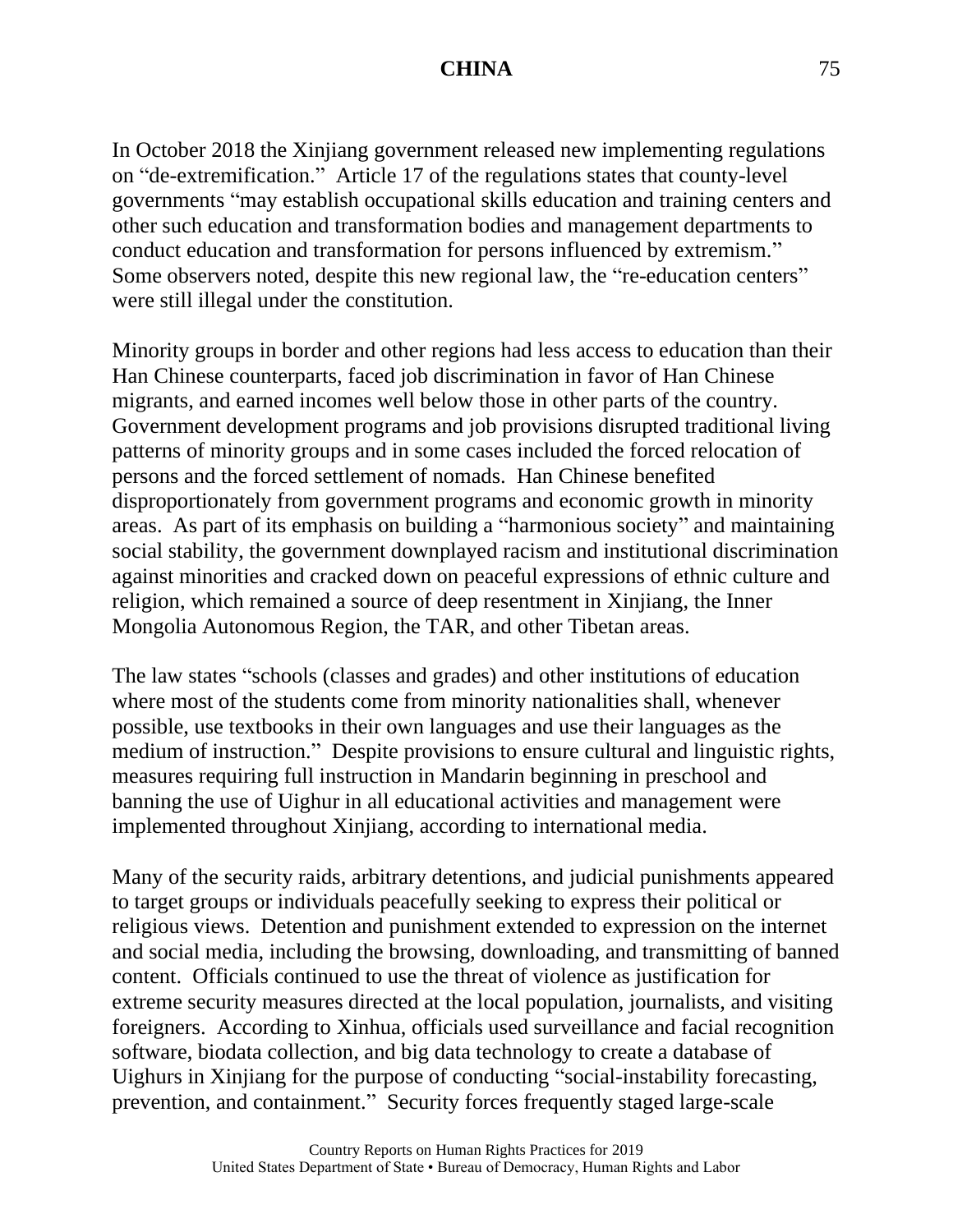parades involving thousands of armed police in cities across Xinjiang, according to state media.

Uighurs and other religious minorities continued to be sentenced to long prison terms and in some cases executed without due process on spurious charges of separatism and endangering state security. In 2016 and 2017, the Xinjiang regional government posted advertisements to recruit nearly 100,000 security personnel, international media reported.

The law criminalizes discussion of "separatism" on the internet and prohibits use of the internet in any way that undermines national unity. It further bans inciting ethnic separatism or "harming social stability" and requires internet service providers and network operators to set up monitoring systems to detect, report, and delete religious content or to strengthen existing systems and report violations of the law. Authorities searched cell phones at checkpoints and during random inspections of Uighur households, and persons in possession of alleged terrorist material, including pictures of general religious or cultural importance, could be arrested and charged with crimes. International media reported security officials at police checkpoints used a surveillance application to download and view content on mobile phones.

Ethnic Kazakhs were also targeted, RFA and other international media reported. In August 2018 Sayragul Sauytbay, an ethnic Kazakh Chinese citizen, testified in a Kazakhstan court that she was forced to work in a center where an estimated 2,500 ethnic Kazakhs were detained. She told the court she had to undergo "political indoctrination" at the camp. Kazakhs were also prevented from moving freely between China and neighboring Kazakhstan, and some were detained in internment camps upon their return to China.

The government pressured foreign countries to repatriate or deny visas to Uighurs who had left China and repatriated Uighurs faced the risk of imprisonment and mistreatment upon return. Some Uighurs who were forcibly repatriated disappeared after arriving in China. Family members of Uighurs studying overseas were also pressured to convince students to return to China, and returning students were detained or forced to attend re-education camps, according to overseas media. Overseas ethnic Uighurs, whether they were citizens of the PRC or their countries of residence, were sometimes pressured to provide information about the Uighur diaspora community to agents of the PRC government.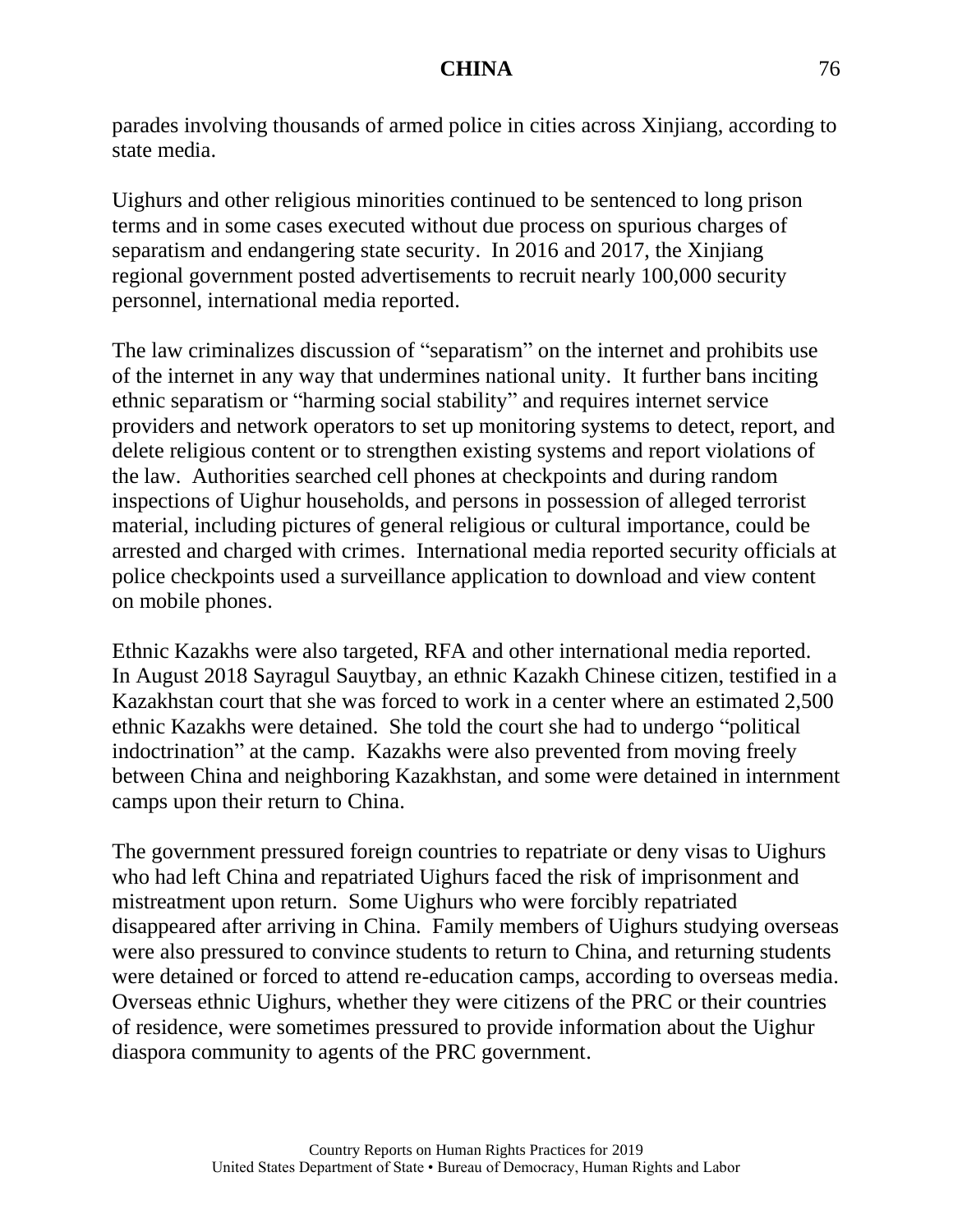In July media reported a Uighur woman and her two daughters were given Tajik passports and deported against their will from Turkey to Tajikistan, where they were flown by PRC authorities to Urumqi, despite being legal residents of Turkey. In August a Uighur man fled his home in Pakistan to seek asylum in Europe because multiple other Pakistan-based Uighurs had been refouled back to China. He was refused in entry in Bosnia and sent to Qatar, where he faced refoulement back to China, before ultimately being granted entry to another country.

Freedom of assembly was severely limited during the year in Xinjiang. For information about abuse of religious freedom in Xinjiang, see the Department of State's *International Religious Freedom Report* at [https://www.state.gov/religiousfreedomreport/.](https://www.state.gov/religiousfreedomreport/)

For specific information on Tibet, see the Tibet Annex.

# **Acts of Violence, Discrimination, and Other Abuses Based on Sexual Orientation and Gender Identity**

No laws criminalize private consensual same-sex activities between adults. Individuals and organizations working on lesbian, gay, bisexual, transgender, and intersex (LGBTI) issues continued to report discrimination and harassment from authorities similar to that experienced by other organizations that accept funding from overseas.

LGBTI individuals reported incidents of violence, including domestic violence; however, they encountered difficulties in seeking legal redress, since regulations on domestic violence, including the Family Violence Law, do not include recognition of same-sex relations. Accessing redress was further limited by societal discrimination and traditional norms, resulting in most LGBTI persons refraining to publicly discuss their sexual orientation or gender identity.

NGOs working on LGBTI issues reported that although public advocacy work became more difficult for them due to the Foreign NGO Management Law and the Domestic Charity Law, they made some progress in advocating for LGBTI rights through specific antidiscrimination cases.

# **HIV and AIDS Social Stigma**

Discrimination against persons with HIV remained a problem, impacting individuals' employment, educational, and housing opportunities and impeding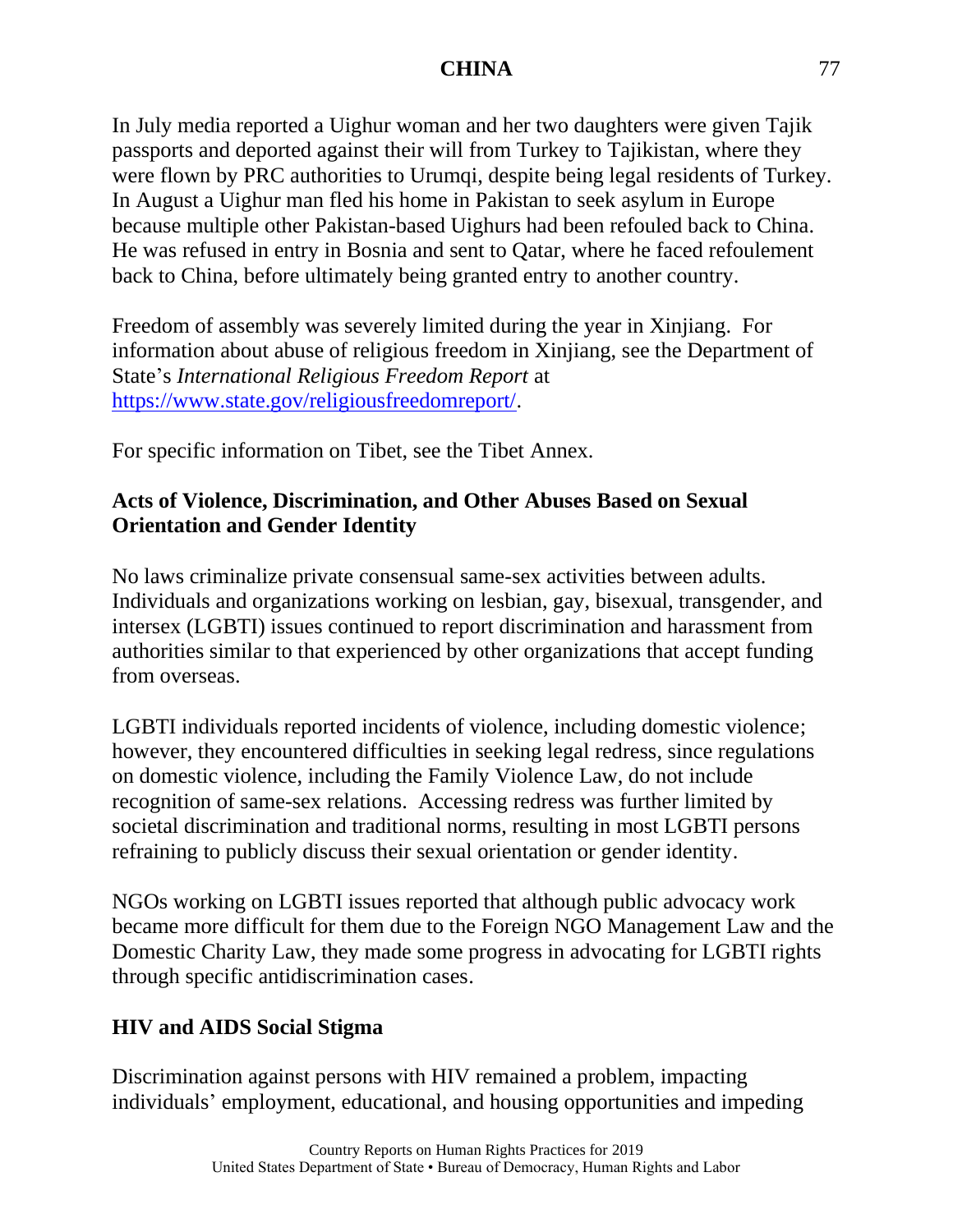access to health care. In some instances laws protecting persons with HIV from discrimination contradict laws restricting the rights of persons with HIV. During the year state media outlets reported instances of persons with HIV/AIDS who were barred from housing, education, or employment due to their HIV status. An estimated 1.25 million persons in the country had HIV.

Early in the year, a retired worker named "Wang Ming" in Xi'an was "persuaded" by the president of a local public hospital to return home, citing his coughing as a chronic disease. Wang Ming stated his belief the public hospital declined him service after finding out he was HIV positive, infected earlier during a dental operation at a private clinic.

According to the law, companies may not demand HIV antibody tests nor dismiss employees for having HIV. Nonetheless, the regulation on Prevention and Treatment of HIV/AIDS revised during the year also stipulates that HIV-positive individuals shall not engage in work that is prohibited by laws, administrative regulations, and the Department of Health under the State Council.

# **Other Societal Violence or Discrimination**

The law prohibits discrimination against persons carrying infectious diseases and allows such persons to work as civil servants. Despite provisions in the law, discrimination against hepatitis B carriers (including 20 million chronic carriers) remained widespread in many areas, and local governments sometimes tried to suppress their activities. Despite a 2010 nationwide rule banning mandatory hepatitis B virus tests in job and school admissions applications, many companies continued to use hepatitis B testing as part of their pre-employment screening.

The law does not address some common types of discrimination in employment, including discrimination based on height, physical appearance, or ethnic identity.

# **Promotion of Acts of Discrimination**

In an effort to justify the detention of ethnic minorities in Xinjiang and elsewhere, official Chinese state media outlets published numerous articles describing members of minority ethnic or religious groups as violent and inferior. Such propaganda emphasized the connection between religious beliefs, in particular belief in Islam, and acts of violence. Moreover, many articles described religious adherents as culturally backward and less educated, and thus in need of government rectification.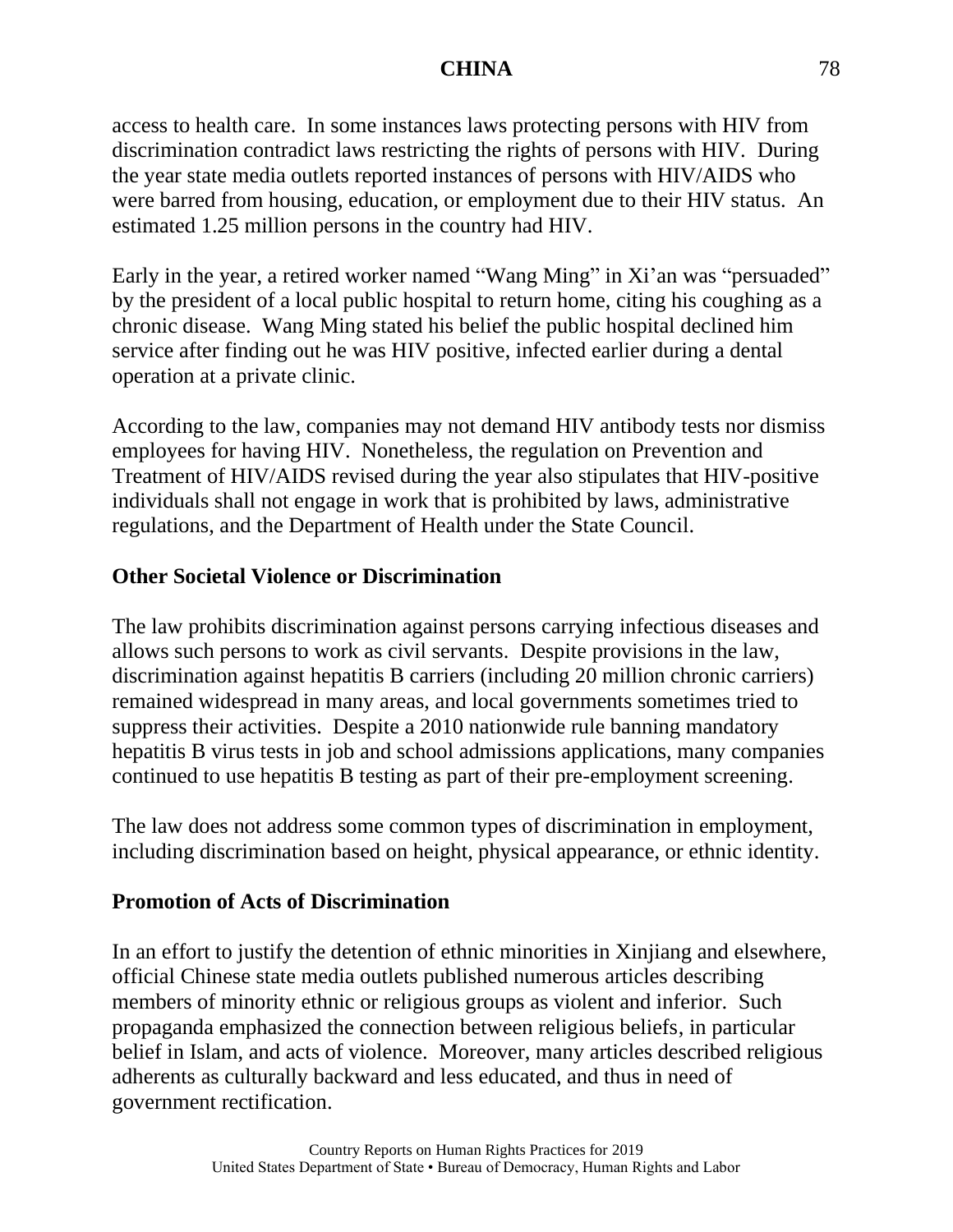#### **Section 7. Workers' Rights**

### **a. Freedom of Association and the Right to Collective Bargaining**

The law does not provide for freedom of association, and workers are not free to organize or join unions of their own choosing. The All China Federation of Trade Unions (ACFTU) is the only union recognized under the law. Independent unions are illegal, and the law does not protect the right to strike. The law allows for collective wage bargaining for workers in all types of enterprises. The law further provides for industrial sector-wide or regional collective contracts, and enterpriselevel collective contracts were generally compulsory throughout the country. Regulations require the government-controlled union to gather input from workers prior to consultation with management and to submit collective contracts to workers or their congress for approval. There is no legal obligation for employers to negotiate or to bargain in good faith, and some employers refused to do so.

The law provides for legal protections against discrimination against the officially sanctioned union and specifies union representatives may not be transferred or terminated by enterprise management during their term of office. The law provides for the reinstatement of workers dismissed for official union activity as well as for other penalties for enterprises that engage in antiunion activities. The law does not protect workers who request or take part in collective negotiations with their employers independent of the officially recognized union.

All union activity must be approved by and organized under the ACFTU, a CCP organ chaired by a member of the Politburo. The ACFTU and its provincial and local branches continued to establish new constituent unions and add new members, especially among younger workers in technology companies. The law gives the ACFTU financial and administrative control over constituent unions empowered to represent employees in negotiating and signing collective contracts with enterprises and public institutions. The law does not mandate the ACFTU to represent the interests of workers in disputes.

The ACFTU and the CCP used a variety of mechanisms to influence the selection of trade union representatives. Although the law states trade union officers at each level should be elected, ACFTU-affiliated unions appointed most factory-level officers, often in coordination with employers. Official union leaders were often drawn from the ranks of management. Direct election by workers of union leaders continued to be rare, occurred only at the enterprise level, and was subject to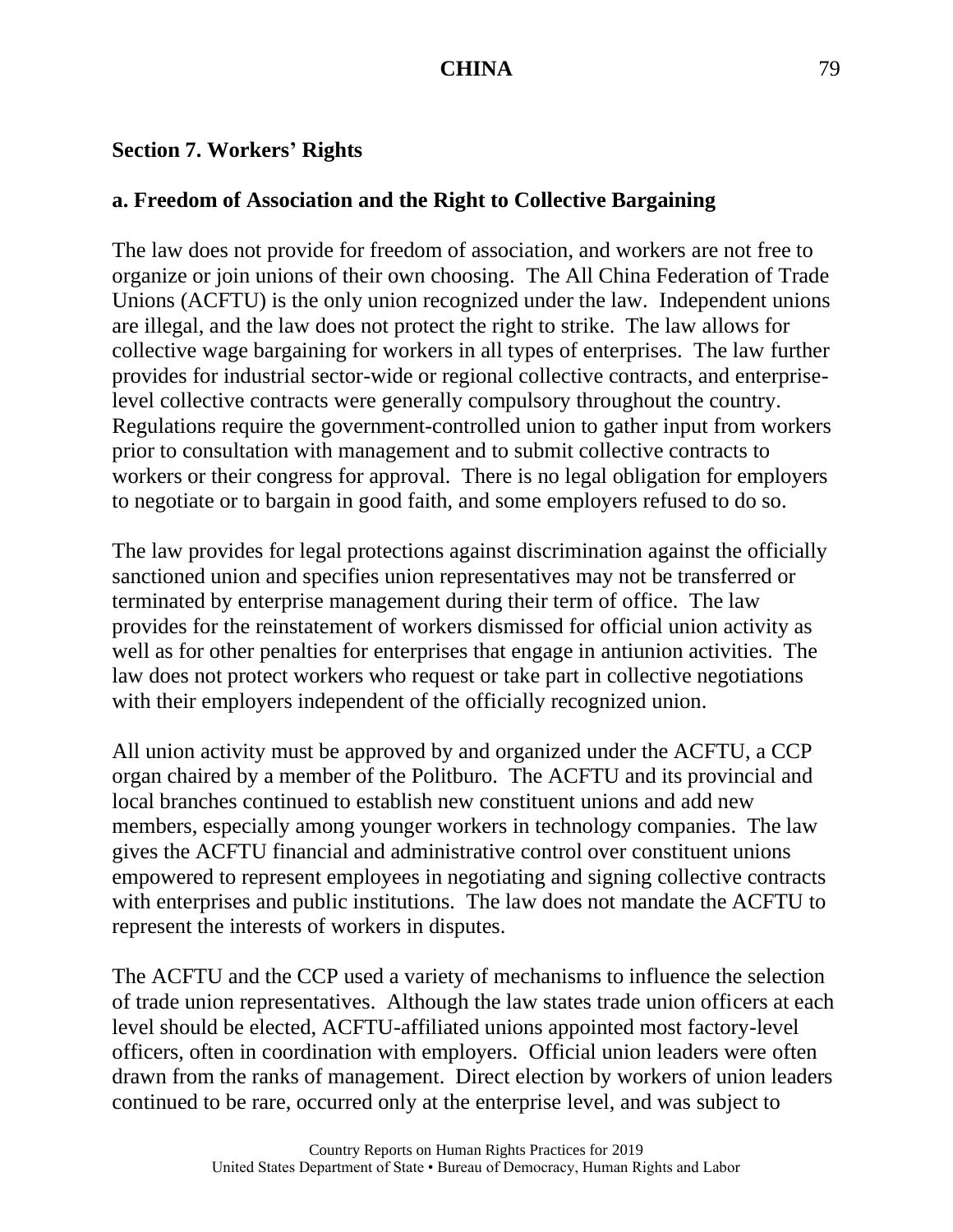supervision by higher levels of the union or the CCP. In enterprises where direct election of union officers took place, regional ACFTU officers and local CCP authorities retained control over the selection and approval of candidates. Even in these cases, workers and NGOs expressed concern about the credibility of elections.

The law does not expressly prohibit work stoppages and does not prohibit workers from striking spontaneously. Although some local authorities tolerated strikes protesting unpaid or underpaid wages, reports of police crackdowns on strikes continued throughout the year. For example, on April 10, police in Zhangjiakou, Hebei, beat and arrested a group of Bell Tower Brewery employees calling for unpaid social insurance benefits. Wage and benefit arrears constituted 84 percent of the 1,386 strikes and collective protests recorded during the year by the Hong Kong-based labor rights NGO China Labor Bulletin.

In cases where local authorities cracked down on strikes, they sometimes charged leaders with vague criminal offenses, such as "inciting subversion of state power," "picking quarrels and provoking trouble," "gathering a crowd to disturb public order," or "damaging production operations," or detained them without any charges. The only legally specified roles for the ACFTU in strikes are to participate in investigations and to assist the Ministry of Human Resources and Social Security in resolving disputes.

Enforcement was generally insufficient to deter wide-scale violations of laws designed to protect workers' rights. Labor inspectors lacked authority and resources to compel employers to correct violations. While the law outlines general procedures for resolving disputes, procedures were lengthy and subject to delays. Local authorities in some areas actively sought to limit efforts by independent civil society organizations and legal practitioners. Some areas maintained informal quotas on the number of cases allowed to proceed beyond mediation to arbitration or the courts. Some local government authorities took steps to increase mediation or arbitration. According to the *China Labor Statistical Yearbook*, in 2017 local labor dispute arbitration committees handled 785,323 cases, of which 169,456 were related to the termination of employment contracts.

Despite the appearances of a strong labor movement and relatively high levels of union registration, genuine freedom of association and worker representation did not exist. The ACFTU constituent unions were generally ineffective in representing and protecting the rights and interests of workers. Workers generally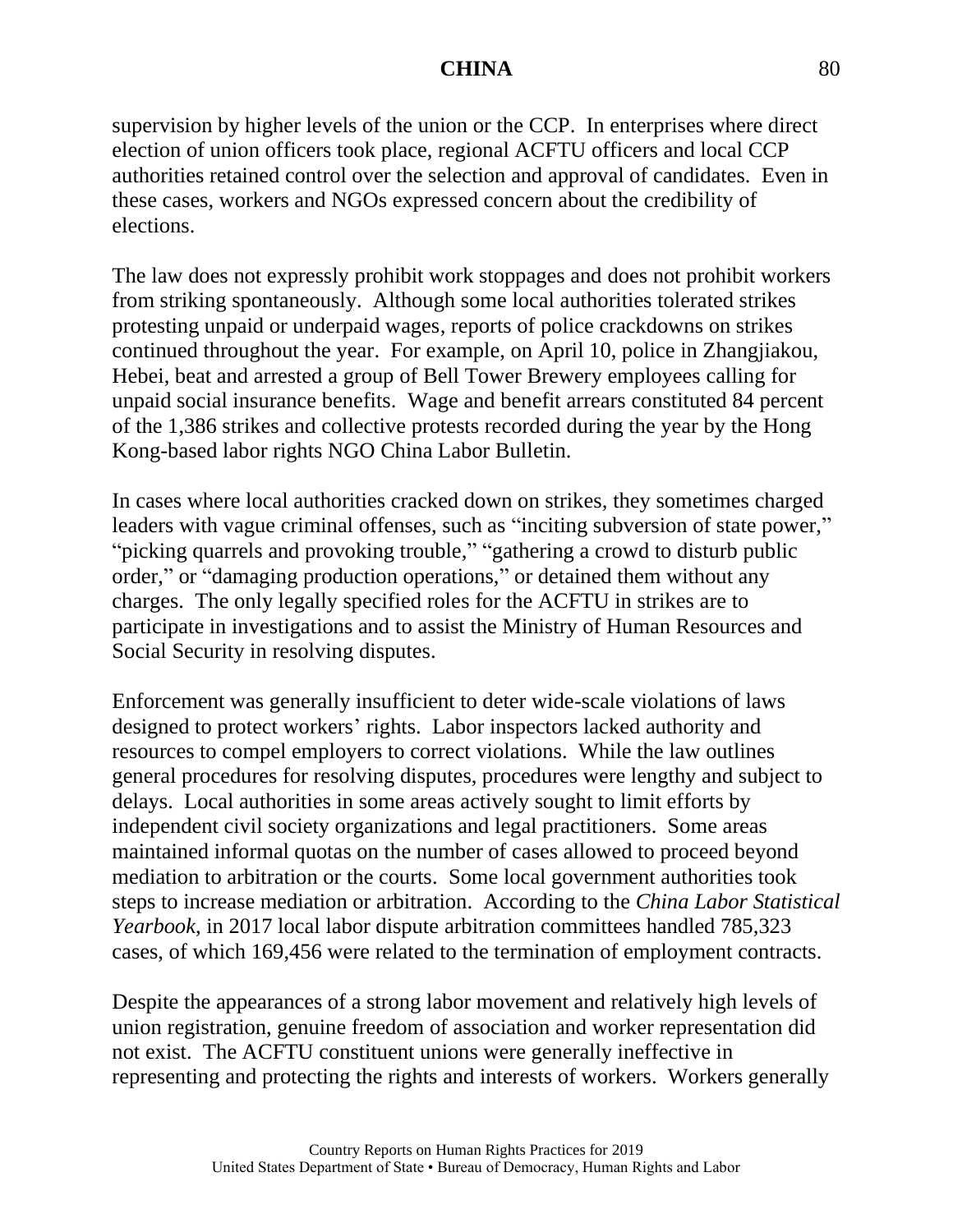did not view the ACFTU as an advocate, especially migrant workers who rarely interacted with union officials.

China Labor Bulletin reported workers throughout the country engaged in wildcat strikes, work stoppages, and other protest actions and claimed the workers' actions were indicative of the ACFTU's inability to prevent violations and resolve disputes. Media reported a number of protests at factories throughout the country and a number of worker protests in the service and retail sectors.

The government increasingly targeted labor activists, students, and others advocating for worker rights during the year. For example, the government continued to target labor organizers and labor rights activists following the detention of Jasic Technology factory workers and their supporters that began in July 2018. The government ramped up its antilabor campaign by detaining and harassing labor rights advocates, including factory workers, activists, researchers, NGO workers, social workers, and media editors, beyond those involved in the Shenzhen Jasic movement in which workers at a Jasic Technology factory attempted to form a union in response to low pay and poor working conditions. Guangdong labor activists, the Maoist organization Wu-You-Zhi-Xiang, leftist university students, and other groups supported the protests, and Shenzhen police took into custody dozens of workers and one student labor activist in 2018, and four workers--Li Zhan, Liu Penghua, Mi Jiuping, and Yu Juncong--remained in custody at year's end. According to the Jasic Workers' Support Group, some of its members were interviewed by state security officials and asked to watch a video in which their peers confessed to their alleged wrongdoings in supporting the labor campaign against the Jasic company. In one video, Shen Mengyu and three other activists reportedly said their violations of the law and extremist thoughts were the result of brainwashing by radical organizations that wanted to utilize them to instigate dissent against the state. The Support Group criticized the police's footage and described it as a forced production against the will of the students and full of loopholes.

Six UN independent experts wrote to the government in May expressing concern over the Jasic detentions. In June and October, the International Labor Organization (ILO)'s Committee on the Freedom of Association, in response to a case filed by the International Trade Union Confederation alleging government harassment, intimidation, arrests, and physical abuse, concluded the government's detention of and criminal charges against the Jasic workers constituted a serious interference with civil liberties and trade union rights. The ILO urged the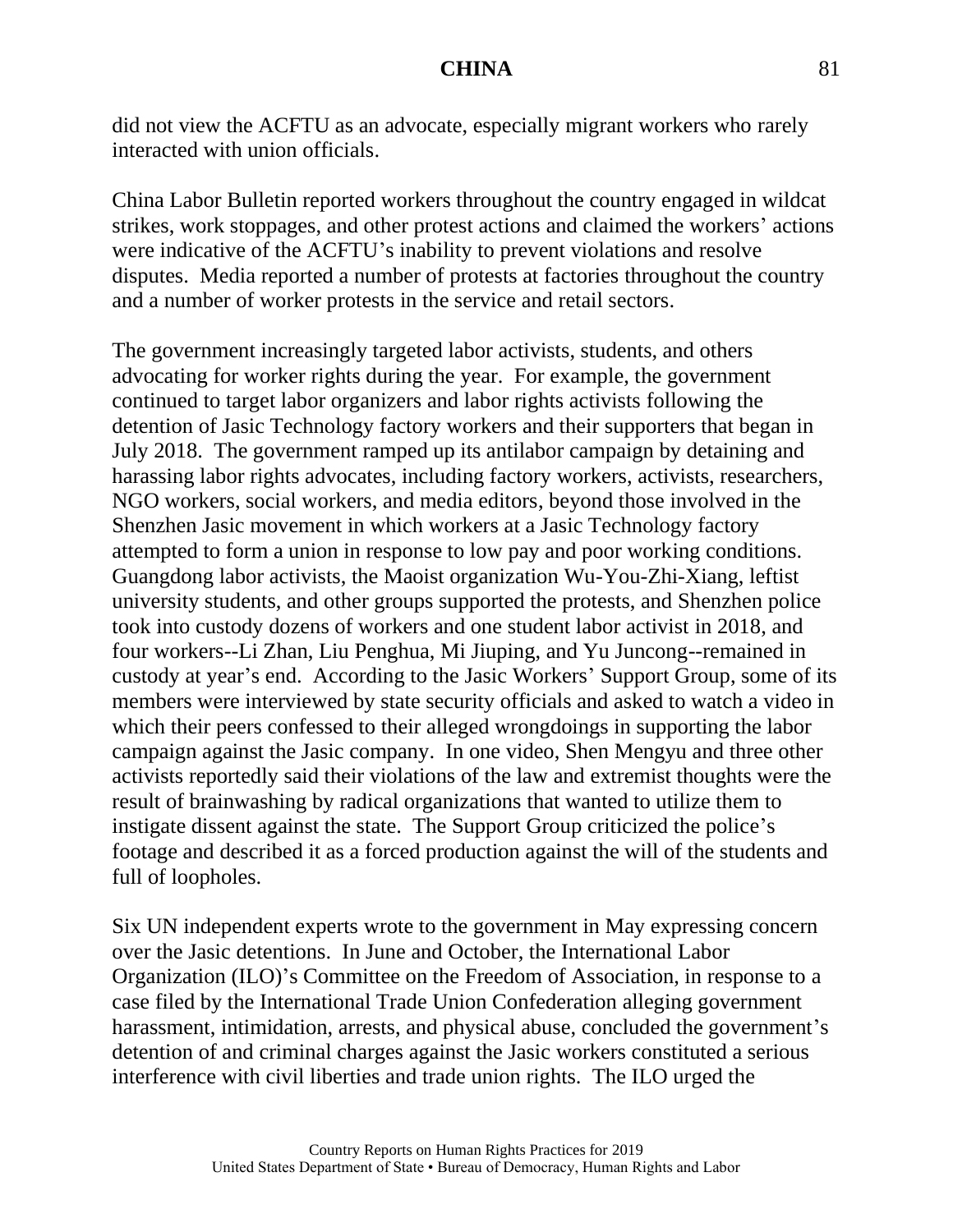government to release workers detained in relation to their activities to form a union and submit a detailed reply on the allegations.

Despite restrictions on worker action, joint action across provinces took place in several other sectors. In April protests by delivery company employees over layoffs, wage arrears, social insurance, and equal pay took place at various locations in Shandong, Jiangxi, and Shaanxi, as well as in Beijing and Shanghai.

Coordinated efforts by governments at the central, provincial, and local levels, including surveillance, harassment, detention, and the imposition of travel restrictions on labor rights defenders and restrictions on funding sources for NGOs, disrupted labor rights advocacy. In January and March, police detained three editors of an online worker rights advocacy platform after they published information advocating for migrant workers from Hunan to receive overdue compensation for the occupational lung disease pneumoconiosis. In May police raided civil society organizations supporting migrant workers in Beijing, Guangzhou, and Shenzhen, detaining four social workers. On December 15, three labor activists who worked to defend the legal rights of sanitation workers were detained for 15 days in Guangzhou.

# **b. Prohibition of Forced or Compulsory Labor**

The law prohibits forced and compulsory labor. Although domestic media rarely reported forced labor cases and the penalties imposed, the law provides a range of penalties depending on the circumstances, including imprisonment, criminal detention, and fines. It was unclear whether the penalties were sufficient to deter violations.

There were multiple media and NGO reports that persons detained in the internment camps in Xinjiang (see section 6) were subjected to forced labor. The detainees mostly worked in textile factories producing garments. In June a factory investigation report stated apparel made at a forced labor camp in Xinjiang was imported by a U.S. athletic gear provider.

The more than one million Chinese workers overseas remained vulnerable to employer exploitation and forced labor. On March 22, the head of U.S. operations for a Chinese construction firm and its U.S.-based subsidiaries was convicted in U.S. court on forced labor charges for exploiting Chinese construction workers in New York City.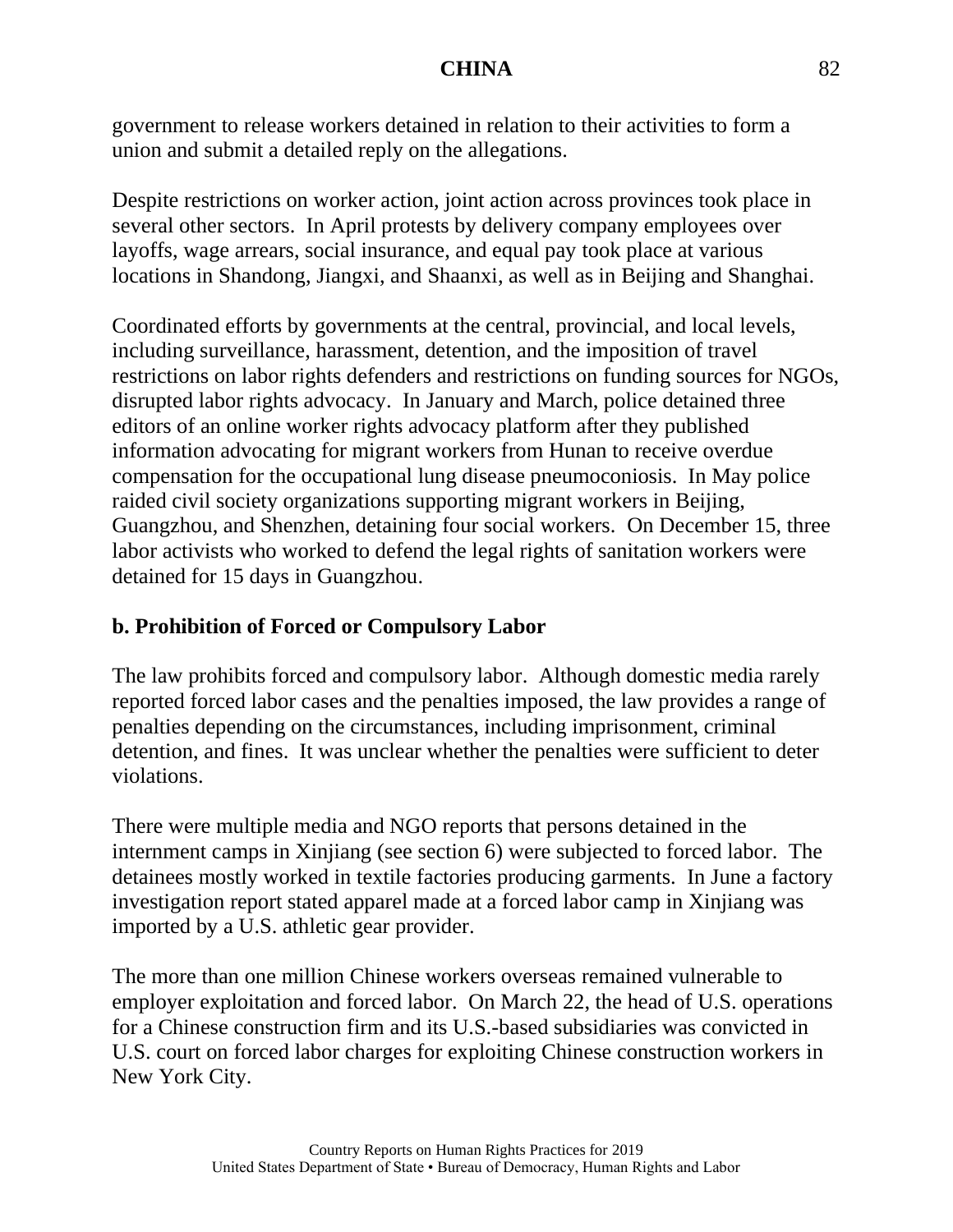Although in 2013 the NPC officially abolished the re-education through labor system, an arbitrary system of administrative detention without judicial review, numerous media outlets and NGOs reported forced labor continued in prisons as well as drug rehabilitation facilities where individuals continued to be detained without judicial process. In August an NGO report stated prison labor was used in cotton production in Xinjiang.

There were several reports small workshops and factories subjected persons with mental disabilities to forced labor.

Also see the Department of State's *Trafficking in Persons Report* at [https://www.state.gov/trafficking-in-persons-report/.](https://www.state.gov/trafficking-in-persons-report/)

# **c. Prohibition of Child Labor and Minimum Age for Employment**

The law prohibits all of the worst forms of child labor. The law prohibits the employment of children younger than 16. It refers to workers between the ages of 16 and 18 as "juvenile workers" and prohibits them from engaging in certain forms of dangerous work, including in mines. Where there were reports of child labor in the private sector, the government reportedly enforced the law.

The law specifies administrative review, fines, and revocation of business licenses of enterprises that illegally hire minors and provides underage working children be returned to their parents or other custodians in their original place of residence. The penalty is imprisonment for employing children younger than 16 in hazardous labor or for excessively long hours, but a gap remained between legislation and implementation despite annual inspection campaigns launched by local authorities across the country. Laws aimed at stopping child trafficking may not apply to boys ages 14-17. It was unclear whether the penalties were sufficient to deter violations. During the year there were reports of children working, often unpaid, in small manufacturing workshops, on farms, and as acrobats.

In April media reported that student interns from Changchun University of Science and Technology were forced to sign contracts, often without reading them, with electronics factories in Hebei and Jilin. The students reportedly worked 12 hours a day with no breaks, no holidays, no sick leave, and minimal pay. One male student was taken to the hospital after being beaten by another employee, and one female student reported being sexually harassed on the job.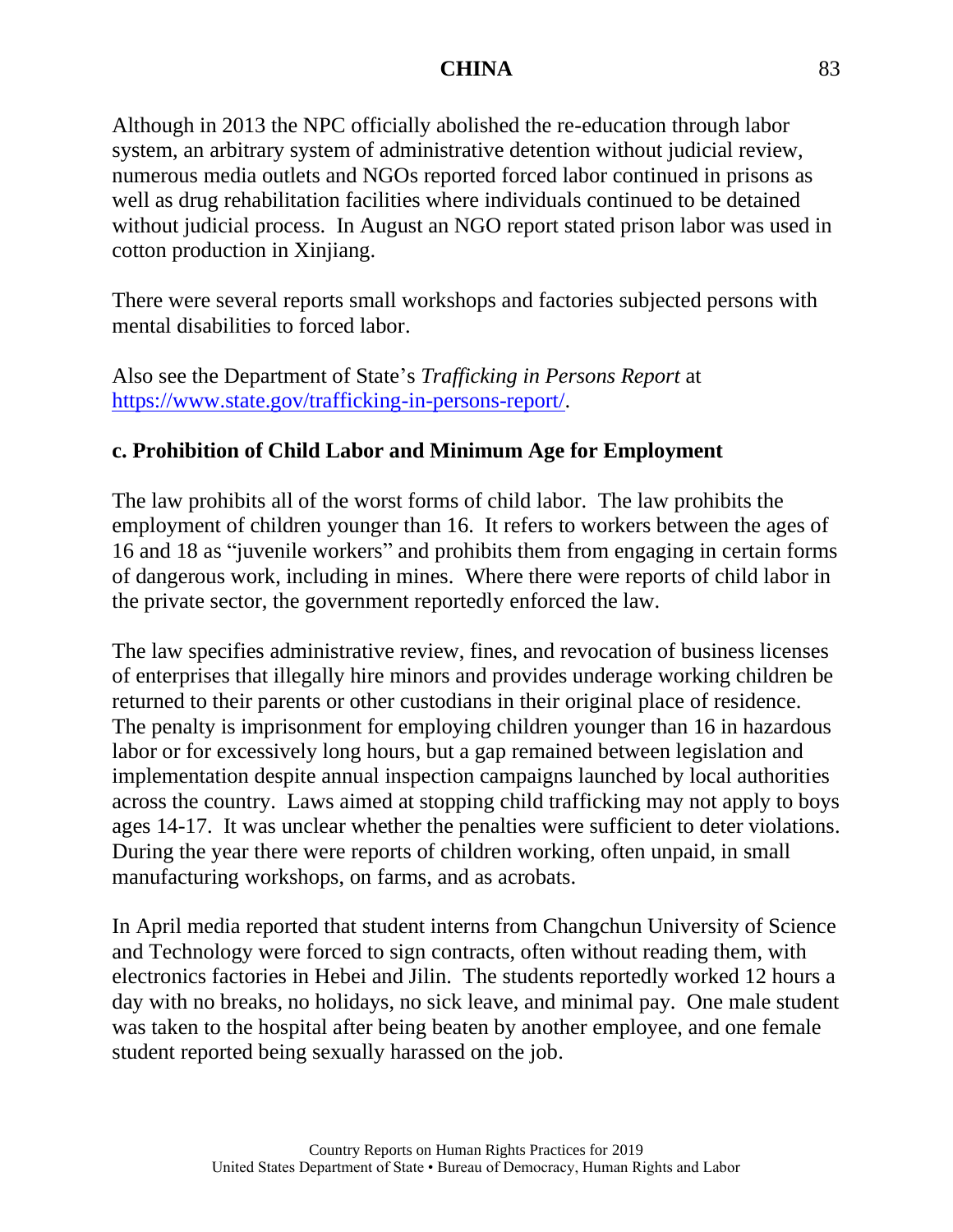In July the Ministry of Education issued guidelines to regulate student internships. As in past years, however, abuse of the student-worker system continued. There were multiple reports schools and local officials improperly facilitated the supply of student laborers. For example, there were media and NGO reports that vocational student interns at Foxconn Technology Group's facility in Hengyang, Hunan, accounted for more than 20 percent of one facility's workforce, double the level permitted by law. Some students were forced to work night shifts and overtime in violation of the law. Media reported that in one case, a student who complained to the manager of her production line was told by a teacher that noncompliance could jeopardize her graduation. In response to media inquiries, Foxconn acknowledged it was not in full compliance with relevant laws and regulations, adding it would take immediate steps to ensure interns no longer worked overtime or nights. Foxconn had previously been criticized for using child labor from vocational schools.

Also see the U.S. Department of Labor's *List of Goods Produced by Child Labor or Forced Labor* at [https://www.dol.gov/agencies/ilab/reports/child-labor/list-of](https://www.dol.gov/agencies/ilab/reports/child-labor/list-of-goods)[goods.](https://www.dol.gov/agencies/ilab/reports/child-labor/list-of-goods)

# **d. Discrimination with Respect to Employment and Occupation**

The law provides some basis for legal protection against employment discrimination on the grounds of ethnicity, race, gender, religious belief, disability, age, and infectious or occupational diseases. The government did not effectively implement the laws. In February nine government ministries and groups issued a notice prohibiting gender discrimination during recruitment and hiring and the ACFTU published a manual for promoting gender equality at work. Enforcement clauses include the right to pursue civil damages through the courts. Some courts were reluctant to accept discrimination cases, and authorities at all levels emphasized negotiated settlements to labor disputes. As a result, there were few examples of enforcement actions that resulted in final legal decisions. Discrimination in employment was widespread, including in recruitment advertisements that discriminated based on gender, age, height, birthplace, marital status, disability, and physical appearance and health status (see section 6).

Workplace discrimination against women was common during the year. The mandatory retirement age for women was 50 for those in blue-collar jobs and 55 for those in white-collar jobs. The retirement age for all men was 60.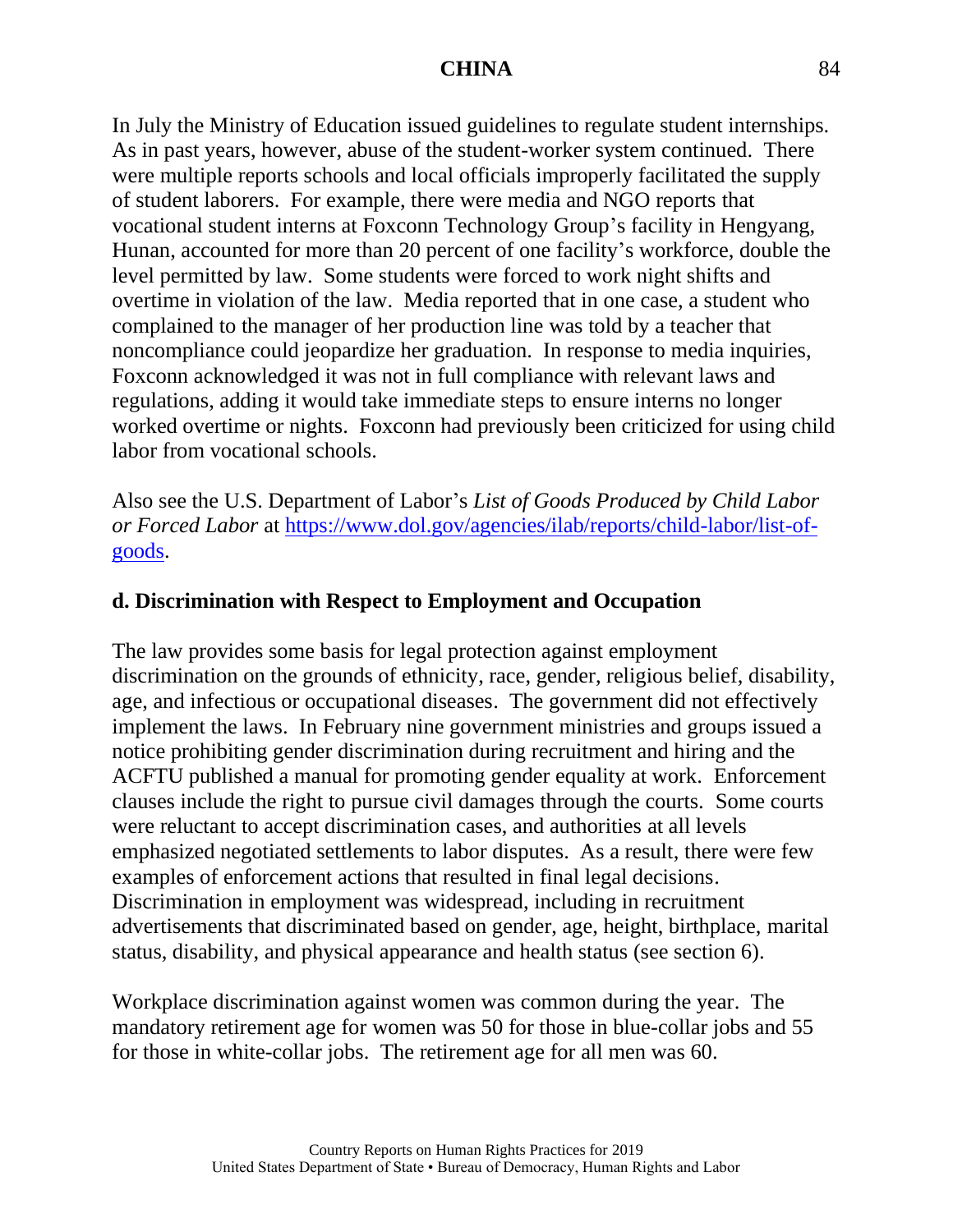A November 2018 Human Rights Watch survey of 36,000 civil service job advertisements between 2013 and 2018 found one in five specified a requirement or preference for men. Examples of discrimination included job advertisements seeking pretty women, preferring men, or requiring higher education qualifications from women compared with men for the same job. Survey results showed women were less likely to be invited for interviews or called back for a second round of interviews. In interviews some women were asked whether they had children, how many children they had, and whether they planned to have children or more children if they had a child already. A 2018 survey of 100,000 job seekers by Zhaopin, an online job search platform, found women were paid 22 percent less than men and more than 10 percent of working women believed deciding to marry or have children would put their opportunities to advance at risk. In August a member of the National People's Congress Standing Committee noted women faced discrimination when pregnant, which employers associated with additional costs.

In December 2018 the Supreme Court issued instructions announcing infringement of equal employment rights was an acceptable cause of action for litigation. Subsequently, on October 28, a 41-year-old female worker in Zhuhai won the country's first-ever civil lawsuit filed for pregnancy discrimination. Media reported the plaintiff, pseudonym Zhang Min, was fired on February 20 by her employer, Yingli Property Management Company, Ltd., the day after her pregnancy was confirmed by a local hospital. The Zhuhai District Court held the employer violated the Employment Promotion Law and ordered the company to issue the plaintiff a written apology, compensate her for unpaid wages during and after her pregnancy, and pay 10,000 yuan (\$1,500) in psychological damages.

The hukou system remained the most pervasive form of employment-related discrimination, denying migrant workers access to the full range of social benefits, including health care, pensions, and disability programs, on an equal basis with local residents.

#### **e. Acceptable Conditions of Work**

There is no national minimum wage, but the law generally requires local and provincial governments to set their own minimum wage rates for both the formal and informal sectors according to standards promulgated by the Ministry of Human Resources and Social Security. By law employees are limited to working eight hours a day and 40 hours per week; work beyond this standard is considered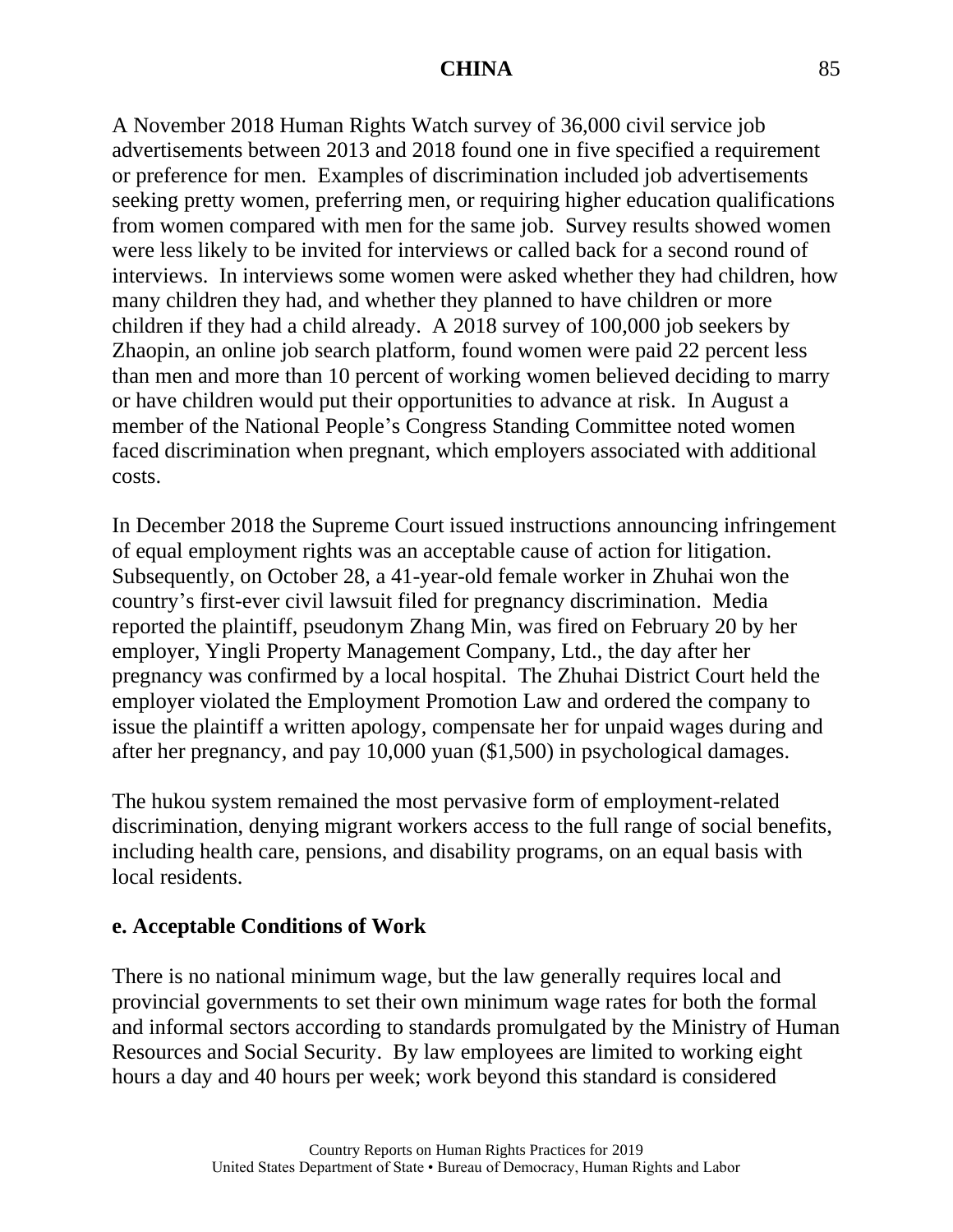overtime. It also prohibits overtime work in excess of three hours per day or 36 hours per month and mandates premium pay for overtime work.

The Ministry of Emergency Management, established in 2018, sets and enforces occupational safety regulations. The National Health Committee sets and enforces occupational health regulations. The law requires employers to provide free health checkups for employees working in hazardous conditions and to inform them of the results. The law also provides workers the right to report violations or remove themselves from workplace situations that could endanger their health without jeopardy to their employment.

Regulations state labor and social security bureaus at or above the county level are responsible for enforcement of labor laws. Companies that violate occupational, safety, and health regulations face various penalties, including suspension of business operations or rescission of business certificates and licenses.

The government did not effectively enforce the law. Penalties were not adequate to deter violations and were seldom enforced. The number of inspectors was insufficient to deter violations and did not operate in the informal sector. Although the country's worker safety record improved over the preceding eight years, there were a number of workplace accidents during the year. Media and NGO reports attributed them to a lack of safety checks, weak enforcement of laws and regulations, ineffective supervision, and inadequate emergency responses.

Nonpayment of wages, including overtime and premium pay, remained a problem in many areas. Moreover, a 2018 ACFTU survey found 30 percent of white-collar employees were discouraged from taking annual leave to which they were entitled. The government seldom enforced overtime laws, and 72-hour workweeks were common for a wide range of workers. Early in the year, technology workers organized an online campaign protesting "996 culture," representing typical working hours in the industry, from 9 a.m. to 9 p.m., six days a week. The campaign prompted public debate and limited action. For example, some technology product developers began refusing to license projects to companies that promoted a work culture of voluntary or mandatory overtime. Also, in response to the campaign, more than 70 lawyers signed a letter directed to the Ministry of Human Resources and Social Security urging the government to enforce labor laws. Some local authorities, including in Hangzhou, launched investigations to determine if companies violated labor laws by encouraging overtime work.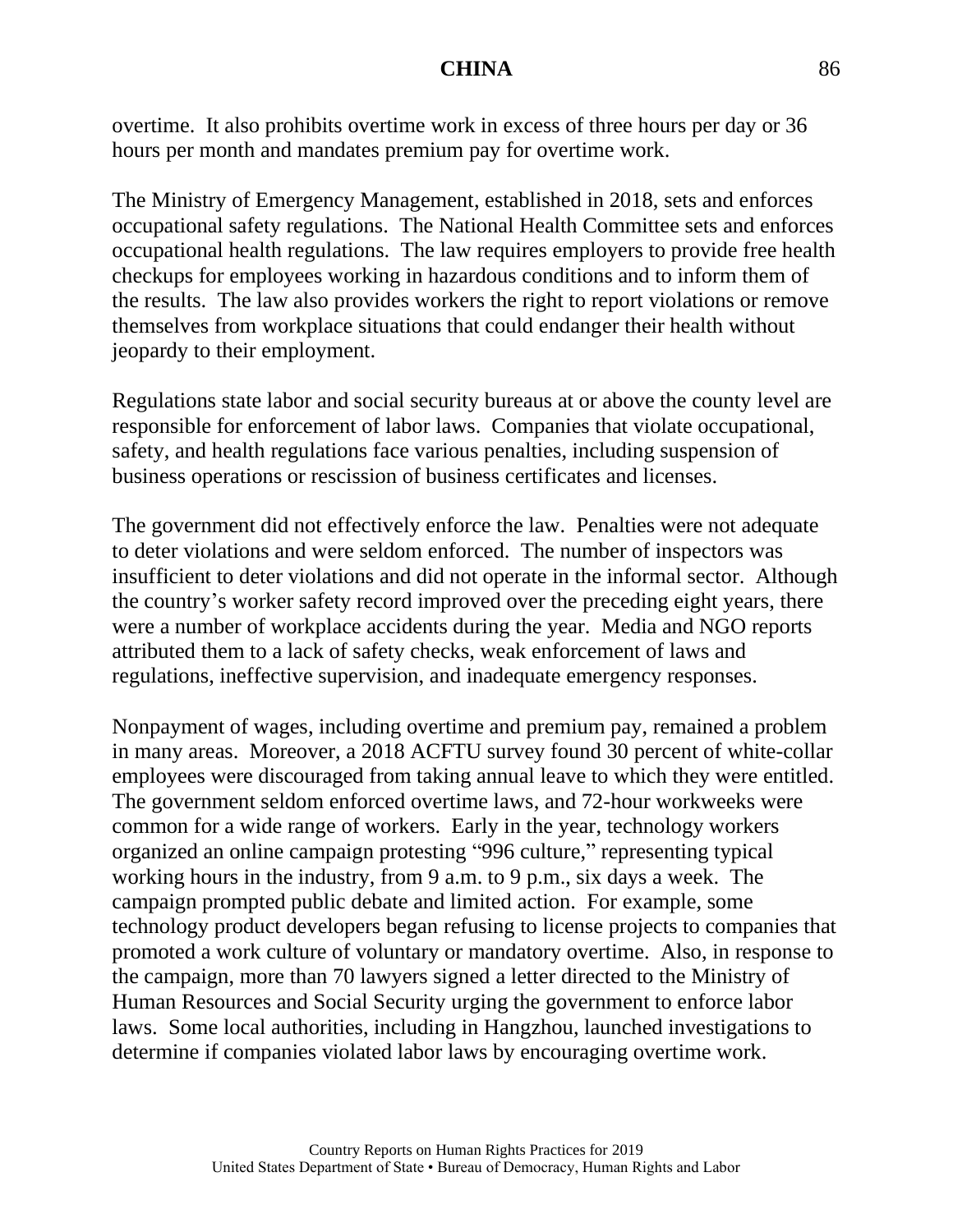Unpaid wages have been an acute problem for decades due to the prevalence of hiring subcontracted low-wage migrant workers. This informal hiring scheme made rural laborers susceptible to delayed payment or nonpayment for their work, prompting them to join in collective action. Governments at various levels continued efforts to prevent arrears and to recover payment of unpaid wages and insurance contributions. According to the Supreme People's Procuratorate, it prosecuted 2,609 individuals in 2,396 cases of nonpayment of wages during the year, helping workers recover 250 million yuan (\$35.2 million) of unpaid wages. Prosecutions resulted in 2,599 arrests. Workers, however, occasionally took drastic measures to demand payment. On June 27, two construction workers in Lengshujiang, Hunan, threatened to jump from a crane unless they were paid for their work.

Companies continued to relocate or close on short notice, often leaving employees without adequate recourse for due compensation. On July 23, workers staged a protest demanding back wages when a car dealership in Taizhou, Zhejiang, suddenly closed without warning.

Workers in the informal sector often lacked coverage under labor contracts, and even with contracts, migrant workers in particular had less access to benefits, especially social insurance. Workers in the informal sector worked longer hours and earned less than comparable workers in the formal sector. On April 23, a strike of approximately 100 sanitation workers in Henan protested excessive working hours, stagnant pay, and poor working conditions (also see section 7.a.).

According to several official documents published during the year, occupational diseases were prevalent, and, according to media reports, underreported. Patients came from many industries, including coal, chemical engineering, and construction. The National Health Commission reported 28,000 new cases of occupational illnesses were diagnosed annually, with pneumoconiosis, or black lung disease, accounting for nearly 90 percent of cases. In July media reported that police halted the travel of more than 10,000 former construction workers affected by pneumoconiosis from Shaanxi, as they traveled to Luoyang to petition for compensation for the occupational illness.

Workplace accidents and injuries remained common. Although there were fewer news reports on coal mine accidents during the year, the coal mining industry remained extremely deadly. According to the China Coal Safety Production Network, during the year there were 170 coal mine accidents, causing 3,168 deaths. On January 12, a coal dust explosion in Shaanxi killed 21 miners. A May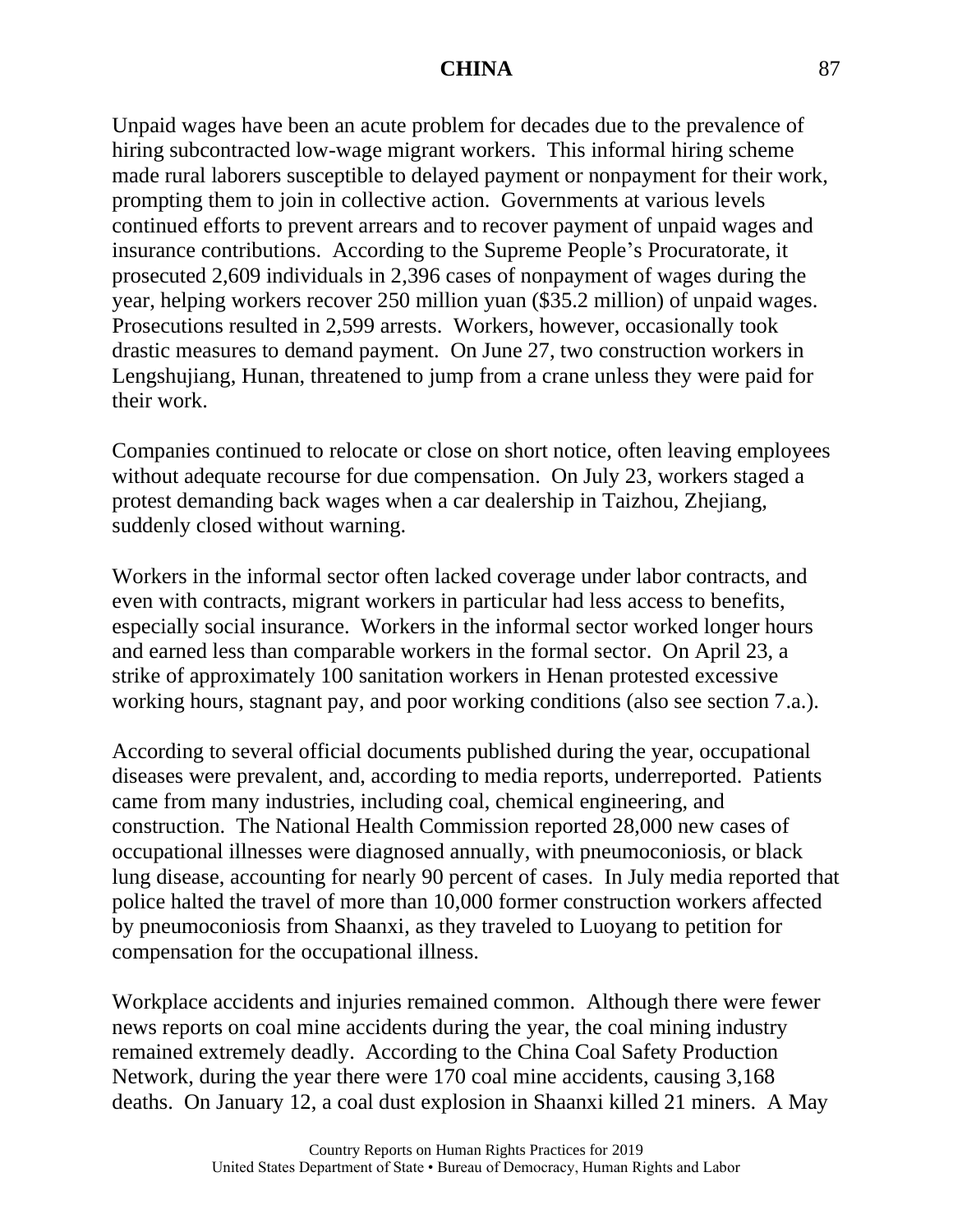29 coal mine collapse in Jiangxi left two dead. On July 31, seven individuals died when methane gas exploded in a coal mine in Guizhou.

Work accidents also remained widespread in other industries. On February 23, a silver mine accident in Inner Mongolia killed 22 persons and injured 28. On March 21, a chemical plant explosion in Jiangsu killed 78 persons and injured more than 600. Ten construction workers died on May 16, when the building they were working on collapsed in Shanghai. On September 29, a factory fire in Zhejiang killed 19 workers.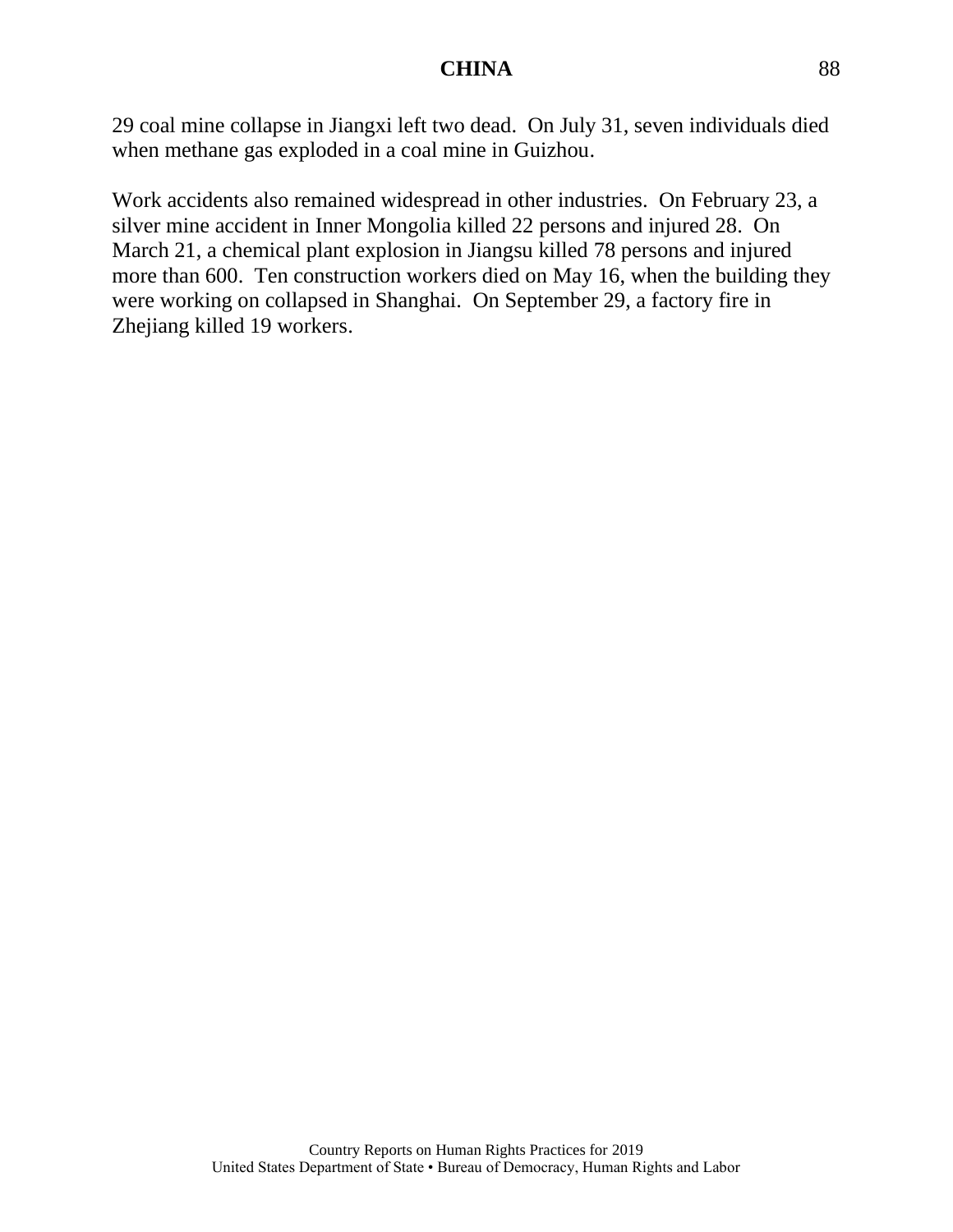#### **TIBET 2019 HUMAN RIGHTS REPORT**

#### **EXECUTIVE SUMMARY**

The Tibet Autonomous Region (TAR) and Tibetan autonomous prefectures (TAPs) and counties in Sichuan, Qinghai, Yunnan, and Gansu are part of the People's Republic of China (PRC). The Chinese Communist Party's (CCP) Central Committee oversees Tibet policies. As in other predominantly minority areas of the PRC, Han Chinese CCP members held the overwhelming majority of top party, government, police, and military positions in the TAR and other Tibetan areas. Ultimate authority rests with the 25-member Political Bureau (Politburo) of the CCP Central Committee and its seven-member Standing Committee in Beijing, neither of which had any Tibetan members.

Civilian authorities maintained control over the security forces.

Significant human rights issues included: forced disappearances; torture; arbitrary detention; political prisoners; censorship and website blocking; substantial interference with the rights of peaceful assembly and freedom of association; severe restrictions on religious freedom; severe restrictions on freedom of movement; and restrictions on political participation.

The government strictly controlled information about, and access to, the TAR and some Tibetan areas outside the TAR. The PRC government harassed or detained Tibetans as punishment for speaking to foreigners, attempting to provide information to persons abroad, or communicating information regarding protests or other expressions of discontent through cell phones, email, or the internet, and placed restrictions on their freedom of movement.

Disciplinary procedures for officials were opaque, and there was no publicly available information to indicate senior officials punished security personnel or other authorities for behavior defined under PRC laws and regulations as abuses of power and authority.

#### **Section 1. Respect for the Integrity of the Person, Including Freedom from:**

# **a. Arbitrary Deprivation of Life and Other Unlawful or Politically Motivated Killings**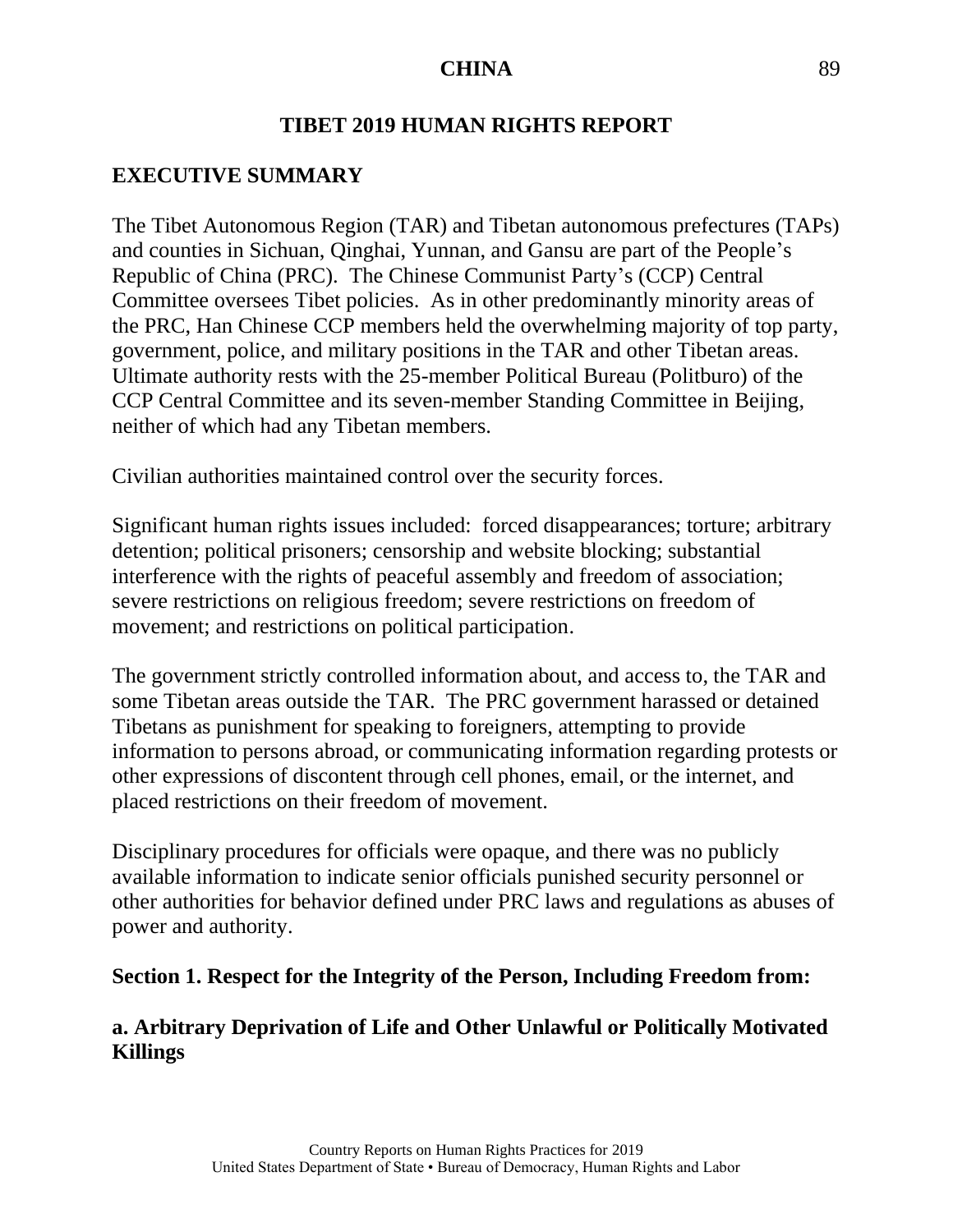There were no reports the government or its agents committed arbitrary or unlawful killings. There were no reports that officials investigated or punished those responsible for such killings that had previously taken place.

## **b. Disappearance**

Authorities in Tibetan areas continued to detain Tibetans arbitrarily for indefinite periods.

Lodoe Gyatso was arrested outside the Potala Palace in January 2018 and has not been seen since. In November 2018 sources reported Lodoe had been sentenced to 18 years in prison, but officials insisted his case was a state secret that could not be discussed. His whereabouts and condition were unknown.

Thubpa, a monk from Ngaba County, Sichuan, was detained in late 2017 and has not been heard from since. He had previously served 18 months in prison for burning a Chinese flag in protest in 2008. No charges have been announced and his whereabouts were unknown.

The whereabouts of the 11th Panchen Lama, Gedhun Choekyi Nyima, the secondmost prominent figure after the Dalai Lama in Tibetan Buddhism's Gelug school, remained unknown. Neither he nor his parents have been seen since PRC authorities disappeared them in 1995, when he was six years old.

# **c. Torture and Other Cruel, Inhuman, or Degrading Treatment or Punishment**

According to credible sources, police and prison authorities employed torture and cruel, inhuman, or degrading treatment or punishment in dealing with some detainees and prisoners. There were reports during the year PRC officials severely beat some Tibetans who were incarcerated or otherwise in custody. Such beatings reportedly led to death.

On May 1, Yeshi Gyatso, 50, died in Rebkong County of Malho TAP, Qinghai, following his release from prison where he was reportedly beaten and tortured. Authorities had arrested him in 2008 for taking part in peaceful protests against PRC policies in Tibet.

# **Prison and Detention Center Conditions**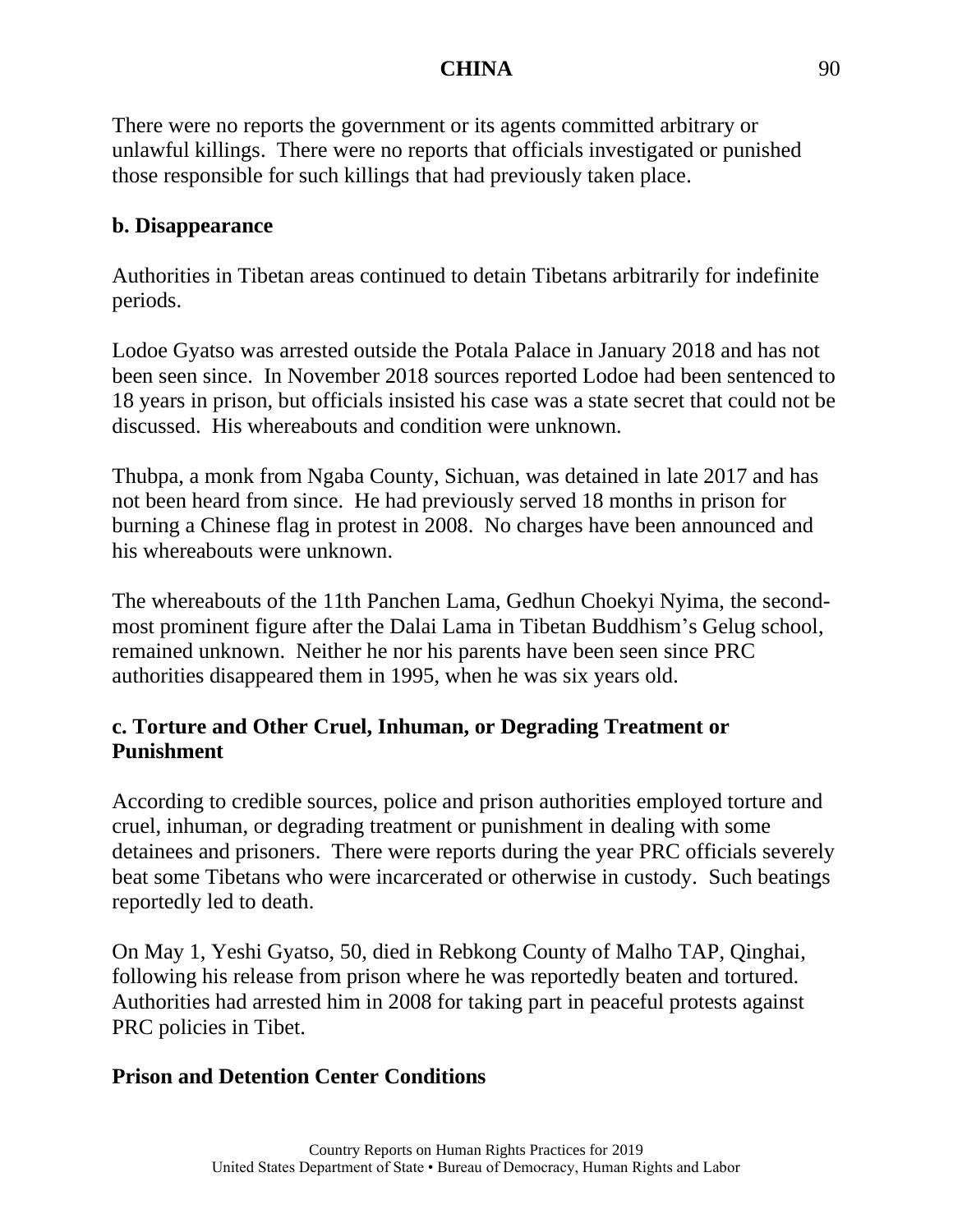Prison conditions were harsh and potentially life threatening due to physical abuse and inadequate sanitary conditions and medical care.

There were reports of recently released prisoners who were permanently disabled or in extremely poor health because of the harsh treatment they endured in prison (see Political Prisoners and Detainees subsection below). Former prisoners reported being isolated in small cells for months at a time and deprived of sleep, sunlight, and adequate food. According to individuals who completed their prison terms in recent years, prisoners rarely received medical care except in cases of serious illness. There were many cases in which officials denied visitors access to detained and imprisoned persons.

# **d. Arbitrary Arrest or Detention**

Arbitrary arrest and detention remained serious problems. Public security agencies are required by law to notify the relatives or employer of a detained person within 24 hours of their detention, but they often failed to do so when Tibetans and others were detained for political reasons. Public security officers may legally detain persons throughout the PRC for up to 37 days without formally arresting or charging them. Criminal detention beyond 37 days requires approval of a formal arrest by the procuratorate, but in cases pertaining to "national security, terrorism, and major bribery," the law permits up to six months of incommunicado detention without formal arrest. After formally arresting a suspect, public security authorities are authorized to detain a suspect for up to an additional seven months while the case is investigated. After the completion of an investigation, the procuratorate can detain a suspect an additional 45 days while determining whether to file criminal charges. If charges are filed, authorities can detain a suspect for an additional 45 days before beginning judicial proceedings. Security officials frequently violated these legal requirements, with pretrial detention periods of more than a year being a common occurrence. It was unclear how many Tibetan detainees held by authorities under various forms of detention were not subject to judicial review.

On April 29, Wangchen, Lobsang, and Yonten (reports only indicated the use of one name) from Sershul County of Kardze TAP, Sichuan, were detained for praying for the release of the 11th Panchen Lama Gedhun Choekyi Nyima and for his reunification with the Dalai Lama in Tibet. The Sershul County People's Court sentenced Wangchen to four years and six months in prison. Authorities fined Lobsang and Yonten 15,000 yuan (\$2,140) and ordered them to attend six months of political re-education classes.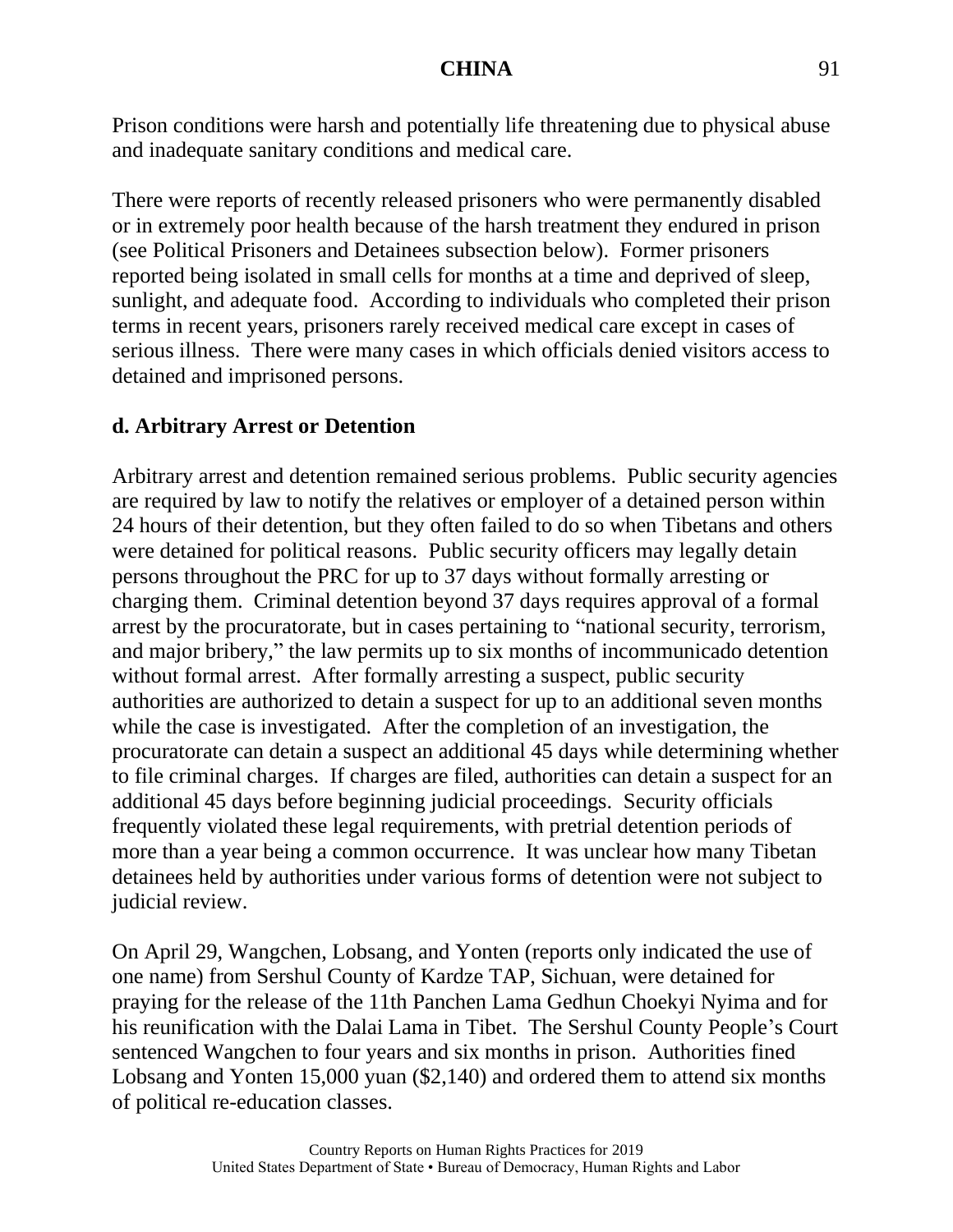Lobsang Thamkhe and Lobsang Dorjee, both monks at Kirti Monastery in Ngaba County, Ngaba Tibetan and Qiang Autonomous Prefecture, Sichuan, were detained in 2018 without stated cause. On July 31, Thamkhe was convicted on undisclosed charges and sentenced to four years' imprisonment. Dorjee's whereabouts and the reasons for his detention were unknown.

### **e. Denial of Fair Public Trial**

Legal safeguards for detained or imprisoned Tibetans were inadequate in both design and implementation. Criminal suspects in the PRC have the right to hire a lawyer or other defense representation, but many Tibetan defendants, particularly those facing politically motivated charges, did not have access to legal representation. While some Tibetan lawyers are licensed in Tibetan areas, observers reported they were often unwilling to defend individuals in front of Han Chinese judges and prosecutors due to fear of reprisals or disbarment. In cases that authorities claimed involved "endangering state security" or "separatism," trials often were cursory and closed. Local sources noted trials were predominantly conducted in Mandarin, with government interpreters provided for Tibetan defendants who did not speak Mandarin. Court decisions, proclamations, and other judicial documents, however, generally were not published in Tibetan.

#### **Trial Procedures**

In a report published in January, the TAR High People's Court reportedly sentenced 25 persons for supporting the Dalai Lama, spreading reactionary information, and inciting separatism. Details of the trial proceedings were unknown.

In May officials in Nyintri City, TAR, announced the local court would hire 39 court clerks. Among the requirements for new employees were loyalty to CCP leadership and a critical attitude towards the Dalai Lama.

Tibetan language activist Tashi Wangchuk, arrested in 2016, has not been granted access to a lawyer since his conviction in May 2018. Attorney access was limited prior to his trial, and petitions and motions to appeal the verdict filed by his lawyer during the year were not accepted by the government, despite provisions for such requests in the PRC legal system.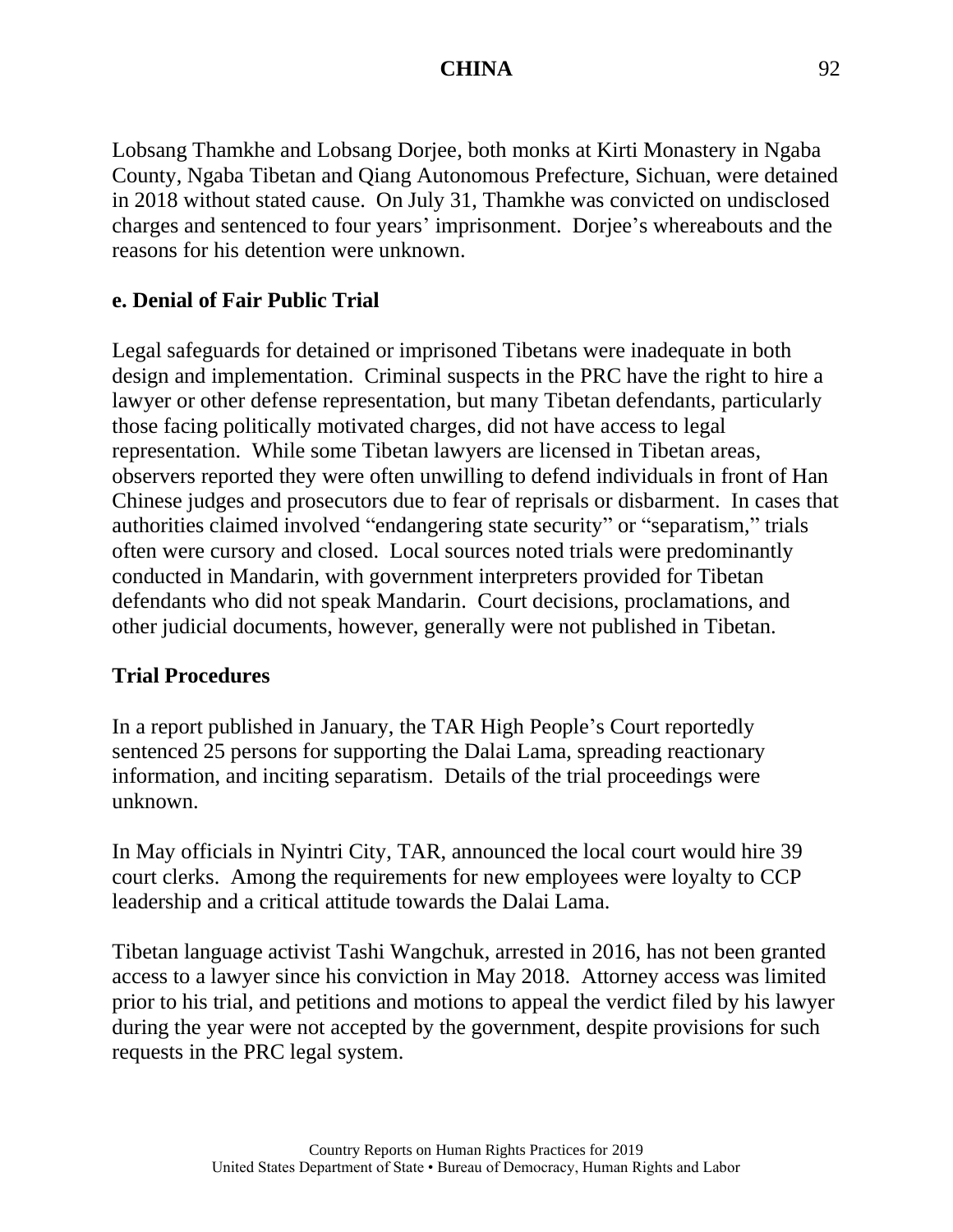Security forces routinely subjected political prisoners and detainees known as "special criminal detainees" to "political re-education" sessions.

### **Political Prisoners and Detainees**

An unknown number of Tibetans were detained, arrested, or sentenced because of their political or religious activities. Individuals detained for political or religious reasons were often held on national security charges, which had looser restrictions on the length of pretrial detention. Many political detainees were therefore held without trial far longer than other types of detainees. Authorities held many prisoners in extrajudicial detention centers without charge and never allowed them to appear in public court.

The U.S. Congressional-Executive Commission on China examined publicly available information, and as of November 7, its Political Prisoner Database (PPD) contained 273 records of Tibetans known or believed to be detained or imprisoned by PRC authorities in violation of international human rights standards. Of the 115 cases for which there was available information on sentencing, punishment ranged from 15 months' to life imprisonment. The PPD is believed to contain only a small fraction of the actual number of political prisoners due to Chinese government censorship, and a change in the number of PPD records compared with previous years does not necessarily reflect a change in the human rights situation.

# **Politically Motivated Reprisal Against Individuals Located Outside the Country**

Tibetans seeking asylum in neighboring countries were sometimes repatriated to China, with reports citing pressure by the PRC as a main cause for the repatriation. There were credible reports that the PRC put heavy pressure on the government of Nepal to approve an extradition treaty in which Nepal would commit to forcibly returning Tibetan refugees facing criminal prosecution in the PRC. While the Government of Nepal deferred the bill amid reported concerns about sovereignty infringement and the safety of Tibetan refugees, the government signed a mutual legal assistance treaty with China in October. Rights groups expressed concerns that the PRC could use it to target Tibetan refugees in Nepal.

Tightened border controls sharply limited the number of Tibetans crossing the border from China into Nepal and India. The PRC government at times compelled Tibetans located in China to pressure their family members seeking asylum overseas to return to China.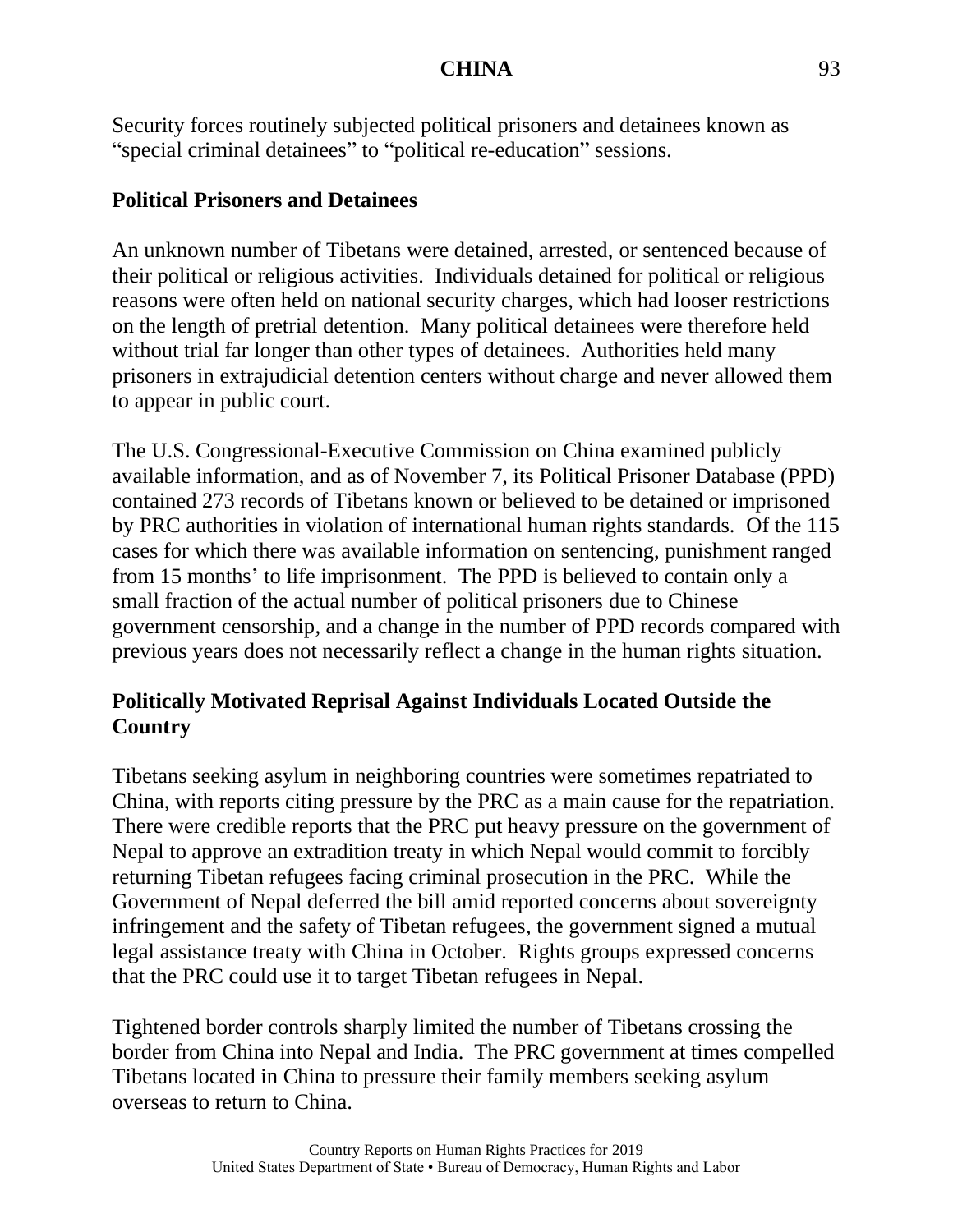Authorities in Tamil Nadu State, India, detained approximately 40 Tibetans, including the leader of the Tibetan Youth Congress, as "preventative arrests" ahead of the October 2019 state visit by PRC president Xi Jinping. The government of Nepal also closed monasteries during Xi's visit in October, despite no protests being planned. The Nepali government also refused requests by Tibetan residents for a public celebration on the Dalai Lama's birthday. When Tibetan Buddhists held private events in the largest settlement in Kathmandu, police intervened to stop the celebration.

# **Tibetan Self-Immolations**

One case of self-immolation was reported in November. There have been 156 known immolations since 2009, more than half of which took place in 2012. Local contacts reported the decline in reported self-immolations was due to tightened security by authorities, the collective punishment of self-immolators' relatives and associates, and the Dalai Lama's public plea to his followers to find other ways to protest Chinese government repression. Chinese officials in some Tibetan areas withheld public benefits from the family members of self-immolators and ordered friends and monastic personnel to refrain from participating in religious burial rites or mourning activities for self-immolators.

Self-immolators reportedly viewed their acts as protests against the government's political and religious oppression. According to multiple reports, the law criminalizes various activities associated with self-immolation, including "organizing, plotting, inciting, compelling, luring, instigating, or helping others to commit self-immolation," each of which may be prosecuted as "intentional homicide."

On November 26, 24-year-old former monk Yonten self-immolated and died in Meruma Township, Ngaba County, Sichuan.

# **Arbitrary or Unlawful Interference with Privacy, Family, Home, or Correspondence**

The TAR regional government punished CCP members who followed the Dalai Lama, secretly harbored religious beliefs, made pilgrimages to India, or sent their children to study with Tibetans in exile. Authorities continued electronically and manually to monitor private correspondence and to search private homes and businesses for photographs of the Dalai Lama and other politically forbidden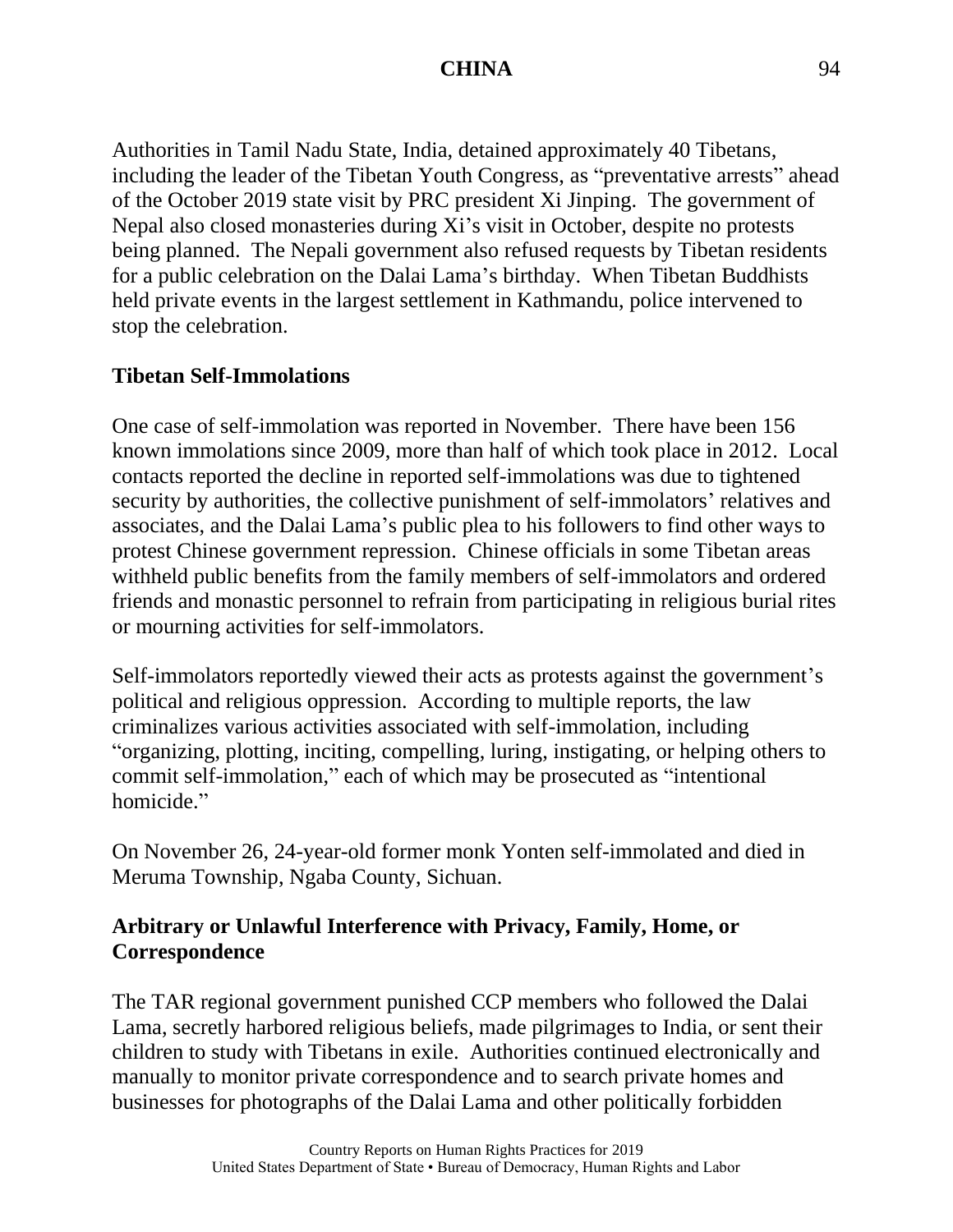items. Police examined the cell phones of TAR residents to search for "reactionary music" from India and photographs of the Dalai Lama. Authorities also questioned and detained some individuals who disseminated writings and photographs over the internet.

The "grid system" (also known as the "double-linked household system") continued. The grid system involves grouping households and establishments and encouraging them to report problems in other households, including monetary problems and transgressions, to the government. Authorities reportedly rewarded individuals with money and other forms of compensation for reporting on others. While this system allows for greater provision of social services to those who need them, it also allows authorities to more easily control those it considers "extremists" and "splittists." During the year maximum rewards for information leading to the arrests of social media users deemed disloyal to the government increased to RMB 300,000 (\$42,800), six times the per capita GDP of the TAR.

According to contacts in the TAR, Tibetans frequently received telephone calls from security officials ordering them to remove from their cell phones photographs, articles, and information on international contacts the government deemed sensitive. Security officials visited the residences of those who did not comply with such orders.

The TAR Communist Party also launched specialized propaganda campaigns to counter "Tibetan independence" and undermine popular support for the Dalai Lama. Media reports indicated that in some areas, households were required to have photographs of President Xi Jinping placed in prominent positions in private homes and were subject to inspections and fines for noncompliance. The PRC's continuing campaign against organized crime also targeted supporters of the Dalai Lama, who were considered by police to be members of a criminal organization.

In July international media reported local officials detained and beat a number of Tibetan villagers from Palyul County of Kardze TAP, Sichuan, for possessing photographs of the Dalai Lama after raids on their residences.

# **Section 2. Respect for Civil Liberties, Including:**

# **a. Freedom of Expression, Including for the Press**

Freedom of Expression: Tibetans who spoke to foreigners or foreign reporters, attempted to provide information to persons outside the country, or communicated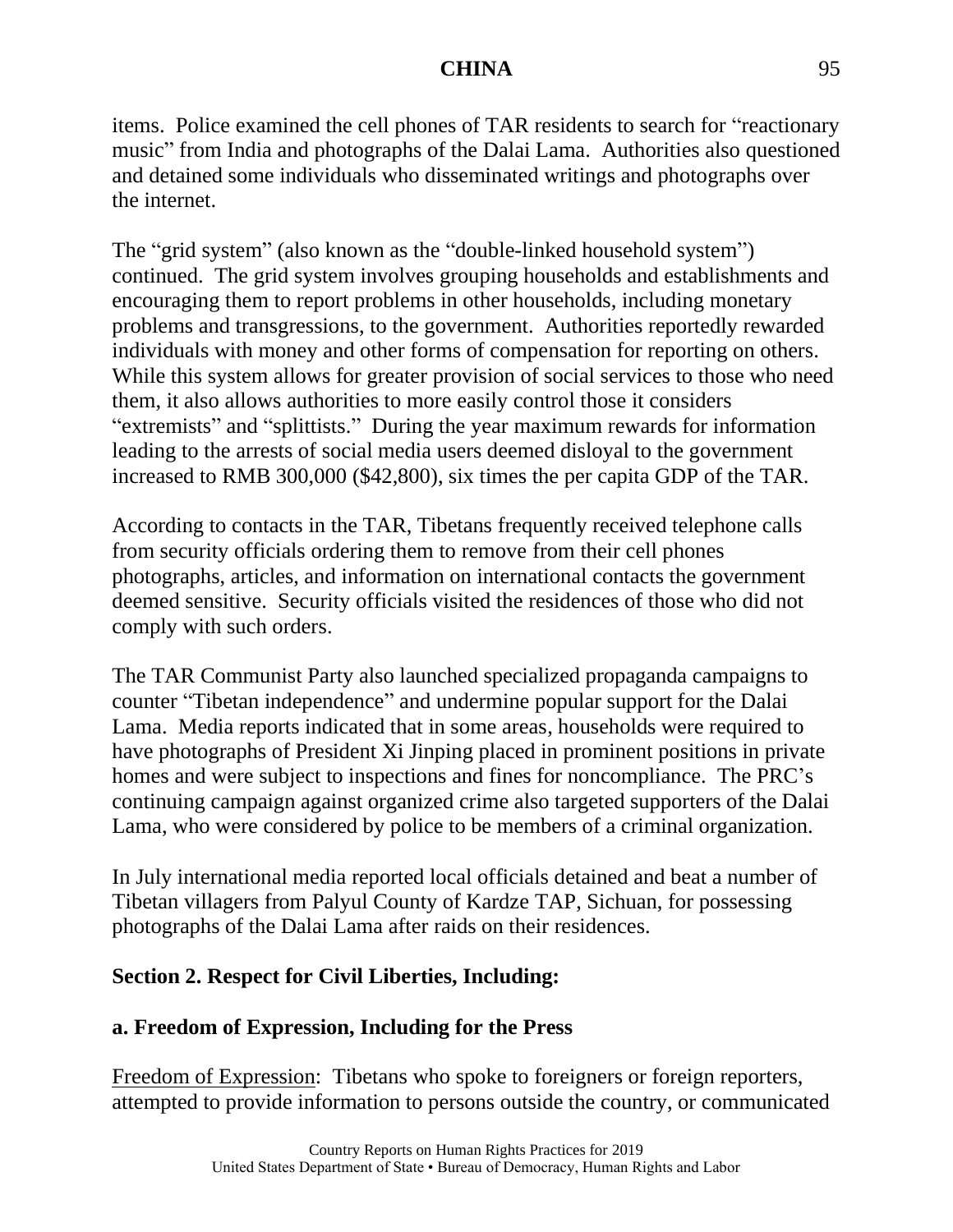information regarding protests or other expressions of discontent including via mobile phones and internet-based communications, were subject to harassment or detention under "crimes of undermining social stability and inciting separatism." During the year authorities in the TAR and other Tibetan areas sought to strengthen control over electronic media and to punish individuals for the vaguely defined crime of "creating and spreading rumors." Supporting the CCP, criticizing the Dalai Lama, and "not creating and spreading rumors" were some of the major requirements Tibetans had to fulfill to apply for jobs and receive access to government benefits.

Media reports in October noted that advertisements for teaching positions within the TAR required applicants to "align ideologically, politically, and in action with the CCP Central Committee," "oppose any splittist tendencies," and "expose and criticize the Dalai Lama." The advertisements explained that all applicants were subject to a political review prior to employment.

Press and Media, Including Online Media: Foreign journalists may visit the TAR only after obtaining a special travel permit from the government, and authorities rarely granted this permission.

Authorities tightly controlled journalists who worked for the domestic press and could hire and fire them based on assessments of their political reliability. In April the *Shannan Newspaper*, a daily newspaper in Lhoka City, TAR, included in a listing for new positions the requirement that employees "resolutely implement the party's line, principles, policies, and political stance, fight against separatism, and safeguard the motherland's unity and ethnic unity." CCP propaganda authorities remained in charge of journalist accreditation in the TAR and required journalists working in the TAR to display "loyalty to the party and motherland." The deputy head of the TAR Propaganda Department simultaneously holds a prominent position in the TAR Journalist Association, a state-controlled professional association to which local journalists must belong.

Violence and Harassment: PRC authorities arrested and sentenced many Tibetan writers, intellectuals, and singers for "inciting separatism." Numerous prominent Tibetan political writers, including Jangtse Donkho, Kelsang Jinpa, Buddha, Tashi Rabten, Arik Dolma Kyab, Gangkye Drupa Kyab, and Shojkhang (also known as Druklo), reported security officers closely monitored them following their releases from prison between 2013 and 2019 and often ordered them to return to police stations for further interrogation. In addition, authorities banned some writers from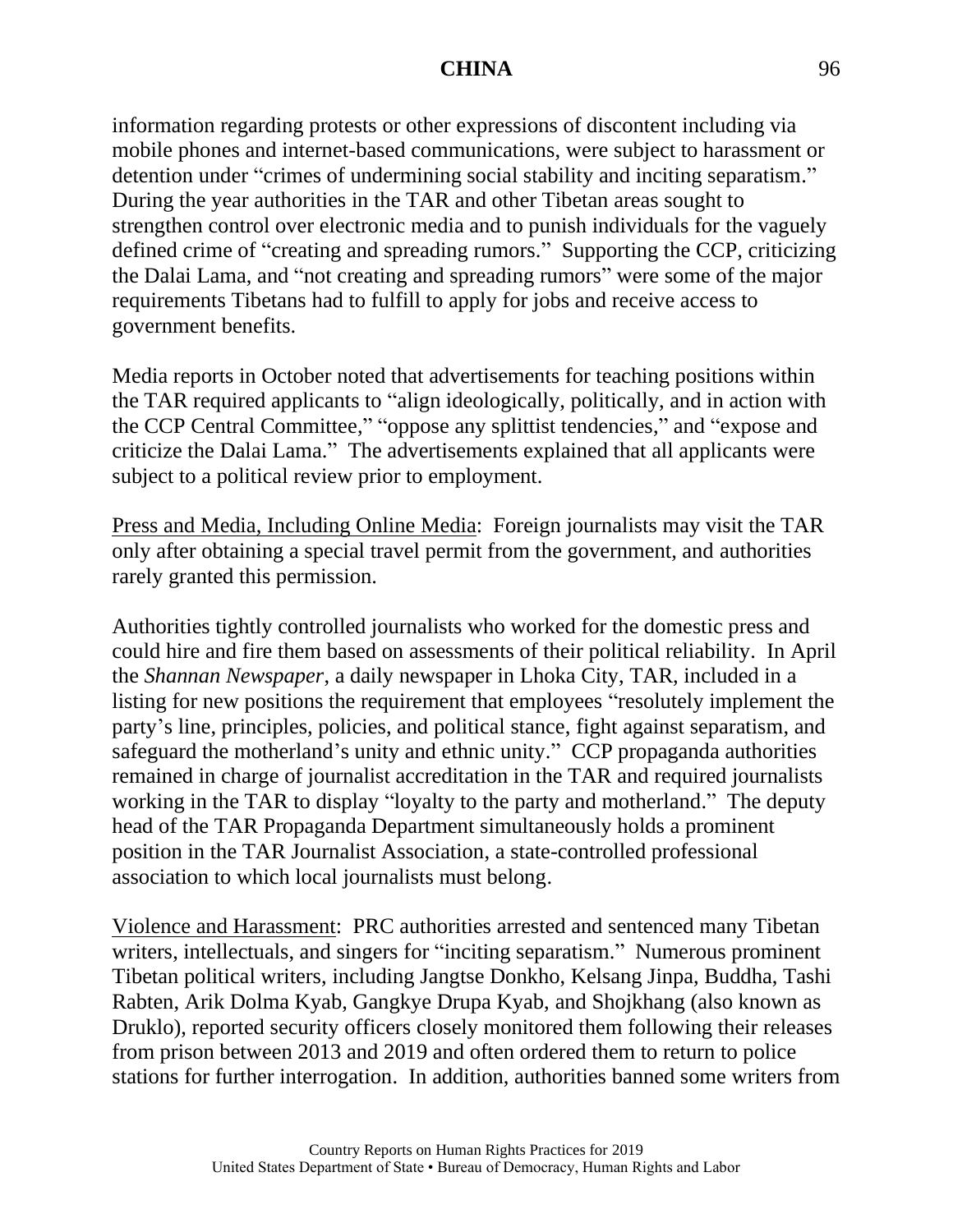publishing and prohibited them from receiving services and benefits such as government jobs, bank loans, passports, and membership in formal organizations.

Censorship or Content Restrictions: Authorities prohibited domestic journalists from reporting on repression in Tibetan areas. Authorities promptly censored the postings of bloggers and users of WeChat who did so, and the authors sometimes faced punishment.

The TAR Internet and Information Office maintained tight control of a full range of social media platforms. According to multiple observers, security officials often cancelled WeChat accounts carrying "sensitive information," such as discussions about Tibetan-language education, and interrogated the account owners. Many sources also reported it was almost impossible to register with the government, as required by law, websites promoting Tibetan culture and language in the TAR.

The PRC continued to disrupt radio broadcasts of Radio Free Asia's Tibetan- and Mandarin-language services in Tibetan areas, as well as those of the Voice of Tibet, an independent radio station based in Norway.

In addition to maintaining strict censorship of print and online content in Tibetan areas, PRC authorities sought to censor the expression of views or distribution of information related to Tibet in countries and regions outside mainland China.

# **Internet Freedom**

As in past years, authorities curtailed cell phone and internet service in the TAR and other Tibetan areas, sometimes for weeks or even months at a time. Interruptions in internet service were especially pronounced during periods of unrest and political sensitivity, such as the March anniversaries of the 1959 and 2008 protests, "Serf Emancipation Day," and around the Dalai Lama's birthday in July. When authorities restored internet service, they closely monitored its usage. There were widespread reports of authorities searching cell phones they suspected of containing suspicious content. Many individuals in the TAR and other Tibetan areas reported receiving official warnings and being briefly detained and interrogated after using their cell phones to exchange what the government deemed to be sensitive information. In July, in advance of the Dalai Lama's birthday, Radio Free Asia reported authorities warned Tibetans not to use social media chat groups to organize gatherings or celebrations of the spiritual leader's birthday. The TAR Internet and Information Office continued a research project known as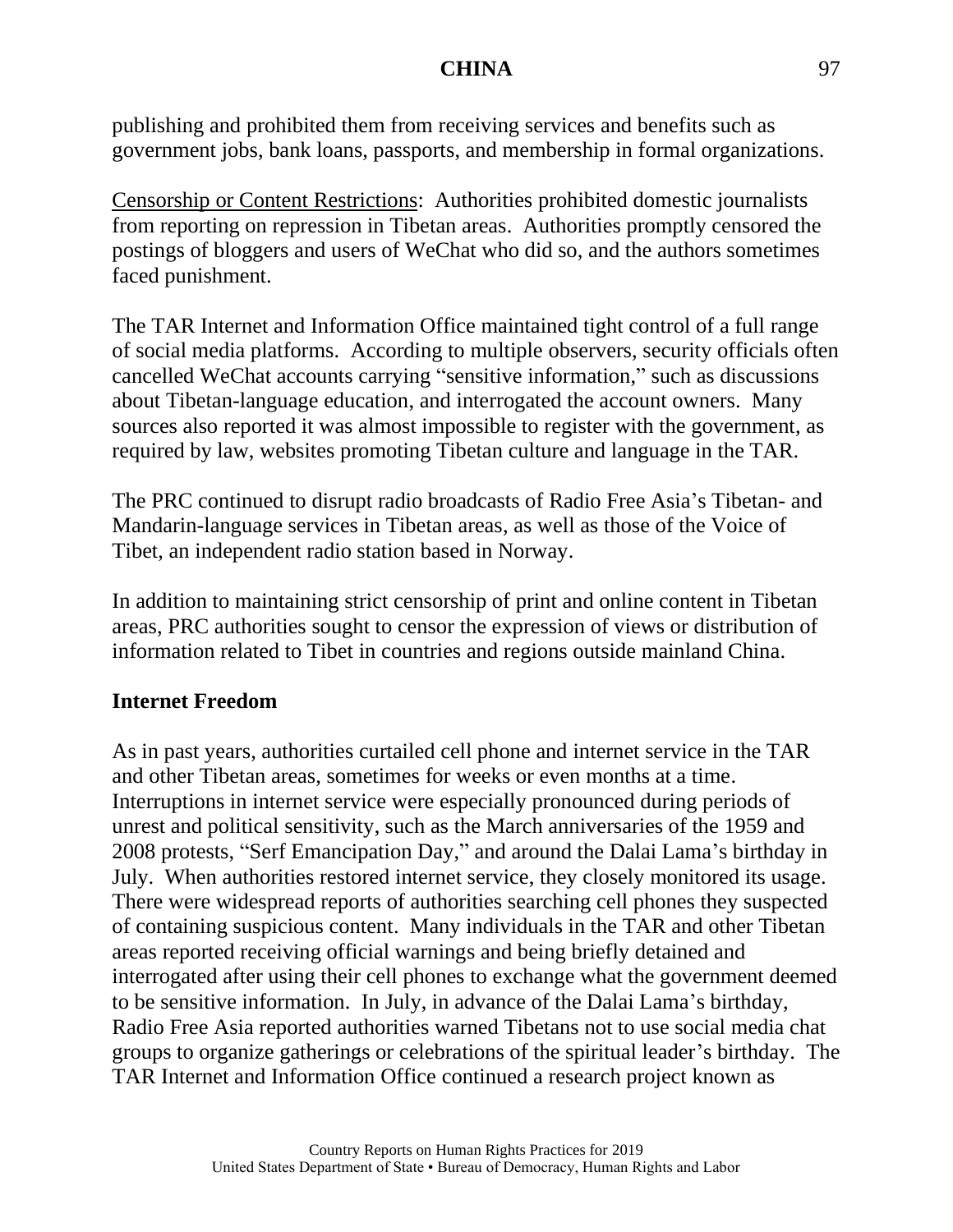*Countermeasures to Internet-based Reactionary Infiltration by the Dalai Lama Clique*.

In February, TAR Party Secretary Wu Yingjie urged authorities to "resolutely manage the internet, maintain the correct cybersecurity view, and win the online antiseparatist battle."

Throughout the year authorities blocked users in China from accessing foreignbased, Tibet-related websites critical of official government policy in Tibetan areas. Technically sophisticated hacking attempts originating from China also targeted Tibetan activists and organizations outside mainland China.

# **Academic Freedom and Cultural Events**

As in recent years, authorities in many Tibetan areas required professors and students at institutions of higher education to attend regular political education sessions, particularly during politically sensitive months, to prevent "separatist" political and religious activities on campus. Authorities frequently encouraged Tibetan academics to participate in government propaganda efforts, both domestically and overseas, such as making public speeches supporting government policies. Academics who refused to cooperate with such efforts faced diminished prospects for promotion and research grants.

Academics in the PRC who publicly criticized CCP policies on Tibetan affairs faced official reprisal. The government controlled curricula, texts, and other course materials as well as the publication of historically or politically sensitive academic books. Authorities frequently denied Tibetan academics permission to travel overseas for conferences and academic or cultural exchanges the party had not organized or approved. Authorities in Tibetan areas regularly banned the sale and distribution of music they deemed to have sensitive political content.

The state-run TAR Academy of Social Science continued to encourage scholars to maintain "a correct political and academic direction" in its March conference to "improve scholars' political ideology" and "fight against separatists" under the guidance of Xi Jinping.

In May police detained Sonam Lhundrub, a Tibetan university student in Lanzhou City, Gansu, after he wrote an essay criticizing the government. His essay noted the lack of government job positions available to Tibetans in the province and the difficulty of competing with Han Chinese applicants for jobs.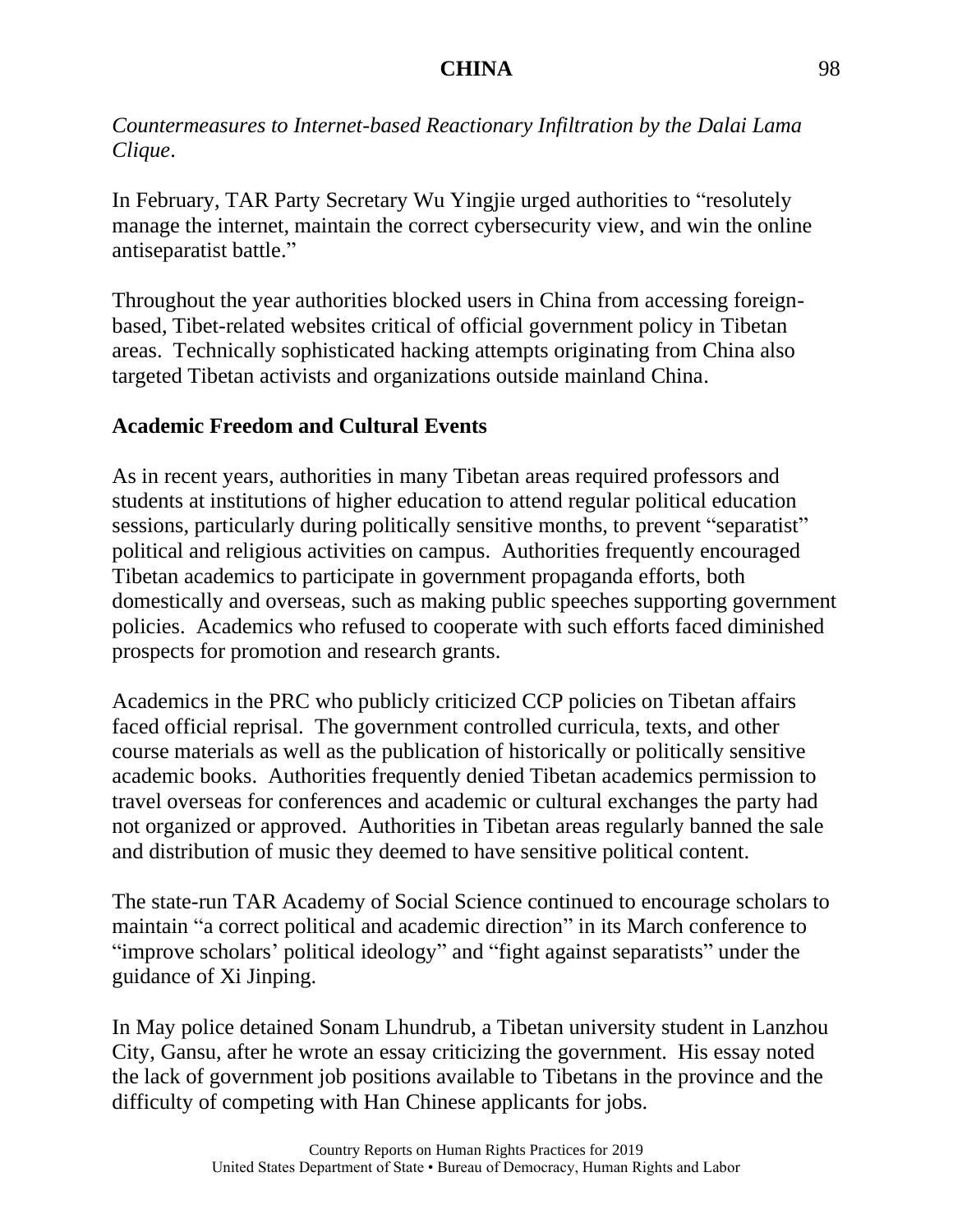In accordance with government guidance on ethnic assimilation, state policies continued to disrupt traditional Tibetan living patterns and customs and accelerated forced assimilation through promoting the influx of non-Tibetans to traditionally Tibetan areas, expanding the domestic tourism industry, forcibly resettling and urbanizing nomads and farmers, and weakening Tibetan-language education in public schools and religious education in monasteries.

Tibetan and Mandarin Chinese are the official languages of the TAR. Both languages appeared on some, but not all, public and commercial signs. Official buildings and businesses, including banks, post offices, and hospitals, frequently lacked signage in Tibetan. In many instances forms and documents were available only in Mandarin. Mandarin was used for most official communications and was the predominant language of instruction in public schools in many Tibetan areas. To print in the Tibetan language, private printing businesses in Chengdu needed special government approval, which was often difficult to obtain.

Financial and subsistence aid is sometimes tied to a reeducation program called "Unity and Love for the Motherland," a program that continued to expand since its inception in 2017. In areas where this program was in place, state subsidies and incentives were given only to Tibetans who could demonstrate support and knowledge of CCP leaders and ideology, often requiring them to memorize party slogans and phrases of past CCP leaders and to sing the national anthem. These tests were carried out in Chinese, disadvantaging Tibetans who could not speak or read Chinese.

According to multiple sources, monasteries throughout Tibetan areas of China were required to integrate CCP members into their governance structure, with party members exercising control over monastic admission, education, security, and finances. This requirement included geographic residency limitations on who can attend each monastery. In August monks from prominent Tibetan monasteries attending a government training were told to "lead the religion in the direction of better compatibility with socialist society" and that the reincarnation of the Dalai Lama "would not be affected by the Dalai Lama's separatist clique."

PRC law states "schools (classes and grades) and other institutions of education where most of the students come from minority nationalities shall, whenever possible, use textbooks in their own languages and use their languages as the media of instruction." Despite guarantees of cultural and linguistic rights, many primary, middle, high school, and college students had limited access to officially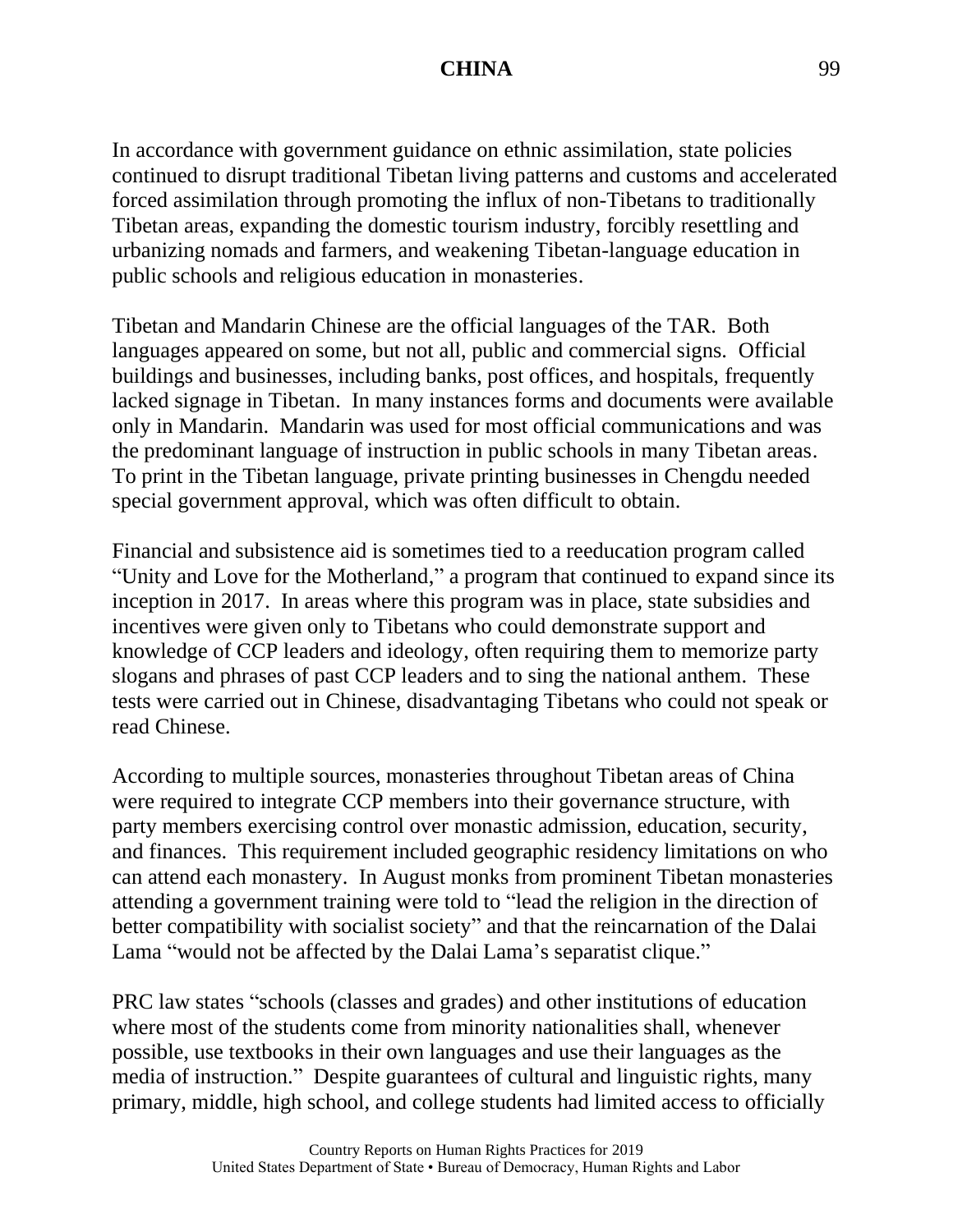approved Tibetan-language instruction and textbooks, particularly in the areas of "modern-day education," which refers to nontraditional, nonreligious education, particularly computers, physical education, arts, and other "modern" subjects.

The country's most prestigious universities provided no instruction in Tibetan or other ethnic minority languages, although classes teaching the Tibetan language were available at a small number of universities. "Nationalities" universities, established to serve ethnic minority students and Han Chinese students interested in ethnic minority subjects, offered Tibetan language instruction only in courses focused on the study of the Tibetan language or culture. Mandarin was used in courses for jobs that required technical skills and qualifications.

Tsering Dorjee, a Tibetan from the Shigatse area of the TAR, was detained in a reeducation camp for over a month after having a phone conversation with his brother about the importance of Tibetan language education. Security officials told family members that discussing Tibetan language instruction constituted a political crime.

# **b. Freedoms of Peaceful Assembly and Association**

Even in areas officially designated as "autonomous," Tibetans generally lacked the right to organize and play a meaningful role in the protection of their cultural heritage and unique natural environment. Tibetans often faced government intimidation and arrest if they protested official policies or practices.

In March and July, local observers noted that many monasteries and rural villages in the TAR and Tibetan areas in Sichuan, Qinghai, and Gansu received official warnings not to organize certain gatherings, including the celebration of the Dalai Lama's birthday.

# **c. Freedom of Religion**

See the Department of State's *International Religious Freedom Report* at [https://www.state.gov/religiousfreedomreport/.](https://www.state.gov/religiousfreedomreport/)

# **d. Freedom of Movement**

PRC law provides for freedom of internal movement, foreign travel, emigration, and repatriation; however, the government severely restricted travel and freedom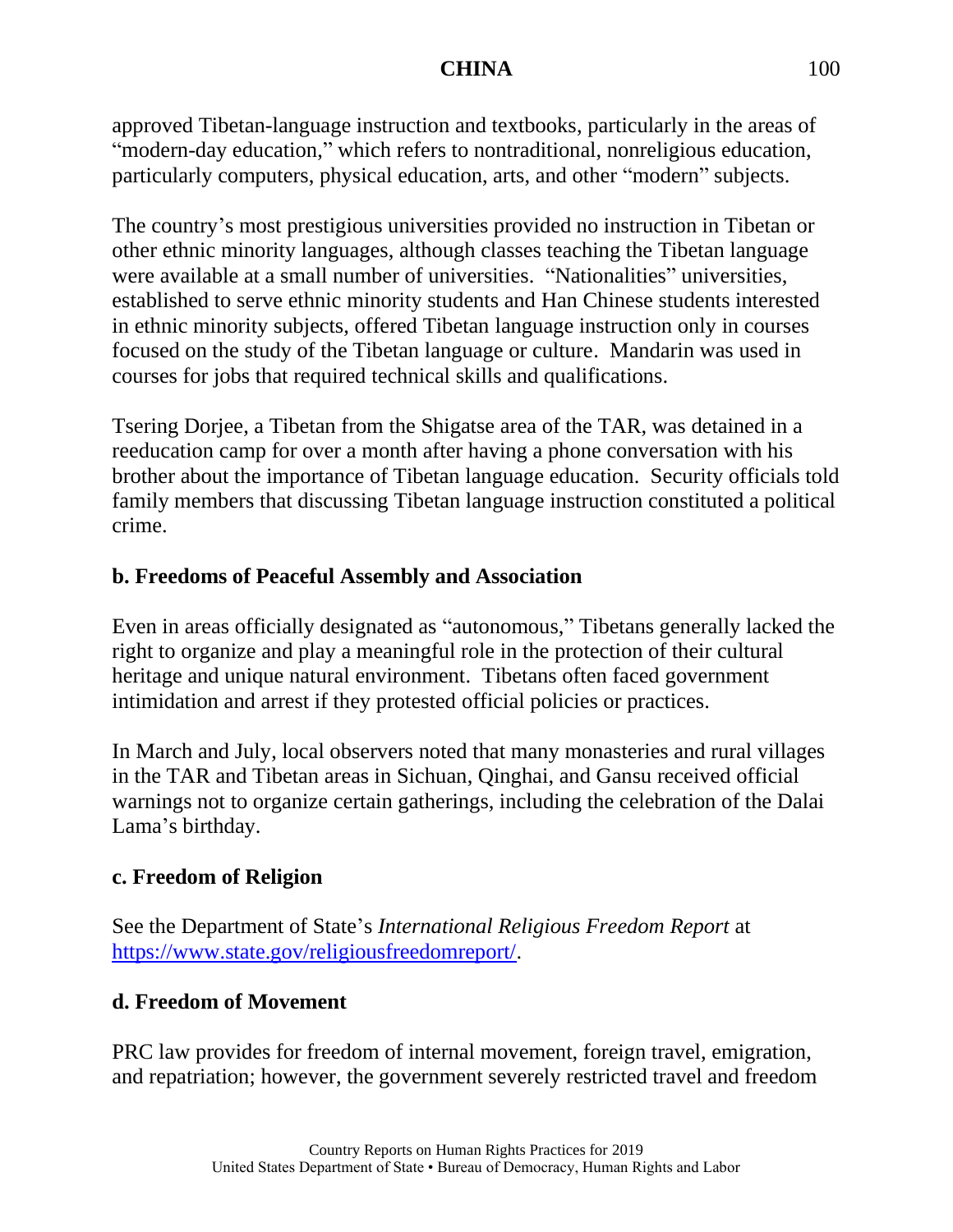of movement for Tibetans, particularly Tibetan Buddhist monks and nuns as well as lay persons whom the government considered to have "poor political records."

In-country Movement: The People's Armed Police and local public security bureaus set up roadblocks and checkpoints in Tibetan areas on major roads, in cities, and on the outskirts of cities and monasteries, particularly around sensitive dates. Tibetans traveling in monastic attire were subject to extra scrutiny by police at roadside checkpoints and at airports. Tibetans without local residency were turned away from many Tibetan areas deemed sensitive by the government.

Authorities sometimes banned Tibetans, particularly monks and nuns, from leaving the TAR and from traveling to the TAR without first obtaining special permission from multiple government offices. Some Tibetans reported encountering difficulties in obtaining the required permissions. Such restrictions not only made it difficult for Tibetans to make pilgrimages to sacred religious sites in the TAR, but they also made it difficult to visit family, conduct business, or travel for leisure. Tibetans from outside the TAR who traveled to Lhasa also reported that authorities there required them to surrender their national identification cards and notify authorities of their plans in detail on a daily basis. These requirements were not applied to Han Chinese visitors to the TAR.

Even outside the TAR, many Tibetan monks and nuns reported it remained difficult to travel beyond their home monasteries for religious and traditional Tibetan education, with officials frequently denying permission for visiting monks to stay at a monastery for religious education. Implementation of this restriction was especially rigorous in the TAR, and it undermined the traditional Tibetan Buddhist practice of seeking advanced teachings from a select number of senior teachers based at major monasteries scattered across the Tibetan Plateau.

Foreign Travel: Many Tibetans continued to report difficulties in obtaining new or renewing existing passports. Sources reported that Tibetans and certain other ethnic minorities had to provide far more extensive documentation than other citizens when applying for a PRC passport. For Tibetans, the passport application process sometimes required years and frequently ended in rejection. Some Tibetans reported they were able to obtain passports only after paying substantial bribes and offering written promises to conduct only apolitical or nonsensitive international travel.

Tibetans continued to encounter significant obstacles in traveling to India for religious, educational, and other purposes. In some instances the government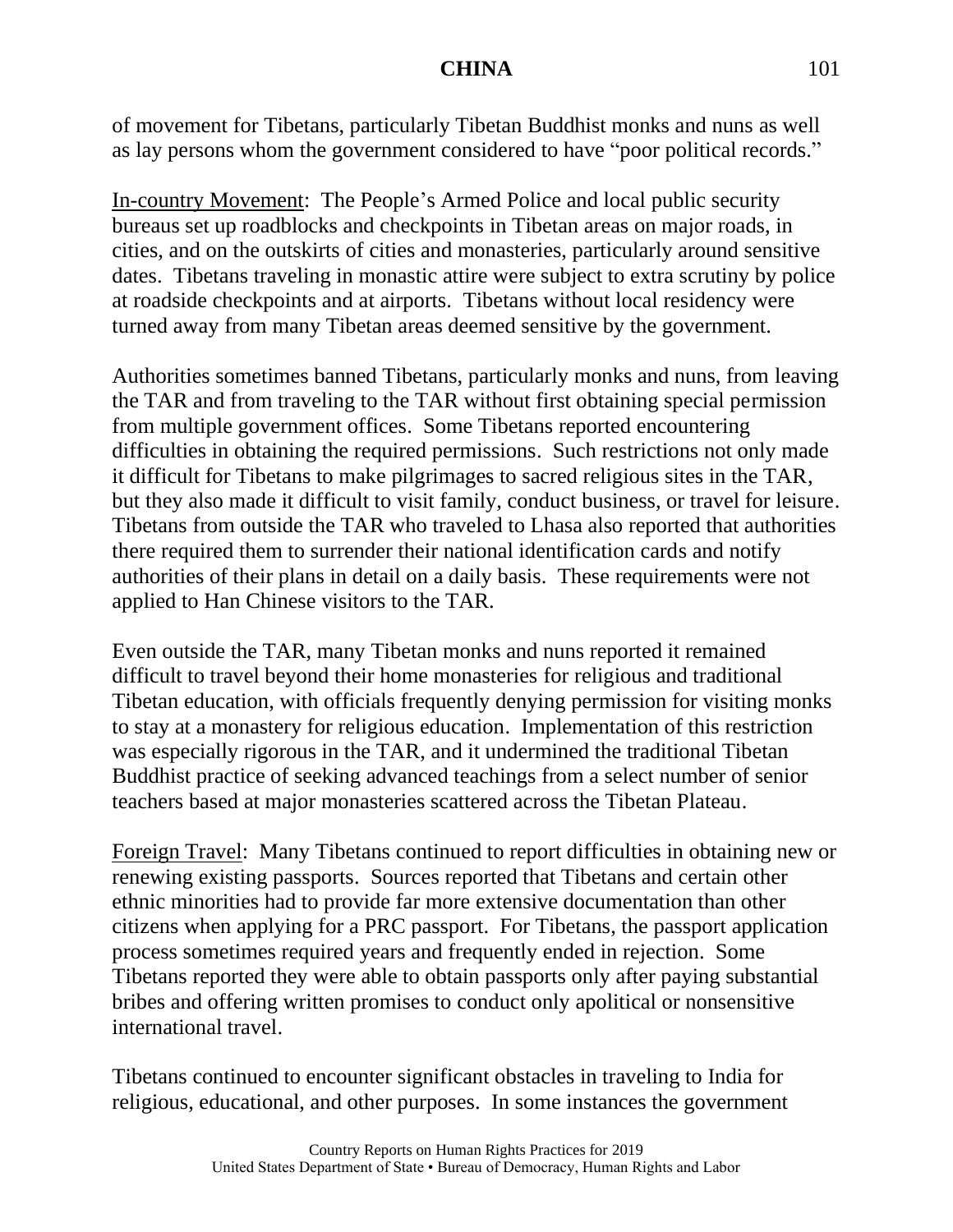refused to issue passports to Tibetans. Many Tibetans who possessed passports were concerned authorities would place them on the government's blacklist and therefore did not travel. Tibetans who had traveled to Nepal and planned to continue to India reported that PRC officials visited their homes in Tibet and threatened their relatives if they did not return immediately. Sources reported that explicit punishments included placing family members on a blacklist, which could lead to the loss of a government job or difficulty in finding employment; expulsion of children from the public education system; and revocation of national identification cards, thereby preventing access to other social services, such as health care and government aid.

The government restricted the movement of Tibetans in the period before and during sensitive anniversaries and events and increased controls over border areas at these times. According to local observers, travel agents in the cities of Chengdu, Xining, and Kunming were forbidden to sell overseas package tours to Tibetans for the months of March and July, the periods around Tibet Uprising Day (March 10) and the Dalai Lama's birthday (July 6). Travel restrictions also increased around Chinese National Day (October 1).

The government strictly regulated travel of international visitors to the TAR, a restriction not applied to any other provincial-level entity of the PRC. In accordance with a 1989 regulation, international visitors had to obtain an official confirmation letter issued by the TAR government before entering the TAR. Most foreign tourists obtained such letters by booking tours through officially registered travel agencies. In the TAR a government-designated tour guide had to accompany international tourists at all times. It was rare for foreigners to obtain permission to enter the TAR by road. As in prior years, authorities banned many international tourists from the TAR in the period before and during the March anniversary of the 1959 Tibetan uprising as well as during other periods the PRC government deemed politically sensitive. International tourists sometimes also faced restrictions traveling to Tibetan areas outside the TAR during such times.

The 2018 Reciprocal Access to Tibet Act defines open access to Tibet as meeting the following two criteria: that U.S. diplomats, journalists, and citizens can access Tibetan areas in the same way as other areas in China, and that no special permits or procedures are required to access Tibetan areas. During the year the PRC did not provide open access to Tibet based on either criterion. PRC authorities repeatedly denied requests for international journalists to visit the TAR and other Tibetan areas (see Freedom of Expression section). The TAR government also frequently denied foreign diplomats' requests for official travel. Although foreign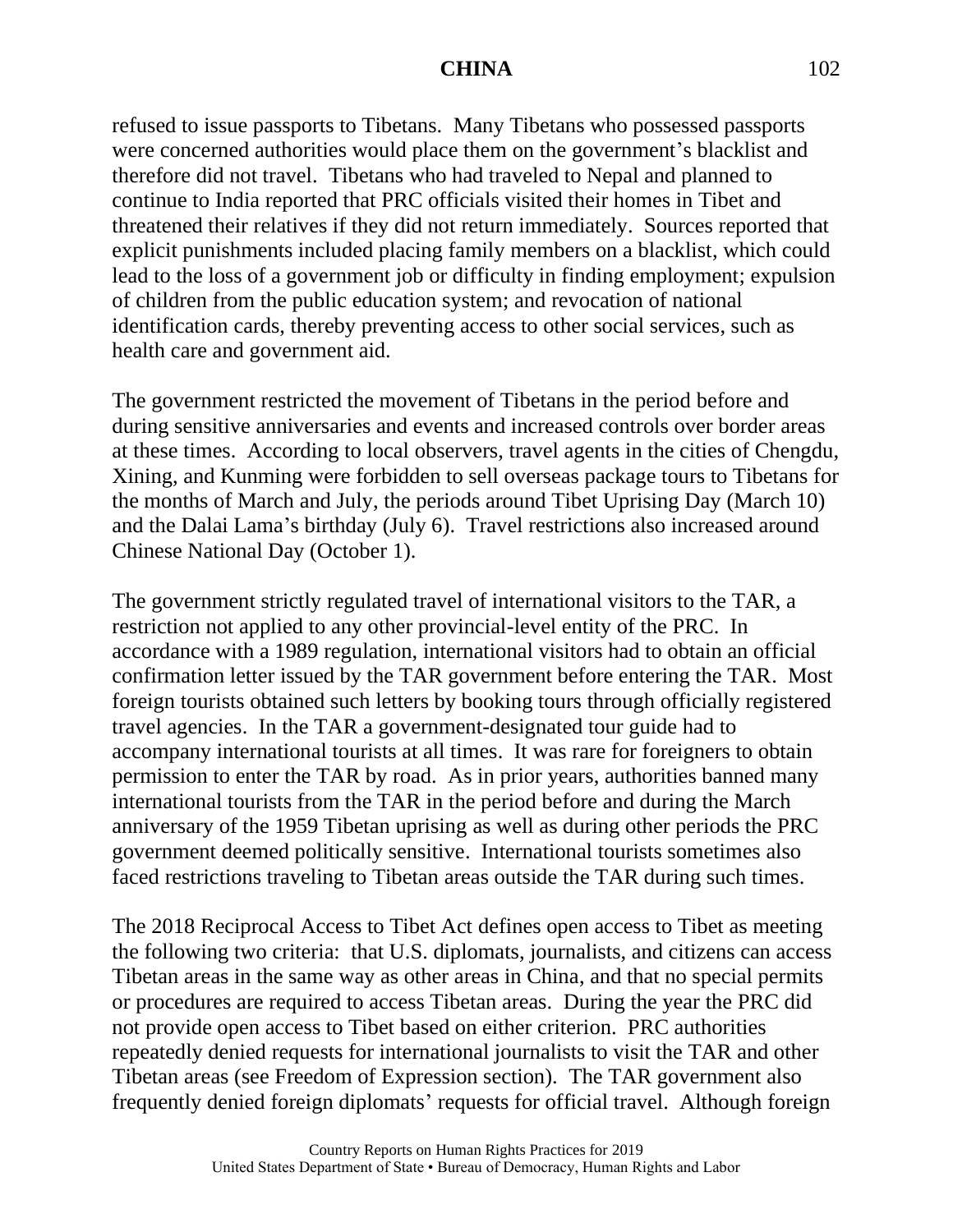officials were able to travel more freely in Tibetan areas outside the TAR, the People's Armed Police and local public security bureaus often subjected them to multiple checkpoints. Local government officials routinely limited diplomatic travel within Sichuan Province.

From February to April, the local government reportedly banned foreign tourists from visiting the TAR in advance of Tibet Uprising Day and the convening of the PRC's national legislature.

## **Exile**

Approximately 150,000 Tibetans live in exile throughout the world. Tibetans live outside of China for many reasons, although policies enacted by the PRC government in Tibetan areas were frequently cited as the primary factor. Among those living outside of China are the 14th Dalai Lama and several other senior religious leaders who are not approved by the PRC government. These leaders were often unable to meet directly with their home monasteries and students.

The Tibetan overseas community is often subjected to harassment, monitoring, and cyberattacks believed to be carried out by the PRC government. Individuals reported they were subjected to government harassment and investigation because of family members living overseas. Observers also reported that many Tibetans traveling to visit family overseas were required to spend several weeks in political education classes after returning to China.

In September media outlets reported PRC government efforts to hack into the phones of several leaders in the Central Tibetan Administration, the governance organization of the overseas Tibetan community, as well as officials in the Office of the Dalai Lama.

# **Section 3. Freedom to Participate in the Political Process**

According to the law, Tibetans and other Chinese citizens have the right to vote in some local elections. The PRC government, however, severely restricted its citizens' ability to participate in any meaningful elections. Citizens could not freely choose the officials who governed them, and the CCP continued to control appointments to positions of political power.

Since 2015 the TAR and many Tibetan areas have strictly implemented the Regulation for Village Committee Management, which stipulates that the primary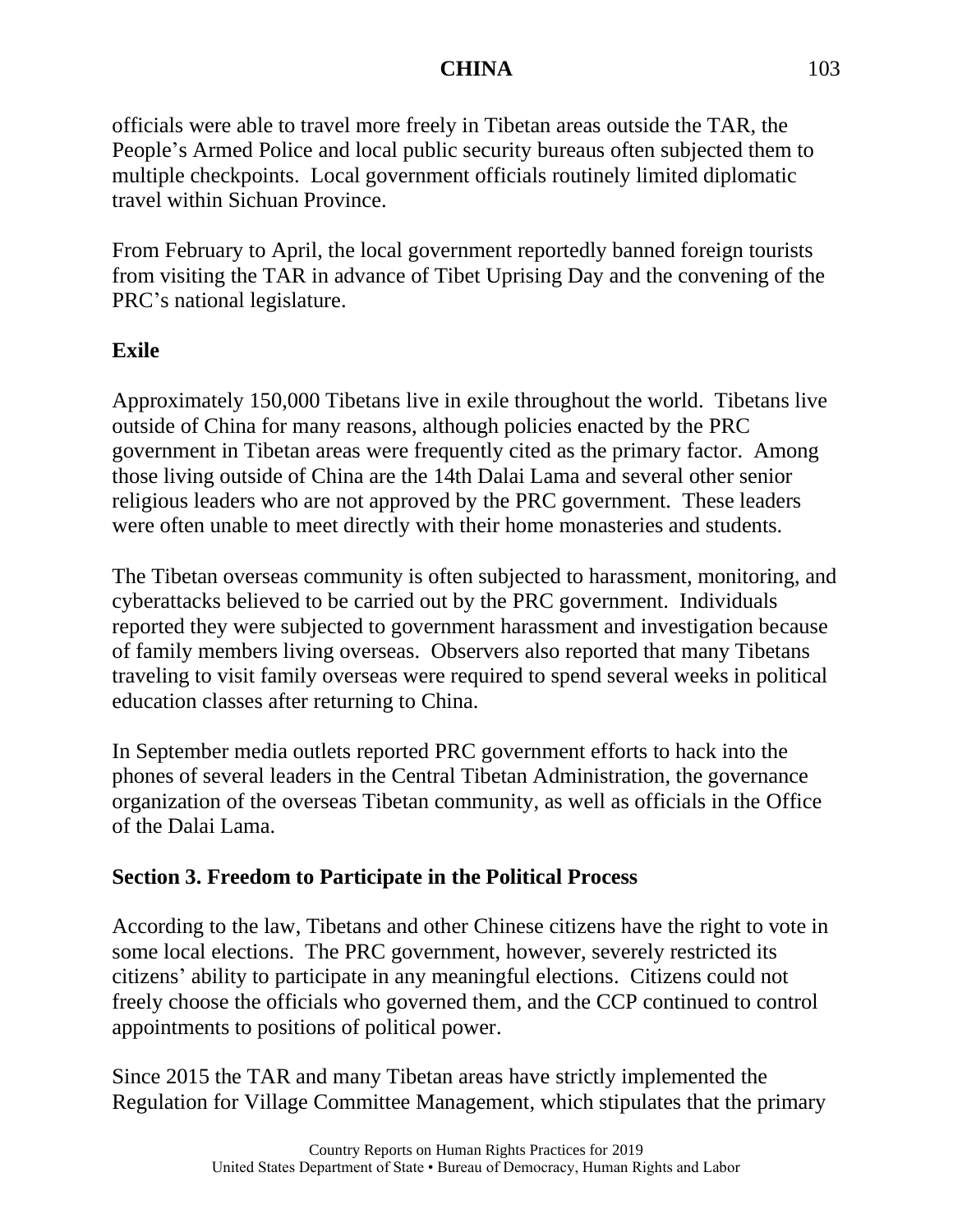condition for participating in any local election is the "willingness to resolutely fight against separatism"; in some cases this condition was interpreted to require candidates to denounce the Dalai Lama. Several sources reported that newly appointed Communist Party cadres had replaced nearly all traditional village leaders in the TAR and in Tibetan areas outside the TAR over the last three years, despite the lack of village elections.

# **Section 4. Corruption and Lack of Transparency in Government**

PRC law provides criminal penalties for corrupt acts by officials, but the government did not implement the law effectively in Tibetan areas, and highranking officials often engaged in corrupt practices with impunity. There were numerous reports of government corruption in Tibetan areas during the year; some low-ranked officials were punished.

In September 2018 Tibetan anticorruption activist A-nya Sengdra was arrested for "picking quarrels and provoking trouble" by Qinghai police after exposing corruption among local officials who were failing to pay for land appropriated from local Tibetans. A-nya's detention was extended several times, and no trial had been scheduled.

# **Section 5. Governmental Attitude Regarding International and Nongovernmental Investigation of Alleged Abuses of Human Rights**

Some domestic human rights groups and nongovernmental organizations (NGOs) were able to operate in Tibetan areas, although under substantial government restrictions. Their ability to investigate impartially and publish their findings on human rights cases was limited. Restrictions on foreign NGOs made it nearly impossible for foreign human rights groups to investigate or report findings within Tibetan areas. PRC government officials were not cooperative or responsive to the views of foreign human rights groups.

In a July interview, the China director for Human Rights Watch noted that the PRC government was "making the stakes higher for people inside [of Tibet] to talk [to NGOs]. There can be consequences for family members … The authorities are trying very hard to not just cut people off from information sources but really to discourage certain kinds of research or enquiry."

# **Section 6. Discrimination, Societal Abuses, and Trafficking in Persons**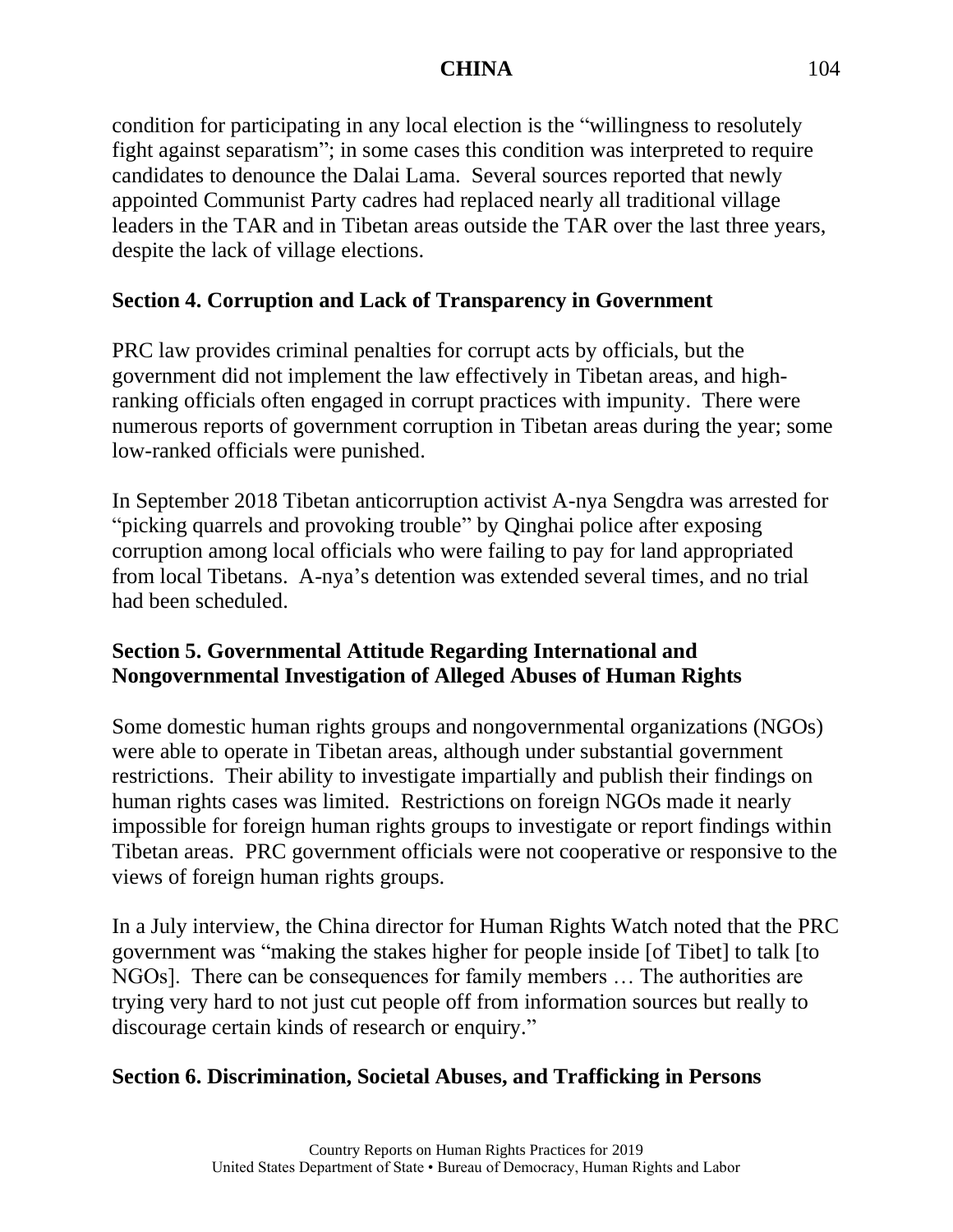# Women

Coercion in Population Control: As in the rest of China, there were reports of coerced abortions and sterilizations, although government statistics on the percentage of abortions coerced during the year were not available. The CCP restricts the rights of parents to choose the number of children they have and utilizes family planning units from the provincial to the village level to enforce population limits and distributions.

Discrimination: There were no formal restrictions on women's participation in the political system, and women held many lower-level government positions. Nevertheless, women were underrepresented at the provincial and prefectural levels of government.

See the Women section in the Mainland China section for more information.

# **Children**

Many rural Tibetan areas have implemented the PRC's nationwide "centralized education" policy, which forced the closure of many village and monastic schools and the transfer of students to boarding schools in towns and cities. Media reports indicated this program was expanding. The policy limited the ability of children to learn Tibetan language and culture by removing Tibetan children from their homes and communities where the Tibetan language is used. It has also led to the removal of young monks from monasteries, forcing them instead into governmentrun schools. Authorities enforced regulations specifying that traditional monastic education is available only to monks older than 18, which has led to a reduction in younger students at monasteries. Instruction in Tibetan, while provided for by PRC law, was often inadequate or unavailable at schools in Tibetan areas.

Media outlets reported an increase in the scale of Tibetans attending governmentsponsored boarding school outside Tibetan areas. The PRC government reported the programs allowed students greater educational opportunities than they would have had in their home cities. Tibetans and reporters, however, noted the program prevented students from participating in Tibetan cultural activities, observing religious practices, or using the Tibetan language. Media reports also highlighted discrimination within government boarding school programs. Tibetans attending government-arranged boarding schools in eastern China reported studying and living in ethnically segregated classrooms and dormitories justified as necessary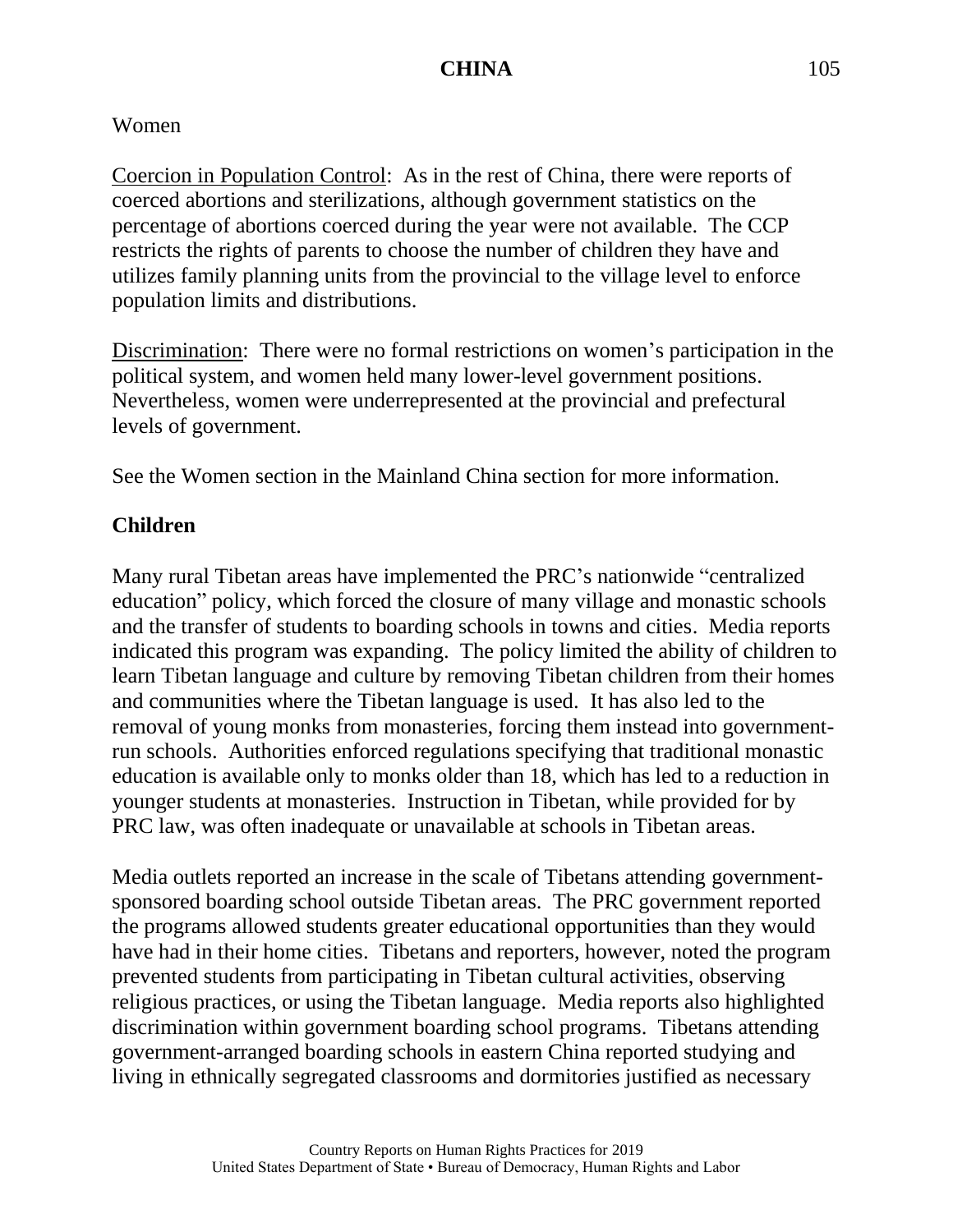security measures, despite cultural integration being the government's stated purpose for these programs.

# **Trafficking in Persons**

See the Department of State's annual *Trafficking in Persons Report* at [https://www.state.gov/trafficking-in-persons-report.](https://www.state.gov/trafficking-in-persons-report/)

# **National/Racial/Ethnic Minorities**

Although the 2010 TAR census figures showed that Tibetans made up 90.5 percent of the TAR's permanently registered population, official figures did not include a large number of long-, medium-, and short-term Han Chinese migrants, such as cadres, skilled and unskilled laborers, military and paramilitary troops, and their respective dependents. Tibetans continued to make up nearly 98 percent of those registered as permanent residents in rural areas of the TAR, according to official census figures.

Migrants to the TAR and other parts of the Tibetan Plateau were overwhelmingly concentrated in urban areas. Government policies to subsidize economic development often benefited Han Chinese migrants more than Tibetans. In many predominantly Tibetan cities across the Tibetan Plateau, Han Chinese migrants owned and managed most of the small businesses, restaurants, and retail shops.

Observers continued to express concern that major development projects and other central government policies disproportionately benefited non-Tibetans and resulted in a considerable influx of Han Chinese persons into the TAR and other Tibetan areas. Large state-owned enterprises based outside the TAR engineered or implemented many major infrastructure projects across the Tibetan Plateau, with Han Chinese professionals and low-wage temporary migrant workers from other provinces, rather than local residents, managing and staffing the projects.

Economic and social exclusion was a major source of discontent among a varied cross section of Tibetans. Some Tibetans continued to report discrimination in employment. Some Tibetans reported it was more difficult for them than Han Chinese persons to obtain permits and loans to open businesses, and the government gave many Han Chinese persons, especially retired soldiers, incentives to move to Tibet. Increased restrictions in the three years since a foreign NGO management law was passed severely decreased the number of local NGOs that received foreign funding and international NGOs that provided assistance to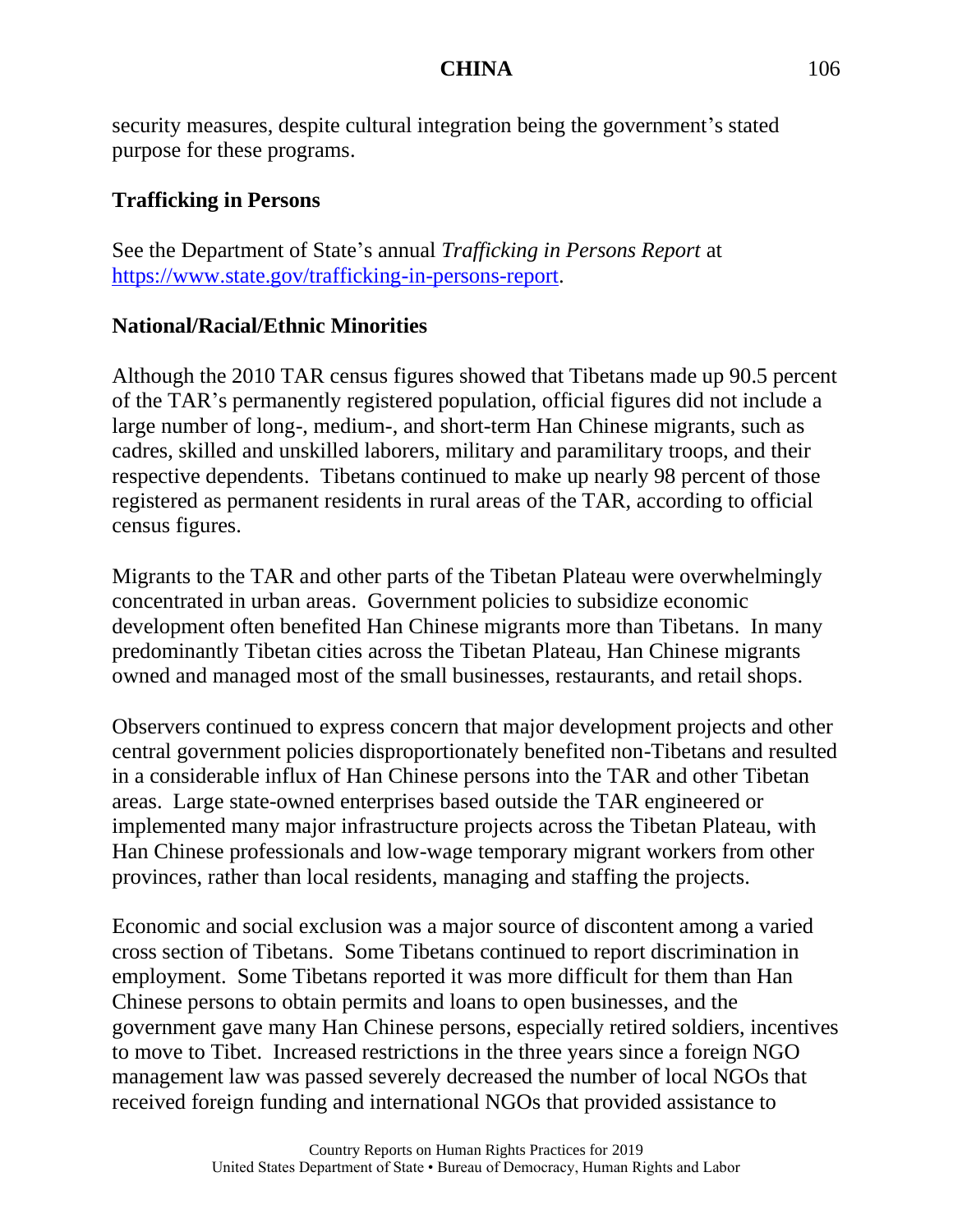Tibetan communities. For example, after the NGO law took effect in 2017, Trace Foundation, a U.S.-based nonprofit organization focusing on Tibetan areas, began closing its programs on the plateau and reported that it had not carried out any programs within China during the year. Other foreign NGOs reported being unable to find local partners. Several Tibetan-run NGOs were also reportedly pressured to close. Throughout the year there were no known Tibetan Plateaubased international NGOs operating in the country.

Some employers specifically barred Tibetans and other minorities from applying to job openings. In August, Lens Technology in Hunan Province published a job opportunity specifically barring Tibetans, Uighurs, and Mongolians from applying.

The PRC government continued its campaign to resettle Tibetan nomads into urban areas and newly created communities in rural areas across the TAR and other Tibetan areas. Improving housing conditions, health care, and education for Tibet's poorest persons were among the stated goals of resettlement, although there was a pattern of settling herders near townships and roads and away from monasteries, which were the traditional providers of community and social services. A requirement that herders bear a substantial part of the resettlement costs often forced resettled families into debt. The government's campaign resulted in many resettled herders losing their livelihoods and living in impoverished conditions in urban areas.

Although a 2015 media report noted that Tibetans and other minority ethnic groups made up 70 percent of government employees in the TAR, the top CCP position of TAR party secretary continued to be held by a Han Chinese person, and the corresponding positions in the vast majority of all TAR counties were Han Chinese. Within the TAR, Han Chinese persons also continued to hold a disproportionate number of the top security, military, financial, economic, legal, judicial, and educational positions. The law requires CCP secretaries and governors of ethnic minority autonomous prefectures and regions to be from that ethnic minority; however, party secretaries were Han Chinese in eight of the nine TAPs located in Gansu, Qinghai, Sichuan, and Yunnan Provinces. One TAP in Qinghai had a Tibetan party secretary. Authorities strictly prohibited Tibetans holding government and CCP positions from openly worshipping at monasteries or otherwise publicly practicing their religion.

#### **Promotion of Acts of Discrimination**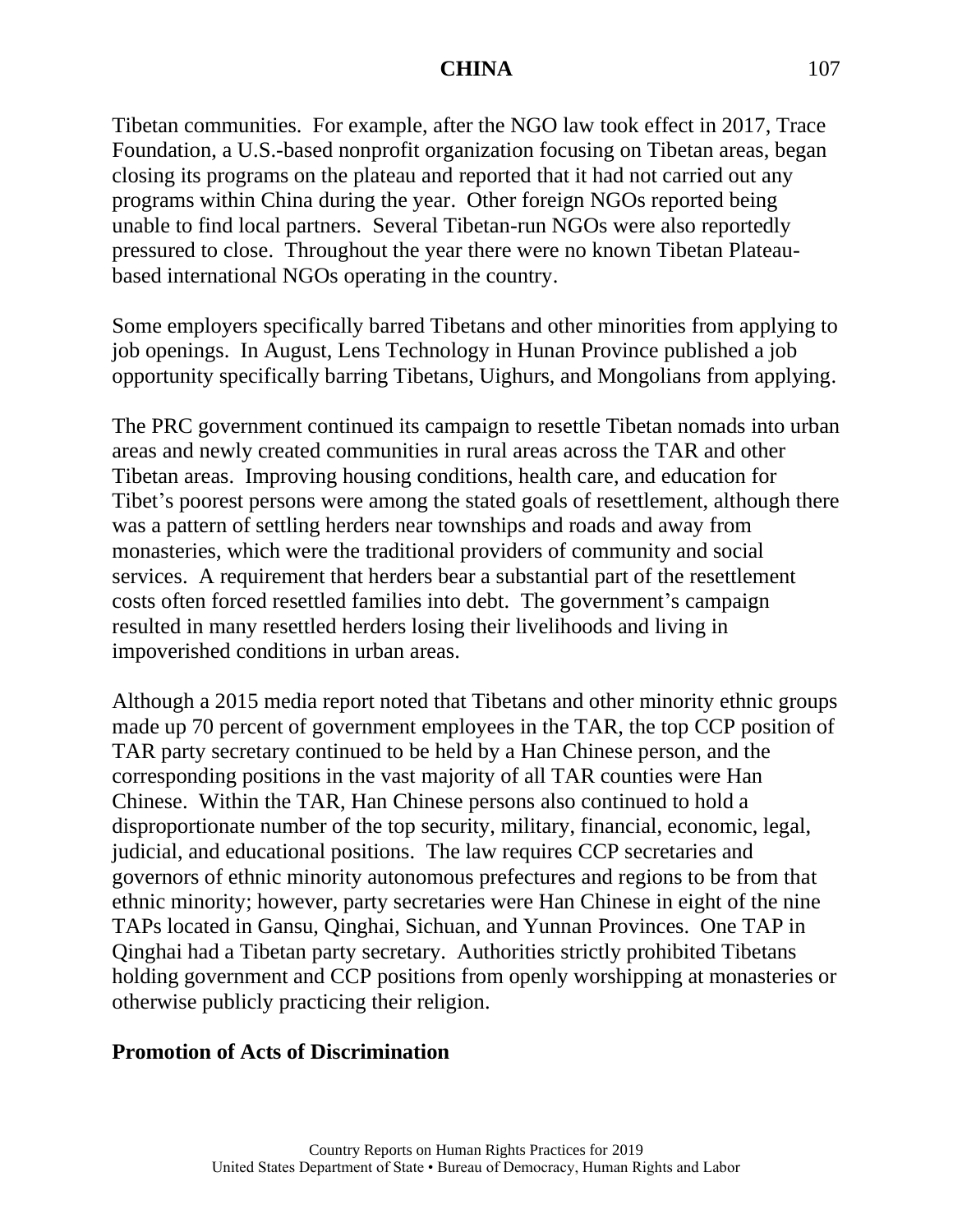Government propaganda against alleged Tibetan "proindependence forces" contributed to Chinese societal discrimination against ordinary Tibetans. Many Tibetan monks and nuns chose to wear nonreligious clothing to avoid harassment when traveling outside their monasteries and throughout China. Some Tibetans reported that taxi drivers throughout China refused to stop for them, hotels refused to provide lodging, and Han Chinese landlords refused to rent to them.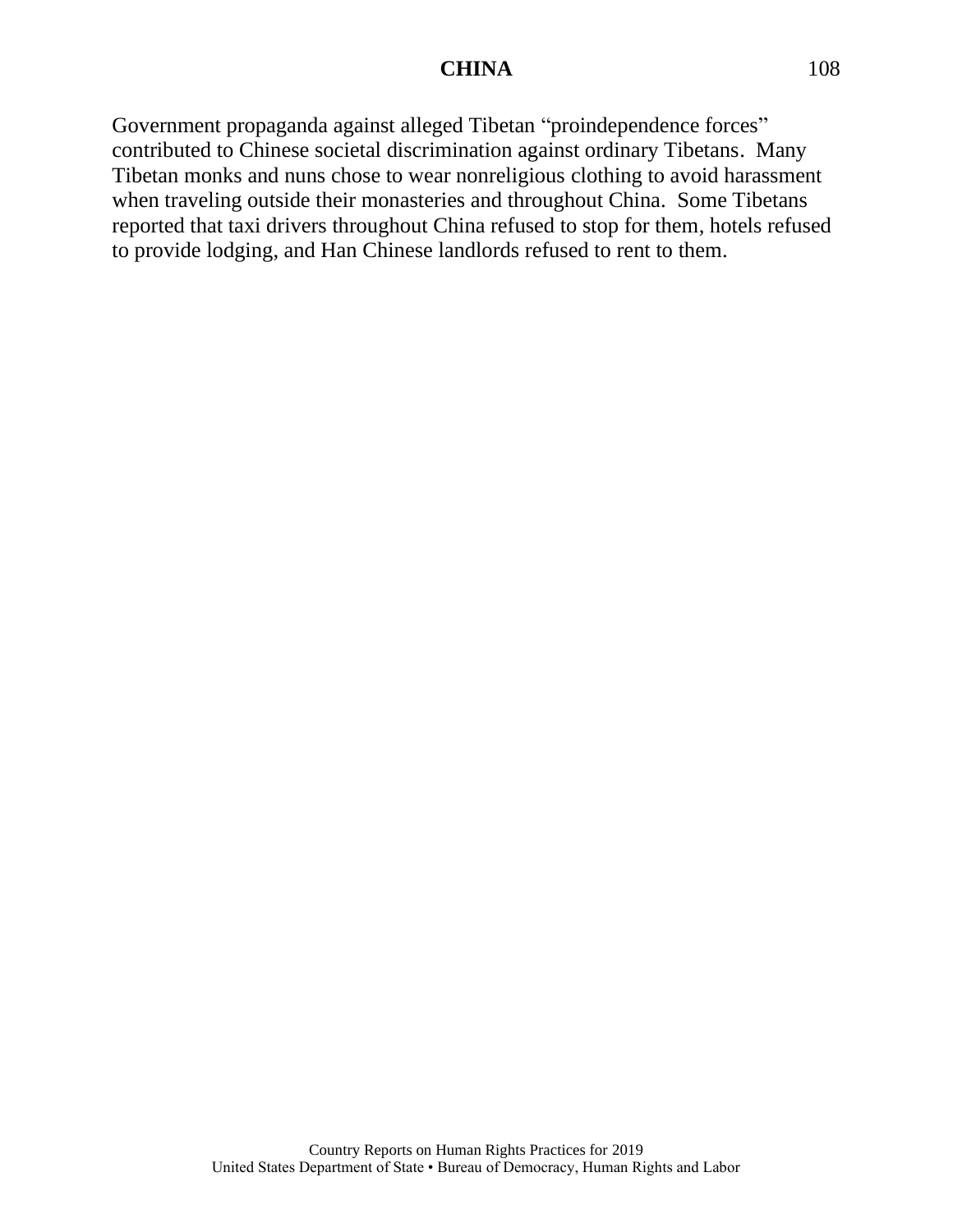#### **HONG KONG 2019 HUMAN RIGHTS REPORT**

#### **EXECUTIVE SUMMARY**

Hong Kong is a special administrative region (SAR) of the People's Republic of China (PRC). The 1984 Sino-British Joint Declaration and the Basic Law of the SAR specify that the SAR enjoys a high degree of autonomy under the "one country, two systems" framework, except in matters of defense and foreign affairs. Throughout the year, however, domestic and international observers continued to express concerns about central PRC government encroachment on the SAR's autonomy. In November district council elections, prodemocracy candidates won control of 17 out of 18 councils in elections widely regarded as free and fair, although the government barred one opposition figure's candidacy. The turnout, 71 percent of all registered voters, was a record for Hong Kong. In March 2017 the 1,194-member Chief Executive Election Committee, dominated by proestablishment electors, selected Carrie Lam to be the SAR's chief executive. In 2016 Hong Kong residents elected the 70 representatives who compose the SAR's Legislative Council. Voters directly elected 40 representatives, while limitedfranchise constituencies elected the remaining 30.

The Hong Kong police force maintains internal security and reports to the SAR's Security Bureau. Civilian authorities maintained effective control over the security forces.

From June to year's end, Hong Kong experienced frequent protests, with some exceeding more than one million participants. Most protesters were peaceful, but some engaged in violence and vandalism. The protests began as a movement against the government's introduction of legislation that would have allowed the extradition of criminal suspects to any jurisdiction, including mainland China, but subsequently evolved to encompass broader concerns.

Significant human rights issues included: police brutality against protesters and persons in custody; arbitrary arrest; substantial interference with the rights of peaceful assembly and freedom of association; and restrictions on political participation.

The government took steps to prosecute and punish officials who committed human rights abuses but resisted widespread calls for a special inquiry into alleged police brutality that occurred during the demonstrations. The government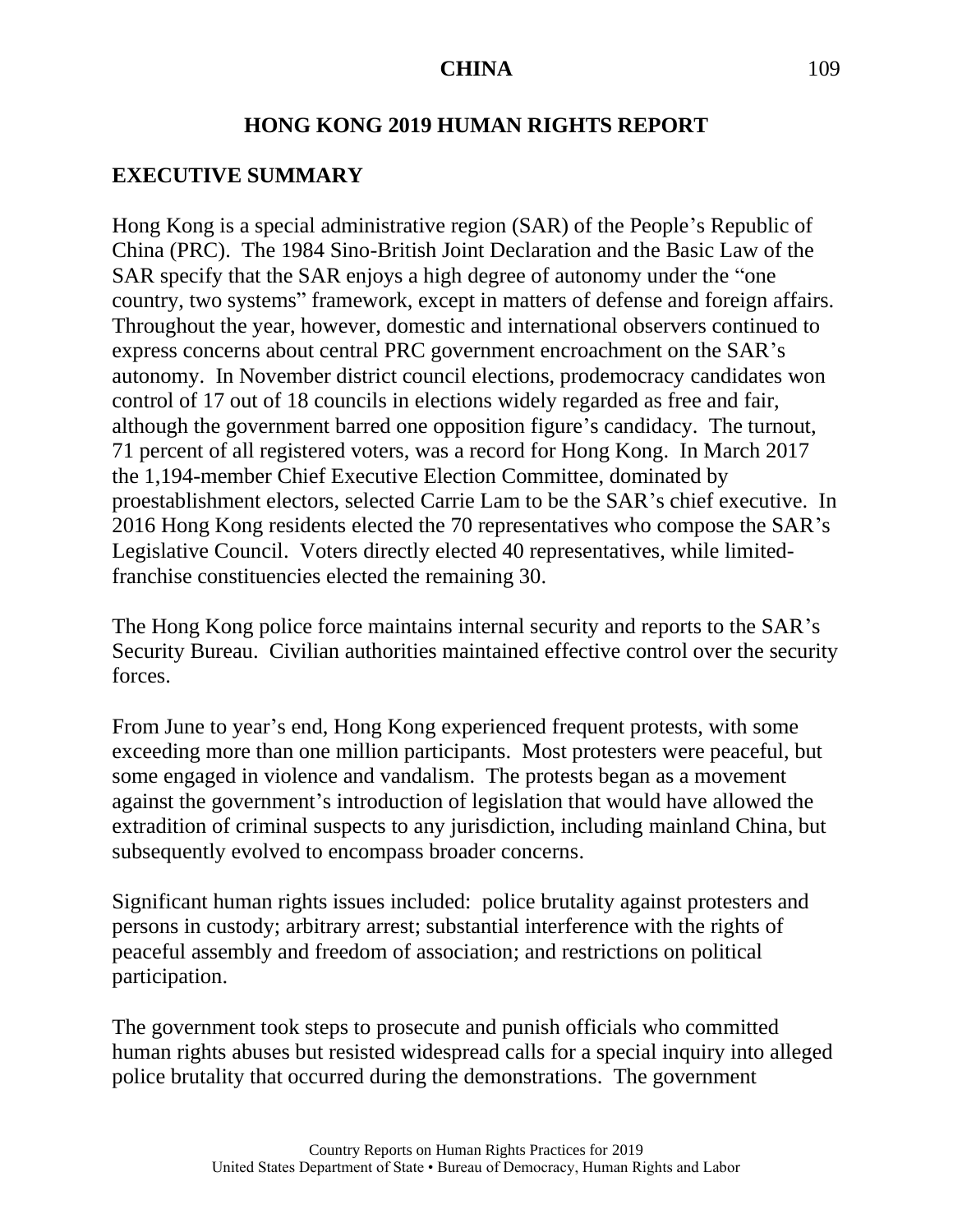continued to rely on the Independent Police Complaints Council (IPCC) to review allegations against the police.

# **Section 1. Respect for the Integrity of the Person, Including Freedom from:**

# **a. Arbitrary Deprivation of Life and Other Unlawful or Politically Motivated Killings**

There were no credible reports that the government or its agents committed arbitrary or unlawful killings.

#### **b. Disappearance**

There were no reports of disappearances by or on behalf of government authorities.

## **c. Torture and Other Cruel, Inhuman, or Degrading Treatment or Punishment**

The law prohibits such practices, but there were several reports the police physically abused or degraded detainees. In September Amnesty International alleged that police beat or otherwise mistreated individuals in custody. For example, the Amnesty International report stated that police severely beat and threatened to break the hands of a detained protester in August. Other protesters alleged police sexually assaulted them while in police custody. Several activists alleged that police abused detainees at the San Uk Ling Holding Center, including breaking bones and sexually assaulting detainees. The police denied those allegations.

Many Hong Kong residents and experts alleged that police officers on several occasions used excessive force to disperse crowds or arrest individuals suspected of participating in violent protests. For example, on August 31, police rushed onto a subway train and beat several individuals while making arrests. In August the UN Human Rights Office stated there was "credible evidence" the Hong Kong police were "employing less lethal weapons in ways that are prohibited by international norms and standards" when conducting crowd dispersal operations. Critics also noted that police officers frequently did not show identification when conducting crowd dispersal operations, which made it difficult to identify officers who may have committed abuses.

# **Prison and Detention Center Conditions**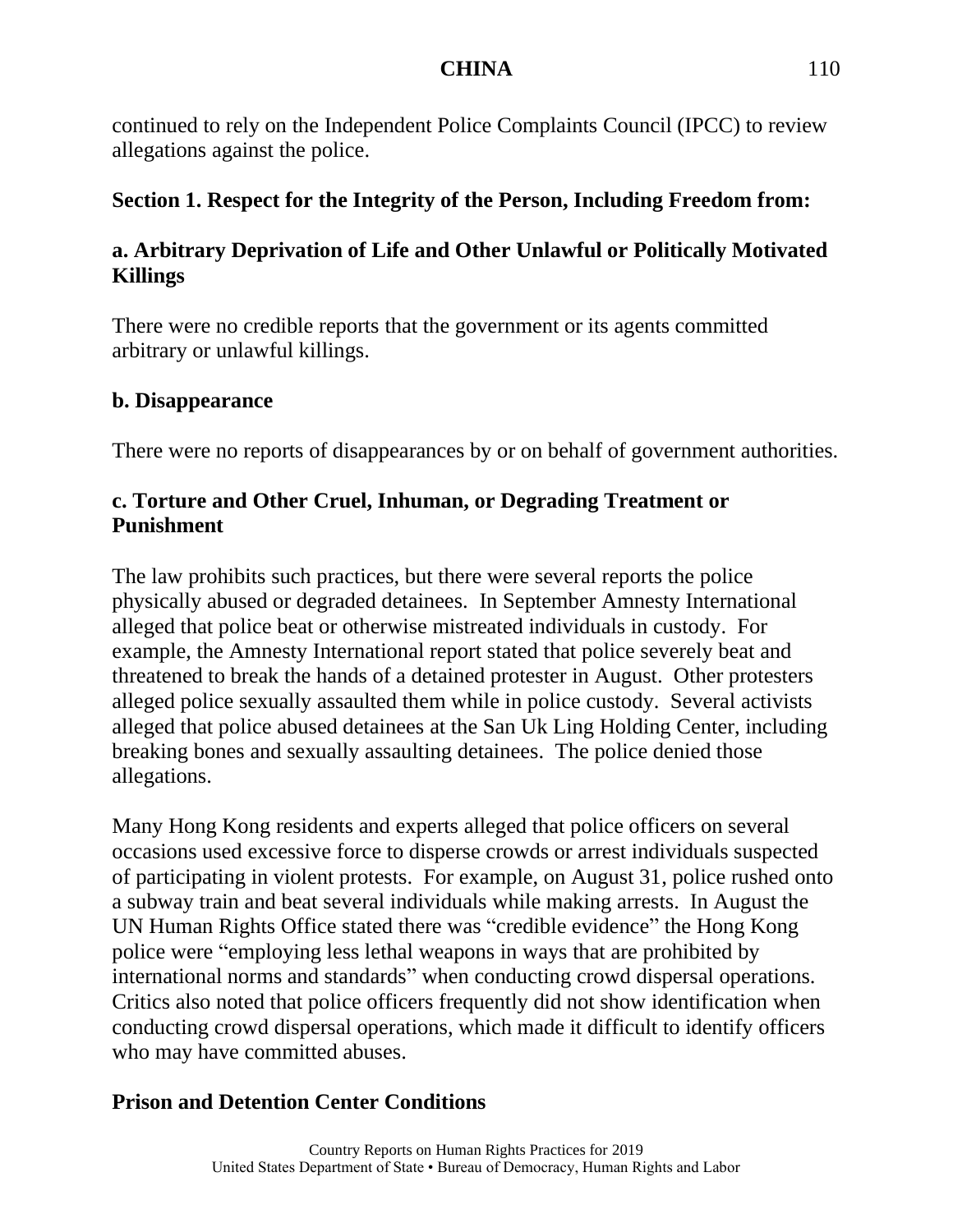There were reports regarding prison or detention center conditions that raised human rights concerns.

Physical Conditions: On several occasions police reportedly used the San Uk Ling Holding Center to detain persons arrested during protests. The center, originally used to hold illegal immigrants from mainland China, reportedly has no security cameras in meeting rooms or detention rooms.

Administration: The government investigated allegations of problematic conditions and documented the results in a publicly accessible manner. There was an external Office of the Ombudsman. Activists and legislators, however, urged the government to establish an independent prisoner complaint and monitoring mechanism for prisons and detention centers.

Independent Monitoring: The government generally permitted legislators and justices of the peace to conduct prison visits. Justices of the peace may make suggestions and comments on matters, such as physical conditions, overcrowding, staff improvement, training and recreational programs and activities, and other matters affecting the welfare of inmates.

In August the government blocked legislators, journalists, and justices of the peace from visiting the San Uk Ling Holding Center, where many protesters were detained. In September Chief Executive Lam announced that the police would no longer hold protesters at the San Uk Ling Holding Center. The IPCC announced it visited the San Uk Ling Holding Center on October 8 and affirmed that it would "make recommendations to the Police should any area of improvement has been (sic) identified." As of year's end, however, the IPCC provided no report on its findings.

#### **d. Arbitrary Arrest or Detention**

The law prohibits arbitrary arrest and detention and provides for the right of any person to challenge the lawfulness of his or her arrest or detention in court. Several claims of arbitrary arrest were made in connection with the protests. In August police arrested several democracy activists and prodemocracy legislators the day before a large planned protest. Police alleged the arrests arose out of the activists' and legislators' illegal acts, such as obstructing police officers, during their participation in prior protests. One arrested legislator was accused of assaulting police officers by loudly speaking through a bullhorn and thus hurting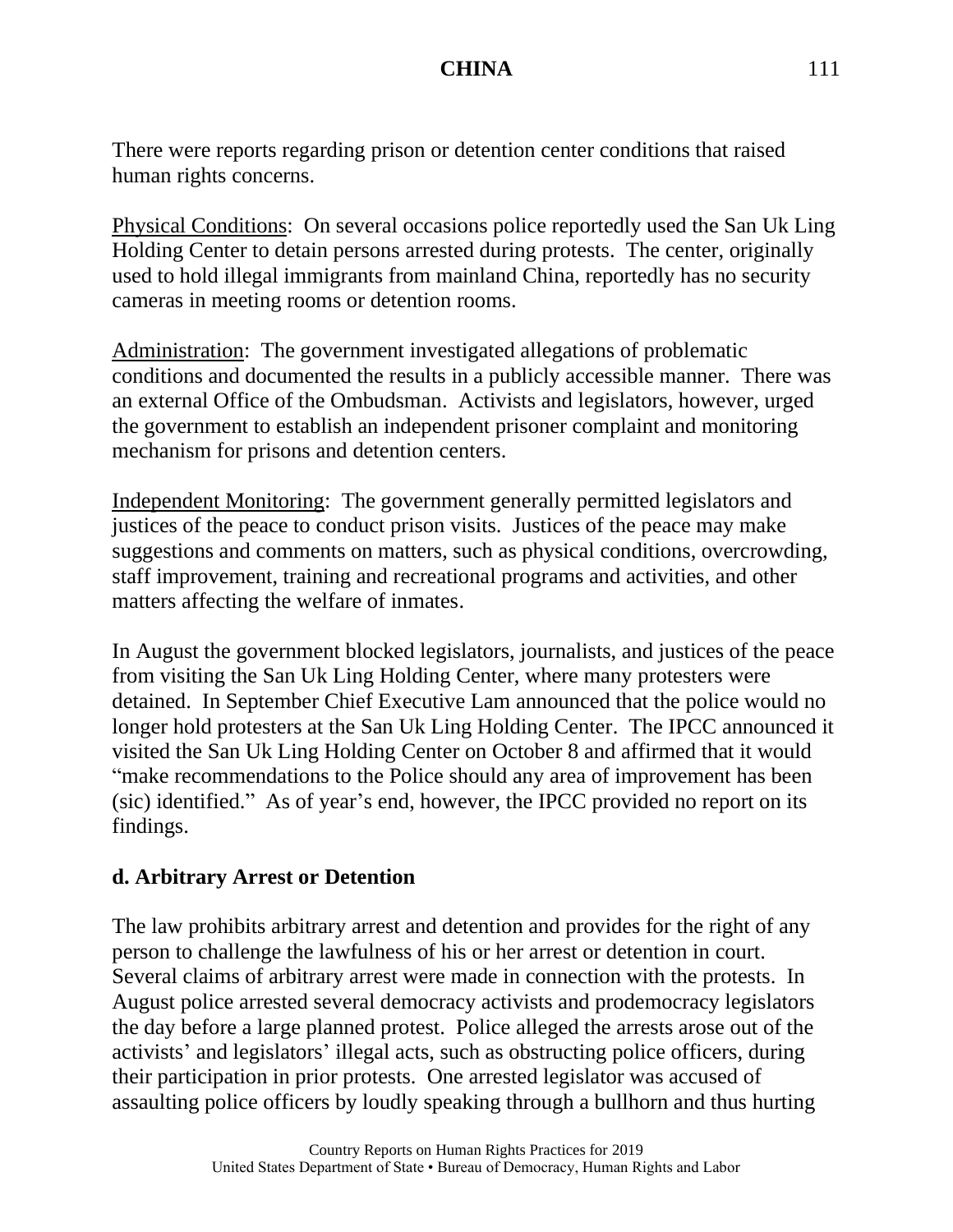police officers' ears. Critics said the arrests were an attempt to suppress turnout at protests.

The Hong Kong Police Force maintains internal security and reports to the SAR's Security Bureau. The People's Liberation Army is responsible for foreign defense. The Immigration Department controls passage of persons into and out of the SAR as well as the documentation of local residents. Civilian authorities maintained effective control over the police force, and the government had mechanisms to investigate and punish abuse and corruption. The government's apparent unwillingness to criticize the police force for its actions related to protests, including the force's delayed response to a large July 21 vigilante attack on protesters and commuters, led to concerns that the police force operated with some degree of impunity.

Police officers frequently did not display identification when conducting crowd dispersal operations, a practice which made it difficult to identify officers who may have committed abuses. In August the head of the IPCC, the police watchdog, criticized police for not clearly displaying identification on uniforms, but the practice continued after August.

Multiple sources reported suspected members of the Chinese central government security services in the SAR monitored some political activists, nongovernmental organizations (NGOs), and academics who criticized the Chinese central government's policies.

Activists expressed concern that the chief executive appointed all IPCC members and noted that the council's lack of power to conduct independent investigations limited its oversight capacity. There was wide public support for the establishment of a commission of inquiry into alleged police abuses in handling the protests. The government continued to rely on the IPCC to investigate complaints, but in September it augmented the IPCC with international experts. In December all five experts announced in a statement they would "formally stand aside" from their role, citing "a shortfall in the powers, capacity and independent investigative capability of IPCC."

#### **Arrest Procedures and Treatment of Detainees**

Police generally apprehended suspects openly when they observed suspects committing a crime or with warrants based on sufficient evidence and issued by a duly authorized official. Police must promptly charge arrested suspects. The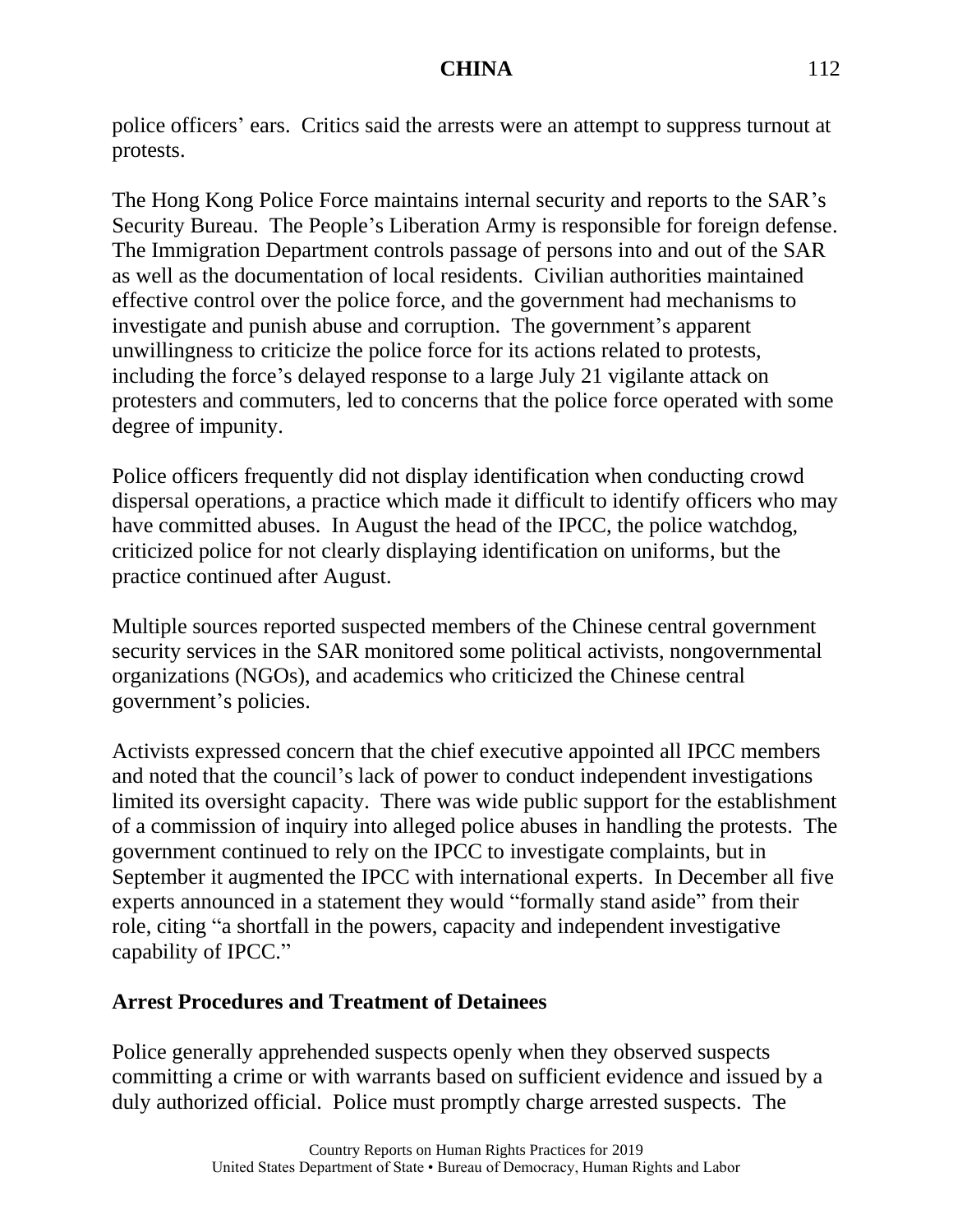government respected this right and generally brought arrested persons before a judicial officer within 48 hours. Detainees were generally informed promptly of charges against them. There was a functioning bail system.

Authorities allowed detainees access to a lawyer of their choice, although the Hong Kong Bar Association reported that lawyers experienced obstruction at police stations and delays in seeing clients arrested during protests. Suspects were not detained incommunicado or held under house arrest. Interviews of suspects are required to be videotaped.

## **e. Denial of Fair Public Trial**

The law provides for an independent judiciary, and the SAR government respected judicial independence and impartiality.

## **Trial Procedures**

The law provides for the right to a fair and public trial, and an independent judiciary enforced this right. Defendants are presumed innocent, except in official corruption cases. Under the law a sitting or former government official who maintains a standard of living above that commensurate with an official income or who controls monies or property disproportionate to an official income is considered guilty of an offense unless the official can satisfactorily explain the discrepancy. The courts upheld this ordinance. Defendants have the right to be informed promptly and in detail of the charges against them and the right to a trial without undue delay.

Trials are by jury except at the magistrate and district court level. An attorney is provided at public expense if defendants cannot afford counsel. Defendants have adequate time and facilities to prepare a defense. The government conducted court proceedings in either Cantonese or English, the SAR's two official languages. The government provided interpretation service to those not conversant in Cantonese or English during all criminal court proceedings. Defendants could confront and question witnesses testifying against them and present witnesses to testify on their own behalf. Defendants have the right not to be compelled to testify or confess guilt, the right to be present at their trial, and the right of appeal.

The SAR's courts are charged with interpreting those provisions of the Basic Law that address matters within the limits of the SAR's autonomy. SAR courts also interpret provisions of the Basic Law that relate to central government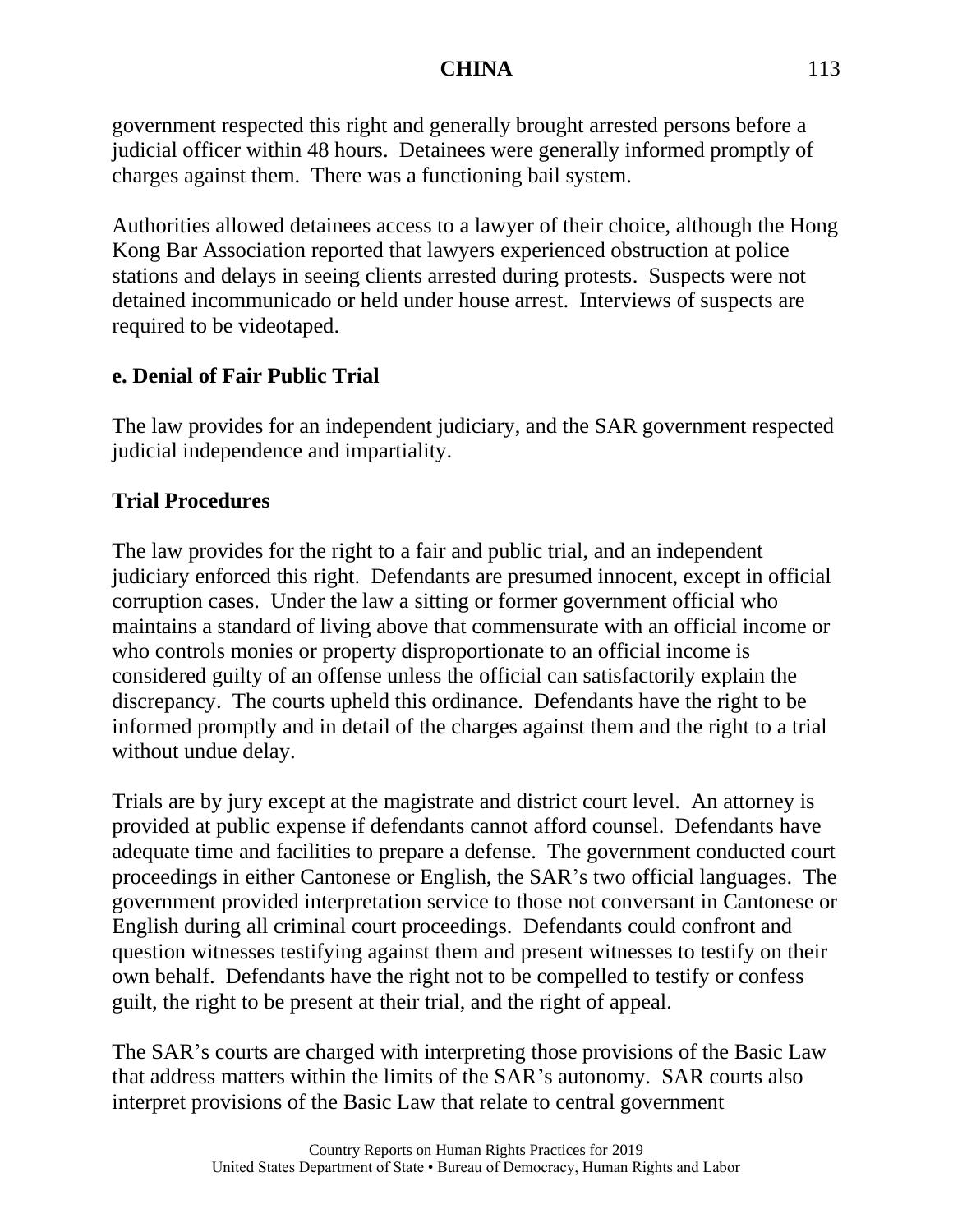responsibilities or the relationship between the central authorities and the SAR. The Court of Final Appeal may seek an interpretation of relevant provisions from the central government's Standing Committee of the National People's Congress (NPCSC). SAR courts must by law follow the NPCSC interpretations in cases involving central government jurisdiction, although judgments previously rendered are not affected. The NPCSC has issued five interpretations of the Basic Law since 1997. The most recent interpretation, issued in 2016, requires lawmakers to correctly, completely, and solemnly swear an oath to uphold the Basic Law and recognize the Hong Kong SAR as a part of China before taking office. This ruling was the basis, in 2017, for disqualifying six opposition figures from taking their Legislative Council seats.

#### **Political Prisoners and Detainees**

There were no reports of political prisoners or detainees.

## **Civil Judicial Procedures and Remedies**

There is an independent and impartial judiciary for civil matters and access to a court to bring lawsuits seeking damages for human rights violations.

## **f. Arbitrary or Unlawful Interference with Privacy, Family, Home, or Correspondence**

The law prohibits such actions, and there were no reports the SAR government failed to respect these prohibitions. There were credible reports Chinese central government security services monitored prodemocracy and human rights activists and journalists in the SAR. There were also reports central government security services detained, questioned, and intimidated Hong Kong-based activists visiting the mainland. Media reports indicated that during the year thousands of persons, primarily police officers, protesters, and protest movement leaders, have been "doxed," that is, their personal information was publicly revealed online. The Chinese Communist Youth League, a central-government-controlled organization, as well as mainland state-controlled media, have published individuals' personal information or promoted sites containing apparently stolen personal information.

## **Section 2. Respect for Civil Liberties, Including:**

## **a. Freedom of Expression, Including for the Press**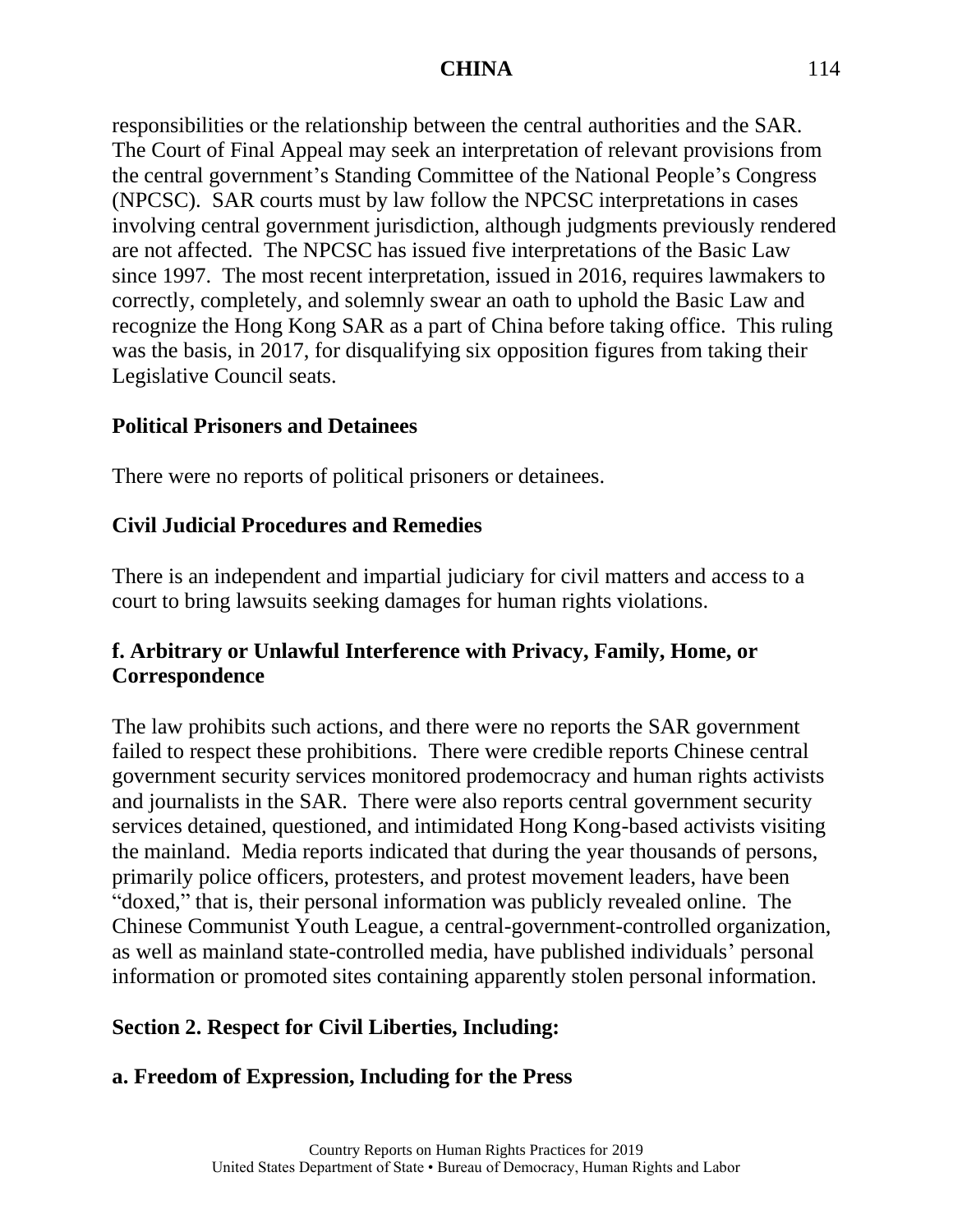The law provides for freedom of expression, including for the press, and the government generally respected this right. An independent press, an effective judiciary, and an unfettered internet combined to permit freedom of expression, including for the press, on most matters. During the year, however, some SAR and central government actions restricted or sought to restrict the right to express or report on dissenting political views, particularly support for Hong Kong independence.

Freedom of Expression: There were some legal restrictions on the ability of individuals to criticize the government publicly without reprisal. Police arrested several individuals for damaging the national flag, which is illegal. For example, in May police arrested a proindependence activist for damaging the Chinese national flag during a protest against the controversial extradition bill. In October, media reported police asked Facebook to remove user posts about police handling of protests. Facebook reportedly declined to do so.

Requirements for electoral candidacy and for taking the oath of office also limited free speech in the political arena. For example, the Electoral Affairs Commission requires all Legislative Council candidates to sign a pledge stating the SAR is an "inalienable part" of China in order to run for office. The commission disqualified one candidate, democracy activist Joshua Wong, from running in the November district council election. The government determined that Wong could not "possibly comply with the requirements of the relevant electoral laws, since advocating or promoting 'self-determination' is contrary to the content of the declaration" candidates are required to sign.

In 2017 the government disqualified six legislators-elect from taking office because they took their oaths in ways that did not conform to a 2016 NPCSC interpretation of the Basic Law to demonstrate "sincerity" and "solemnity" when taking an oath.

Press and Media, Including Online Media: Independent media were active and expressed a wide variety of views. An April Hong Kong Journalists Association poll found, however, that 81 percent of journalists said press freedom in the SAR had worsened since 2018.

Violence and Harassment: In September unknown persons threw firebombs at the home of Jimmy Lai, owner of the prodemocracy *Apple Daily* newspaper. Also in September, four unknown assailants attacked an *Apple Daily* reporter who was covering protests. In November protesters smashed windows and vandalized the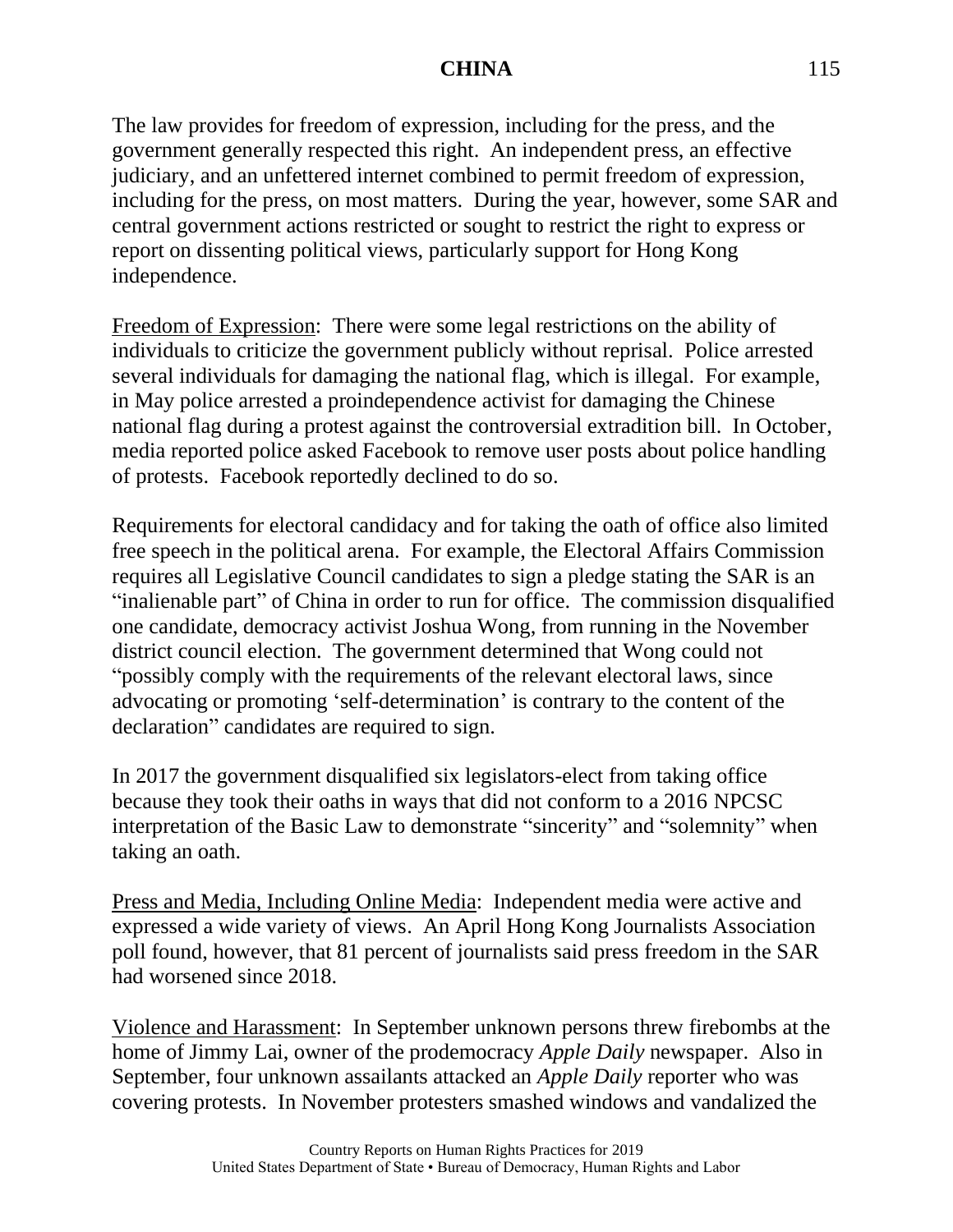offices of China's state-controlled Xinhua News Agency. Several journalists alleged that police detained, assaulted, or harassed them while covering protests. In October the Foreign Correspondent's Club condemned the arrest of a photojournalist who was covering a protest. Police reportedly ordered her and other journalists to remove their gas masks despite previous government assurances that the mask ban did not apply to those using masks to perform their professional duties.

Censorship or Content Restrictions: Reports of media self-censorship and suspected content control continued. The April Hong Kong Journalists Association survey showed that one in five journalists surveyed said their superiors had pressured them to reduce reporting about Hong Kong independence. Many media outlets, bookstores, and publishers were owned by companies with business interests on the mainland or by companies directly controlled by the Chinese central government, a situation that led to claims they were vulnerable to selfcensorship.

#### **Internet Freedom**

The SAR government did not restrict or disrupt access to the internet or censor online content, although activists claimed central government authorities monitored their email and internet use.

There were reports of suspected politically motivated cyberattacks against private persons and organizations. In June the creator of the encrypted messaging app Telegram said the app, frequently used by protesters in Hong Kong, was the target of a massive cyberattack, apparently originating from mainland China. In August a similar attack briefly disabled the LIHKG online-chat forum, also frequently used by protesters to organize activities.

## **Academic Freedom and Cultural Events**

There were some restrictions on academic freedom and cultural events. A museum dedicated to memorializing the 1989 massacre in Beijing's Tiananmen Square reopened in a new location in May after previously closing due to pressure from the museum's prior landlord. In October Hong Kong Community College assigned Chan Wai-keung, a lecturer, to nonteaching duties after dozens of antigovernment protesters surrounded him and insulted him inside his classroom after Chan publicly called for stiffer penalties against violent protesters. In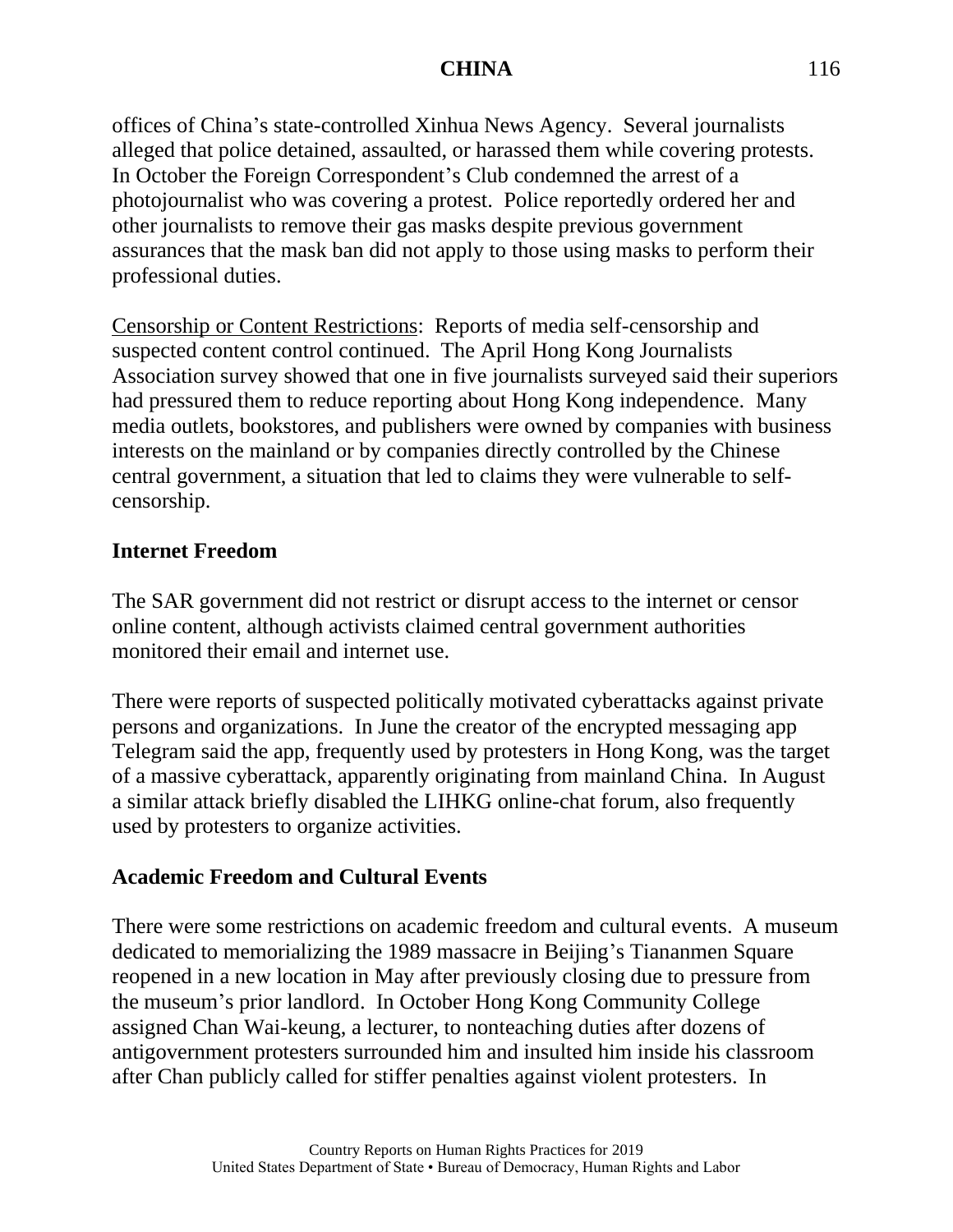November the Education Bureau warned students in all government-run schools not to participate in "political activities" while at school.

## **b. Freedoms of Peaceful Assembly and Association**

The law provides for the freedoms of peaceful assembly and association, and the government allowed most public gatherings to proceed, but government actions, including prosecutions of activists and refusals to grant approval for some assemblies, infringed on the right of peaceful protest.

## **Freedom of Peaceful Assembly**

The law provides for freedom of peaceful assembly, and the government generally respected this right. Before violence erupted at some protests, the police routinely issued the required "letter of no objection" for public meetings and demonstrations, including those critical of the SAR and Chinese central government. After violence began occurring at some protests, however, the police issued letters of objection against several gatherings, including large protest marches. The police also revoked permission for some gatherings after they started. Police on each occasion said they feared the gatherings would result in violence. Police frequently warned participants in unapproved protests that they were participating in unlawful assemblies. As of year's end, police confirmed more than 6,000 arrests on varying charges in connection with the protests.

Media reports indicated that on several occasions police arrested onlookers not involved in protests. Police also fired thousands of rounds of tear gas to disperse crowds. Several human rights organizations repeated longstanding concerns that the SAR's legal definitions of illegal assembly and rioting, charges frequently brought against protesters, were overly broad.

On several occasions the MTR Corporation, the operator of Hong Kong's subway system, suspended services before and during protests. For example, on August 24, the MTR suspended services to Kwun Tong Station, the site of a policeapproved protest. Critics claimed the MTR Corporation was acting to suppress peaceful protest in response to mainland state media criticism that the rail operator was facilitating protest. The Hong Kong government owns a majority stake in the MTR Corporation.

In October Chief Executive Lam, through executive fiat under the colonial-era Emergency Regulations Ordinance (ERO), banned the wearing of masks.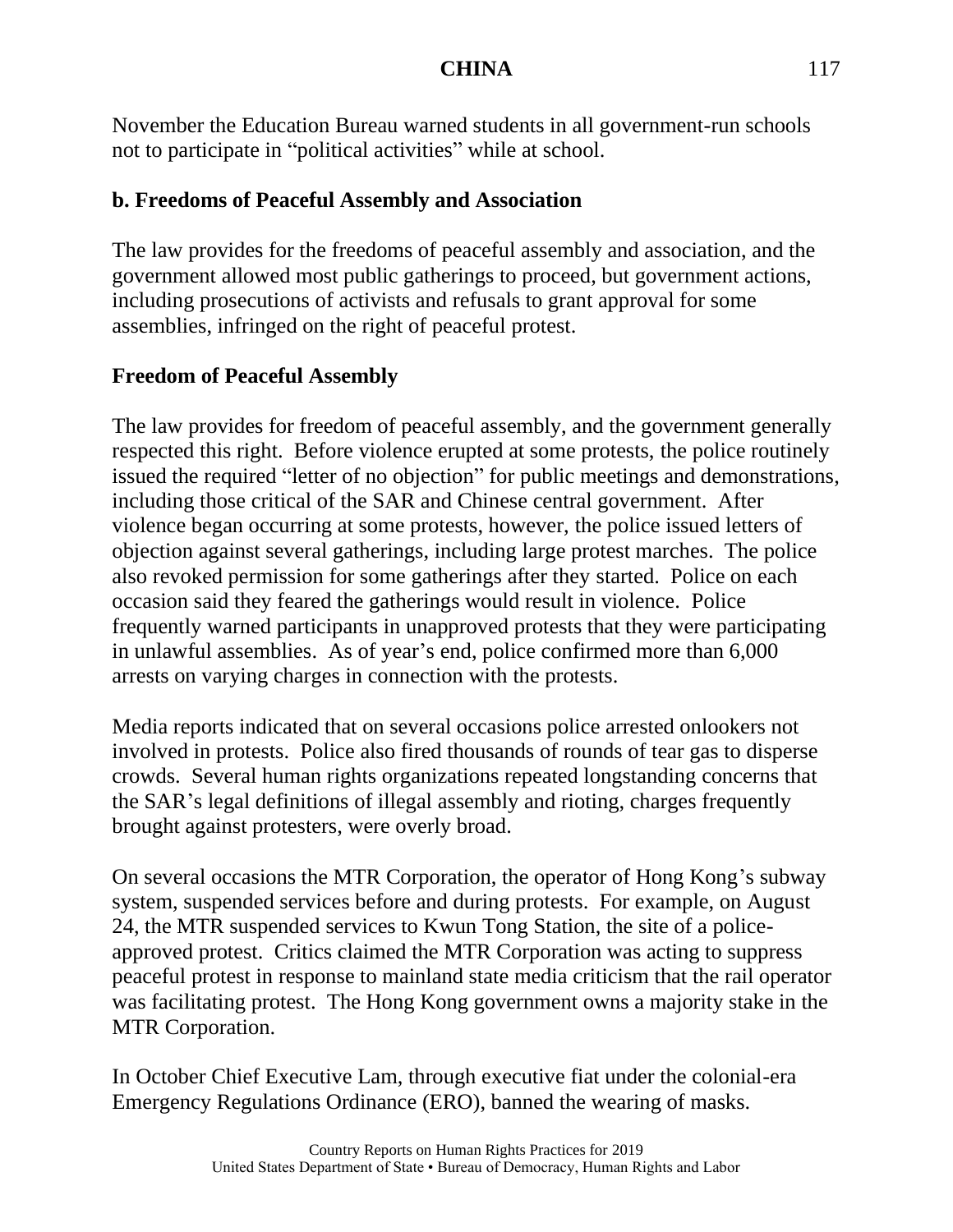Protesters frequently wore masks to protect themselves from tear gas and to hide their identity from police and from employers who might be pressured to punish employees who support the protests. In November a Hong Kong court ruled the government's use of the ERO to implement the mask ban unconstitutional.

Continuing government prosecutions of peaceful protesters led to concerns the government was using the law to suppress political dissent. For example, in April and June, a court sentenced Benny Tai and eight other leaders of the 2014 "Occupy Central" protests following their convictions for actions related to peaceful protests. The court sentenced four of the nine to jail for eight to 16 months; the remaining five received community service or were given suspended sentences. All nine defendants have appealed their convictions.

On several occasions progovernment vigilantes, whom the international NGO Freedom House described in some cases as having "probable ties to the Chinese government," violently attacked protesters and protest organizers. The largest vigilante attack occurred on July 21. On that day a group of more than 100 men, which police sources told the *South China Morning Post* included persons with organized crime connections, beat protesters and commuters at the Yuen Long subway station, resulting in at least 45 injuries. In August, two unknown men attacked Jimmy Sham, the leader of the Civil Human Rights Front (CHRF), with baseball bats the day before the CHRF was scheduled to lead a large protest march. In October unknown men used hammers to attack Jimmy Sham again. The CHRF was the organizer of the year's largest protests. On several occasions, prodemocracy protesters also physically attacked allegedly progovernment individuals. For example, in November, one protester lit a man who was heckling him on fire.

#### **Freedom of Association**

SAR law provides for freedom of association, and the government generally respected it. In February, however, the Executive Council upheld the ban on the proindependence Hong Kong National Party (HKNP). The ban came after repeated SAR and Chinese central government warnings that advocacy for Hong Kong independence "crosses a red line."

Under the law any person claiming to be an officer of a banned group may be sentenced to a fine of HK\$100,000 (\$12,800) and a maximum of three years in prison. Those providing meeting space or other aid to a banned group may also be sentenced to fines and jail time.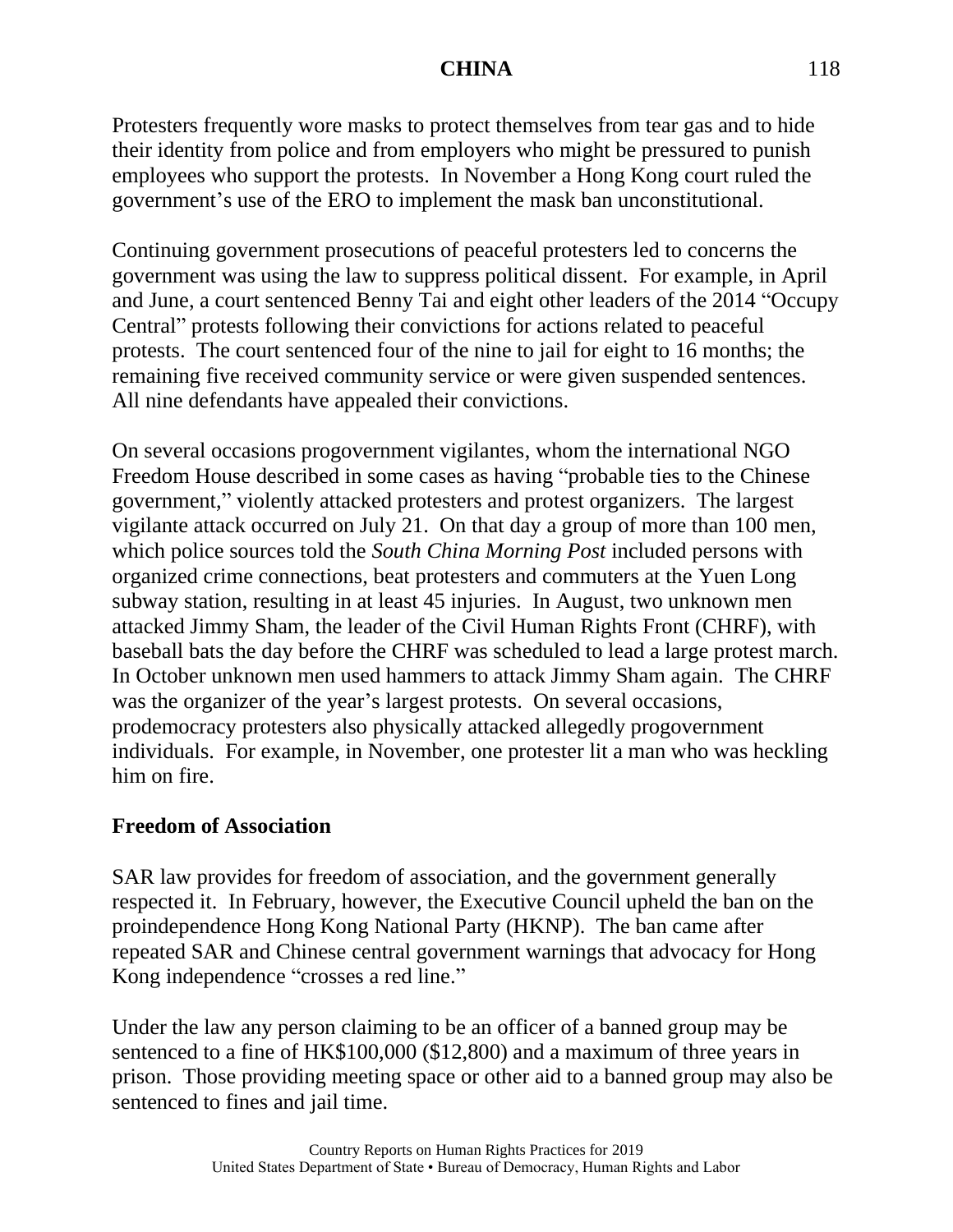#### **c. Freedom of Religion**

See the Department of State's *International Religious Freedom Report* at [https://www.state.gov/religiousfreedomreport/.](https://www.state.gov/religiousfreedomreport/)

#### **d. Freedom of Movement**

The law provides for freedom of internal movement, foreign travel, emigration, and repatriation, and the government generally respected these rights.

Reports that the Immigration Department refused entry to a small number of persons traveling to the SAR for political reasons continued. In May Immigration Department authorities denied entry to former Philippine supreme court justice Conchita Carpio-Morales, who previously accused Chinese president Xi Jinping of crimes against humanity, according to media reports. Activists and other observers contended that refusals, usually of persons holding, or suspected of holding, views critical of the Chinese central government, were made at the behest of mainland authorities.

Foreign Travel: Most residents easily obtained travel documents from the SAR government, although Chinese central government authorities in the past did not permit some human rights activists, student protesters, and prodemocracy legislators to visit the mainland. There were reports of mainland security officials harassing and questioning Hong Kong residents suspected of participating in protests when they traveled to the mainland. In August central government officials detained an employee of the United Kingdom's consulate in Hong Kong while he was returning from the mainland to his home in Hong Kong. He was released after more than two weeks in detention and later told media that mainland authorities tortured him.

## **e. Internally Displaced Persons**

Not applicable.

## **f. Protection of Refugees**

Abuse of Migrants, Refugees, and Stateless Persons: Activists indicated that persons seeking refugee status faced discrimination and were the frequent target of generalizations by some political parties and media organizations.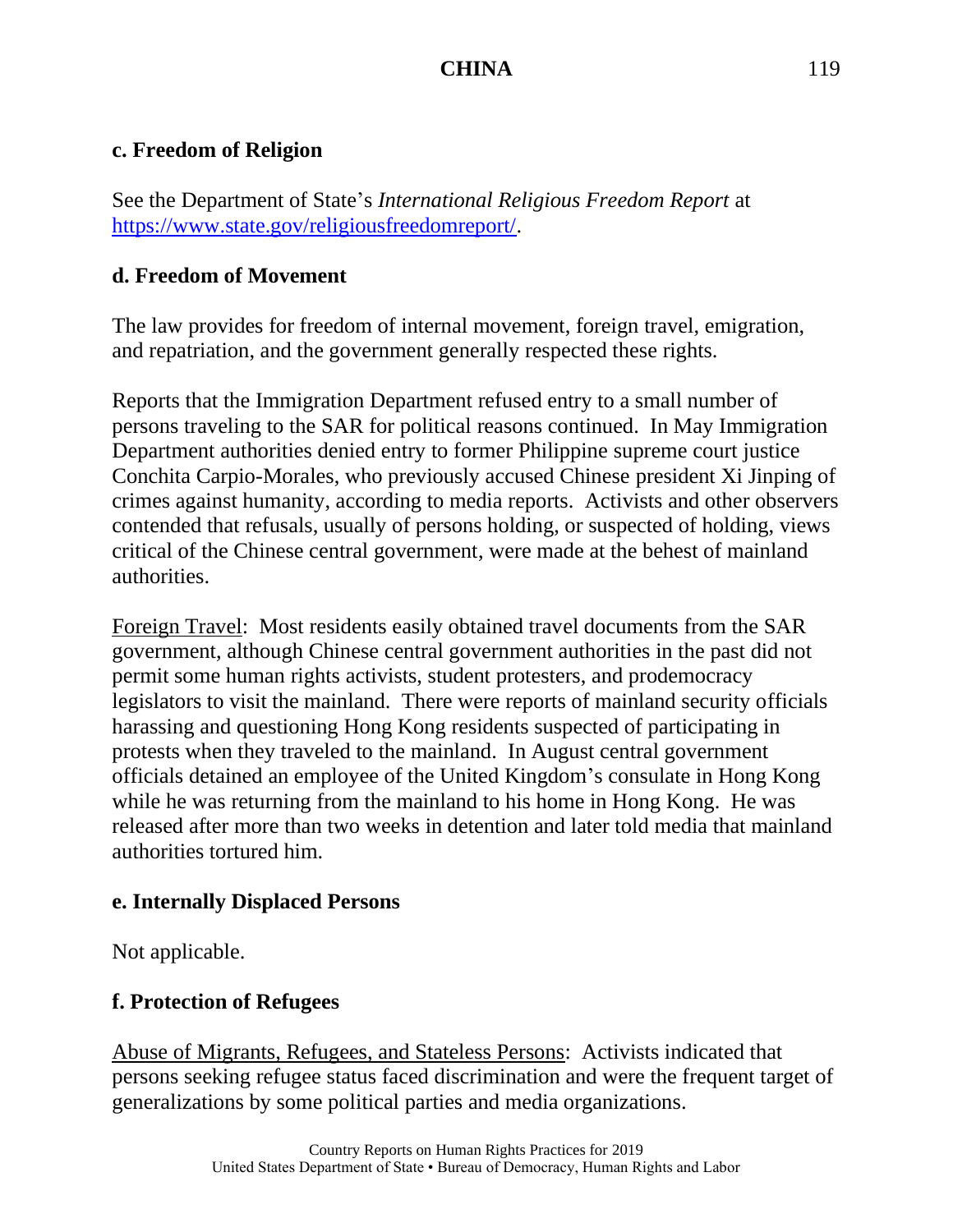The government cooperated with the Office of the United Nations High Commissioner for Refugees (UNHCR) and humanitarian organizations in providing protection and assistance to refugees, asylum seekers, stateless persons, or other persons of concern.

Access to Asylum: The law does not provide for granting asylum or refugee status, but the SAR government has established a system for providing limited protection to persons who would be subject to torture or other abuses in their home country.

The SAR government used the term "nonrefoulement claim" to refer to a claim for protection against deportation. Persons subject to deportation could file a nonrefoulement claim if they either arrived in the SAR without proper authorization or had overstayed the terms of their entry. Filing such a claim typically resulted in a period of detention followed by release on recognizance. Activists and refugee rights groups expressed concerns about the quality of adjudications and the very low rate of approved claims, less than 1 percent. Denied claimants may appeal to the Torture Claims Appeal Board. The government did not publish the board's decisions, a practice which the Hong Kong Bar Association previously noted created concerns about the consistency and transparency of decisions. Persons whose claims were pending were required to appear periodically before the Immigration Department. An NGO reported the government's process for evaluating claims, which did not allow claimants to legally work in the SAR, made some refugees vulnerable to trafficking.

Employment: "Nonrefoulement claimants" have no right to work in the SAR while their claims are under review, and they must rely on social welfare stipends and charities. The SAR government, however, frequently granted exceptions to this rule for persons granted nondeportation status and awaiting UNHCR resettlement.

Access to Basic Services: Persons who made "nonrefoulement" claims were eligible to receive publicly funded legal assistance, including translation services, as well as small living subsidies. The children of such claimants could attend SAR public schools.

Temporary Protection: Persons whose claims for "nonrefoulement" are substantiated do not obtain permanent resident status in the SAR. Instead the SAR government refers them to UNHCR for possible recognition as refugees and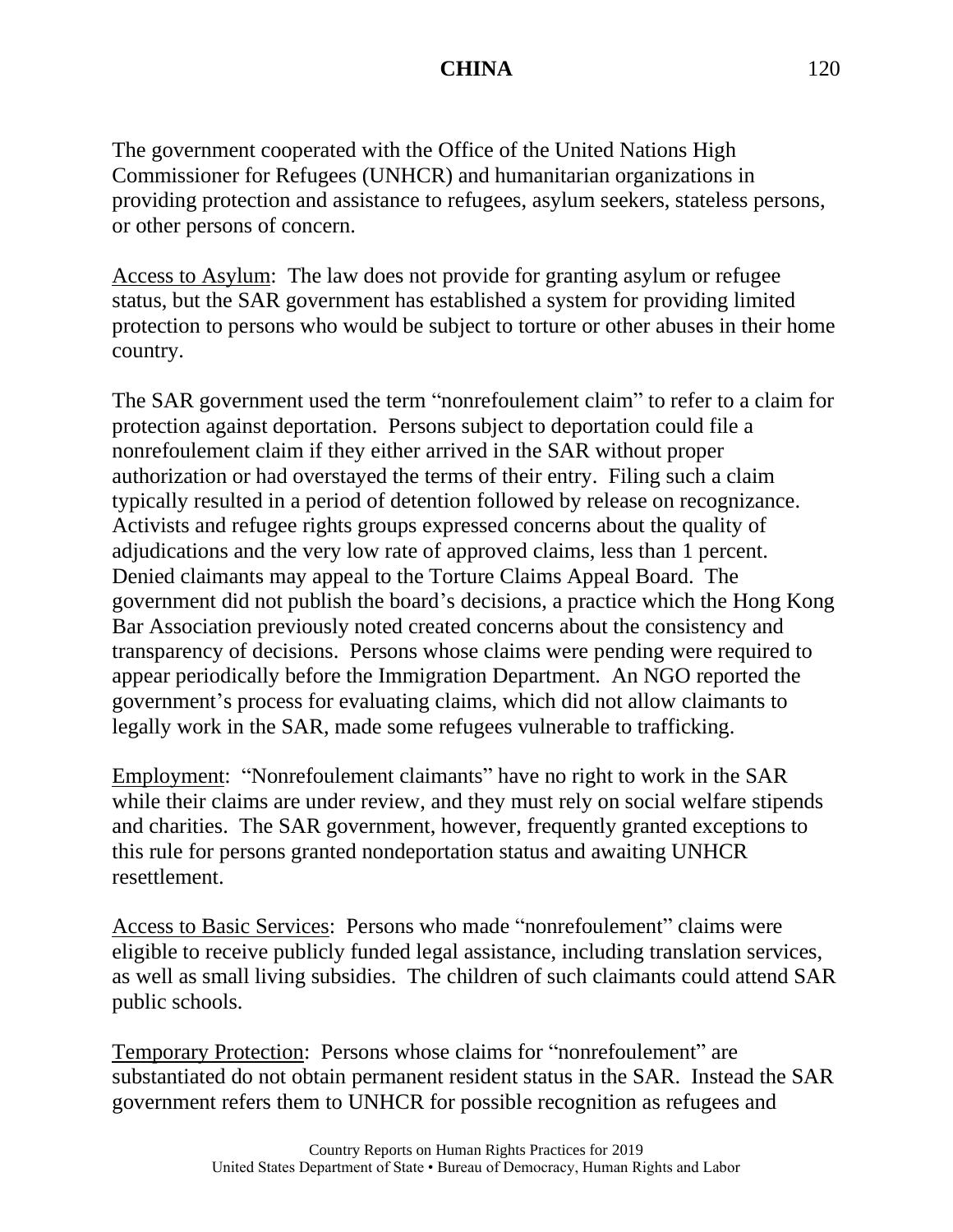resettlement in a third country. Some such persons have waited years in the SAR before being resettled.

#### **g. Stateless Persons**

Not applicable.

# **Section 3. Freedom to Participate in the Political Process**

The Basic Law limits the ability of residents to change their government. Hong Kong voters do not enjoy universal suffrage in elections for the chief executive or equal suffrage in Legislative Council elections. Article 45 of the Basic Law establishes as the "ultimate aim" direct election of the chief executive through "universal suffrage upon nomination by a broadly representative nominating committee in accordance with democratic procedures."

The chief executive is elected by an election committee (CEEC) of approximately 1,200 members (1,194 members in 2017). The election committee consists of the 70 members of the Legislative Council and a mix of professional, business, and trade elites.

Voters directly elect 40 of the Legislative Council's 70 seats by secret ballot. Thirty-five seats are designated as "geographic constituencies" (GCs) and 35 as "functional constituencies" (FCs). All 35 GCs are directly elected by all voters in a geographic area. Thirty FC seats are selected by a set of voters representing various economic and social sectors, most of whom are probusiness and generally supportive of the Chinese central government. In 2016 the constituencies that elected these 30 FC Legislative Council seats consisted of 239,724 registered individual and institutional voters, of whom approximately 172,820 voted, according to the SAR's Election Affairs Office's statistics. The remaining five FC seats must be filled by district councilors (the so-called district council sector, known as "super seats,") were directly elected by the approximately five million registered voters not represented in another FC, and therefore represented larger constituencies than any other seats in the Legislative Council.

Under the Basic Law, only the SAR government, not members of the legislature, may introduce bills that affect public expenditure, the political structure, or government policy.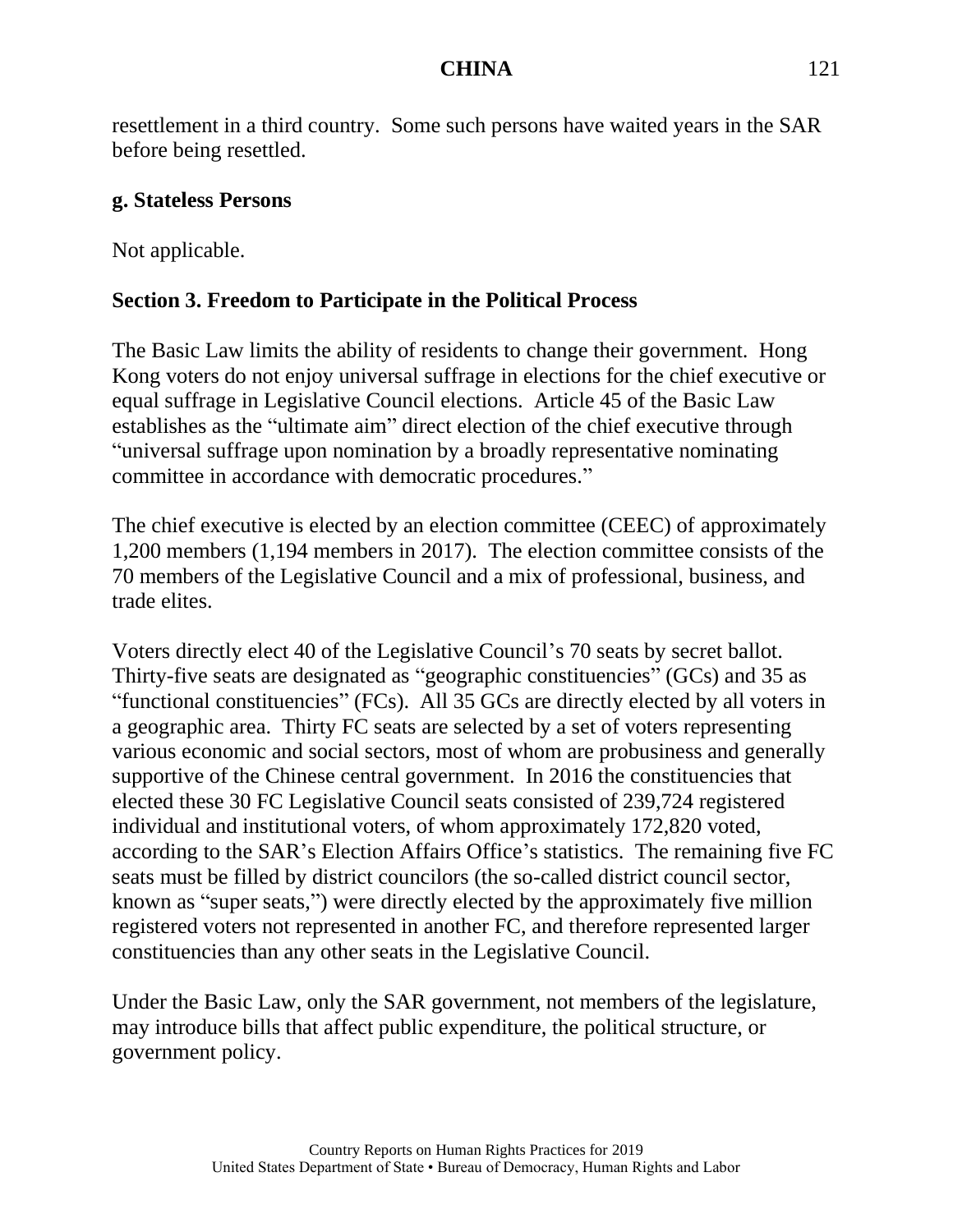In October Chief Executive Carrie Lam invoked the ERO, which grants the chief executive power to "make any regulations whatsoever" in times of "emergency or public danger," to ban face masks. In November a court ruled that Lam's use of the ERO was unconstitutional.

The SAR sends 36 deputies to China's National People's Congress (legislature, NPC) and had approximately 200 delegates in the Chinese People's Political Consultative Conference--bodies that operate under the direction of the Chinese Communist Party and do not exercise legislative independence. The approval of the chief executive, two-thirds of the Legislative Council, and two-thirds of the SAR's delegates to the NPC are required to place an amendment to the Basic Law on the agenda of the NPC, which has the sole power to amend the Basic Law.

## **Elections and Political Participation**

Recent Elections: On November 24, registered voters elected district councilors in the SAR's 18 districts. These elections are open to all voters on a one-person, onevote basis. Turnout for the poll was a record 71 percent of registered voters. The election was considered generally peaceful, free, and fair, although the Hong Kong government barred one prodemocracy advocate, Joshua Wong, from running. Proestablishment candidates reported that attacks on party offices and candidates also negatively affected campaign activities. Voters broadly endorsed prodemocracy and other nonestablishment candidates, who took control of 17 of the 18 councils and won 388 of the 452 contested seats (out of 479 total).

In March 2017 the 1,194-member Chief Executive Election Committee, dominated by proestablishment electors, selected Carrie Lam to be the SAR's chief executive. Residents expressed concern the small-circle elections for the great majority of CEEC seats were open only to 239,724 of the SAR's 7.5 million residents. Moreover, although the CEEC election (in 2016) saw a historically high voter turnout of 46 percent and a record number of contested seats across industrial, professional, grassroots, and political sectors, local political observers noted that 300 members--approximately 25 percent--of the committee were elected without a poll or other transparent election process to represent 12 uncontested subsectors and one sub-subsector.

In 2016 SAR residents elected representatives to the 70-member Legislative Council. Proestablishment candidates won 40 of the 70 Legislative Council seats, while prodemocracy candidates won 30.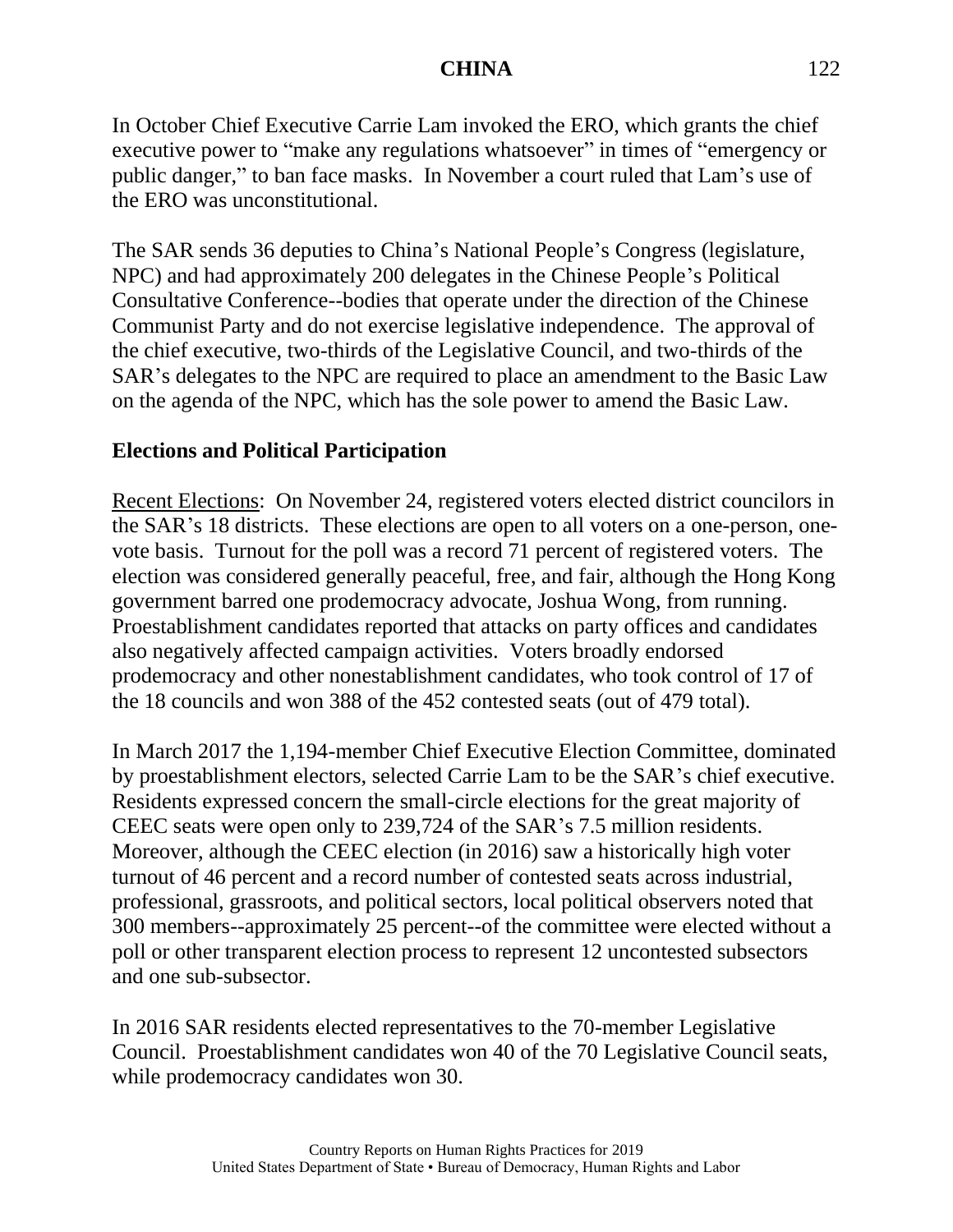Political Parties and Political Participation: In 2018 the SAR government banned the proindependence HKNP. This was the first ban of a political party since the establishment of the SAR.

All Legislative Council candidates must sign a confirmation form pledging their allegiance to the SAR and intent to uphold the Basic Law, including provisions stating that Hong Kong is an inalienable part of China. Since that requirement was instituted, the government barred several potential candidates from running for office.

The Chinese central government and its business supporters reportedly provided generous financial resources to parties that supported the Chinese central government's political agenda in the SAR, giving them a major advantage in controlling the levers of government and senior positions.

Participation of Women and Minorities: No law limits participation of women in the political process, and they did participate. Fifteen percent of the Legislative Council's members were women. In March 2017, Carrie Lam was elected to be the SAR's first female chief executive.

There is no legal restriction against ethnic minorities running for electoral office, serving as electoral monitors, or participating in the civil service. There were no members of ethnic minorities in the Legislative Council, and members of ethnic minorities reported they considered themselves unrepresented.

## **Section 4. Corruption and Lack of Transparency in Government**

The law provides criminal penalties for corruption by officials, and the government generally implemented the law effectively. Although the SAR continued to be relatively uncorrupt, there were isolated reports of government corruption.

Financial Disclosure: The SAR requires the most senior civil service and elected officials to declare their financial investments annually and senior working-level officials to do so biennially. Policy bureaus may impose additional reporting requirements for positions seen as having a greater risk of conflict of interest. The Civil Service Bureau monitors and verifies disclosures, which are available to the public. There are criminal and administrative sanctions for noncompliance.

# **Section 5. Governmental Attitude Regarding International and Nongovernmental Investigation of Alleged Abuses of Human Rights**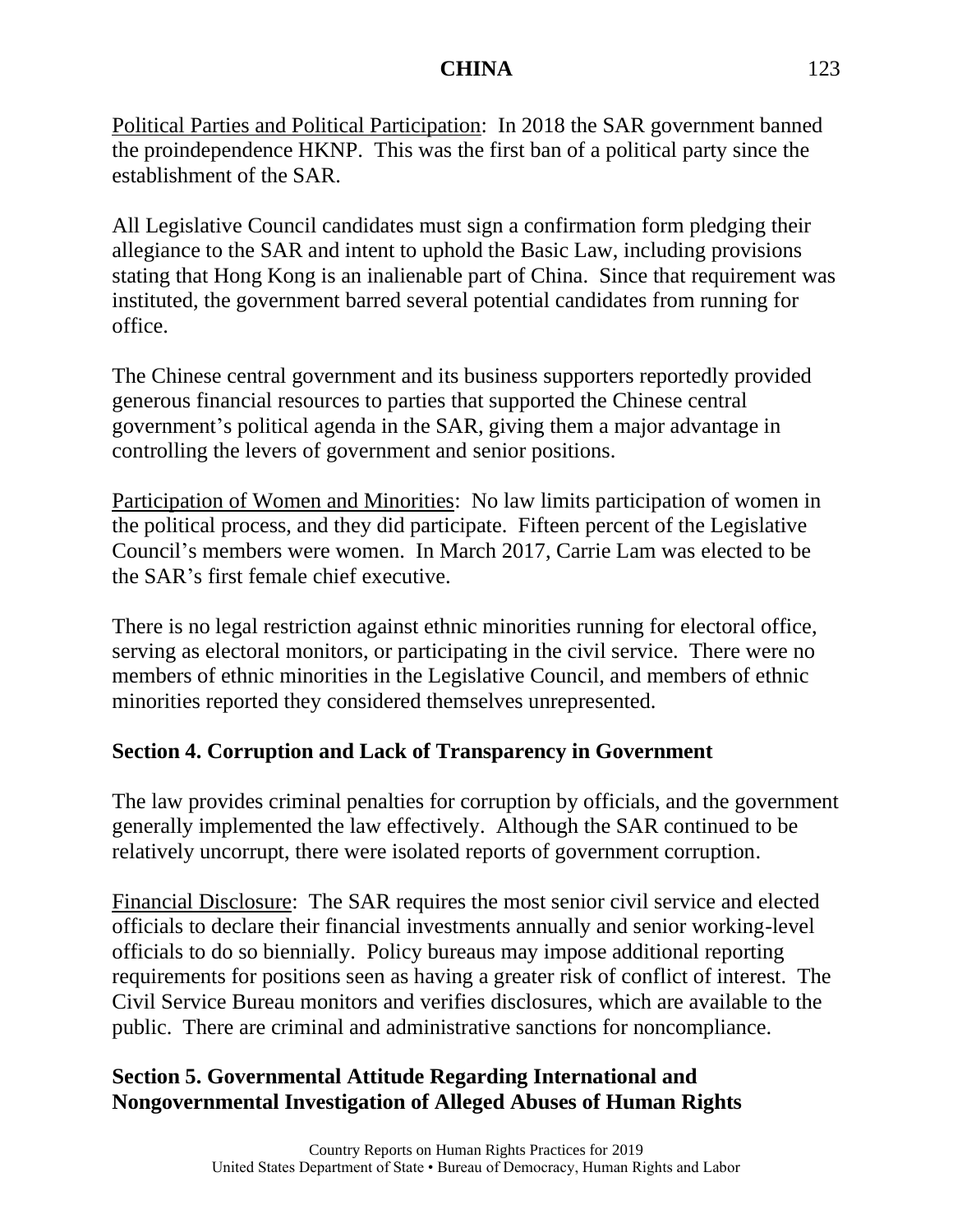A variety of domestic and international human rights groups generally operated without government restriction, investigating and publishing their findings on human rights cases. Government officials were somewhat cooperative and responsive to their views. Prominent human rights activists and organizations critical of the central government also operated in the SAR.

Government Human Rights Bodies: There is an Office of the Ombudsman and an Equal Opportunities Commission (EOC). The government recruits commissioners to represent both offices through a professional search committee, which solicits applications and vets candidates. Commissioners were independent in their operations. Both organizations operated without interference from the SAR government and published critical findings in their areas of responsibility. NGOs pointed out that the EOC had limited ability to conduct investigations.

## **Section 6. Discrimination, Societal Abuses, and Trafficking in Persons**

#### **Women**

Rape and Domestic Violence: The law criminalizes rape only against women but includes spousal rape. Activists expressed concern that rape was underreported, especially within the ethnic minority community.

The law does not directly criminalize domestic violence, but the government regarded domestic violence against women as a serious concern. Abusers may be liable for criminal charges, such as offenses against person, sexual assault, and illtreatment of a child, depending on which act constituted the domestic violence. The government effectively prosecuted violators under existing criminal violations.

The Domestic and Cohabitation Relationships Violence Ordinance allows survivors to seek a three-month injunction, extendable to six months, against an abuser. The ordinance covers abuse between married couples, heterosexual and homosexual cohabitants, former spouses or cohabitants, and immediate and extended family members. It protects victims younger than 18, allowing them to apply for an injunction in their own right, with the assistance of an adult guardian, against abuse by parents, siblings, and specified immediate and extended family members. The law also empowers the court to require that the abuser attend an antiviolence program. In cases in which the abuser caused bodily harm, the court may attach an arrest warrant to an existing injunction and extend both injunctions and arrest warrants to two years.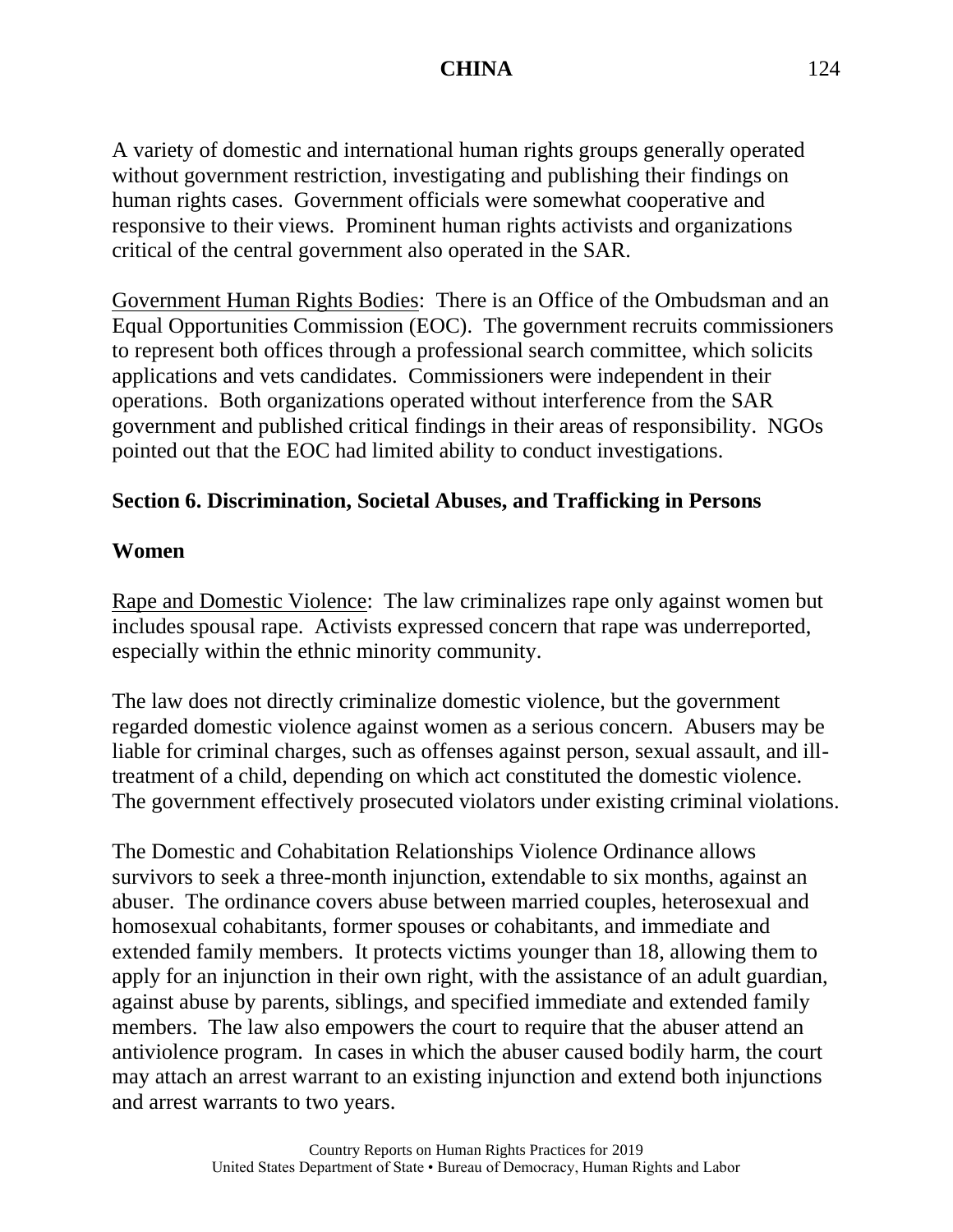The government maintained programs that provided intervention, counseling, and assistance to domestic violence victims and abusers.

Sexual Harassment: The law prohibits sexual harassment or discrimination based on sex, marital status, and pregnancy. The law applies to both men and women, and police generally enforced the law effectively. There were multiple reports, however, of sexual harassment in housing, the workplace, and in universities.

Coercion in Population Control: There were no reports of coerced abortion or involuntary sterilization.

Discrimination: Women enjoy the same legal status and rights as men. The SAR's sexual discrimination ordinance prohibits discrimination based on sex or pregnancy status, and the law authorizes the EOC to work towards the elimination of discrimination and harassment as well as to promote equal opportunity for men and women. Although the government generally enforced these laws, women reportedly faced some discrimination in employment, salary, welfare, inheritance, and promotion.

### **Children**

Birth Registration: All Chinese nationals born in the SAR, on the mainland, or abroad to parents, of whom at least one is a Chinese national and Hong Kong permanent resident, acquire both Chinese citizenship and Hong Kong permanent residence. Children born in the SAR to non-Chinese parents, at least one of whom is a Hong Kong permanent resident, acquire SAR permanent residence and qualify to apply for naturalization as Chinese citizens. Authorities routinely registered all such statuses.

Child Abuse: The law mandates protection for victims of child abuse (battery, assault, neglect, abandonment, and sexual exploitation), and the SAR government enforced the law. The law allows for the prosecution of certain sexual offenses, including against minors, committed outside the territory of the SAR.

The government provided parent education programs through its maternal and child health centers, public education programs, clinical psychologists, and social workers. Police maintained a child abuse investigation unit and, in collaboration with the Social Welfare Department, operated a child witness support program.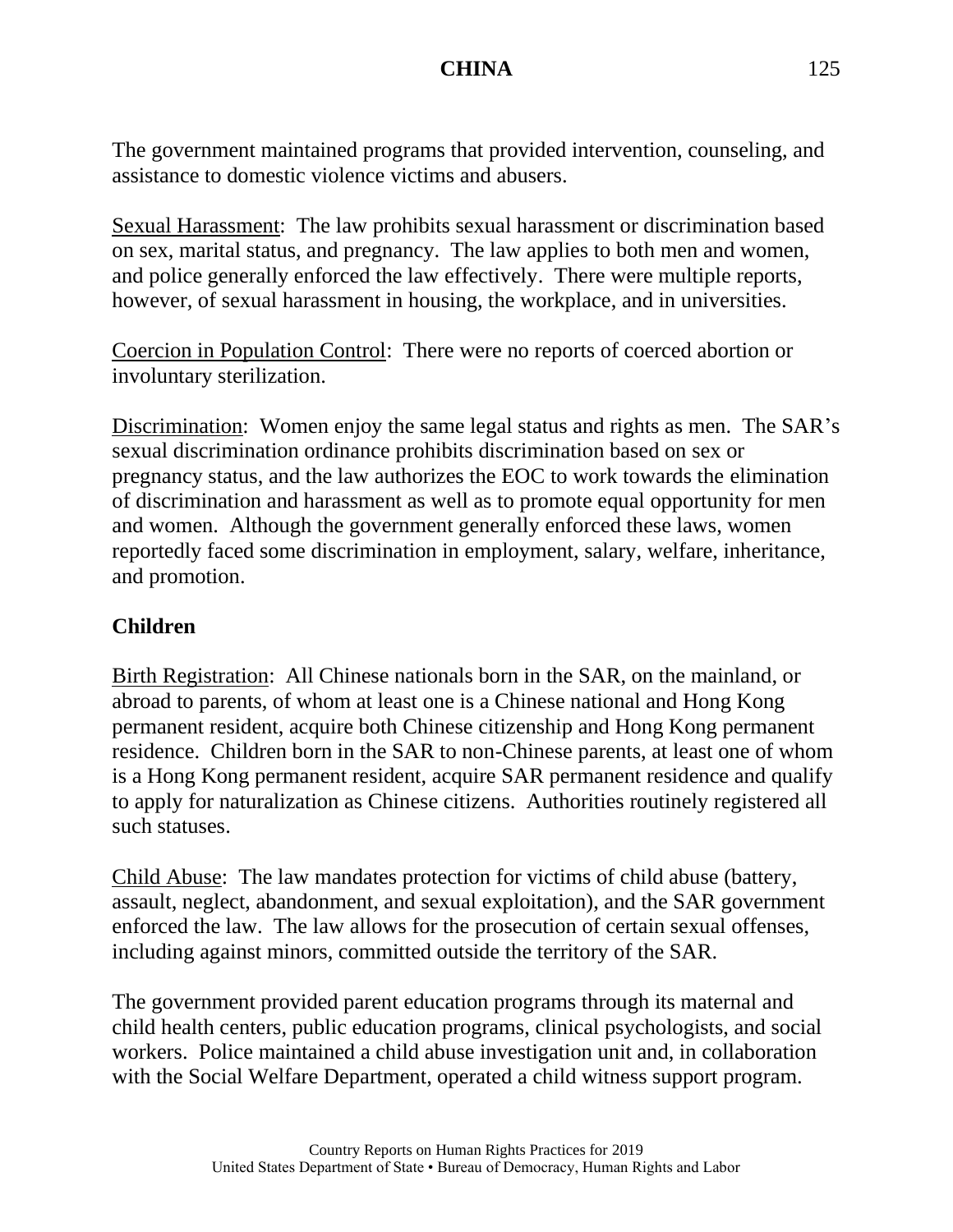Early and Forced Marriage: The legal minimum age of marriage is 16 for both men and women; however, parents' written consent is required for marriage before the age of 21.

Sexual Exploitation of Children: Under the law a person having "unlawful sexual intercourse" with a victim younger than 16 is subject to five years' imprisonment, while having unlawful sexual intercourse with a victim younger than 13 carries a sentence of life imprisonment. The law prohibits the commercial sexual exploitation of children and procuring children for prostitution. The law makes it an offense to possess, produce, copy, import, or export pornography involving a child or to publish or cause to be published any advertisement that conveys, or is likely to be understood as conveying, the message that a person has published, publishes, or intends to publish any child pornography. Authorities enforced the law. The penalty for creation, publication, or advertisement of child pornography is eight years' imprisonment, while possession carries a penalty of five years' imprisonment.

The legal age for consensual sex is 16.

International Child Abductions: The SAR is a party to the 1980 Hague Convention on the Civil Aspects of International Child Abduction. See the Department of State's *Annual Report on International Parental Child Abduction* at [https://travel.state.gov/content/travel/en/International-Parental-Child-](https://travel.state.gov/content/travel/en/International-Parental-Child-Abduction/for-providers/legal-reports-and-data/reported-cases.html)[Abduction/for-providers/legal-reports-and-data/reported-cases.html.](https://travel.state.gov/content/travel/en/International-Parental-Child-Abduction/for-providers/legal-reports-and-data/reported-cases.html)

## **Anti-Semitism**

The Jewish community numbered 5,000 to 6,000 persons. There were no reports of anti-Semitic acts.

## **Trafficking in Persons**

See the Department of State's *Trafficking in Persons Report* at [https://www.state.gov/trafficking-in-persons-report/.](https://www.state.gov/trafficking-in-persons-report/)

#### **Persons with Disabilities**

The law prohibits discrimination against persons with physical, sensory, intellectual, and mental disabilities, and the government generally enforced these provisions. The government took action to investigate and punish those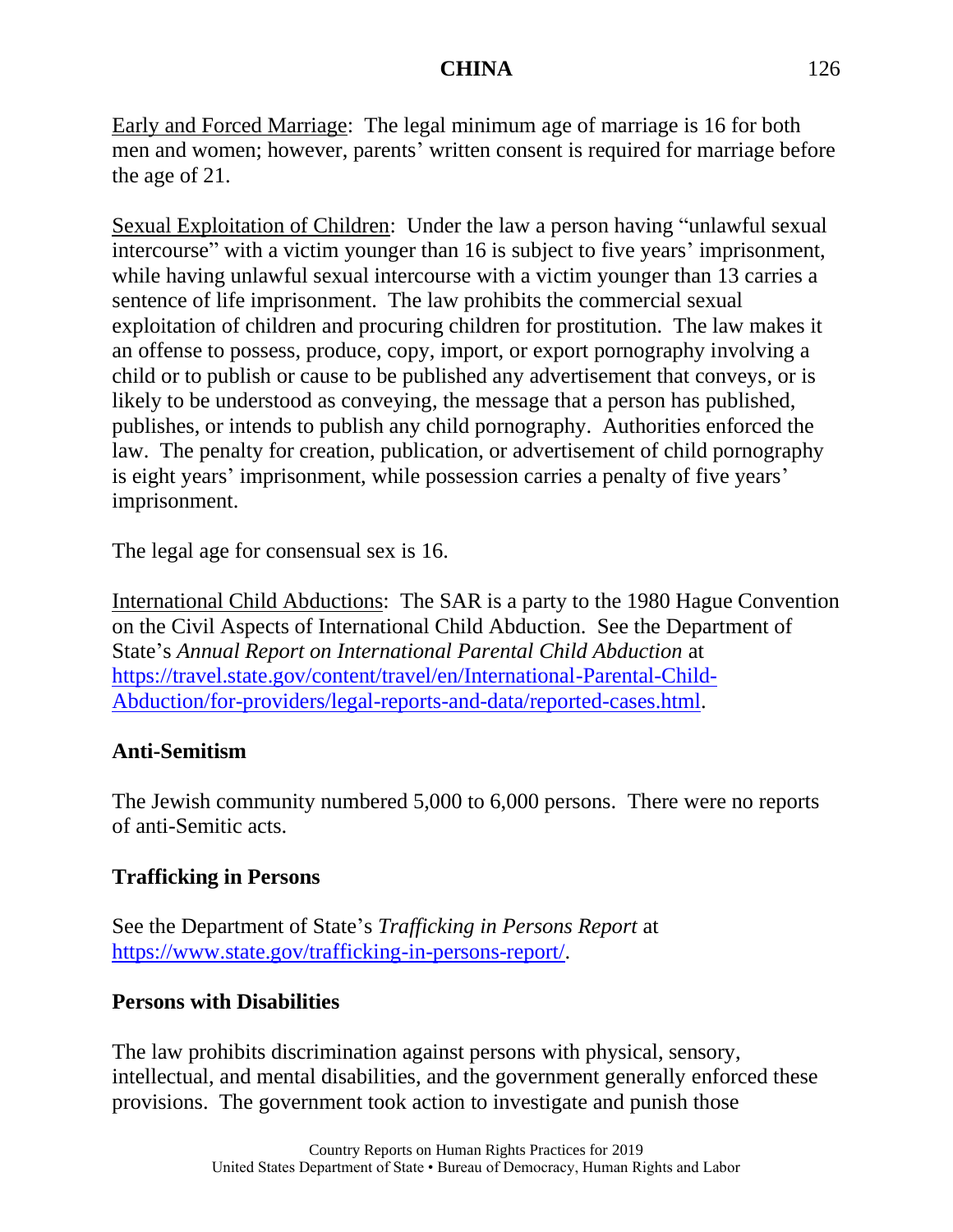responsible for violence or abuses against persons with disabilities. The government generally implemented laws and programs to provide persons with disabilities access to education, employment, the judicial system, and health services. The law on disabilities states that children with separate educational needs must have equal opportunity in accessing education. Some human rights groups reported the SAR's disability law was too limited and that its implementation did not promote equal opportunities. The Social Welfare Department provided training and vocational rehabilitation services to assist persons with disabilities, offered subsidized resident-care services for persons considered unable to live independently, offered preschool services to children with disabilities, and provided community support services for persons with mental disabilities, their families, and other local residents.

The government generally implemented laws and programs to provide persons with disabilities access to information, communications, and buildings, although there were reports of some restrictions. The law calls for improved building access and provides for sanctions against those who discriminate.

#### **National/Racial/Ethnic Minorities**

Although ethnic Chinese made up the vast majority of the population, the SAR is a multiethnic society, with persons from a number of ethnic groups recognized as permanent residents with full rights under the law. The law prohibits discrimination, and the EOC oversees implementation and enforcement of the law. The EOC maintained a hotline for inquiries and complaints concerning racial discrimination. Although the SAR government took steps to reduce discrimination, there were frequent reports of discrimination against ethnic minorities; the law did not clearly cover racial discrimination occurring in the course of law enforcement activity.

The government has a policy to integrate non-Chinese students into SAR schools. Nevertheless, advocacy groups said schools were de-facto segregated. Advocates also expressed concerns that Chinese language teaching for minority students was inadequate. Students who did not learn Chinese had significant difficulty entering university and the labor market, according to experts.

Persons born in mainland China also experienced frequent discrimination. On several occasions, protesters verbally or physically attacked mainlanders.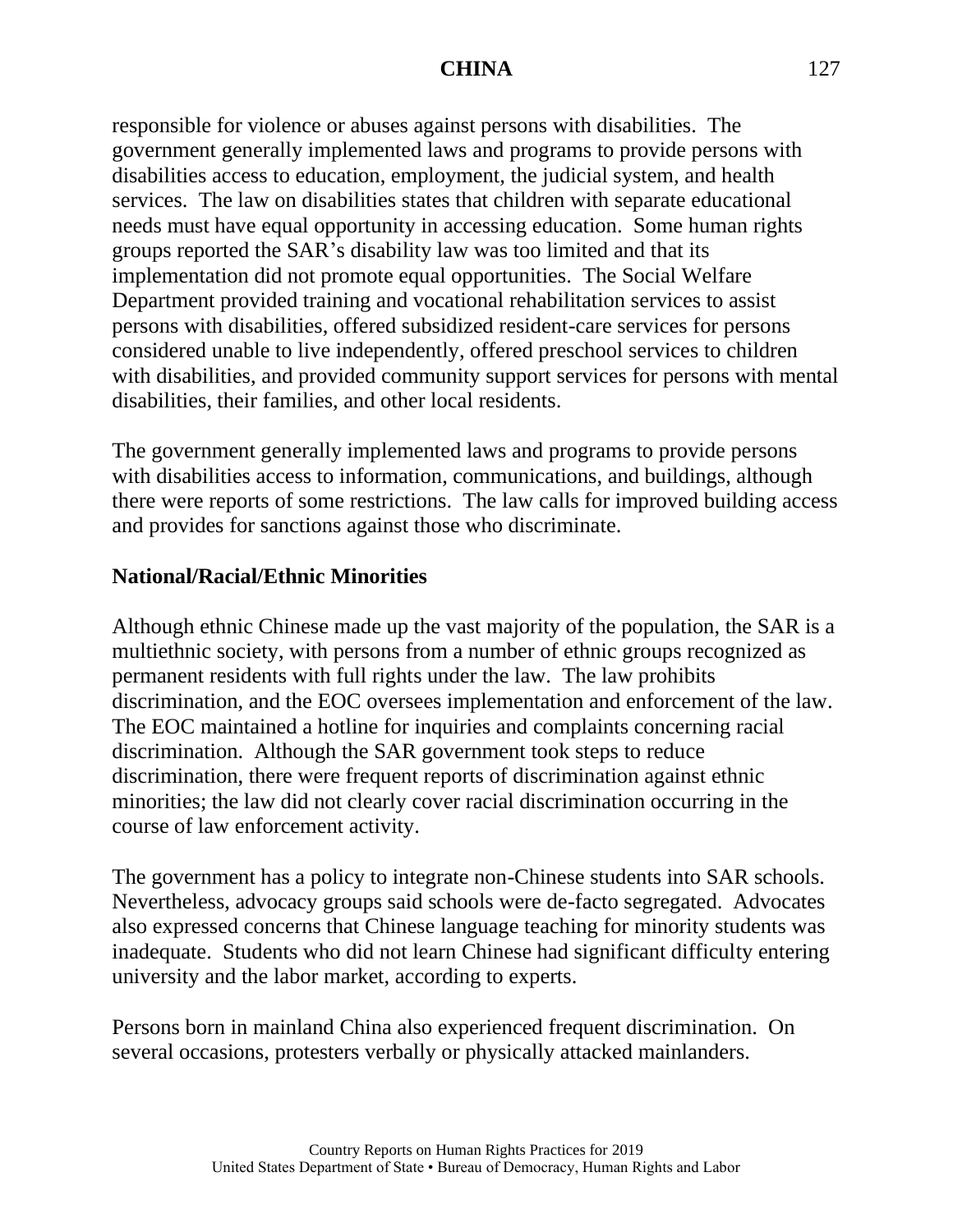# **Acts of Violence, Discrimination, and Other Abuses Based on Sexual Orientation and Gender Identity**

No laws criminalize consensual same-sex sexual conduct between adults. While the SAR has laws that ban discrimination on the grounds of race, sex, disability, and family status, no law prohibits companies or individuals from discriminating on grounds of sexual orientation or gender identity. There are also no laws that specifically aid in the prosecution of bias-motivated crimes against members of the lesbian, gay, bisexual, transgender, or intersex community. In October a gay man sued the government because public housing rules did not allow his male spouse, whom he married overseas, to live with him because the rules only recognize opposite-sex partners as spouses.

#### **Section 7. Worker Rights**

#### **a. Freedom of Association and the Right to Collective Bargaining**

The law provides for the right of workers to form and join independent unions without previous authorization or excessive requirements and to conduct legal strikes, but it does not protect the right to collective bargaining or obligate employers to bargain. Trade unions claimed the lack of collective bargaining rights and divisions in the labor movement weakened workers' leverage in negotiations. The law explicitly prohibits civil servants from bargaining collectively.

The law prohibits firing an employee for striking and voids any section of an employment contract that punishes a worker for striking. The commissioner of police has broad authority to control and direct public gatherings, including strikes, in the interest of national security or public safety.

According to the law, an employer cannot fire, penalize, or discriminate against an employee who exercises his or her union rights and cannot prevent or deter the employee from exercising such rights. Penalties for violations of laws protecting union and related worker rights included fines as well as legal damages paid to workers, and penalties were sufficient to deter violations. Dismissed employees, however, had difficulty proving antiunion discrimination. In August, according to media reports, Cathay Pacific Airways (Cathay) warned employees that they may be fired if they joined a city-wide general strike. Cathay's cabin crew union head Rebecca Sy told the press in August that Cathay Dragon, a Cathay subsidiary, fired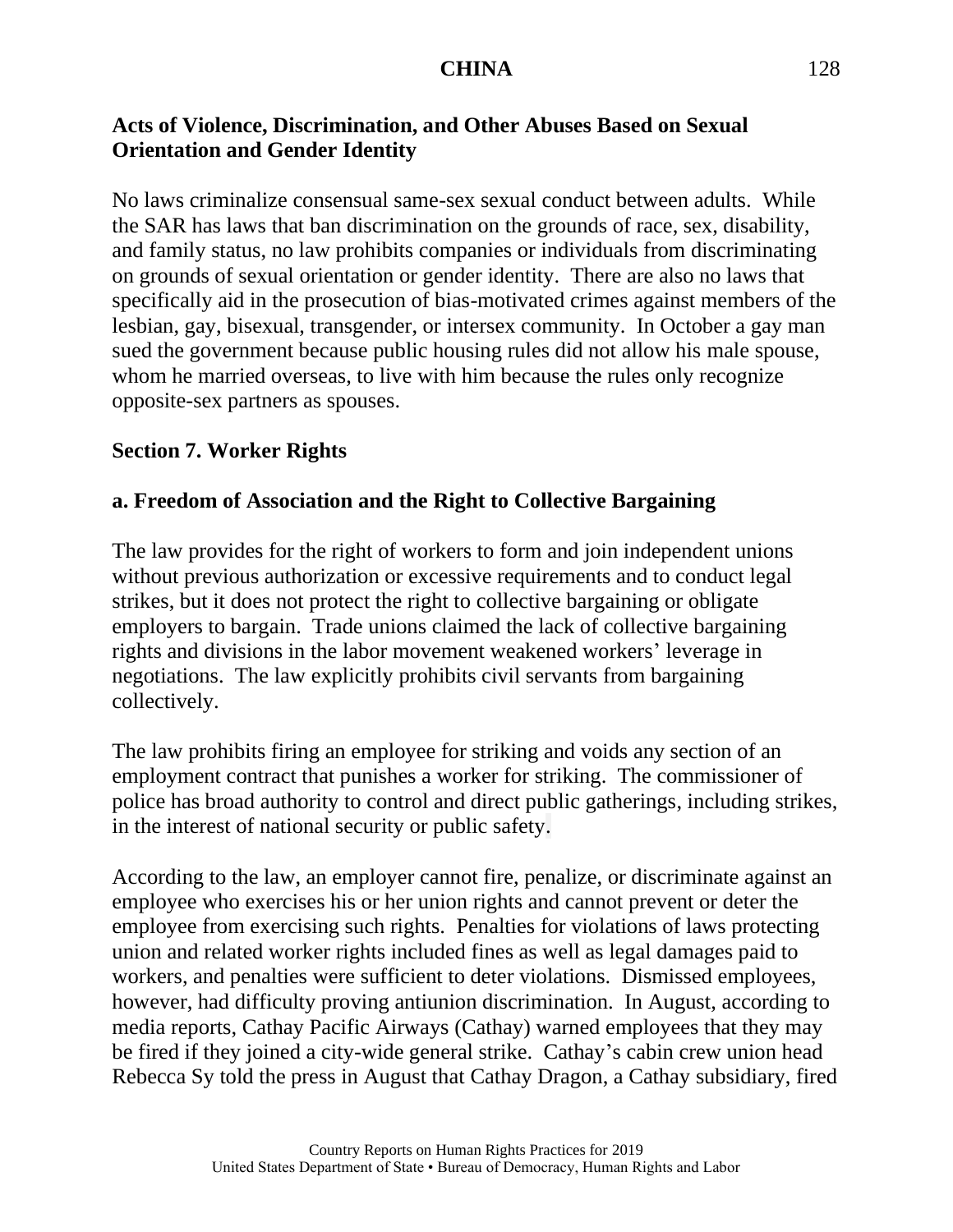her after company officials showed her printouts of proprotest movement postings on her private Facebook account.

## **b. Prohibition of Forced or Compulsory Labor**

The law does not prohibit all forms of forced or compulsory labor, nor do laws specifically criminalize forced labor. Instead, the SAR uses its Employment and Theft Ordinances to prosecute labor violations and related offenses. Penalties for these offenses were not sufficient to deter violations.

NGOs expressed concerns some migrant workers, especially domestic workers in private homes, faced high levels of indebtedness assumed as part of the recruitment process, creating a risk they could fall victim to debt bondage. Domestic workers in Hong Kong were mostly female and mainly came from the Philippines, Indonesia, and other Southeast Asian countries. The SAR allows for the collection of maximum placement fees of 10 percent of the first month's wages, but some recruitment firms required large up-front fees in the country of origin that workers struggled to repay. Some locally licensed employment agencies were suspected of colluding with agencies overseas to profit from debt schemes, and some local agencies illegally confiscated the passports and employment contracts of domestic workers and withheld them until they repaid the debt.

SAR authorities stated they encouraged aggrieved workers to file complaints and make use of government conciliation services as well as actively pursued reports of any labor violations.

Also see the Department of State's *Trafficking in Persons Report* at [https://www.state.gov/trafficking-in-persons-report/.](https://www.state.gov/trafficking-in-persons-report/)

# **c. Prohibition of Child Labor and Minimum Age for Employment**

The law prohibits the worst forms of child labor. Regulations prohibit employment of children younger than 15 in any industrial establishment. The law prohibits overtime in industrial establishments with employment in dangerous trades for persons younger than 18. Children between 13 and 14 may work in certain nonindustrial establishments, subject to conditions aimed at ensuring a minimum of nine years of education and protection for their safety, health, and welfare.

The Labor Department effectively enforced these laws and regularly inspected workplaces to enforce compliance with the regulations. Penalties for violations of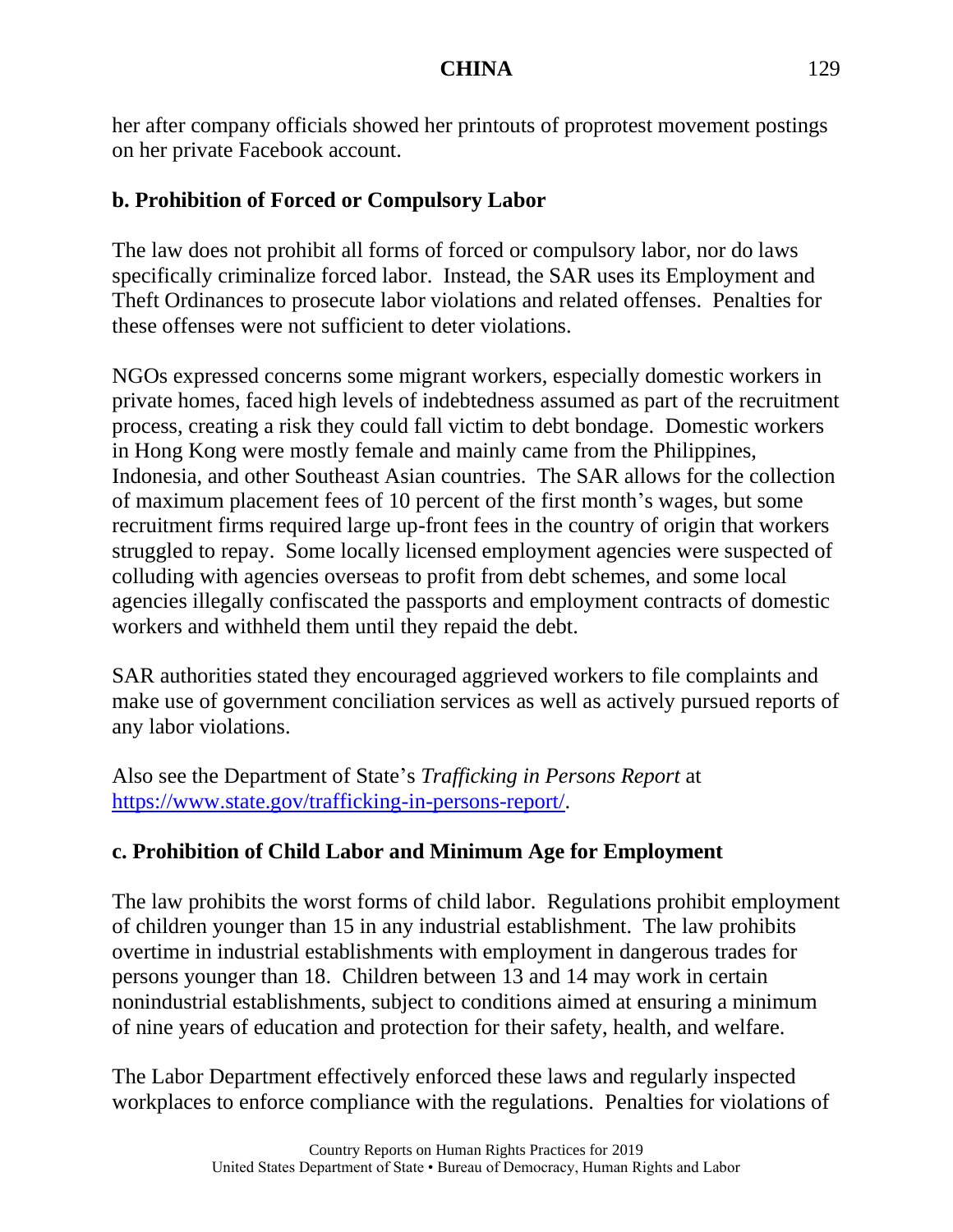child labor laws include fines and legal damages and were sufficient to deter violations.

#### **d. Discrimination with Respect to Employment and Occupation**

The law and regulations prohibit employment discrimination based on race or ethnicity, disability, family status (marital status or pregnancy), or sex. The law stipulates employers must prove that proficiency in a particular language is a justifiable job requirement if they reject a candidate on those grounds. Regulations do not prohibit employment discrimination on the grounds of color, religion, political opinion, national origin or citizenship, sexual orientation or gender identity, HIV or other communicable disease status, or social status.

The government generally enforced these laws and regulations. In cases in which employment discrimination occurred, the SAR's courts had broad powers to levy penalties on those who violated these laws and regulations.

Human rights activists and local scholars continued to raise concerns about job prospects for minority students, who were more likely to hold low-paying, lowskilled jobs and earn below-average wages. Experts assessed that a lack of Chinese-language skills was the greatest barrier to employment.

## **e. Acceptable Conditions of Work**

The statutory minimum wage was below the poverty line for an average-sized household. There were many press reports regarding poor conditions faced by and underpayment of wages to domestic workers.

There is no law concerning working hours, paid weekly rest, rest breaks, or compulsory overtime for most employees. Several labor groups reported that employers expected extremely long hours, and the groups called for legislation to address that concern.

Laws exist to provide for health and safety of workers in the workplace. Workers may remove themselves from situations that endanger health or safety without jeopardy to their employment. Employers are required to report any injuries sustained by their employees in work-related accidents.

The government effectively enforced the law, and the Labor Tribunal adjudicated disputes involving nonpayment or underpayment of wages and wrongful dismissal.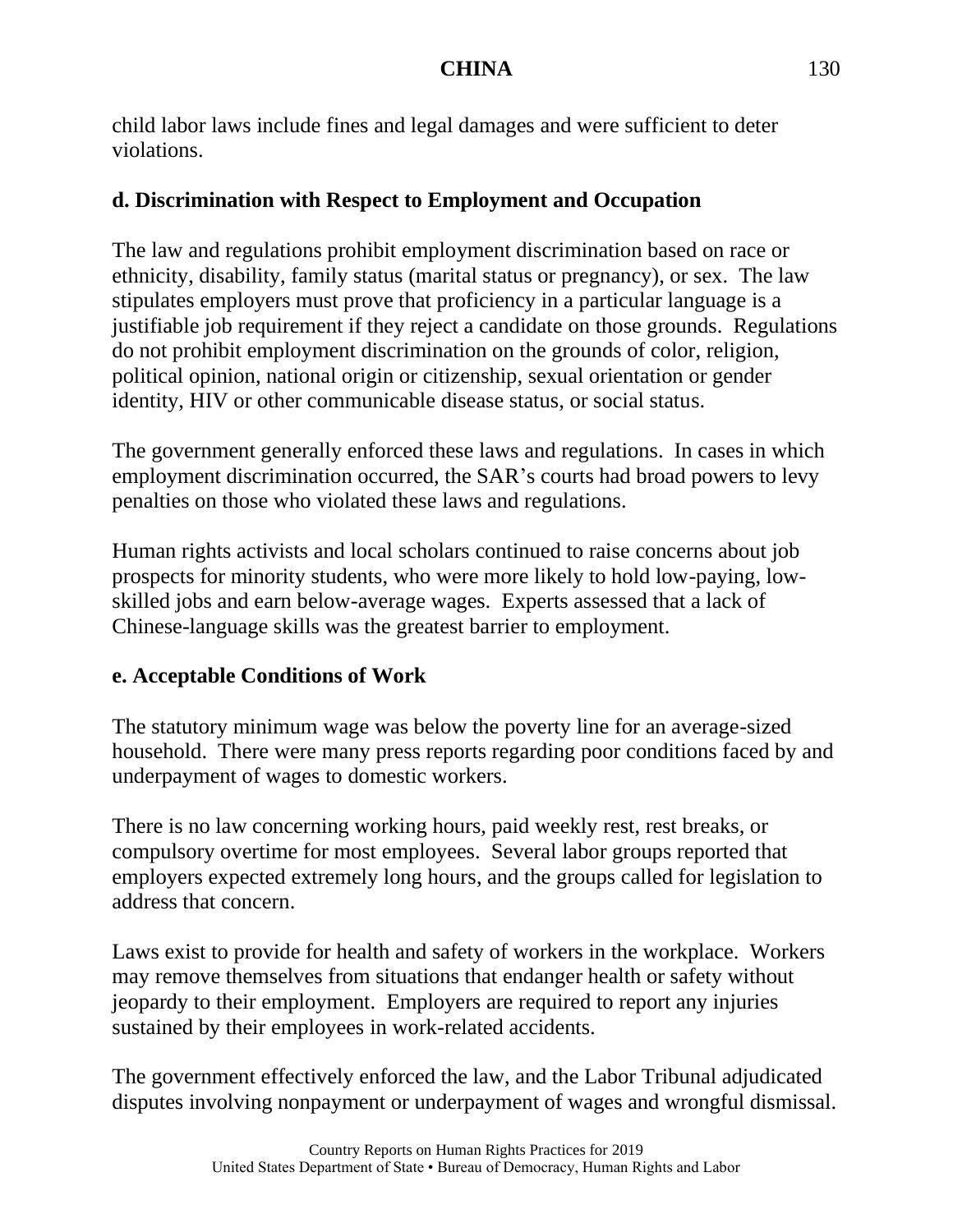The number of labor inspectors was sufficient to deter violations except in the cases of nonpayment or underpayment of wages to and working conditions of domestic workers. Penalties for violations of the minimum wage or occupational safety and health violations include fines, payments of damages, and worker's compensation payments. These penalties were sufficient to deter violations.

The Occupational Safety and Health Branch of the Labor Department is responsible for safety and health promotion, identification of unsafe conditions, enforcement of safety management legislation, and policy formulation and implementation; it enforced occupational safety and health laws effectively.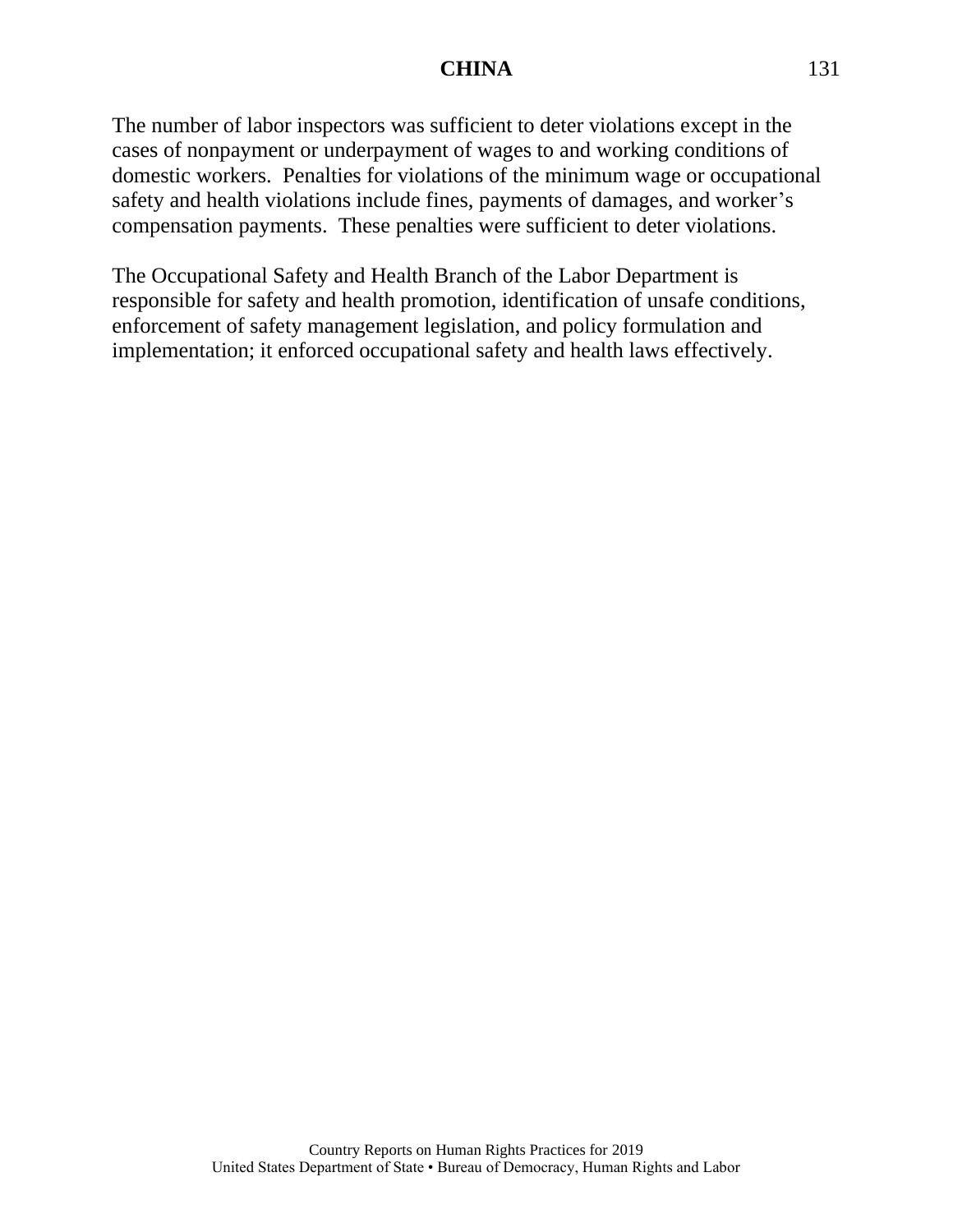# **MACAU 2019 HUMAN RIGHTS REPORT**

# **EXECUTIVE SUMMARY**

Macau is a Special Administrative Region (SAR) of the People's Republic of China (PRC) and has a high degree of autonomy, except in defense and foreign affairs, according to the Basic Law. In 2017 residents elected 14 representatives to the SAR's legislative assembly. In accordance with the law, limited franchise functional constituencies elected 12 representatives, and the chief executive nominated the remaining seven. In August a 400-member election committee selected Ho Iat-seng to be the chief executive, the head of government. He began a five-year term in December after being appointed by the government.

The Secretariat for Security oversees the Public Security Police, which has responsibility for general law enforcement, and the Judiciary Police, which has responsibility for criminal investigations. Civilian authorities maintained effective control over the security forces.

Significant human rights issues included interference with the rights of peaceful assembly and restrictions on political participation.

The government took steps to prosecute and punish officials who committed human rights abuses.

#### **Section 1. Respect for the Integrity of the Person, Including Freedom from:**

#### **a. Arbitrary Deprivation of Life and Other Unlawful or Politically Motivated Killings**

There were no reports the government or its agents committed arbitrary or unlawful killings.

#### **b. Disappearance**

There were no reports of disappearances by or on behalf of government authorities.

# **c. Torture and Other Cruel, Inhumane, or Degrading Treatment or Punishment**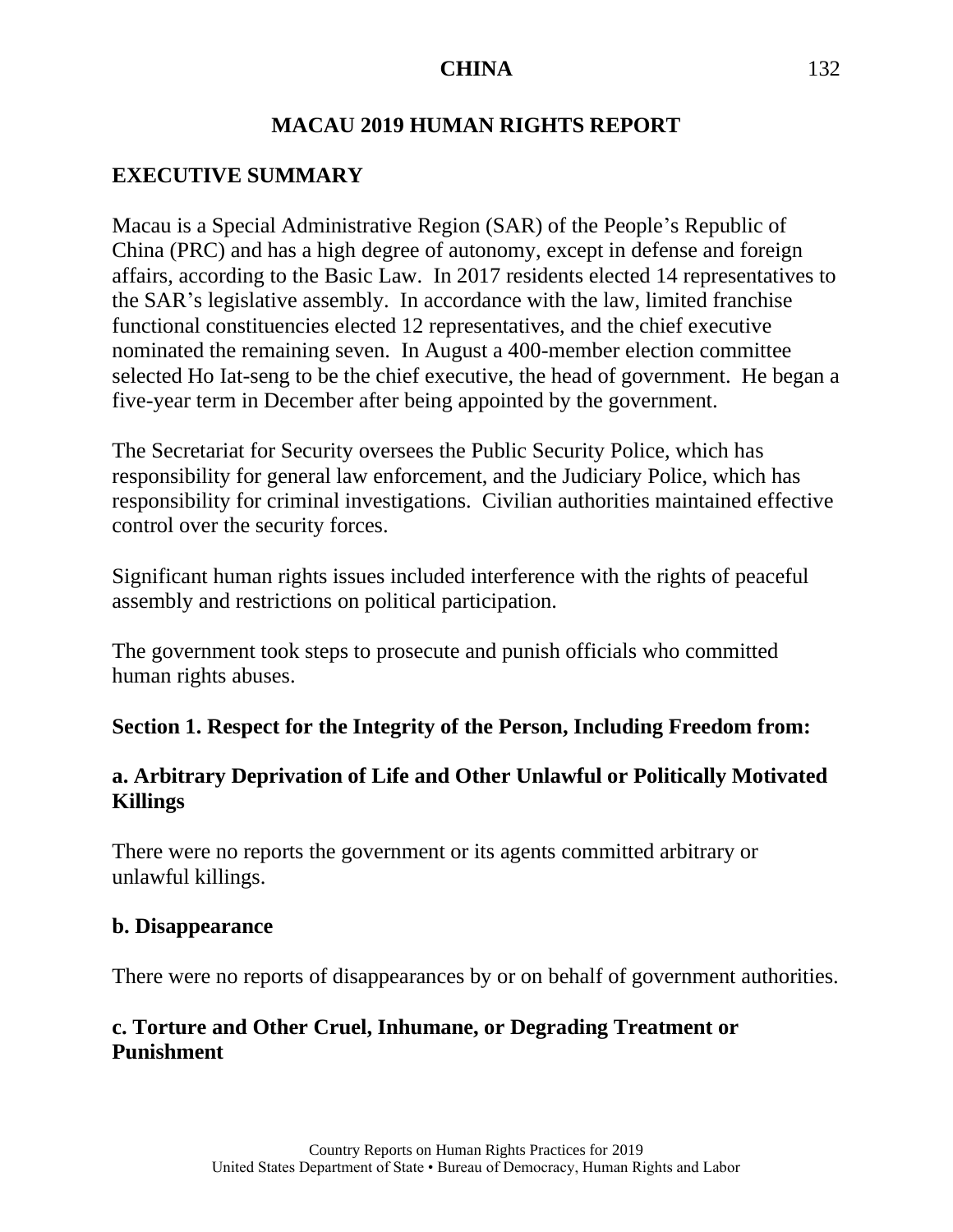The law prohibits such practices, and there were no reports government officials employed them.

### **Prison and Detention Center Conditions**

There were no significant reports regarding prison or detention center conditions that raised human rights concerns.

Physical Conditions: There were no major concerns in prisons and detention centers regarding physical conditions or inmate abuse.

Administration: The law allows prisoners and detainees to submit complaints to judicial authorities without censorship and to request investigation of alleged deficiencies. Judges and prosecutors visited prisons at least once a month to hear prisoner complaints.

Independent Monitoring: The government permits monitoring by independent nongovernmental observers. According to the government, no independent human rights observers requested or made any visit to the prison in the SAR.

## **d. Arbitrary Arrest or Detention**

The law prohibits arbitrary arrest and detention and provides for the right of any person to challenge the lawfulness of his or her arrest or detention in court, and the government generally observed these requirements.

# **Arrest Procedures and Treatment of Detainees**

Authorities detained persons with warrants issued by a duly authorized official based on sufficient evidence. Detainees had access to a lawyer of their choice or, if indigent, to one provided by the government. Detainees had prompt access to family members. Police must present persons in custody to an examining judge within 48 hours of detention. Authorities informed detainees promptly of charges against them. The examining judge, who conducts a pretrial inquiry in criminal cases, has wide powers to collect evidence, order or dismiss indictments, and determine whether to release detained persons. Investigations by the prosecuting attorney should end with charges or dismissal within eight months, or six months when the defendant is in detention. The pretrial inquiry stage must conclude within four months, or two months if the defendant is in detention. By law the maximum limits for pretrial detention range from six months to three years,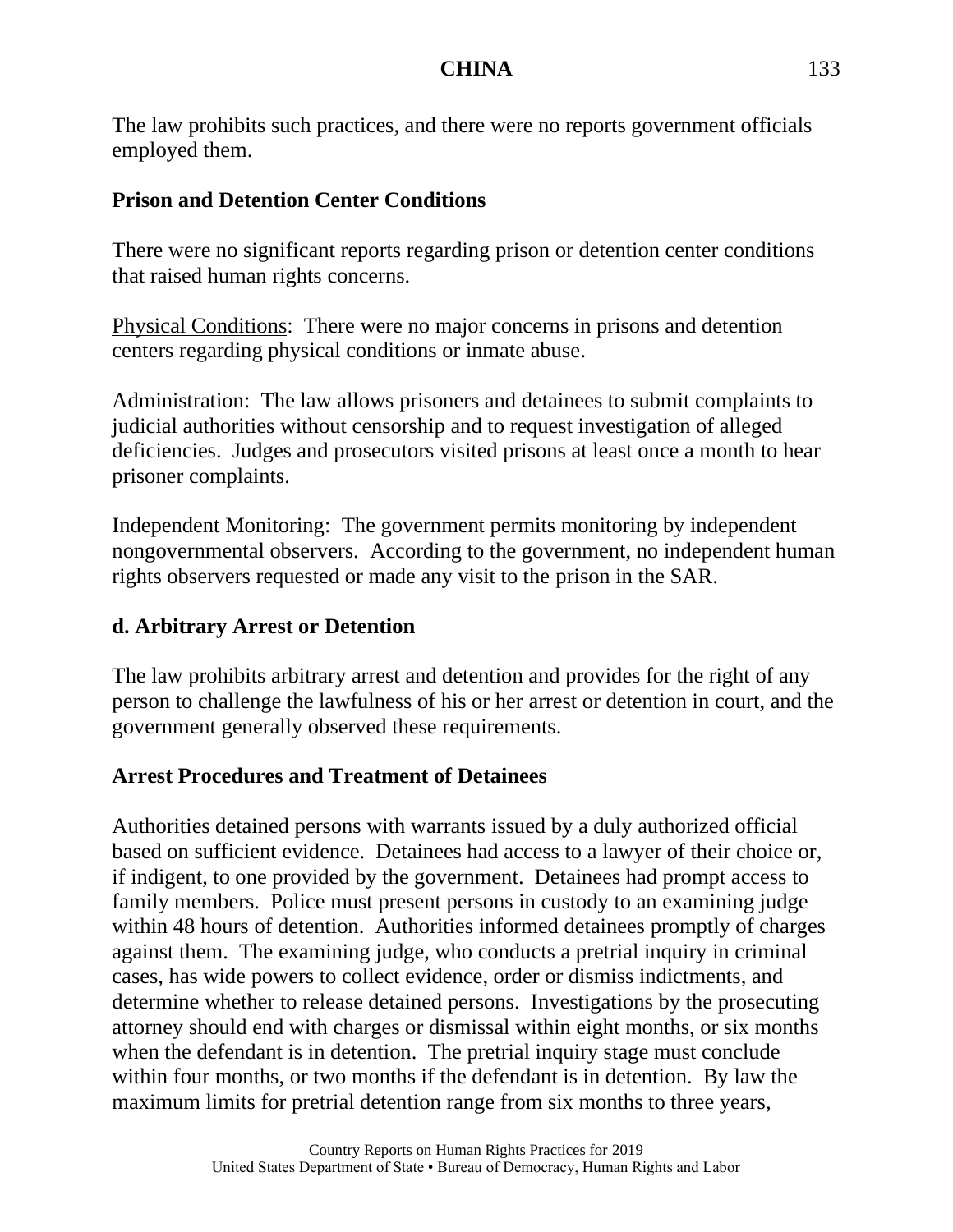depending on the charges and progress of the judicial process; there were no reported cases of lengthy pretrial detentions. There is a functioning bail system. Complaints of police mistreatment may be made to the Macau Security Forces and Services Disciplinary Supervisory Committee, the Commission against Corruption, or the Office of the Secretary for Security. The Macau Security Forces and Services Disciplinary Supervisory Committee report directly to the chief executive. The government has also established a website for receiving named or anonymous complaints about irregular police activity or behavior.

#### **e. Denial of Fair Public Trial**

The law provides for an independent judiciary, and the government generally respected judicial independence and impartiality.

## **Trial Procedures**

The law provides for the right to a fair public trial, and an independent judiciary generally enforced this right. A case may be presided over by one judge or a group of judges, depending on the type of crime and the maximum penalty involved.

Under the law, defendants enjoy a presumption of innocence and have a right to appeal. The law provides that trials be public except when the court rules otherwise to "safeguard the dignity of persons, public morality, or to provide for the normal functioning of the court." Defendants have the right to be informed promptly and in detail of the charges (with free interpretation), be present at their trials, confront witnesses, have adequate time to prepare a defense, not be compelled to testify or confess guilt, and consult with an attorney in a timely manner. The government provides public attorneys for those financially incapable of engaging lawyers or paying expenses of proceedings. The law extends these rights to all residents.

The SAR's unique civil-code judicial system derives from the judicial framework of the Portuguese legal system. The courts may rule on matters that are the responsibility of the PRC government or concern the relationship between central authorities and the SAR, but before making their final judgment, which is not subject to appeal, the courts must seek an interpretation of the relevant provisions from the National People's Congress Standing Committee (NPCSC). The Basic Law requires that courts follow the NPCSC's interpretations when cases intersect with central government jurisdiction, although judgments previously rendered are not affected, and when the NPCSC makes an interpretation of the provisions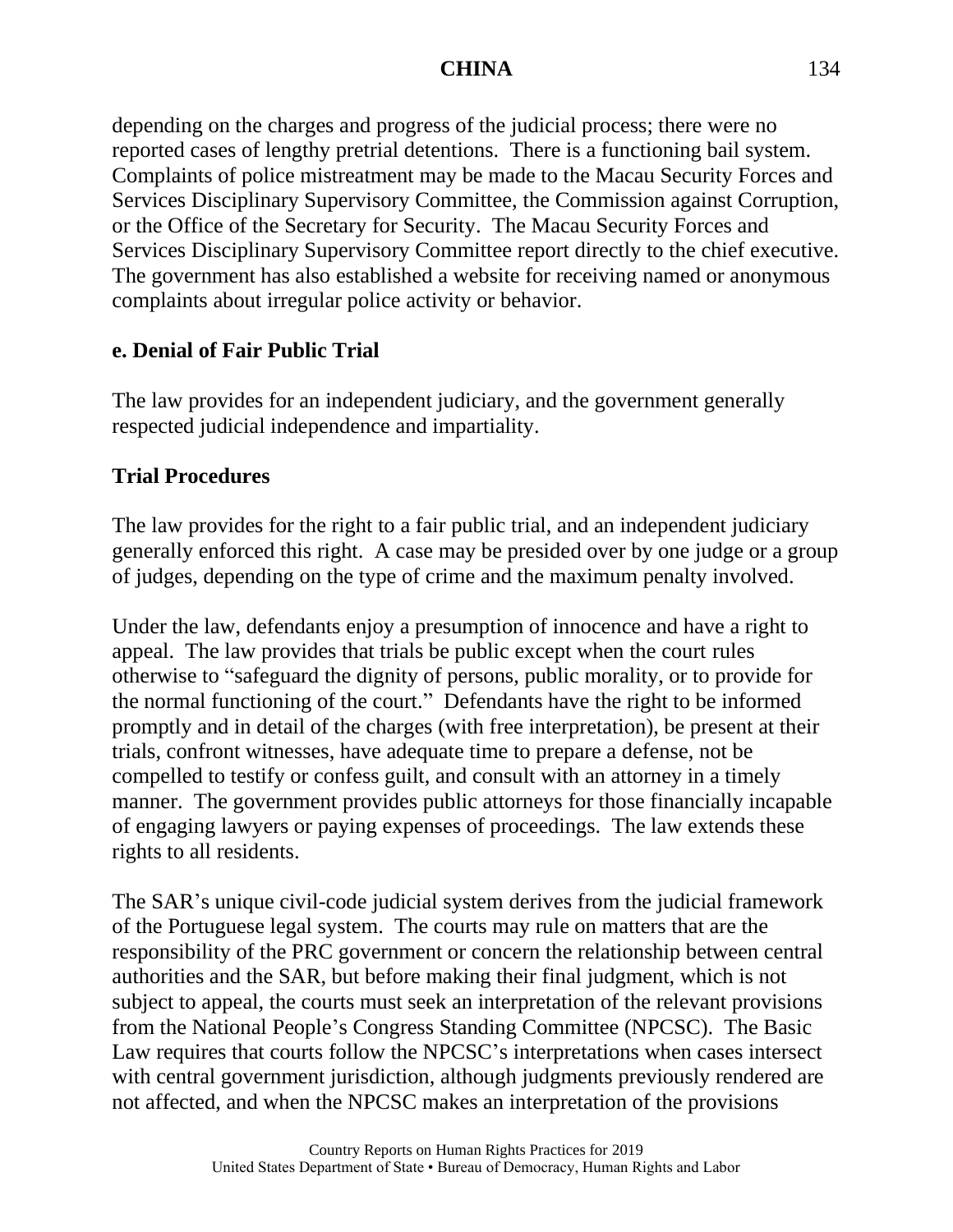concerned, the courts, in applying those provisions, "shall follow the interpretation of the Standing Committee." As the final interpreter of the Basic Law, the NPCSC also has the power to initiate interpretations of the Basic Law.

# **Political Prisoners and Detainees**

There were no reports of political prisoners or detainees.

# **Civil Judicial Procedures and Remedies**

There is an independent and impartial judiciary for civil matters, and citizens have access to a court to bring lawsuits seeking damages for a human rights violation.

# **f. Arbitrary or Unlawful Interference with Privacy, Family, Home, or Correspondence**

The law prohibits such actions, and the government generally respected these prohibitions.

# **Section 2. Respect for Civil Liberties, Including:**

# **a. Freedom of Expression, Including for the Press**

The law provides for freedom of expression, including for the press, but the government occasionally sought to restrict this right. In January the Legislative Assembly passed legislation to amend an existing law that criminalized some actions that disrespect the Chinese national anthem.

Press and Media, Including Online Media: Local media expressed a wide range of views, but the government took steps to restrict unfavorable news coverage.

Censorship or Content Restrictions: Media sometimes practiced self-censorship, in part because the government subsidized some media outlets. According to 2018 media reports, the Central Government Liaison Office in Hong Kong indirectly owns Plaza Cultural Macau, a local bookstore, raising concerns that central government authorities may restrict the sale of sensitive books.

Libel/Slander Laws: Macau law criminalizes libel, slander, and defamation. If such offenses are committed through the media or online, they are punishable by up to two years' imprisonment.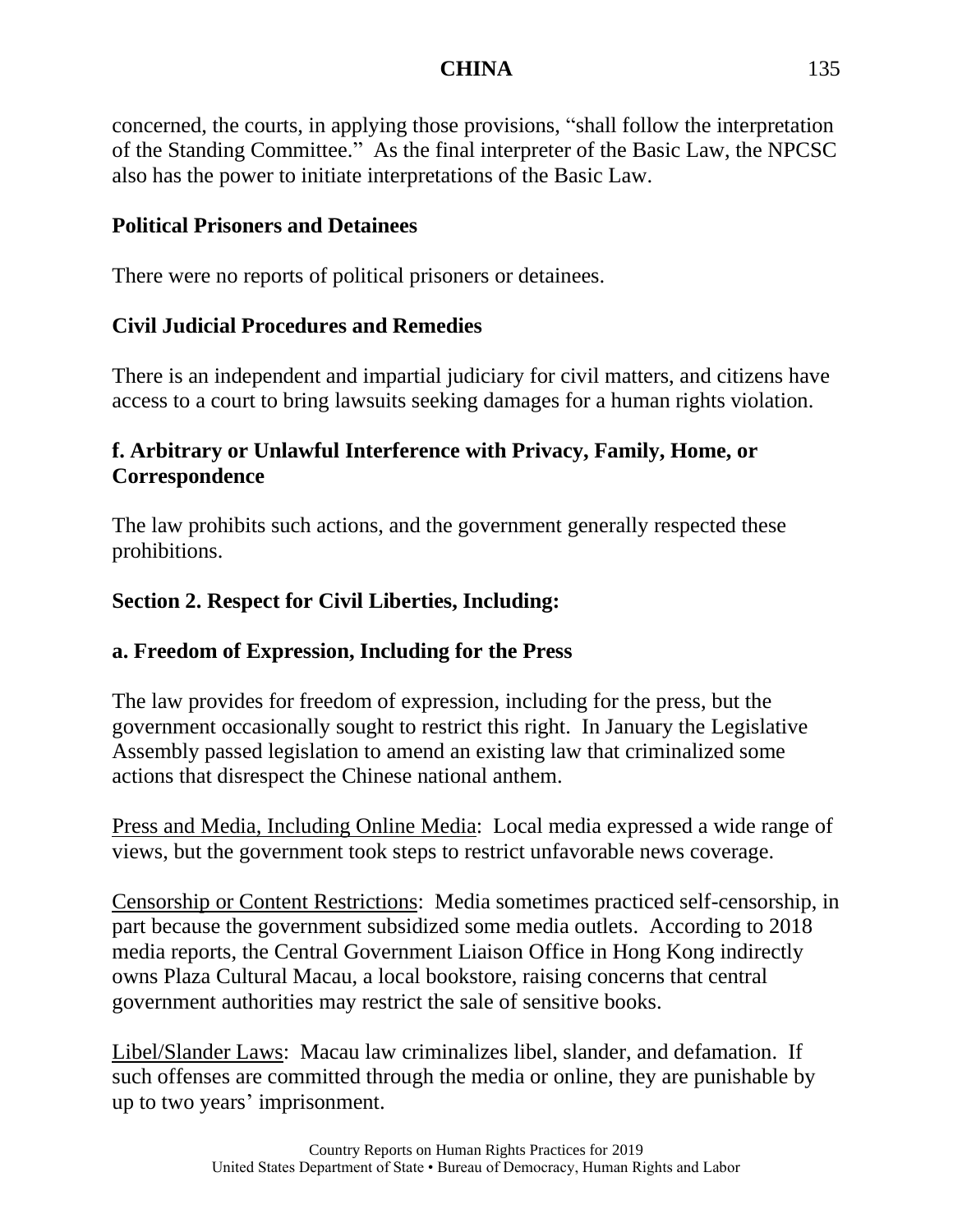# **Internet Freedom**

The government did not restrict or disrupt access to the internet or censor online content. Law enforcement entities may intercept communications under judicial supervision; there were no credible reports that the government monitored private online communications without appropriate legal authority.

## **Academic Freedom and Cultural Events**

In September the Education and Youth Affairs Bureau director, according to media reports, said teachers should not discuss their own political viewpoint regarding protests in Hong Kong inside the classroom. Academics also reportedly practiced self-censorship.

## **b. Freedoms of Peaceful Assembly and Association**

The law provides for the freedoms of peaceful assembly and association but the government limited the freedom of peaceful assembly.

## **Freedom of Peaceful Assembly**

The law requires prior notification, but not approval, of demonstrations involving public roads, public places, or places open to the public. Police may redirect demonstration marching routes, but organizers have the right to challenge such decisions in court.

In August, Macau police did not permit a silent protest against police brutality in Hong Kong. Despite organizers cancelling the protest, police still searched people at the intended protest site, according to media reports. In September a court upheld the police decision to disallow the protest.

Critics alleged that authorities were making a concerted effort to use both intimidation and criminal proceedings against participants in peaceful demonstrations to discourage their involvement. For example, in May a court upheld the conviction of Scott Chiang for illegal assembly, a charge which arose from his participation in a 2016 peaceful protest against the chief executive.

# **Freedom of Association**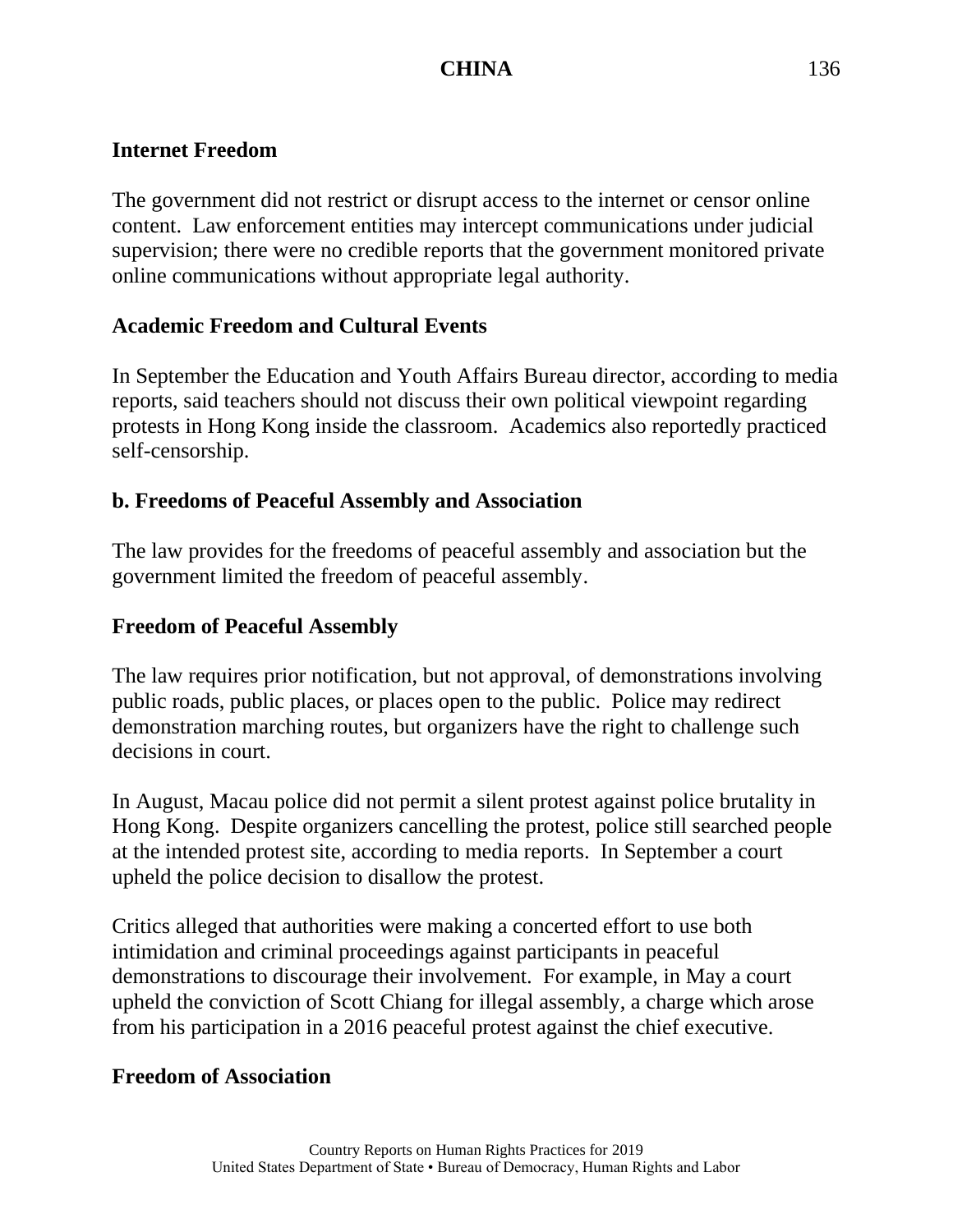The law provides for freedom of association, and the government generally respected this right. No authorization is required to form an association, and the only restrictions on forming an organization are that it not promote racial discrimination, violence, crime, or disruption of public order, or be military or paramilitary in nature.

# **c. Freedom of Religion**

See the Department of State's *International Religious Freedom Report* at [https://www.state.gov/religiousfreedomreport/.](https://www.state.gov/religiousfreedomreport/)

## **d. Freedom of Movement**

The law provides for freedom of internal movement, foreign travel, emigration, and repatriation, and the government generally respected these rights.

The law grants police authority to deport or deny entry to nonresidents whom they regard under the law as unwelcome, a threat to internal security and stability, or possibly implicated in transnational crimes. The government banned several Hong Kong activists from entering Macau throughout the year, claiming the activists posed threats to internal security, according to media reports. In December, Macau denied entry to both the president and the chairman of American Chamber of Commerce in Hong Kong.

## **e. Internally Displaced Persons**

Not applicable.

## **f. Protection of Refugees**

Access to Asylum: The law provides for the granting of asylum or refugee status, and the government has established a system for providing protection to refugees. Persons granted refugee status would ultimately enjoy the same rights as other SAR residents.

Pending final decisions on their asylum claims, the government registered asylum seekers and provided protection against their expulsion or return to their countries of origin. There were few applicants for refugee or asylum status and no successful applicants. Persons with pending applications were eligible to receive government support, including basic needs such as housing, medical care, and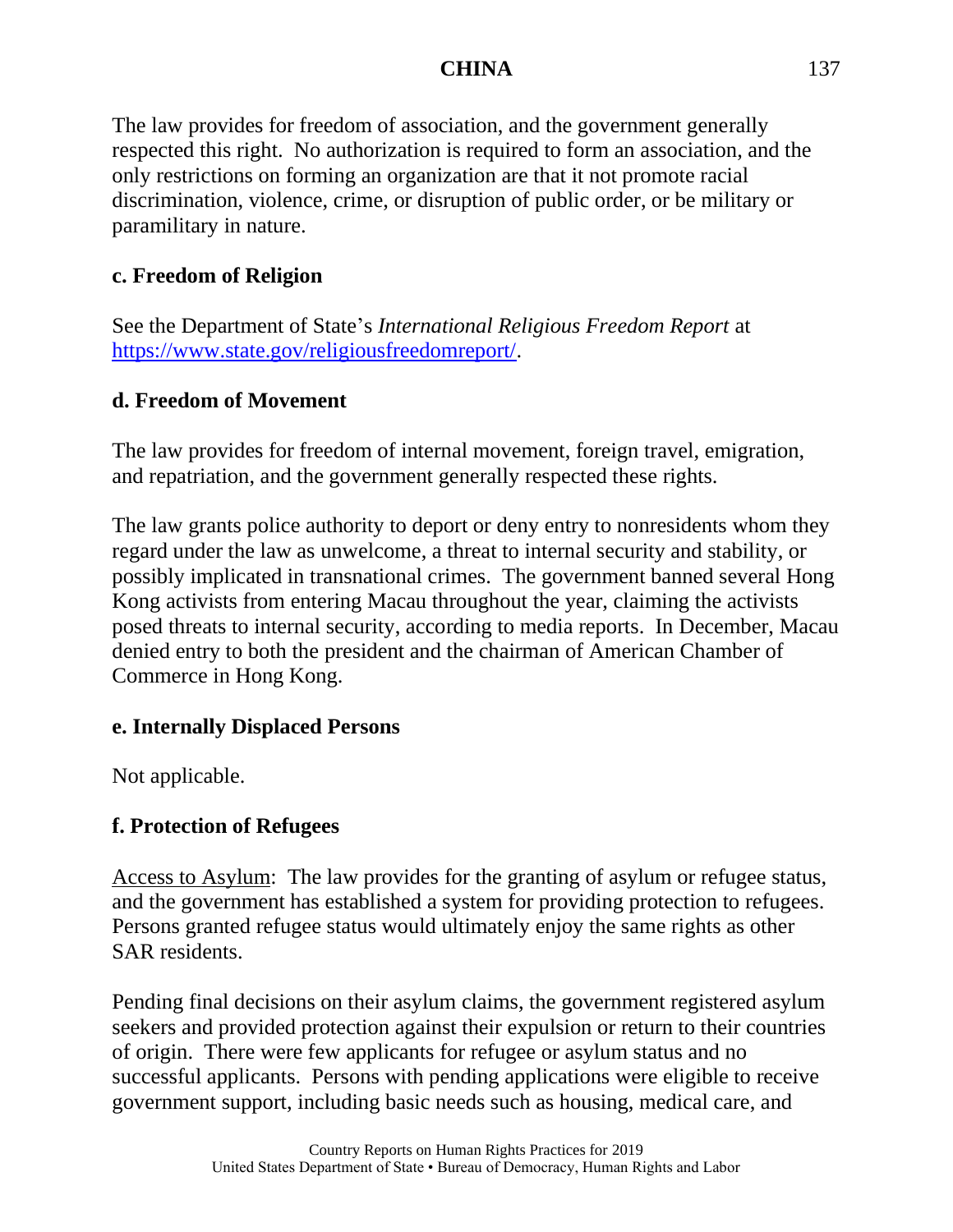education for children, but they were not allowed to work until their refugee status was granted.

#### **g. Stateless Persons**

Not applicable.

# **Section 3. Freedom to Participate in the Political Process**

The law limits voters' ability to change their government through free and fair periodic elections because there was no universal suffrage in elections for the majority of elected positions. Only a small fraction of citizens played a role in the selection of the chief executive, who was chosen in August by a 400-member election committee consisting of 344 members elected from four broad societal sectors (which themselves have a limited franchise) and 56 members chosen from and by the SAR's legislators and representatives to the National People's Congress and Chinese People's Political Consultative Conference. In June critics protested against this "small circle" election. Organizers of an unofficial online petition for universal suffrage said in August that the petition website suffered a severe cyberattack reportedly originating from mainland China, and unknown individuals physically threatened the petition's organizers.

## **Elections and Political Participation**

Recent Elections: In August a 400-member election committee selected Ho Iatseng to be chief executive. Ho was unopposed and received 98 percent of the vote. The most recent general election for the 14 directly elected seats in the 33-member Legislative Assembly occurred in 2017, with all Macau voters able to vote for candidate lists and seats, which were then allocated based on a proportional representation system. The election for these seats was generally free and fair. There were no reports of the government unduly restricting the list of candidates. In accordance with the law, limited franchise functional constituencies, which represent particular industries and social sectors, elected 12 Legislative Assembly representatives, and the chief executive appointed the remaining seven.

Political Parties and Political Participation: The SAR has no laws on political parties. Politically active groups registered as societies or limited liability companies were active in promoting their political agendas. Those critical of the government generally did not face restrictions, but persons seeking elected office must swear to uphold the Basic Law.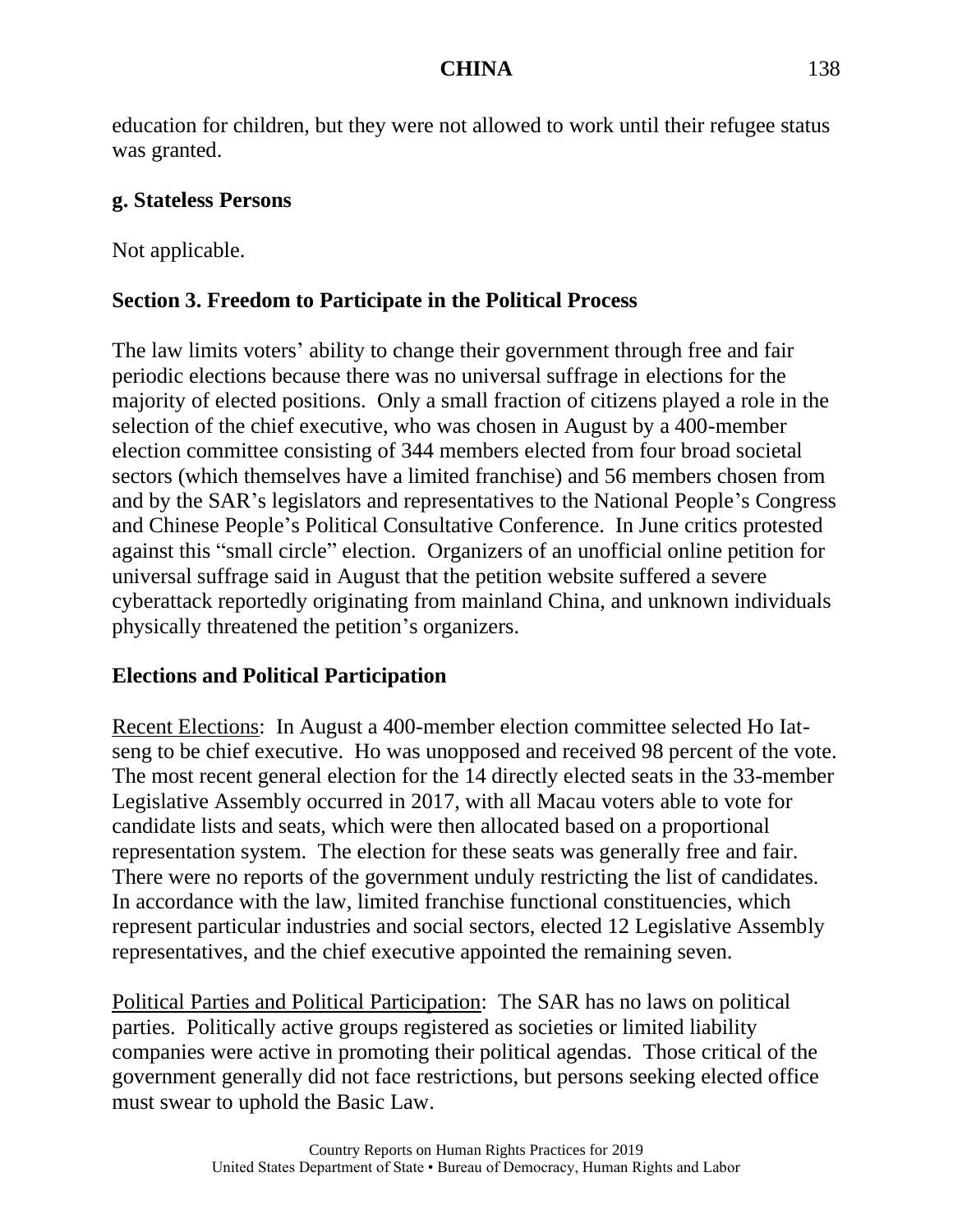Participation of Women and Minorities: No laws limit participation of women and members of minorities in the political process, and they did participate. Six of the 33 Legislative Assembly members were women.

# **Section 4. Corruption and Lack of Transparency in Government**

The law provides criminal penalties for official corruption, and the government generally implemented the law effectively.

Corruption: The government's Commission against Corruption (CAC) investigated the public and private sectors and had power to arrest and detain suspects. The Ombudsman Bureau within the CAC reviewed complaints of mismanagement or abuse by the CAC. An independent committee outside the CAC--the Monitoring Committee on Discipline of CAC Personnel--accepted and reviewed complaints about CAC personnel.

Financial Disclosure: By law the chief executive, judges, members of the Legislative Assembly and Executive Council, and executive agency directors must disclose their financial interests upon appointment, promotion, retirement, and at five-year intervals while encumbering the same position. The information is available to the public on the website of the Macau Courts. The law states that if the information contained in the declaration is intentionally incorrect, the declarant shall be liable to a maximum imprisonment of three years or a minimum fine equal to six months' remuneration of the position held. Furthermore, the declarant may be prohibited from appointment to public office or performing public duties for a maximum of 10 years.

## **Section 5. Governmental Attitude Regarding International and Nongovernmental Investigation of Alleged Abuses of Human Rights**

Domestic and international groups monitoring human rights generally operated without government restriction, investigating and publishing their findings on human rights cases. Government officials were somewhat cooperative and responsive to their views.

## **Section 6. Discrimination, Societal Abuses, and Trafficking in Persons**

**Women**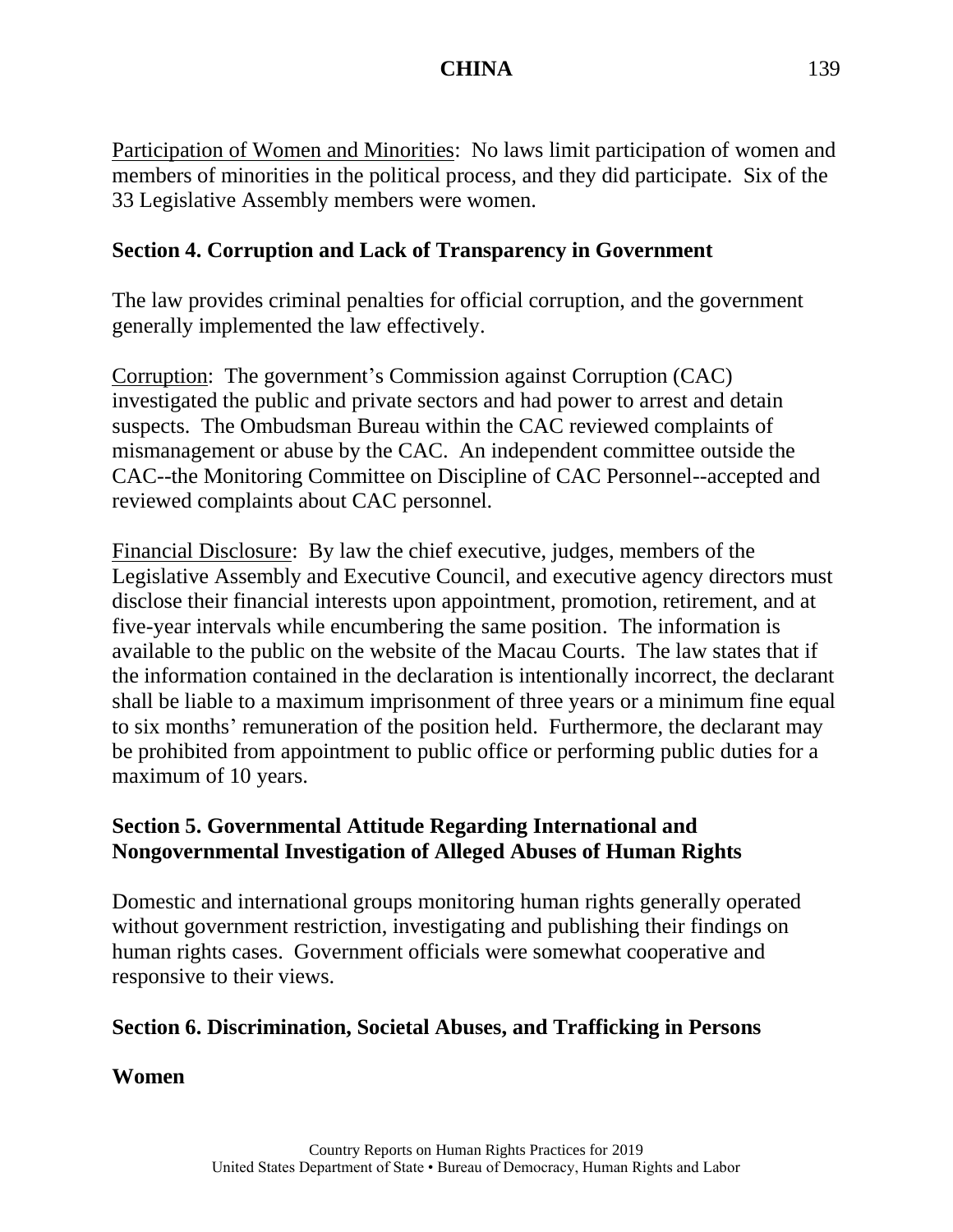Rape and Domestic Violence: The law criminalizes rape, including spousal rape, and domestic violence, but the domestic violence law does not cover same-sex couples. The rate of investigation for domestic violence cases was low, with police initiating investigations in only two of the 104 cases of domestic violence reported to them in 2018, according to official statistics. Domestic violence law stipulates that a judge may order urgent coercive measures imposed upon the defendant individually or cumulatively, and the application of these measures does not preclude the possibility of prosecuting the perpetrators for criminal responsibilities as stipulated in the criminal code.

The government made referrals for victims to receive medical treatment, and social workers counseled victims and informed them of social welfare services. The government funded nongovernmental organizations to provide victim support services, including medical services, family counseling, and housing, until their complaints were resolved.

Sexual Harassment: The law criminalizes physical sexual harassment, but verbal and noncontact harassment are not covered by the law. Persons convicted of sexual harassment may be imprisoned for up to one year.

Coercion in Population Control: There were no reports of coerced abortion or involuntary sterilization.

Discrimination: Equal opportunity legislation mandates that women receive equal pay for equal work. The law prohibits discrimination in hiring practices based on gender or physical ability and allows for civil suits. Penalties exist for employers who violate these guidelines and the government generally enforced the law effectively (see section 7.) Media reports, however, indicated that discrimination persisted and gender differences in occupation existed, with women concentrated in lower-paid sectors and lower-level jobs.

## **Children**

Birth Registration: According to the Basic Law, children of Chinese national residents of the SAR who were born inside or outside the SAR and children born to non-Chinese national permanent residents inside the SAR are regarded as permanent residents. There is no differentiation between these categories in terms of access to registration of birth. Most births were registered immediately.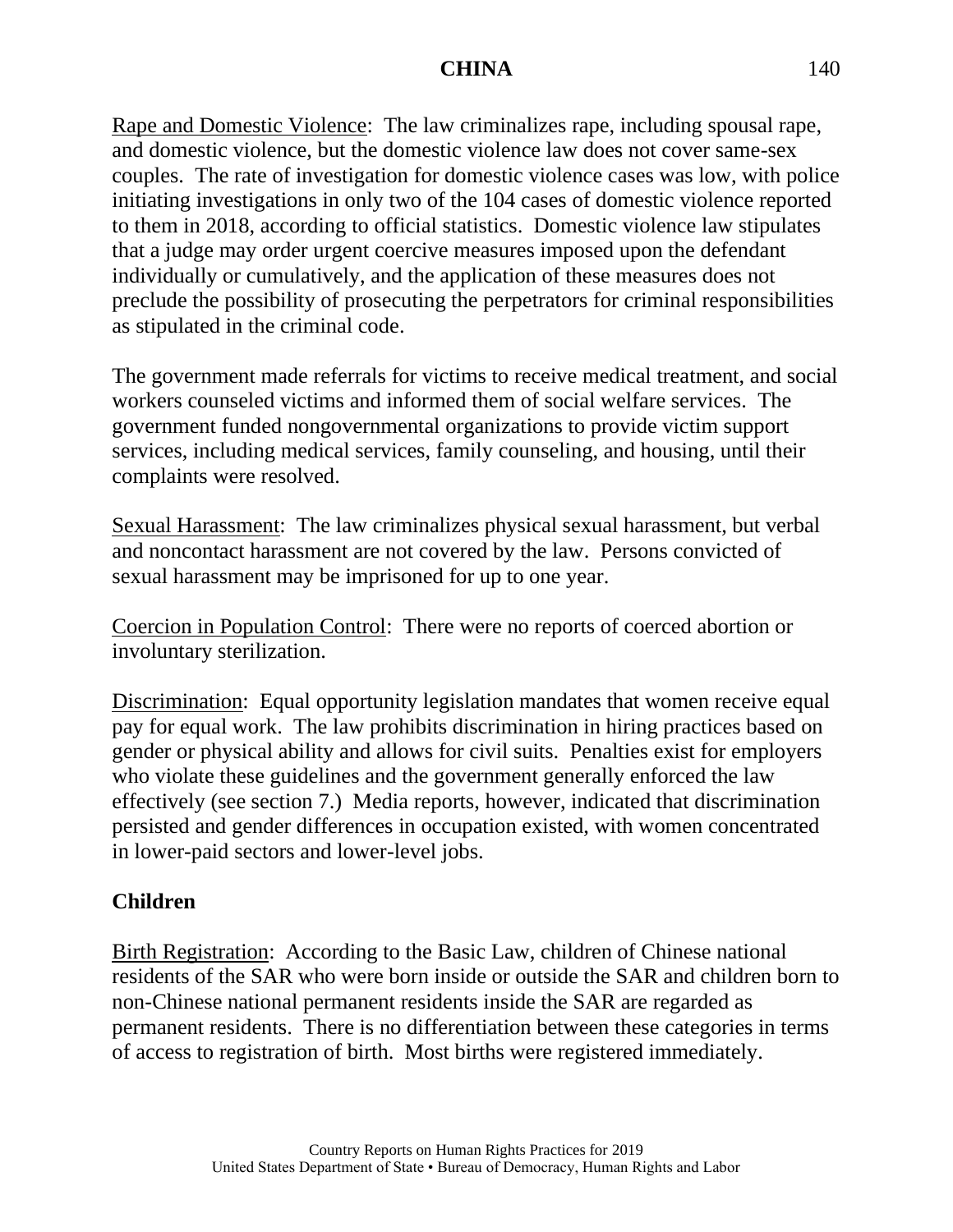Early and Forced Marriage: The minimum legal age of marriage is age 16; however, children from ages 16 to 18 who wish to marry must obtain approval from their parents or guardians.

Sexual Exploitation of Children: The law specifically provides for criminal punishment for sexual abuse of children and students, statutory rape, and procurement involving minors. The criminal code sets 14 years as the age of sexual consent. The law forbids procurement for prostitution of a person younger than age 18. The law also prohibits child pornography. The government generally enforced these laws effectively, but there were concerns about the participation of minors in sex work.

International Child Abductions: The SAR is a party to the 1980 Hague Convention on the Civil Aspects of International Child Abduction. See the Department of State's *Annual Report on International Parental Child Abduction* at [https://travel.state.gov/content/travel/en/International-Parental-Child-](https://travel.state.gov/content/travel/en/International-Parental-Child-Abduction/for-providers/legal-reports-and-data/reported-cases.html)[Abduction/for-providers/legal-reports-and-data/reported-cases.html.](https://travel.state.gov/content/travel/en/International-Parental-Child-Abduction/for-providers/legal-reports-and-data/reported-cases.html)

#### **Anti-Semitism**

The Jewish population was extremely small. There were no reports of anti-Semitic acts.

## **Trafficking in Persons**

See the Department of State's *Trafficking in Persons Report* at [https://www.state.gov/trafficking-in-persons-report/.](https://www.state.gov/trafficking-in-persons-report/)

#### **Persons with Disabilities**

The law prohibits discrimination against persons with physical, sensory, intellectual, and mental disabilities, and the government generally enforced these provisions. The law mandates access to buildings, public facilities, information, and communications for persons with disabilities. The government enforced the law effectively.

#### **National/Racial/Ethnic Minorities**

There were reports of societal discrimination against ethnic minorities, and the law did not fully define and criminalize racial discrimination.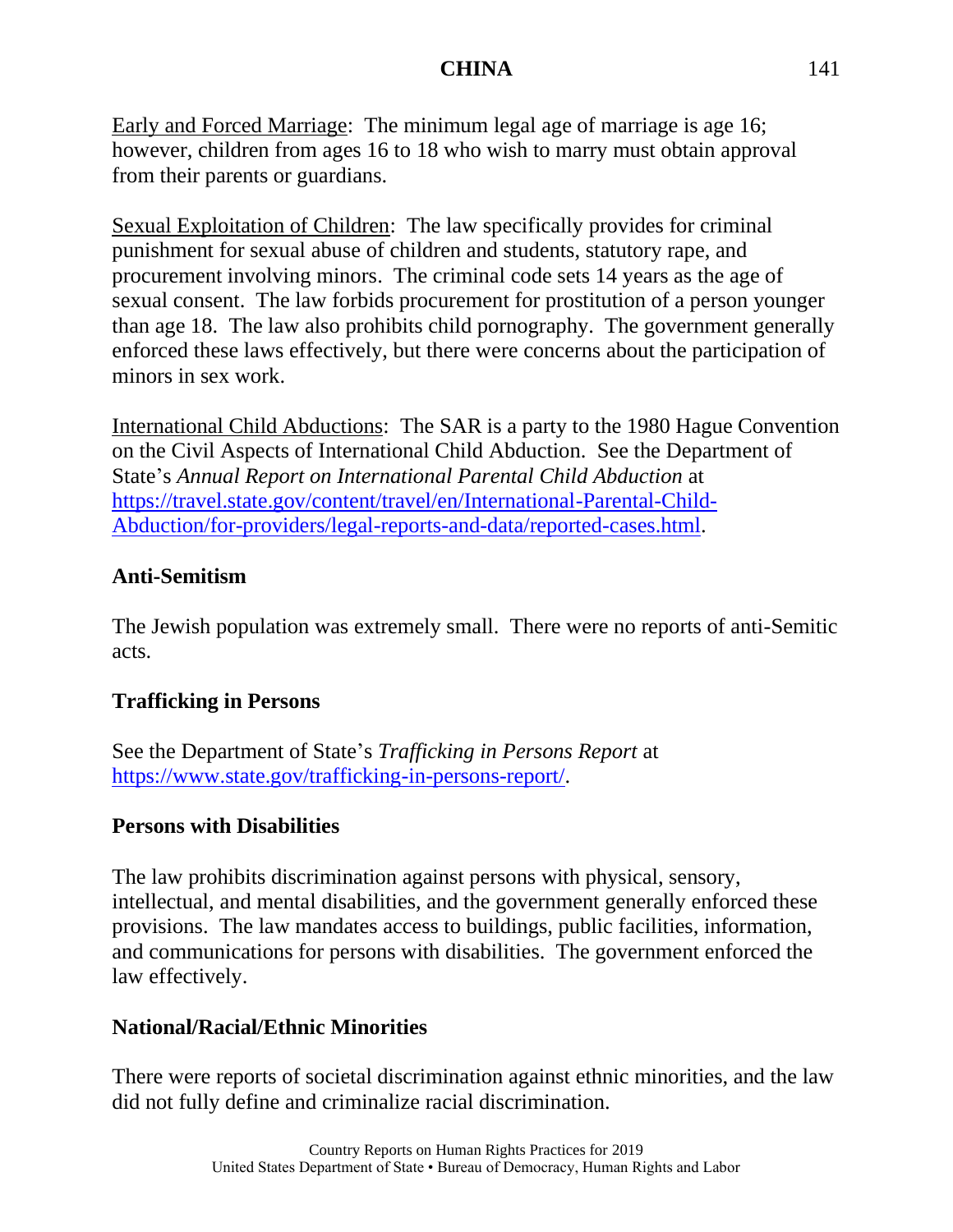## **Acts of Violence, Discrimination, and Other Abuses Based on Sexual Orientation and Gender Identity**

The law prohibits discrimination in employment on the grounds of sexual orientation; however, the law does not prohibit discrimination based on sexual orientation in other areas, such as housing.

#### **Section 7. Worker Rights**

## **a. Freedom of Association and the Right to Collective Bargaining**

The Basic Law provides workers the right to form and join unions, but the Legislative Assembly has not passed legislation to regulate this right. Workers may join labor associations of their choice, but employers and the government reportedly wielded considerable influence over some associations. The law does not provide that workers can collectively bargain, and, while workers have the right to strike, there is no specific protection in the law from retribution if workers exercise this right. The law prohibits antiunion discrimination, stating employees or job seekers shall not be prejudiced, deprived of any rights, or exempted from any duties based on their membership in an association. The law imposes financial penalties for antiunion discrimination, but observers noted this may not be sufficient to deter discriminatory activity. The law does not require reinstatement of workers dismissed for union activity.

The law forbids workers in certain professions, such as the security forces, to form unions, take part in protests, or to strike. Such groups had organizations that provided welfare and other services to members and could speak to the government on behalf of members. Vulnerable groups of workers, including domestic workers and migrant workers, could freely associate and form associations, as could public servants.

Workers who believed they were dismissed unlawfully could bring a case to court or lodge a complaint with the Labor Affairs Bureau (LAB) or the CAC, which also has an Ombudsman Bureau to handle complaints over administrative violations. The bureau makes recommendations to the relevant government departments after its investigation.

## **b. Prohibition of Forced or Compulsory Labor**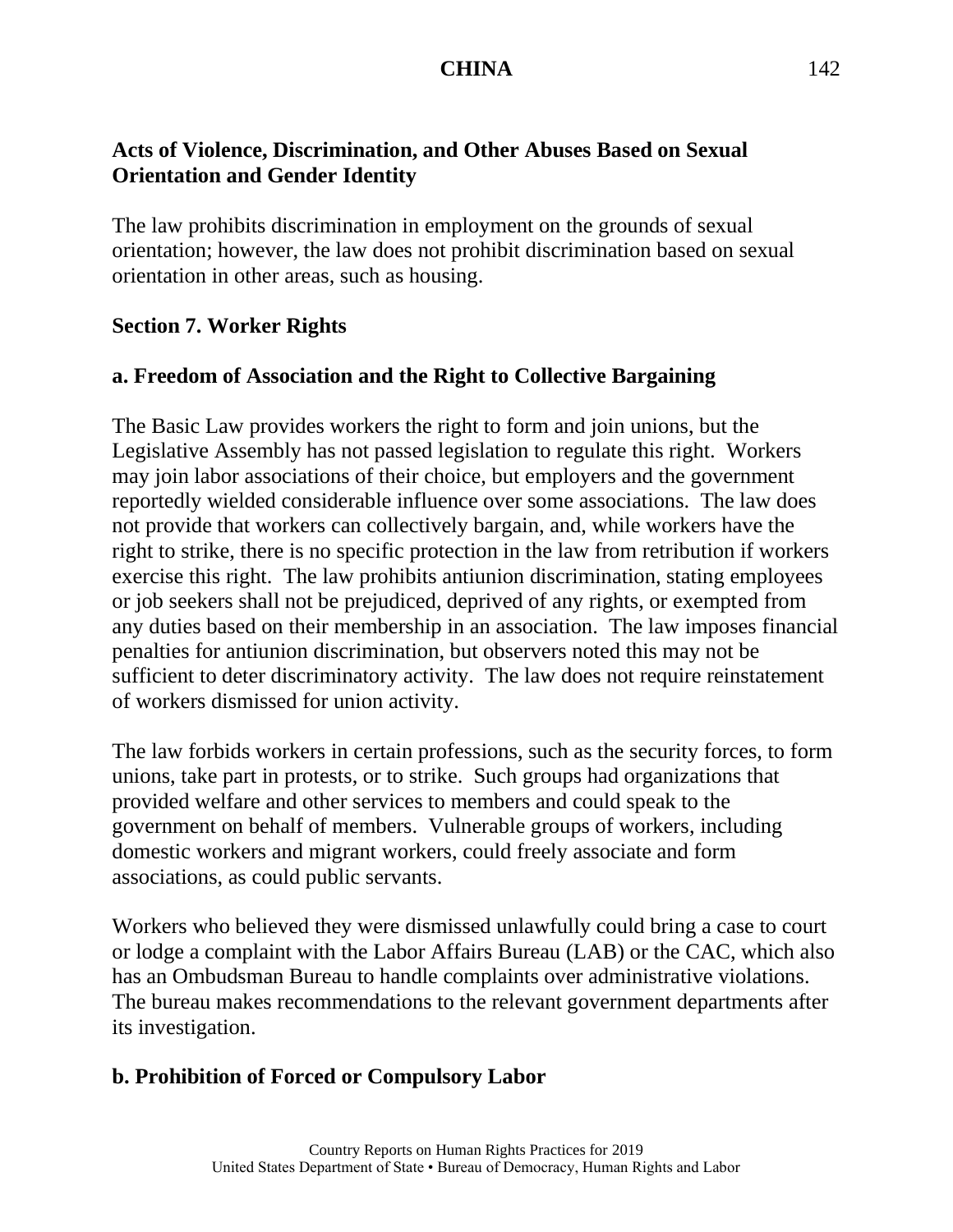The law prohibits all forms of forced or compulsory labor. Penalties range from three to 12 years' imprisonment, with the minimum and maximum sentences increased by one-third if the victim is younger than age 14. Observers previously noted these penalties generally were sufficient to deter the use of forced labor.

Children and migrants were vulnerable to sex and labor trafficking, including in construction and domestic work. The government investigated cases, but there were no convictions during the year.

Also see the Department of State's *Trafficking in Persons Report* at [https://www.state.gov/trafficking-in-persons-report/.](https://www.state.gov/trafficking-in-persons-report/)

## **c. Prohibition of Child Labor and Minimum Age for Employment**

A law prohibits minors younger than age 16 from working, although minors from ages 14 and 15 may work in "exceptional circumstances" if they get a health certificate to prove they have the "necessary robust physique to engage in a professional activity." The law defines "exceptional circumstances" as: the minor (younger than age 16) has completed compulsory education and has the authorization of the LAB after hearing the Education and Youth Affairs Bureau's opinions; minors between ages 14 and 16 may work for public or private entities during school summer holidays; minors of any age may be employed for cultural, artistic or advertising activities upon authorization of the LAB after hearing the Education and Youth Affairs Bureau's opinions and when such employment does not adversely affect their school attendance. The law governing the number of working hours was equally applicable to adults and legally working minors, but the law prohibits minors from working overtime hours. According to the civil code, minors who are age 16 can acquire full legal capacity if they marry.

The law prohibits minors younger than age 16 from certain types of work, including but not limited to domestic work, employment between 9 p.m. and 7 a.m., and employment at places where admission of minors is forbidden, such as casinos. The government requires employers to assess the nature, extent, and duration of risk exposure at work before recruiting or employing a minor. These regulations serve to protect children from physically hazardous work, including exposure to dangerous chemicals, and jobs deemed inappropriate due to the child's age.

The LAB enforced the law through periodic and targeted inspections, and prosecuted violators. Penalties were sufficient to deter violations.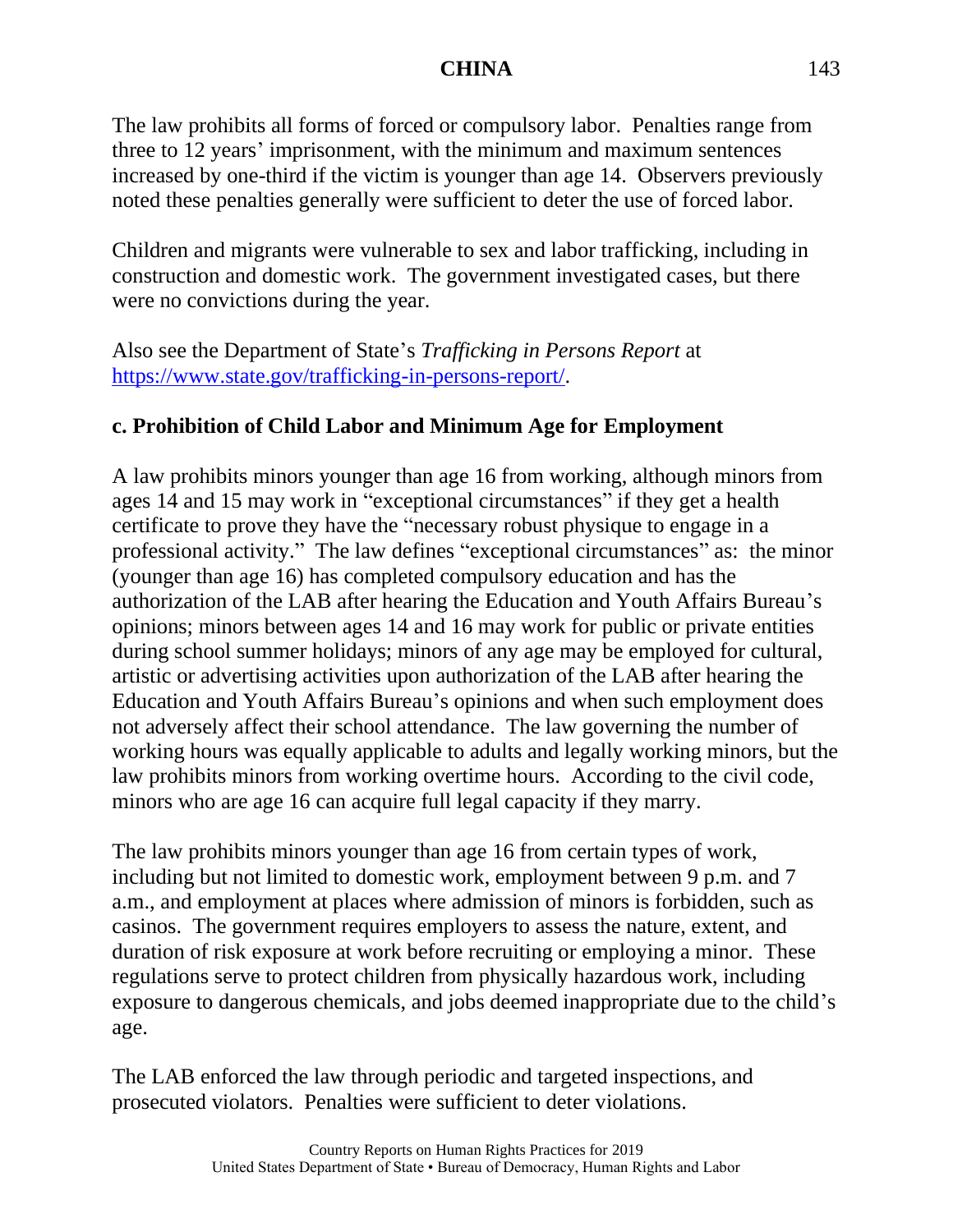# **d. Discrimination with Respect to Employment and Occupation**

The law provides that all residents shall be equal before the law and shall be free from discrimination, irrespective of national or social origin, descent, race, color, gender, sexual orientation, age, marital status, language, religion, political or ideological beliefs, membership in associations, education, or economic background. Equal opportunity legislation states that women are to receive equal pay for equal work. The law prohibits discrimination in hiring practices based on gender or physical ability and allows for civil suits. Penalties exist for employers who violate these guidelines and the government generally enforced the law effectively.

Some discrimination occurred. According to official statistics, at the end of June, nonresident workers accounted for approximately 28 percent of the population. They frequently complained of discrimination in the workplace in hiring and wages.

# **e. Acceptable Conditions of Work**

Local labor laws establish the general principle of fair wages and mandate compliance with wage agreements. The SAR does not calculate an official poverty line. The law provides for a 48-hour workweek, an eight-hour workday, paid overtime, annual leave, and medical and maternity care. The law provides for a 24-hour rest period each week. All workers employed in the SAR, whether under a term contract or an indefinite contract, are entitled to such benefits as specified working hours, weekly leave, statutory holidays, annual leave, and sick leave. It was not clear whether penalties were sufficient to deter violations. The law requires that employers provide a safe working environment, and the LAB sets industry-appropriate occupational safety and health standards. The law prohibits excessive overtime but permits legal overtime (a maximum of eight hours and irrespective of workers' consent) in force majeure cases or in response to external shocks, at the discretion of the employer.

All workers, including migrants, have access to the courts in cases in which an employee is unlawfully dismissed, an employer fails to pay compensation, or a worker believes his or her legitimate interests were violated. If an employer dismisses staff "without just cause," the employer must provide economic compensation indexed to an employee's length of service.